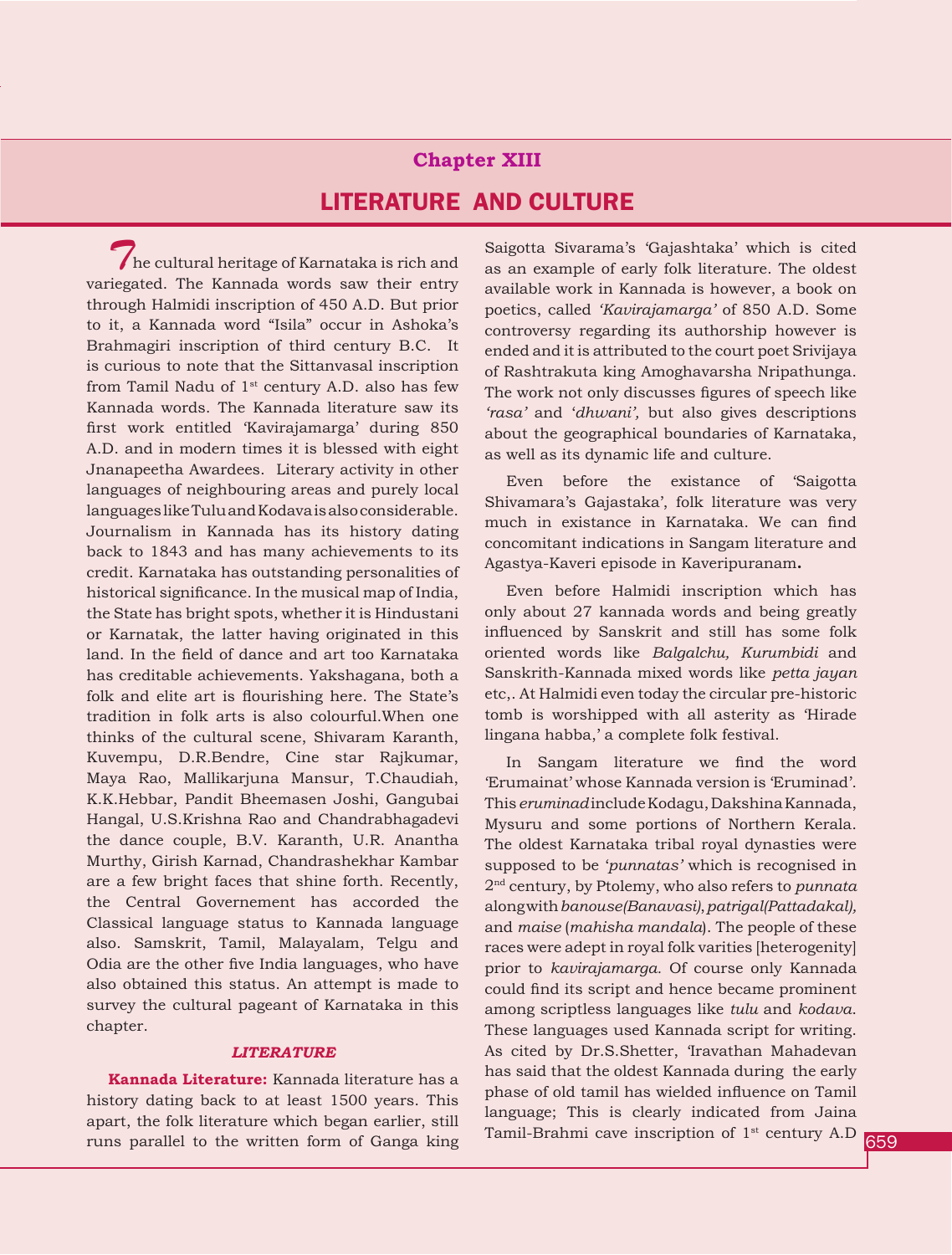660

of Sittanvasal at Eladipattam hills in Pudukoti district. For this, the words cited are *natu>nadu, and posil (hosil)* (threshold). As a matter of fact we find 'Isila', said to be a Kannada word in Ashokan inscription. Moreover, Iravathan Mahadevan also recognised the influence of Kannada that wielded influence during  $1^{st}$  century B.C. to  $4^{th}$  century A.D. Apart from the word, '*eruminadu; kavudi*, the name of the person and of the family, equivalent to the word *gaundi; poshil-hosilu*; '*tayiyar*' of Tamil inscription are definitely from Kannada and was in vogue in spoken form of colliquial speech.

The Kulagana inscription of  $7-8<sup>th</sup>$  century records that Terakanambi and Bayalnadu [*vynadu* of Kerala] was in *kodagoor vishaya,* of *eruminad*. Even today in Vynad temples *'Kannada setties*' are the first heirs in receiving Hutturi spikecorn [Bendrukoleappa temple in Kerala]. One Nannan belonging to Erumai velir race was ruling in  $1<sup>st</sup>$  century A.D, the Mysuru area, to Kodagu and Konkan. This has been quoted by the poets of Sangam period. The people of this Eruminad were adept in writing folk musical poems in Tamil since they were patronized by the Kings of that area. They have also written heroic poems and poems pertaining to '*turugol'* which is indicated in *purunanooru*, a poetic collection in Sangam literature [S.Settar: Shangam Tamilagam., p.190].

The poets of Eruminand, if they were adept in writing poems in Tamil language, they must have also creative genius in writing folk songs etc, in their respective mother tongue. This Eruminad people seems to have hailed from Velir families and Aruvalar tribal sect, who migrated with Agastya to the western parts of South India and Agastya established them in different parts of the ghats, is indicated in Kerala works [*K.Menon: Kerala Culture,P.80*]. Nannan is adressed as Nannan velir *konkana'* in Natrinai by Sangam poets. His valour also has been praised. Even the Kaviraja Marga's author has recognised the strong influence of 'Bedande and Chattana' which belong to the category of musical poems. Nannan was also adept in using Elephants in the war against the decendents of Muvendars [Chola, Chera and Pandyas]. This tradition probably has given stimulus or inspiration to Saigotta Shivamara to write Gajashtaka.

Samanta Bhadra of about 400 A.D. seems to have written Sanskrit and Prakrit works. His

works in Kannada might have been there but not confirmed. Anyhow from the instances in Sangam Literature, Sittalvassal inscription and ritual practises at Halmidi (16<sup>th</sup> line is entirely in Kannada language], We can deduce that folk music songs were in vogue in Karnataka during first century B.C. and 3rd century A.D. Moreover it has inspired later poets to engage in folk literature also in Karnataka.

Thumbalacharya is credited with having written 'Chudamani', a philosophical work, much earlier to *kavirajamarga*. But the earliest Kannada prose work is Sivakotyacharya's 'Vaddaradhane' which even to this day is considered a masterpiece. It is a collection of 19 Jaina stories, seems to have been based on an earlier Prakrit commentary called 'Bhagavathi Aradhana' of Acharya Shivaraya.

Pampa's 'Vikramarjuna Vijaya' based on 'Mahabharatha' and written in Champu style, (a mixture of prose and poetry), unique to Kannada, is the earliest epic work in Kannada. Pampa's influence on Kannada literature is so deep that T.N.Srikantaiah speaks of him as the Kalidasa of Kannada. Being a Jaina poet, he also wrote 'Adipurana' based on Jinasena's 'Mahapurana'.

It may also indicate that some Mahabharata text was available in poetic form, and Bhishma's incidence pictured there might have impressed both the poets. It is also possible that similar ideas and style flash to the creative writers but with a different mode of presentation.

Ponna's 'Shanthipurana' and Ranna's 'Gadayuddha' have made them immortal as poets. They were Jains and lived in 10th Century. Nagavarma II, also a Jain poet, who wrote 'Kavyavalokana', a book on poetics, and 'Karnataka Bhashabhushana' a Kannada grammar in Sanskrit. His 'Vardhamanapurana' was discovered only recently. Janna, a Jain poet again, wrote 'Yashodhara Charithe', a romantic story. Durgasimha, in llth century, wrote 'Panchatantra' based on Vasubhaga's Sanskrit work, and it is a classic example of the ancient art of story telling. Rudrabhatta wrote 'Jagannatha Vijaya' based on 'Vishnu Purana', the last two were Brahmin poets.

Nagavarma who wrote 'Chandambhudhi' prosody i.e. a metrical science in Kannada, was in the court of Rakkasaganga in about 990 A.D. An inscription containing 'Ele' a metrical form which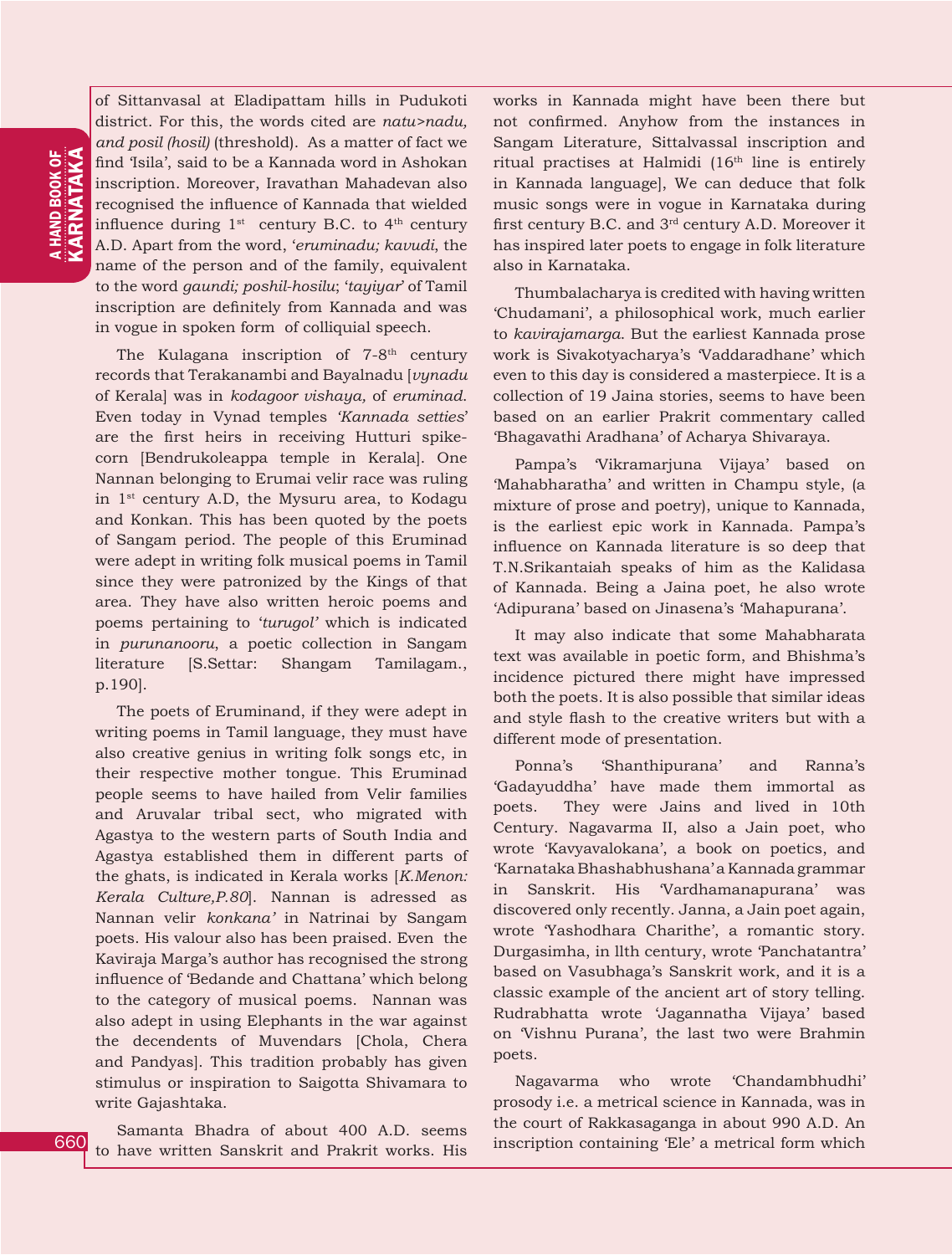suits to that kind of poems is found on the Shiva temple at Balale-palpare in Kodagu district. Its script is  $17<sup>th</sup>$  century A.d.

The 12th century saw a sea of change in Kannada literature both in content and style, due to the rise and growth of Veerashaivism. It de-recognised un-touchability and saw women as equals. It liberated Kannada from the clutches of Sanskrit. The moving spirit behind this movement was Basaveshwara, who was a minister in the court of King Bijjala. His Vachanas which can be called prose-poems, have their origin in folk-literature and folk-culture, aims to liberate man from the bondage of untruth and ignorance. Allamaprabhu, Akkamahadevi, Channabasavanna, Siddarama, Madivala Machayya, Dohara Kakkayya, Goggavve, Urilinga peddi and others of Dalita origin, were the other few among the many important Vachanakaras.

After Basavanna, the greatest influence wielded on Kannada literature was Harihara, who used an innovative form called 'Ragale'. His 'Basavarajadevara Ragale', 'Nambiyannana Ragale' and 'Mahadeviyakkana Ragale' are the excellent examples of this genre. His poetical excellence was 'Girijakalyana' a champu classic. His nephew Raghavanka introduced yet another form of poetry called 'Shatpadi' and apart from 'Somanatha Charithe' and 'Siddarama Charithe' his 'Harischandra Kavya' is considered to be a masterpiece. The Sixteenth Century saw Veerashaiva poets of extra-ordinary merit. Sarvajna who was a real Vairagi had no settled home, and no religion, wrote "Sarvajnana Padagalu' in Tripadi style. This work is really a compendium of wit and wisdom. Nijaguna Sivayogi who was a ruler, saint and scholar wrote 'Viveka Chintamani' an encyclopedia in Kannada. His 'Kaivalya paddathi' is another master piece in the philosophical area and a commentary to this work, viz., 'Kaivalya paddati pradipike' based on 'Shakti Vishishadwaita' philosophy [Veerashaiva], has been written by Dr. Ja.Cha.Ni.

Dasakoota or the Vaishnava movement led by Purandara Dasa, who is also considered as the father of Karnatic music, influenced much the Kannada literature and culture. Through his Keerthanas, he propounded the Dwaitha Philosophy and gave an impetus to Bhakthi movement. Kanaka Dasa, though hailing from the Kuruba community, followed in the footsteps of Purandara Dasa. He is credited with several Keertanas, apart from authorship of Mohanatarangini and Ramadhanya charite.

the finest example of the literature of this period. The Karnataka culture reached its zenith during the Vijayanagara Empire. Naranappa's (Kumaravyasa) 'Karnataka Bharatha Kathamanjari' or 'Gadugina Bharatha' as it is popularly known is This was followed by Lakshmisha's 'Jaimini Bharatha' which is also an immensely popular work. Chamarasa's 'Prabhulingalile' is another excellent work of this period.

Post-renaissance movement saw a fourlined folk-metre called 'Sangatya' which was particularly suitable for singing. Nanjundakavi who wrote 'Kumararamana Sangatya (Kathe)' proved its multi-dimensional application. But it was Rathnakaravarni who, in his 'Bharathesha Vaibhava', has explored its full potential.

The Wodeyars of Mysuru gave a boost to Kannada literature, especially during Chikkadevaraja Wodeyar's period (1672 to 1704). He himself wrote 'Chikkadevaraja Binnapa'. Tirumalaraya's 'Chikkadevaraja Vijaya' reveals Mysuru history in Champu style. Singararya's 'Mitravinda Govinda', translated from Harsha's 'Rathnavali' is considered to be the earliest Kannada play. Another noteworthy poetess of this period is Sanchi Honnamma who wrote "Hadibadeya Dharma' in Sangatya metre. Shadakshara Deva, who wrote Rajashekhara Vilasa, Basavaraja Vijaya, Shabara Shankara Vilasa, and in champu style Veerabhadra Dandaka, was a very famous poet of this period.

Mummadi Krishnaraja Wodeyar continued the tradition of his predecessor. Kempunarayana's 'Mudramanjusha' deserves a special mention. Wodeyars also started the Raja's English School (1833) and this along with the expansion of Missionary activities, increased the Western influence on Kannada literature.

Chamaraja Wodeyar's period saw a new era in Kannada literature. M.S.Puttanna's 'Madiddunno Maharaya'. Detective stories like 'Parimala' and 'Arindamana Sahasagalu', of D.Venkatachalayya; Dr.B.V.Venkateshaiyya and Galaganatha's social and historical novels, Kittel's dictionary, Cha. Vasudevaiyya's 'Bala Bodhe' belongs to this period. Muddanna's 'Ramashvamedha' is an epic episode in prose. This has a tinge of modem writing. Moreover, novels translated by B.Venkatacharya 661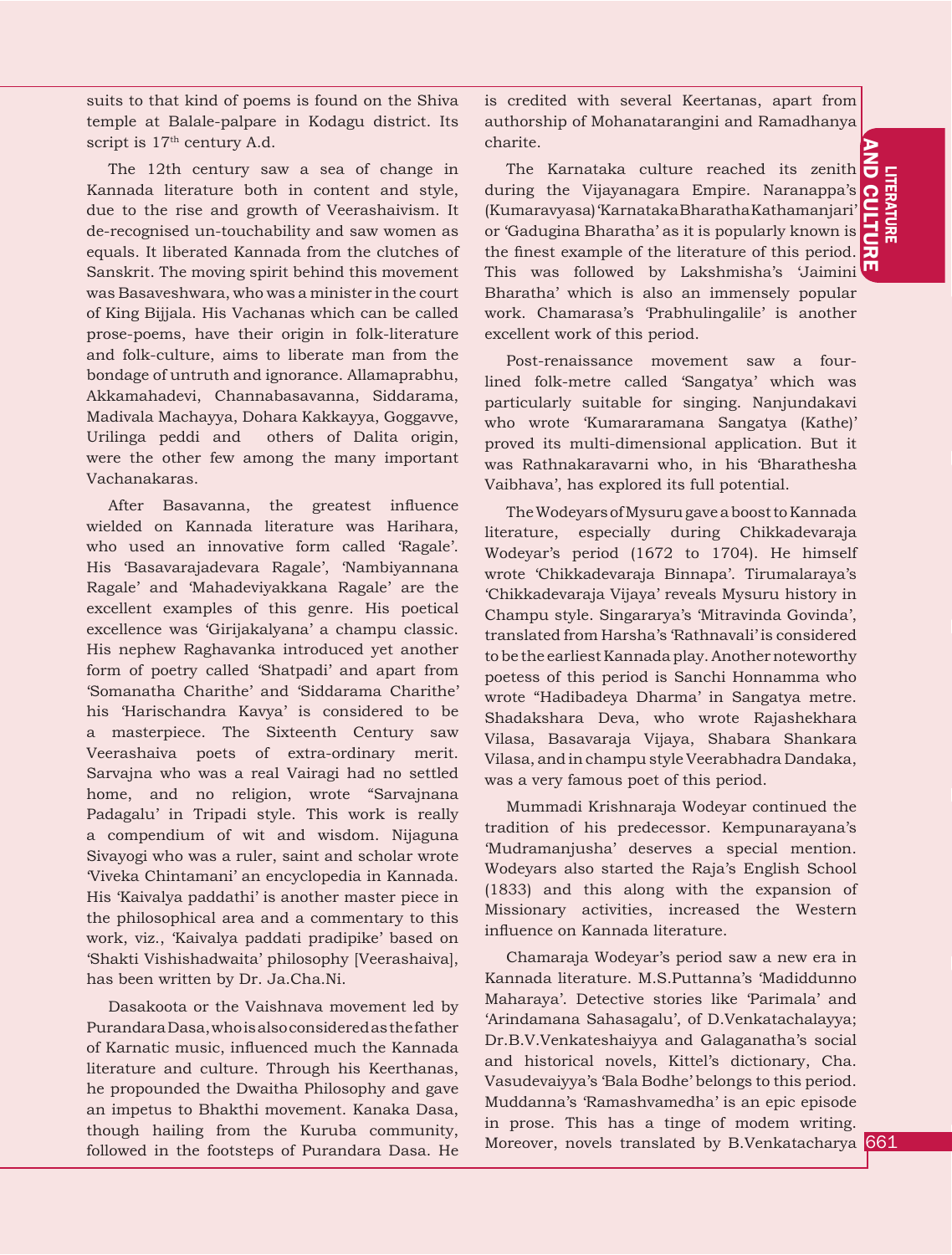**A HAND BOOK OF<br>KA RNATAKA** KARNATAKA a HAND BOOK OF

and Galaganatha, mostly historical, made a deep impact on readers.

In 1921, B.M.Srikantayya heralded the 'Navodaya' movement. His 'English Geethagalu' was a free rendering of some great English poems. Around this period, Kuppali Venkatappa Puttappa (Kuvempu) had switched over from English writing to Kannada and the culmination of his work was 'Sri Ramayana Darshanam' written in blank verse. Puttappa's social novels such as 'Kanuru subbamma Heggadati' and 'Malegalalli Madumagalu' are equally well acclaimed.

Among the works of 1930s, D.V.Gundappa's 'Manku Thimmana Kagga' stands out as a jewel. It is considered to be unique in the sense that it contains ethical principles, philosophic truths and experiences of life. Samsa wrote many plays in Halegannada, of which 'Vigada Vikramaraya' is the best example. In the  $20<sup>th</sup>$  century, Dr. Ja.Cha.Ni wrote more than 300 books comprising poetics, vachanas [about 8000], poems, research works, historical accounts of sindu culture (chigaritta chintana, Rudra-Bhadra-Renuka) and Veerashaiva philosophical works like Jeevana Siddhanta and 'Sampadaneya Sompu' is another similar philosophical work of high standard.

It is interesting to note that except U.R.Ananthamurthy and Girish Karnad, the other six Jnanapeetah awardees in Kannada, viz., Kuvempu, Da.Ra Bendre, Shivarama Karantha, Masthi Venkatesha lyengar, V.K.Gokak and Chandrashekhara Kambara have been writing since the Navodaya period. Da.Ra. Bendre won the award primarily for 'Naku Thanti' a metaphysical poetic work but his popularity is based more on his writings drawn from folk culture. Shivarama Karantha's writings range from encyclopedea to novels, essays, drama and poetry. 'Marali Mannige' is his often-mentioned novel, but 'Bettada Jeeva' 'Chomana Dudi' and 'Mookajjiya Kanasugalu' are also noteworthy. His works mirror the cultural ethos of Dakshina Kannada. Masthi Venkatesha lyengar is primarily noted as short story writer, his 'Chennabasava Nayaka' and 'Chikaveerarajendra' are historical novels dealing with limitations of monarchy, and 'Subbanna' is a long story which reaches metaphysical heights. V.K. Gokak began as a Navodaya poet but his *magnum opus* is 'Bharatha Sindhu Rashmi', which seeks to find answers for the modern man's dilemas in ancient epics. Significantly, Ananthamurthy's 'Samskara' and 'Bhava' also seeks inspiration from traditional wisdom. Girish Karnad, basicaly a playwright, whose dramas are staged many times, has been translated to various Indian and foreign languages. Dr.Chandrashekhara Kambara, another Jnana Peeta Award recipient, is a poet, folklorist and a playwright, whose plays revolve round folk or mythology interlinked with contemporary issues.

K.S. Narasimha Swamy's 'Mysura Mallige', a collection of poems with love and separation as the theme, is a landmark of the Navodaya period. G.P. Rajarathnam's 'Rathnana Padagalu' perhaps stands unique in world literature in seeing truth a beauty in drunken man's gay gibberish. Pu.Thi. Narasimhachar's 'Gokula Nirgamana' has Krishna's separation from Radha as its theme. It again reaches spiritual heights. Gorur Ramaswamy lyengar choose the easy form to portray the life of rural Karnataka. His 'Halliya Chitragalu' is considered the supreme example of his writings. His tradition was continued by A.N.Murthy Rao in 'Hagaluganasugalu' and M.R.Srinivasa Murthy in 'Rangannana Kanasina Dinagalu'.

The period also saw a spurt of literary critisism. Of these Thi.Nam.Srikantaiya's 'Bharathiya Kavya Mimamse' is considered to be a classic. A.R. Krishna Shastry nurtured a whole generation of writers through 'Prabuddha Karnataka'; a periodical brought out by the Kannada Sangha of the Central College and later shifted the publication to Mysuru University. S.V.Ranganna, an English Professor, who had by this time established himself as a Kannada writer through 'Ranga Binnappa', wrote on literary criticism in 'Shaili' and 'Ruchi'. V.Sitaramayya's output varied from 'Hana Prapancha', an economic treatise, to 'Pampa Yathre' a travelogue, to host of writings, from poetry to literary criticism. R.S. Mugali wrote 'Kannada Sahitya Charithre' a succinct and balanced history of Kannada Literature.

In the mid-forties, the Navodaya movement gave way to Pragathisheela Chalavali and Aa.Na. Krishna Rao was its torch bearer. The movement brought writers from their ivory tower to the common man. Though A. Na. Kru's short stories are better examples from this genre of writing, than his novels, he is mainly noted for his novels such as 'Sandhya Raaga', 'Udaya Raaga', 'Nata Sarvabhouma', 'Grihini' and 'Kanneeru'. Basavaraja Kattimani, hailing from North Karnataka, wrote 'Nee Nanna Muttabeda',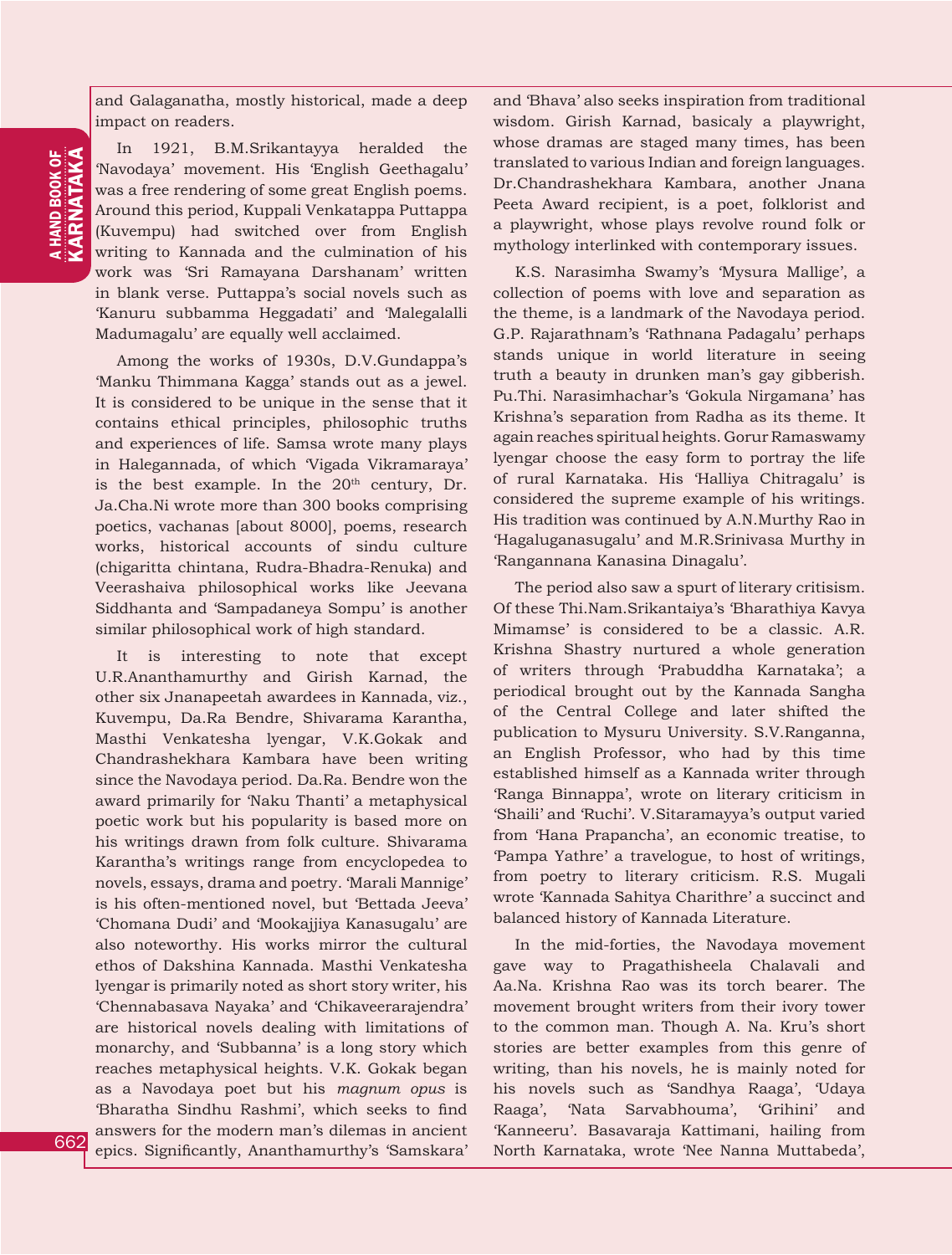**THERMINE<br>DOCIDENT MARKING**<br>663 **LITERATURE** AND C  $\Xi$ 

'Shivadara Janivara' and 'Nanoo Polisanagidde', portraying the other world behind the facade of Kaavi and Khaki. Ta.Ra.Su started as a progressive writer with novels like 'Hamsageethe', 'Masanada Hoovu' and 'Munjavinda Munjavu' found his forte in historical novels woven around his birth place Chitradurga, and 'Durgasthamana' is the finest example of his writing. Niranjana who was an active communist during freedom struggle wrote such down-to-earth novels as 'Doorada Betta' and 'Rangammana Vathara' as well as 'Chirasmarane' based on agrarian movement, but his magnum opus is considered to be 'Mrityunjaya', dealing with Egyptian history. B.Puttaswamaiah was a famous Novelist and play wright. He wrote the novel 'Akkamahadevi' and dramas like 'Shahajahan' and 'Gauthama Buddha', which were enacted by great talented actor Mohammed Peer in 1930's. Dr.H.Thipperudraswamy, the great scholar, wrote 'Kadali Karpoora' a novel on Akkamahadevi. Chaduranga, who inspite of his close relationship with the Mysuru royal family was a rebel writer and wrote 'Sarvamangala' and 'Uyyale' both dealing with extra-marital love. Interestingly, his 'Vaishaka', writen many decades later also deals with extra-marital relationship in a rural setting.

Among the women writers Triveni, whose novels like 'Bekkina Kannu', 'Sharapanjara' and 'Mucchida Bagilu' were essentially psychoanalytical in approach of Anupama Niranjana, who drew themes from her rich experience as a medical practitioner in stories like 'Aranyadallondu Aragini', and M.K.Indira whose forte was the protrayal of Malnad life in novels such as 'Phaniyamma' were all offshoots of the then progressive movement. Kodagina Gowramma also finds a place in the same line.

Next to the progressive movement was the Navya movement. This was influenced mostly by the post-war writers like T.S.Eliot, Auden, Ezra Pound, D.H.Lawrence, Jean Paul, Sartre and Camus. Gopalakrishna Adiga was the foremost exponent of the Navya movement and his 'Bhoomi Geetha' is said to have been influenced by T.S.Eliot's 'Waste Land'. P. Lankesh's collection of stories 'Kurudu Kanchana' and his absurd play 'Teregalu', Srikrishna Alanahalli's long story 'Kadu', Shanthinatha Desai's 'Vikshepa', Poornachandra Tejaswi's 'Nigoodha Manushyaru', Nisar Ahmed's poems like 'Masthi' and 'Ramanu Satta Dina', U.R.Ananthamurthy's stories like 'Prashne'

has a good command on the diction and tunes of  $\frac{1}{\sqrt{2}}$ <br>the folk poetry, like Bendre, but who used them and 'Clip Joint', Yeshwanth Chittala's 'Shikari', Vyasaraya Ballala's 'Bandaya' are some examples of the new writing in Kannada. B.C.Ramachandra Sharma and Chandrashekhara Patil have made their names as poets and progressive writers. Chandrashekhara Kambara and A. K. Ramanujam widened the frontiers of Navya poetry. Kambara has a good command on the diction and tunes of to embody the tensions of life caught between tradition and a new culture. He has made a mark also as a poet, a novelist and a dramatist. His 'Jokumara Swamy' besides other awards, has won the prestigeous Kamaladevei Chattopadyaaya Award. It is a hit play, with liveliness, good song and gaiety. A.K. Ramanujam, a remarkable poet, who presented clear and vivid pictures with an apparent casualness. S.L.Byrappa who shot into fame with his 'Vamshavriksha' is one writer who has scrupulously avoided confining himself into any frame. Some of his celebrated works are 'Anveshane', 'Grihabhanga', 'Thabbaliyu Neenade Magane', 'Daatu', 'Sartha', 'Mandra' 'Thanthu' and 'Aavarana'. He has won the 'Saraswati Samman Award' a prestigious National award.

Post-Navya writing is sometimes called as Navyotthara Sahitya or Bandaya Sahitya, or even Dalita Sahitya. The writers belonging to this movement are of the firm view that only Daliths can authentically write about their trials and tribulations, and anything written by others, however impressive it might be, will still remain a second-hand experience. Still, it is interesting to note that Devanuru Mahadeva who does not like to classify himself into this or that group or 'ism' has given some of the finest Dalit literature. His 'Odalala' and 'Kusuma Bale' have won many laurels. Chennanna Valikar, Siddalingaiah and others are notable Dalith writers. B.T. Lalitha Nayak, Aravinda Malagatti Geetha Nagabhushana and other are important writers who have identified with their notable Dalith works. G.Venkataiah of Maddur Taluk had written some books in 1940 itself highlighting the pains and pleasures of Dalith people even before there was any such movement. Karnataka Sahitya Academy has published the works dealing with life, Literature and culture of people belonging to Dalit and tribal class under the series of sub-culture [upa samskriti] series. The books written on Kembatti, Kudiya, Erava, Holeyas and others belong to that series.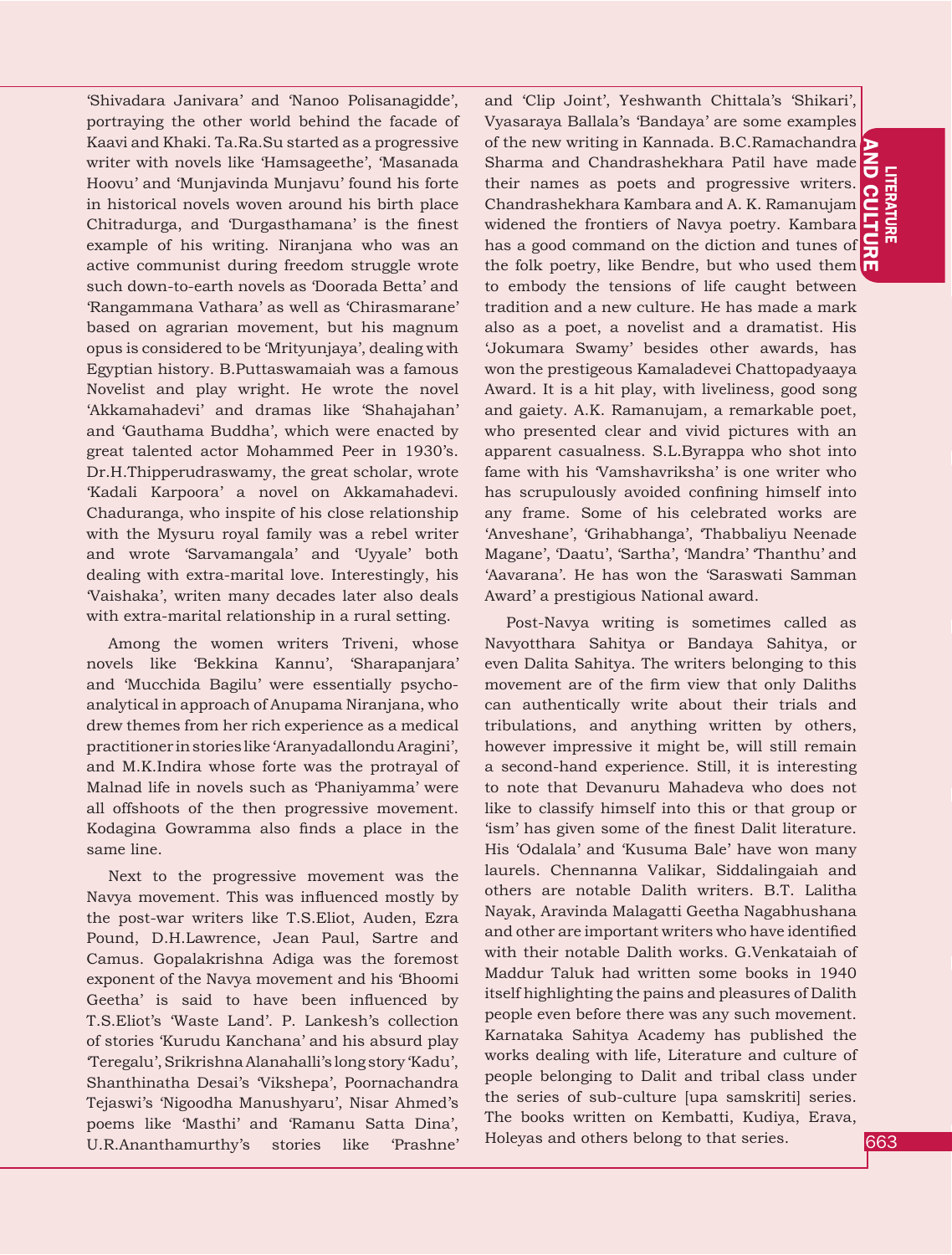The Feminist movement began after the Dalit movement. Women writers started writing independently about their own experiences that had quite a different dimension. They not only questioned the male supremacy in society but also tried to bring about equality with men. The works of R. Kalyanamma, who published 'Saraswathi' a montly for 42 years, Nanjanagudu Tirumalamba who published 'Sathi Hithaishini' and then 'Karnataka Nandini'. Sarawathi Bai Rajawade (Giri Bale) who had new attitude and a vision of modern education for women, Kodagina Gouramma, Belagere Janakamma, Shyamala Devi Belagaonkar and the like, gained prominence before 80's and after, among the feminist writers. 'Phaniyamma' by M.K. Indira, 'Itigeetike' by Vijaya Dabbe, 'Gandasaru' by Veena Shanteshwar, 'Sahana' by Sara Abubakar, 'Seetha Rama Ravana' by H.V. Savitramma are some such quotable writings. The 'Karnataka Lekhakiyara Sangha' a feminist writers' organisation founded in 1978, is playing an important role in giving a feminist touch to social values and also in mirroring them in the writings of women. 'Streevani Praveshike' edited by B.N. Sumitra Bai and N. Gayathri is noteworthy. Many women writers wrote books on different fields from a womens' points of view. Among them mention may be made for their writings and related activities of Hemalatha Mahishi (Law), H. Girijamma and Leelavathi Devadas (Health), Nirupama, Vijaya and S. Malathi (Theatre), Nemichandra (Science and Fiction) and Vaidehi (Fiction). (The list is not exhaustive.) H.L.Pushpa, Prathibha Nandakumar, Shashikala etc., are the well established female poets. Feminist poets are large in number. Following this movement, discussions, seminars, workshops and conferences were held on the questions of women and feminism at all levels in the State. 'Women Studies' was introduced as a subject for students at degree level, first in NMKRV College, Bengaluru and then in almost all the Universities of the State.

Any survey of Kannada literature would be incomplete without the mention of some writers, who while not specifically representing this or that school were still successful in drawing enormous number of readers towards them. Krishnamurthy Puranika is one such. At one time, his novels like 'Dharmadevathe' which faithfully depicted the middleclass life of old Mysuru or Hyderabad Karnataka or Mumbai Karnataka were a rage among women readers. Likewise, N.Narasimiah

who wrote detective stories under the series 'Patthedara Purushotthamana Sahasagalu' was so successful that the series exceeded one hundred. He was never seen in any literary meet. It is doubtful if he ever got invited, nevertheless his books did inculcate the reading habit in school boys. Ma.Ramamurthy of Mandya District continued such type of writing detective novels. T.K.Rama Rao also wrote detective novels.

At the other end of the spectrum, we find B.G.L.Swamy who blended humour and science writing so effectively that his 'Hasiru Honnu' and Namma Hotteyalli America, deal about the botanical wealth around us. His 'Kaleju Ranga' and 'Kaleju Tharanga' are master peices of humour, dealing with his experiences as college teacher. In the sphere of drama, Girish Karnad's plays and performances are worth encore. His 'Tugalaq' and 'Nagamandala' with all its dramatic elements and high thoughts, made a big impact. 'Hayavadana' and 'Agni mattu male' Tippu Kanda Kanasugalu, Odakalu Bimba are also notable plays. Karnad has given many plays drawing profusely from history, folklore and epics. Along with the above plays, 'Yayati' also may be cited as an example for this. Similarly there are writers like C.K.Nagaraja Rao, Ma.Na.Murthy, Devudu Narashimha Shastry and K.V. Iyer who have written scholarly novels like (C.K.Nagaraja Rao) 'Pattamahishi Shanthala', 'Shanthala',(Devudu) 'Mahabrahmana' and 'Mahakshatriya', and '(K.V.Iyer) Rupadarshi'. A wizard of crosswords in Kannada, Aa. Na. Prahlada Rao's name has found an entry in the 'world Wikipedia Encyclopaedia.' He has also authored several books; popular among them is in 'Bangarada Manushya' (Biography on Dr. Raj Kumar published both in Kannada and English). Travelogues are far too many even to make a brief mention. However Shivaram Karanth's 'Apoorva Paschima', A.N.Murthy Rao's 'Apara Vayaskana America Yathre', Goruru's 'Americadalli Gorur', popular detective story writer T.K.Rama Rao's 'Golada Melondu Suttu', N. Lakshminarayan's 'Nirdeshakana Videsha Yathre', D. Javere Gowda's 'Videshadalli Nalku Vara', Krishnananda Kamat's 'Naanoo Americakke Hogidde', Navarathna Ram's 'Pyarissininda Preyasige', K. Anantharamu's 'Udaya Raviya Nadinalli', Susheela Koppar's 'Paduvanada Pathramale' may be cited as examples. Rastrakavi Dr.Shivarudrappa's 'Gangeya Shikaragalalli' is also famous in this line.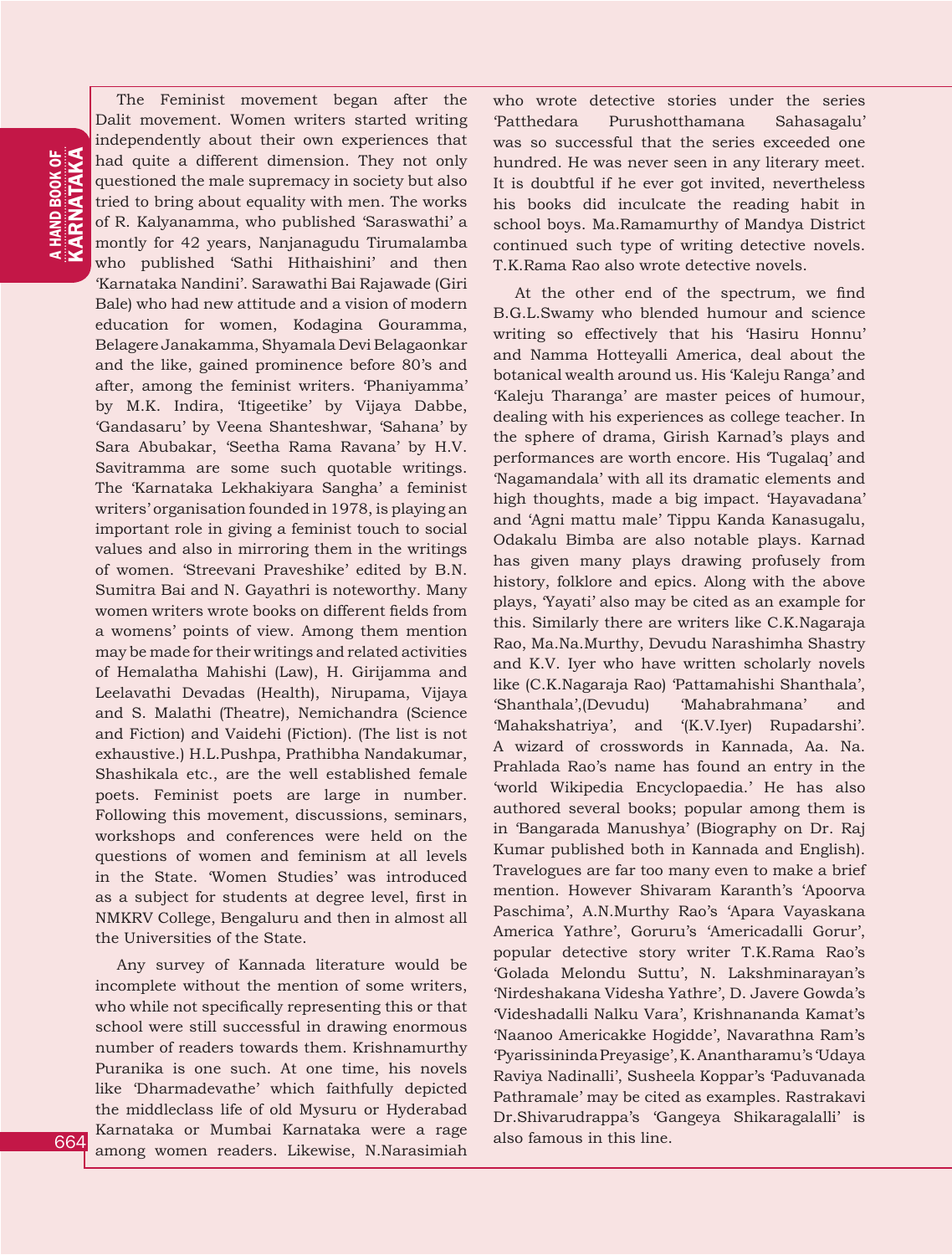Harmonising Kannada literature with foreign language, thought and frame, many Kannada literarcy stalwarts made it rich. B.M.Sri introduced Lyric [Bhavageete] from English and Tragedies from Greek into Kannada. Treading in the similar fashion. Bendre, Kuvempu, Pu.ti.na, Adiga, Gokak, Ananthamurthy, Ramachandra Sharma, Sumatindra Nadig, Nisar Ahmed, etc. following T.S.Elliot, Ardin Wordsworth and others wrote modern poetry. G.S.Siddalingaiah being a senior poet himself translated English poems to Kannada.

The dramas like Romeo-Juliet, King Lear, A Midsummer Night's Dream etc, came to Kannada, synthesizing [reconciling] to its temperament. M.S.Puttana, Kailasam, Sriranga, Girish Karnad, Kambara, Lankesh etc, wrote good books utilising foreign literature, Indian puranas, and folklore episodes. Similarly from Tamil, Telugu, Malayalam, Sanskrit, Prakrit, Bengali, Marathi, Konkani, Hindi, Urdu and Gujarathi languages with mutual co-ordination the translated works been published in Kannada and from Kannada the translations have been made into those languages. Among the Prakrit writers many are from Kannada. Kundacharya, Shivakotacharya, Kumudendu have written Ramachandracharita purana, Vaddaradhane, pushpadanta's Mahapurana, Hala's Gathasaptashati are reputed classic works. Bakimchandra's novels have been translated from Bengali to Kannada by B.Venkatacharya prominently. It is interesting to note that the 35<sup>th</sup> Bengali Literacy Sammelana was arranged in1959 at Bengaluru.

From Kannada, abundant literary works have been translated to other Indian languages like Marathi [some also to foreign languages]. From old Kannada works like Prabhulingaleele, Vivekachintamani, Harikathamrithasara, and Jaimini Bharata have been translated. Among the modern literature, works of A.na.kru, Karantha, Masti, Punekar, Sriranga, and S.L.Byrappa have been translated. Works like Gangavva Gangamayee, Alidamele etc., have been translated to Bengali Language. Many of these works in original language and their translations have won Kendra Sahitya Academy awards and also they have secured distinction awards and other awards by different academies. Pradhan Gurudath has translated Kuvempu's Ramayana Darshanam to Hindi. Gurumurthi Pendukur has translated Atal

Bihari Vajpayee's Poems from Hindi to Kannada and famous Telugu works of Srirangam Srinivasarao and Nelatoori Venkataramaiah to Kannada.

enhanced the status of Kannada. M. Govindapai, History oriented research studies have also contributed in other literary fields. Having influenced the century writing in which they lived $\vert$ and they have won literary awards and honours and Panje Mangesha Rao, R.S. Panchamukhi, S.C. Nandimutt, K.G. Kundanagar, Ph.Gu. Halakatti, S.S. Basavana, R.C. Rajapurohit, Kapataral Krishnarao, R.V. Dharwadkar, Dr.Ja.Cha.Ni, R.C. Hiremutt can be cited as prime names in this sector.

Among the modern scholars in this research field we can find Suryanatha U.Kamat, M. Chidanandamurthy, M.M. Kalburgi, T.V. Venkatachalashastri, C.P. Krishnakumar, Hampa Nagarajaiah, K.K. Kulakarni, Srinivasa Havanoor, K.V.Ramesh, Srinivasa Ritti, A.Sundara, S.Settar, and B.Sheik Ali. S.Vasanthamadhava, Srinivasa V.Padigar, Lakshman Telagavi, B. Rajashekarappa, M.G.Nagaraj, S.V.Venkateshaiah, Devarakonda Reddy, H.S.Gopala Rao, R.Sheshashastri, R.M.Shadaksharaiah, Sangamesha Savadatti Mutt, Channakka Pavate, Hanumakshi Gogi and innumeral researchers have contributed in their own way, in enriching our knowledge on Karnataka History and Culture.

 Historically based research studies have been made and books are published, 'Kannada Lipia Ugama Mattu Vikasa' by A.V.Narashima Murty, Swatantra Sangramada Smrithigalu by Dr. Suryanath Kamath. Lipia Huttu mattu Belavanige by Dr. Devara Konda Reddy. 'Karnataka Ekikarana Ethihaa' by Dr.H.S.Gopalarao, 'Kodagina Haleri Rajavamshavu' in two volume and 'Karnataka Raita Chaluvali-Satyagrahagalu' in Six volumes by Dr.M.G.Nagaraj, 'Banarasara Shasanagalu's by D r.P.V.Krishnamurty,'Karnatakada Veeragallugalu' by Dr.R.Sheshashastri, Krishnadevarayana Shasanagalu by Dr.D.V.Paramashivamurty 'Kannada Lipia Vikasa' by Dr.M.G.Manjunatha and Devarajaswami, 'Ithihasa Kathana' by Dr.B.Rajashekarappa and of others needs a special mention. Karnataka Ithihasa Academy (Regt) is bringing out 'Ithihasa Darshana' Volume since 28 years. Karnataka State Archaeology, Mueums and Heritage Commissionarate is bringing out district wise Historical research collections in several volume.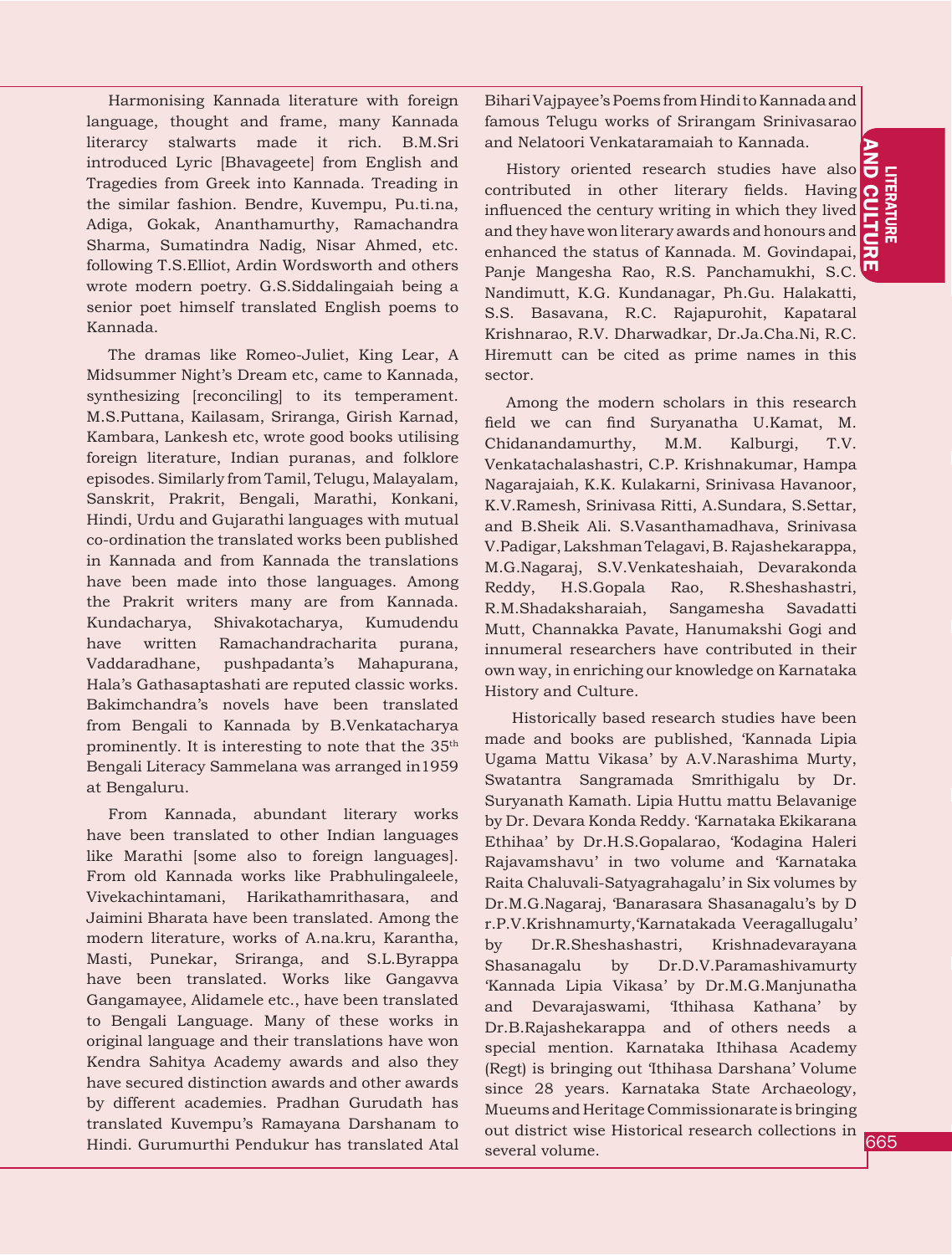666

In the field of literary criticism, L.S.Sheshagiri Rao, Kirthinatha Kurthakoti, G.S.Amura, Banjagere Jayaprakash, T.P.Ashoka,D.R.Nag araj,K.V.Narayana,NarahalliBalasubramany a, C.N.Ramachandran, H.S.Raghavendra Rao, Rahamat Tarikere ; poets like N.S.Lakshminarayana Bhatta, S.S.Marulaiah, G.S.Siddalingiah, Sumathindra Nadig, B.R.Lakshmana rao, Manu Baligar, Nisar Ahmed, L.N.Mukundaraj, Siddalingiah Kambalu, Vasantha Kushtagi, Panchakshari Hiremutt, Doddarange Gowda, Prathiba Nandakumar, H.L.Pushpa, B.N.Sumitra bai, Nemichandra, Shashikala Vastrad; Story writers like Na.Mogasale, K.Satyanarayana Mahabalamurty Koodlekere, Dr.Guruprasad Kaginele, Vasudendra, Jogi, Kum. Veerabhadrappa, Boluvaru Mohamed Kuyee, Jayanth Kaikini, Katpadi, Abdul Rashid, Mogalli Ganesh, etc, can be named as examples.

Recollection of the rare contribution to the Kannada language and culture by many literary people, the foundations installed thus makes an inspiration for the coming generation. This is the cursory glance or bird's-eye view of Kannada literature which has generated through many centuries. Nevertheless, what has been given encompasses some of the best Kannada works.\*

The various Foundations and Trusts working in the state are; 1] Dr.Kuvempu Prathistan,Kuppali. 2] Dr.D.R.Bendre Rastriya Smaraka Trust, Dharwad. 3] Dr.Pu.Ti.Na.Trust, Melukote. 4] Dr.Mallikarjuna Mansoor Rastriya Smaraka Trust, Dharwad.5] Dr.Masti Venkatesha Iyengar Trust, Kolar.6] Dr.ShivaramaKarantha Trust, Dakshina Kannada and Udupi. 7] Alur Venkata Rao Trust, Dharwad. 8] Dr.Gangubai Hanagal Smaraka Trust. 9] Dr.Basavaraja Rajaguru Trust. 10] Dr.V.K. Gokak Trust. 11] Dr.Betageri Krishna Sharma Trust.12] S.Nijalingappa Trust, Chitradurga. 13] Mylara Mahadeva Trust, Haveri. 14] Masti Venkatesha Iyengar Jeevana Karyalaya Trust, Bengaluru.

In the Kannada-Kannada Language Dictionary sector of Kannada sahitya parishat, starting from Bellave Venkata Narayanappa, B.M.Sri, Thi.Nam.Sri, Dr.A.R.Krishnashastri, D.L.N. since 1956, culminated in 1995 with eight volumes, bearing the services of Dr.G.S.Gai, Pro.G.Venkata Subhaiah and its Chief Editor Pro.N.Basavaradhya incessantly.

Dr.T.V.Venkatachalashastri in the field of Kannada prosody has brought out his famous work

'Kannada chandas swaroopa', a highly scholarly prosody volume. The philosophical literature in Kannada is very much flooded by Dr.Ja.Cha.Ni., who has authored more than 300 books. Scholarly works have been published abundant in the field of Archaeology, Inscriptions, Grammer, Linguistics, Dictionary, Prosody, Architecture, Sculpture, Paintings, etc, with a touch of creative impulses.

#### **Science Literature in Kannada**

Literature, as a matter of fact is in a way reflects the life; it is in communion with life. The essence and core of literature is the expression of feelings. Its observation is a manifestation of sensible emotions. The science is a systamatic observation of nature, which testifies by logical thinking, the events and occurances in the nature open for examination and experiment. It is more an intellectual pursuit. It has a discipline of practice and performance. If we view from this background we can say that the Science Literature in Kannada has a history of about hundred and twentyfive years. The Karnataka State Science Parishath i.e. Karnataka Rajya Vignana Parishat undertook an important project of preparing a bibliography of Kannada science books [literature] in 1997. It has under that project listed out, the names of books as Science and Technology in Kannada starting from 1980 to 1996. It has authoritative valuable information regarding 3448 publications which belong to the different branches of science.

The 290 books published from 1900 to 1930 contain mostly matters pertaining to wealth, agriculture, geography, astronomy. Their captions [titles] themselves indicate the ornamental language i.e., sounding a figure of speech characteristic. For example, 'Vyavasaya bodhini' by Ramashastri in 1879; 'Vrushabhadigala Samrakshane', 'Vydyadigala kramavu' by G.R.Ganapaiah Chandavar in 1877; Sahasradha Vrukshadigala Varnane' by C.Stoles in 1881; Similarly 'Shukragrasta suryagrahanavu' by Chintamani Raghunathacharya in 1874. All these show the development of Kannada writing in science sector. That was limited to the utility of the science literature required at that period. Hence the explanations in those works were simple, unsophisticated and easy to understand.

The usage of Scientific and technological terms was not their prime purpose. But after 1<sup>st</sup> world war, abundant science literature was published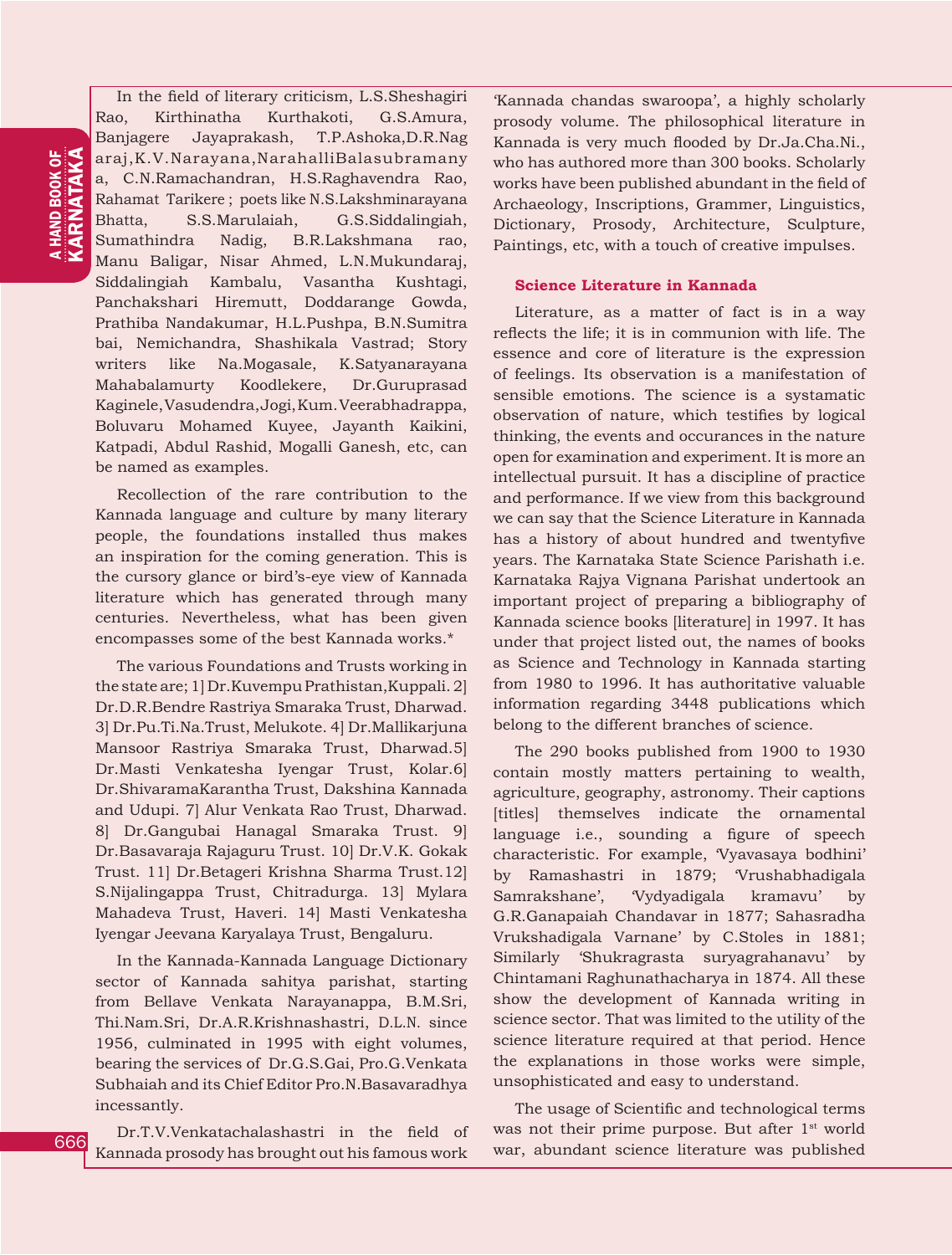in western countries. In India, following the western spirit, the provincial languages matured themselves to communicate the well developed science literature and knowledge to the mass. Consequently the teaching fraternity in Karnataka prominently took the initiative of writing books on science in simple language that could be easily communicated to common people.

Bellave Venkatanarayanappa the physics professor in central college of Bengaluru and Nangapuram Venkatesha Iyengar of the Mysuru State Meteorological Department started 'Vignana Pracharan Samithi' in 1917, as suggested by Sir M.Visvesvaraya. The 'vignana' which was the mouth piece of this samiti, became a milestone on the occasion. At the time of hesitating to speak in Kannada in the society, a science Kannada magazine was published. It created a dynamic vigour among the Kannada people. It published about 60 contemporary scientific matters and episodes for two years. Both the above writers took articles almost from English sources and presented the same in Kannada language and texture. The headlines of those articles were so framed as a kind of surprise to the readers. For example 'Akkasaaleya Mosavannu Archimedis Kandu hididaddu' [Archimedis detected the deciet by the goldsmith]; 'vidyut emba Rakshasanannu naranu sere hididaddu' [man captured the demon electricity] etc; the magazines like 'Nature', Scientific American were the prime sources to these editors. Apart from this they stimulated and encouraged many teachers to write articles on science and showed that science in Kannada can also be communicated to the people of the land.

It is Bellave Venkata Narayanappa, who showed that the common people also read the pure science articles of scientific value and advantagious to the daily life. He wrote a book on heat matter by the name 'ushna vishaya'.

In the same period Nangapuram Venkatesha Iyengar wrote a fine book on Meteorology by the name 'Jyothir vinodini' an authoritative translated work in Kannada science literature. This work was based on the English translation of 'Astronomy for women' written by French author Kemil Flamerian originally. In 1939 Bellave Venkatanarayanappa through Kannada granthamala series of Mysuru University, published the book by name 'Jiva Vignana'. Thus these two stalwarts constructed the first base steps by writing Kannada Science

Literature. It is Bellave Venkatanarayanappa who stimulated to publish English-Kannada Dictionary by Mysuru University. He convinced Mirza Ismail about the utility of this dictionary and he was succesful in getting the financial grant from the Mysuru Government for its publication.

The second stage of Kannada Science literature starts with the contribution of Shivarama Karanth. In 1936 Karanth brought out three volumes of 'Balaprapancha'. Its contents were on 'prakriti vignana'[science of nature], 'Nadu-Neleveedu', Literature, Art, Sports, History, Physical Science, Machinary Science, the story of Life and valour of Vishwakarmas[life history of goldsmiths] etc. are integrated and written. This is the first attempt of writing Encyclopedia in Kannada. The children's' Encyclopedia in English was a model in this respect to Karanth. What the University was required to be taken up and finish the Encyclopedias' work, Karanth did it solitarily, indeed great credit to him. Except that there may be highly localized character and the same has overburdened on some technical terms, this encyclopedian work in Kannada language is really a record. This was published by Nittur Srinivas Rao of '*subhod'* prakashan.

Prof.R.L.Narasimhaiah was teaching physics at Central College, Bengaluru. He wrote 'Jagattina Huttu-saavu' [the birth and death of the world] in 1952; 'shakthi' in 1953; 'Nakshatra darshana' [the sight of stars] in1951; 'shabdha prapancha' [the world of sound] in 1957. All these Kannada works were the rare and invaluable contribution to the science field. R.L.Narasimhaiah was thus responsible for Kannada science Literature to reach its sublimity and eminence. Through this Kannada science literture he exhibited that Kannada language has the capacity to digest and express Science Terminologies and its panel. Especially, in his work 'Nakshatradarshana', the usage of the words like 'Ardhayu, Swetakubja, Samasthani, etc. have been made acquainted [or introduced] to the readers. He has shown Indian Puranic [Mythological] names in Astronomy, and even today that book is deemed as a classic.

Shivarama Karantha, who published Bala prapancha, continued his pursuit. In the midst of 1959-64, he published four volumes viz., 'E Jagattu' [this world], 'Jiva-jeevana' [Life-Livelihood!], 'Vastu chaitanya' [matter-energy!] and 'vignana sadhana' [the tools of science]. In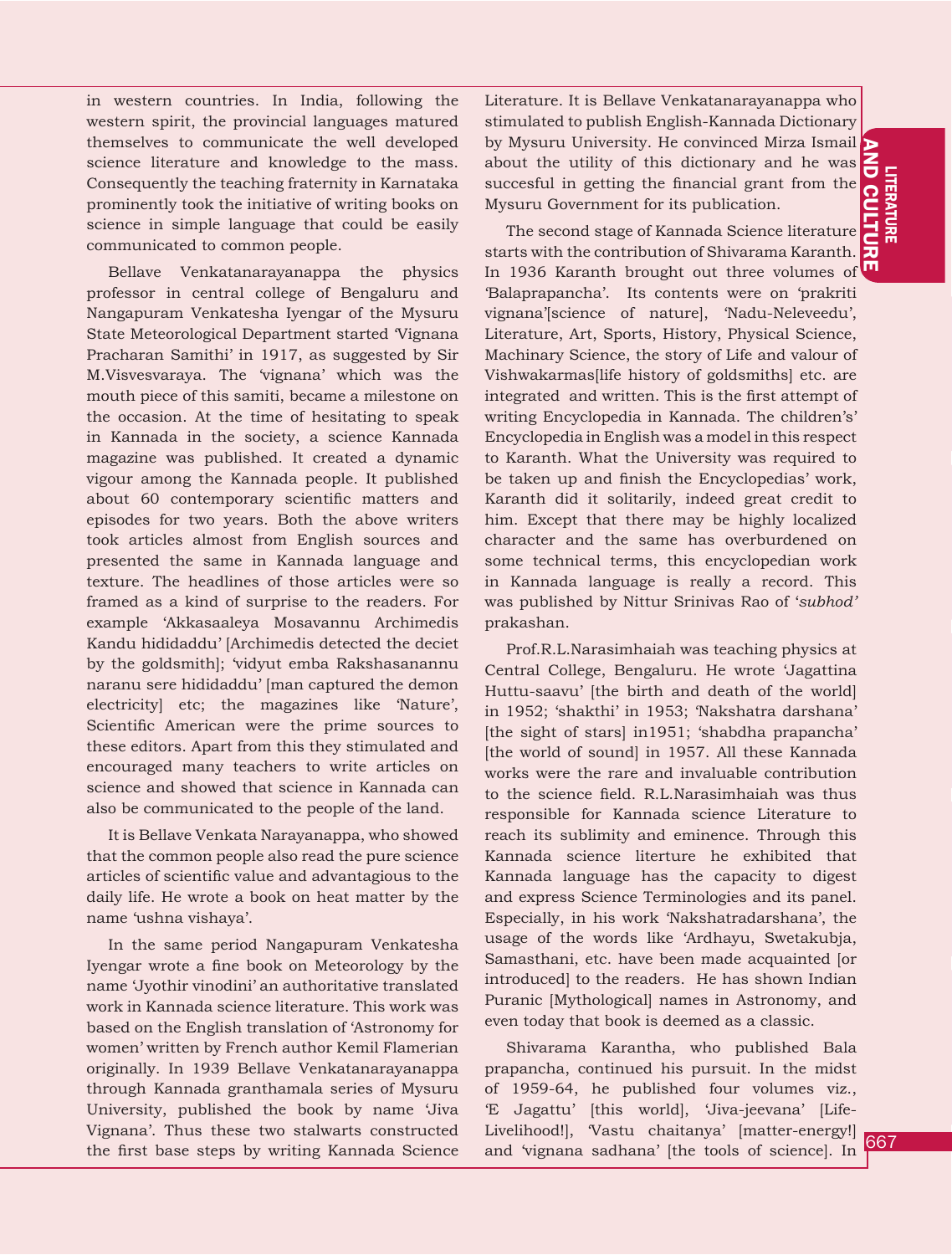these volumes he has pictured the development of Science and Technology that was current in that period. He did not worry himself much regarding the technical terminologies. He used abundantly the words from indigenous native language. He collected the rare pictures from reputed and renowned foreign science institutions. He himself photographed some pictures. His foot prints were impressed through these volumes in Kannada science literature. He strived to remove the lacuna wherever he could find in Kannada. About 8000 pages have the share for science portion alone out of his entire literature published.

The Mysuru University drew the attenction of science readers by publishing the periodical 'Vignana Karnataka' from 1969, as the sister magzine to Prabhuddha Karnataka. The senior writer and chemistry professor J.R.Lakshmana Rao edited two golden Jubliee volumes under prime headings viz., Ithihasada mailigallugalu [the milestone of the history]; 'Vignanada Munnade' [the March of Science!]; Prachalita Vignana [current Science!] and Bharatadalli Vignana [Science in India], all these are covered in about 1572 pages. The editor has stimulated the Science teachers to write good articles to these volumes got them edited and published. These are good reference works for the generations to have the knowledge of science.

During this period, the Mysuru University, implemented the preparation of Kannada Encyclopaedia. Kuvempu had putforth this project earlier to 1954. The first volume was published in 1969. The  $14<sup>th</sup>$  volume was published in 2004. The reading of this Kannada encyclopaedia gives the same experience as that when we read the English 'Encyclopaedia Britanica'. It is a volume of abundant information. It has international citations and has more stress that is relavent to Indian circumstances. About 3000 articles on science are included in this volume. G.T.Narayana Rao, the senior science writer edited these articles and has given a definite shape, presentation and preciseness. These volumes have brought definite refinement in the usage of technical terminologies. If the index furnished at the end of the Encyclopaedia volume is compiled, it becomes a Kannada science words dictionary. As early as 1934, the Lecture Series of small books of four annas, published by Mysuru University, contains almost the contents of all disciplines of science.

Later Karnataka and Bengaluru Universities too emulated this tradition.

In 1970's 'Gnanagangothri' an encyclopaedia was published in seven volumes, edited by Niranjana. These volumes start from the story of human race [Homosapiens] and end with Bharatha story. We can know about 'Jeevajagattu' [The World of Life]; Bhouta jagattu [the Physical World]; Yantra Jagattu [the mechanical world], in these volumes. These volumes are good model to show how should be the presentation of Science contents or scientific matters. Another senior science writer Adyanada Krishna Bhatta was also responsible to bring out these editions. There are 400 articles in Bhouta Jagattu [the physical world] volume in an alphabetical order. Also it has eighty pages of review as an introductory note.

In 1998 'Nava Karnataka' published 'Jnanavignana kosha' in four volumes. The accelerated developemnt of science and its different dimensions have been taken into account, the matters related to science got written by the experts in those field and published in multi colour volumes 'Gnana Vignana kosha'. This volume edited by M.H.Sethurao and K.L.Gopalakrishna Rao has high demand.

During 1970's a marvellous change occurred in Kannada Science Literature writing. Many professional scientists, Professors of Science, began to write books, giving a stress on popular science aspects. For example B.G.L.Swami's 'Hasiru Honnu' is a famous popular work. Earlier to this, Science literature used to be published by Science teachers alone. This decade gave a turn to this practice. 'Popular science', as the name itself indicates, became popular during this decade.

At present more than 60 science writers in Kannada, rendering the communication in printing and electronic media. Even the public are showing interest in knowing about science. The periodicals and daily newspapers are publishing the news about science. Prajavani, Kannada Prabha, Vijaya Karnataka, Udayavani, Vijayavani, Hosadiganta etc., have allotted coloumns for science matters. Similarly articles on Environment and Ecology are being published for general awareness since 1980's in different media. From intellectual arena, the science is being projected to common man's understanding. Bengaluru AIR since 70's has conceived special programmes for the propagation of Science. The programme 'Vignanada Munnade'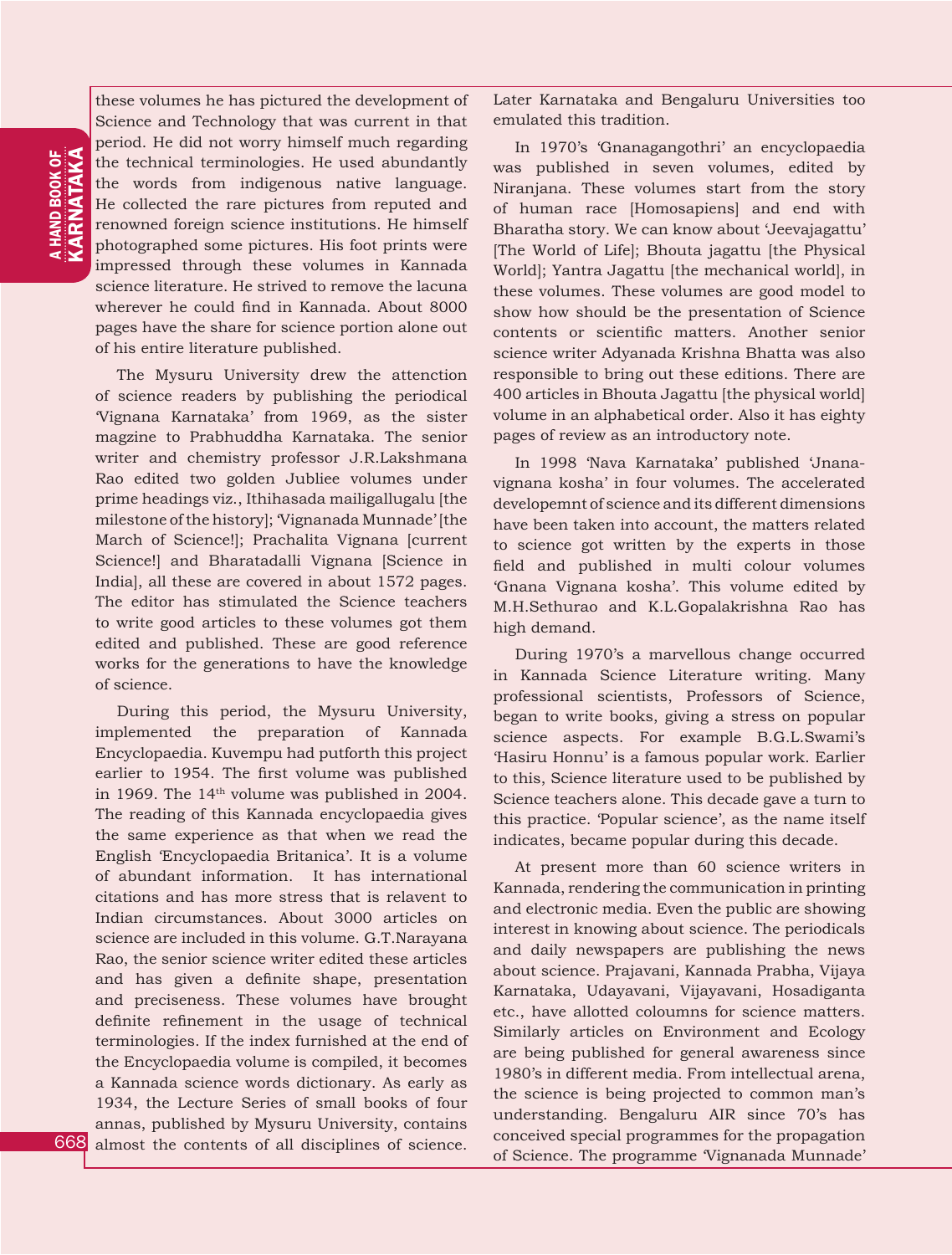**LITERATURE 1999**<br>DOCULTURE 1999<br>609 **LITERATURE** AND C  $\Xi$ 

[the progress of Science] has become very popular. Now a days Bengaluru Television centre has given more propagation to science programmes. The science writers like Pro.R.L.Narasimaiah, G.T.NarayanaRao, J.R.LakshmanaRao, Dr.B.G.L.Swami, M.A.SethuRao, Krishnanda Kamat, Dr.B.S.Shylaja, Dr.B.P.Radhakrishna, S.Jeethendra Kumar, H.R.Krishna Murty, Pro.B .V.Subbarayappa,N.S.Rajaram,Nemichandra,T. R.Anantaramu, Nagesh Hegde, R. Nijagunappa, G.R.Srinivasan and others have contributed considerably to the Science Literture writing in Kannada.

In the field of Medical Literature, Dr.Vasantha Kulakarni, Dr.H.D.Chandrappa Gowda, Dr.Nagalothi Mutt, Dr.Anupama Niranjana, Dr.P.S.Shankar, Dr.D.K.Mahabala Raju, Dr.Karavira Prabhu Kyalakonda, Dr.B.M.Heggade, Dr.AshokaPai, Dr.C.R.Chandrashekhar, Dr.C.Annapurnamma, Dr.Leelavathi Devadas, Dr.Vasudara Bhupathi, Dr.K.R.Shridar, Dr.Vasantha Kumar, Dr.H.S.Mohan, Dr.H.R.Padmini, N.Vishwaroopachar, Dr.Kamini Rao, Dr.Vijayalakshmi Balekundri etc., and Ayurvedic doctors like Dr.K.SatyanarayanaBhat, Dr.S.V.Lalitha, Dr.K.S.Pavithra, Dr.K.S.Chetana etc., have written articles and literture in the respective medical divisions. The general awareness on health factors is being created among the people almost through the daily newspapers, periodicals, coloumn writings, articles, suggestions, questions and answers and many medical Journals etc., Kannada Vaidya Sahitya Parishat is active in this direction since 1986.

**Dictionaries and periodicals for the propagation of science:** In 1917 a monthly magazine by name 'Vignana' was first started and afterwards many periodicals took their inception for the propagation of science in Karnataka. The Central Food Technological Research Institute [C.F.T.R.I)] started a bi-monthly magazine 'Ahara Vignana' in 1956. But it stopped in 1985. Later the Mysuru University from 1969 started the quarterly journal 'Vignana Karnataka' and continued the publication. Similarly in 1967, Vignana Loka' was started by a private agency. In 70's the Bengaluru University started publishing 'Janapriya Vijnana' a monthly magazine. In 90's a magazine by name 'Putani Vignana' was published from Chitradurga. But none of these periodicals survived for long

Sangati' a monthly magazine, whose circulation<br>was 15000 earlier, has reduced now. 'Dharani time. It did not mean that they were not popular. The enthusiasm could not be retained in the maintenance of these magazines. The Karnataka State Vignana Parishat since 1975 is publishing 'Bala Vignana' a monthly magazine. Even today it is serving as bridge between the teachers and students. Since 1992 it is publishing 'Vignana Sangati' a monthly magazine, whose circulation Mandala' [a Science Magazine] being published since 2009 by a private agency, set apart itself to Environmental issue gained the popularity, swiftly.

Karnataka Government has established 'Vignana mattu Tantragnana Academy' [Science and Technology academy] in 2005 to which Pro.U.R.Rao is the President. It is bringing out since 2007, the quarterly magazine 'Vignana Loka' colourfully, as it reflects the contemporary state of affairs in Science arena.It has honoured by giving awards to the Science Teachers and Science Communicators numbering Seven in 2010. During 2011-12, it has honoured 47 Personalities of the above category. The Ecological Science has gained momentum in recent times. The writers and researchers like Nagesh Hegade, A.N.Yellapa reddy, T.S.Vivekananda, D.J.Mohan, Dr.M.G.Chandrakanth etc., are playing important role in the arena of conservation of Ecological Environment.

With regard to agriculture some 65 magazines are being published. But they don't extend themselves or subject themselves to public debates. In these days the common people also are attracted towards science. They are responding to the age of knowledge explosion. Science is creating general awareness among the people so as to be away from superstitions. The media also is supporting this cause. But it is required to be stretched much in rural areas.

The above picture is only a bird's eye view of development in various branches of Kannada Literture during the last hundred years. There may be more persons who are to be included in the above list. All though all the details, all the works of each writer could not be given here, as far as possible the best works in the field are cited here and it can be said a perusal or browsing.

The Award winners in different fields of achievemen is furnished**.**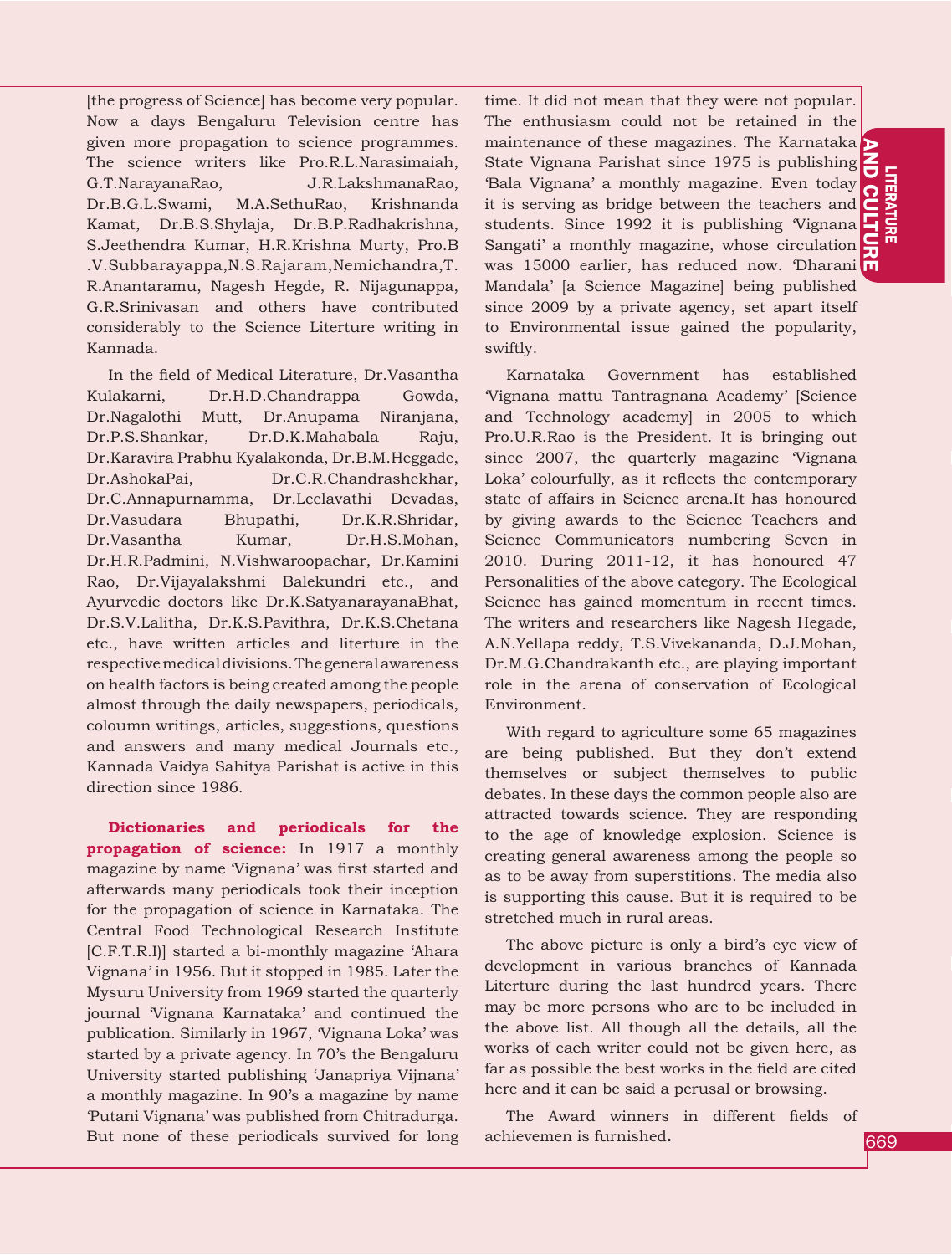**Jnanapeeta Award:** This award will be given to any citizen of India who has given the best creative work to his credit in any Indian Language which is included in the 8th schedule of Indian constitution. Smt.Rama Jain commissioned this award in 1965. This is the highest literary award of India, which render Rs.7 lakhs in cash, plaque [shield] and an icon or statue. In Kannada literture till 2010 totally Eight Literteurs have secured this award, whose names are as follows: 1] K.V.Puttappa [1967] 2] D.R.Bendre [1973] 3] Shivarama Karantha [1977] 4] Masti Venkatesha Iyengar [1983] 5] V.K.Gokak [1990] 6] U.R.Anantha Murty [1994] 7] Girish Karnad [1998] 8] Dr.Chandrashekara Kambara [2010]

**Karnataka Ratna Award:** This is the best award that will be rendered to those who have strived for the all-round development of the state with accomplishment and erudite success, by the Karnataka Government. This was started in 1992. The award contains a Golden medal of 50gms, award letter, statue and a plaque. The following are the achievers of this award. Dr.K.V.Puttappa and Dr.Rajkumar [1992], S.Nijalingapppa [1999], Pro.C.N.R.Rao [2000], Dr Devi Prasad Shetty(2001), Pandit Bhimasen Joshi [2005], Dr.Sri.Sri.Sri. Shivakumara Swamiji [2007], Dr.D.javare Gowda [2008], Dr.Veerendre Heggade [2009].

**Basava Puraskara**: This award was instituted in 2000 in honour of Basava, and honoured during Basava Jayanthi by the State Government. This award is being given to those who have rendered notable service in the Social field. This national award named as 'Basava Puraskara' earlier had 1.50 Lakh Rupees cash; now it has been raised to 10 lakh. Till the date, the winners of this puraskar is given here. Saraswathi Gora [2000], H.Narasimhaiah [2001], Puttaraja Gavai [2002], S.G.Susheelamma [2004], L.Basavaraju [2005], Dr.A.P.J. Abdul Kalam [2006], Dr.Shivakumara Swamiji [2007) ,Dr.Mahantappa Chittaragi [2008], Sri.Thontada Siddalinga Swamiji [2009], Dr.Javare Gowda [2010], Ramzan Darga [2011]. Dr UR Ananthamurthy(2012),

**Kanakashri Prashasti**: This award has been installed in memory of Kanakadasa, considering his invaluable contribution to the society, Literture, by message and virtuous life. The writers, scholars and researchers who have thrown new light on these aspects of Kanakadasa will be honoured by presenting this award which was instituted from

2008. It contains rupees Five lakh in cash, and a bronze idol of Kanakadasa,. The following persons secured this award. Pro.Sudhakara [2008]; Dr.T.N.Nagaratna [2009]; Dr.H.J.Lakkappa Gowda [2010]; Pro.Jyothi Hosur [2011]; Ka.Ta.Chikkanna [2012], Prof.Krishna Kolhar Kulakarni (2013). Prof. A V Navada (2014)

**Samyama Prashasti:** This award carries one lakh rupees cash with a momento, initiated in 2011 by Karnataka Madyapana Samyama Mandali which works under Information Department. Dr.Veerendra Heggade of Dharmasthala secured it in 2011. In 2012, Sri.Ni.Pra.Mahanta Swamiji of Ilakal Chittaragi Sri Vijaya Mahanteshwara Samstana Mutt secured it.

Pampa Prashasti: On the occasion of 40<sup>th</sup> year of Indian Independence day celebration, the Karnataka Government decided to give an award annually in the name Adikavi Pampa for the best Kannada literary work since 1987. The award contains rupees one lakh cash, and a plaque. A selection committee is formed to select the best literary work for the award.The Pampa Award Winners are: K.V.Puttappa [1987]; Ti.Nam. Srikantaiah [1988]; Dr.K.ShivaramaKarantha [1989]; S.S. BhusanurMutt[1990]; Pu.Ti. Narasimhachar [1991]; A.N.Murthi Rao[1992]; M.Gopala Krishna Adiga [1993]; Sediyapu Krishna Bhatta [1994]; K.S.NarasimhaSwami [1995]; M.M.Kalburgi [1996]; G.S.Shivarudrappa [1997;D. JavareGowda[1998];M.Channaveera Kanavi [1999]; L.Basavaraju [2000]; K.P.Poornachandra Tejaswi [2001]; M.ChidandaMurty [2002]; Chandra Shekhara Kambara [2003]; H.L.Nage Gowda [2004]; S.L.Byrappa [2005]; G.S.Amur [2006]; Chandrashekara Patil [2009]; G.H.Naik [2010]; Baraguru Ramachandrappa [2011]. Kayyara Kinhanna Rai (2012) D. N. Shankara Bhat (2013)

**Rajyothsava Award:** The Karnataka Government is honouring by recognising the best achievements made by the scholars, artists, folk-lorists, Sportsmen, Literteurs and service rendered by social workers, Lawyers, Doctors and institutions etc, in their respective area. It is encouraging them with Rajyothsava Awards on the Rajyothsava Day [November 1<sup>st]</sup> every year. This is in view of bringing progress in different aspects of culture and life of the people. Till 2013 A.D. the number of Rajyothsava awards granted were 1408. During 2014 the Rajyothsava Award was given to 59 persons respectively.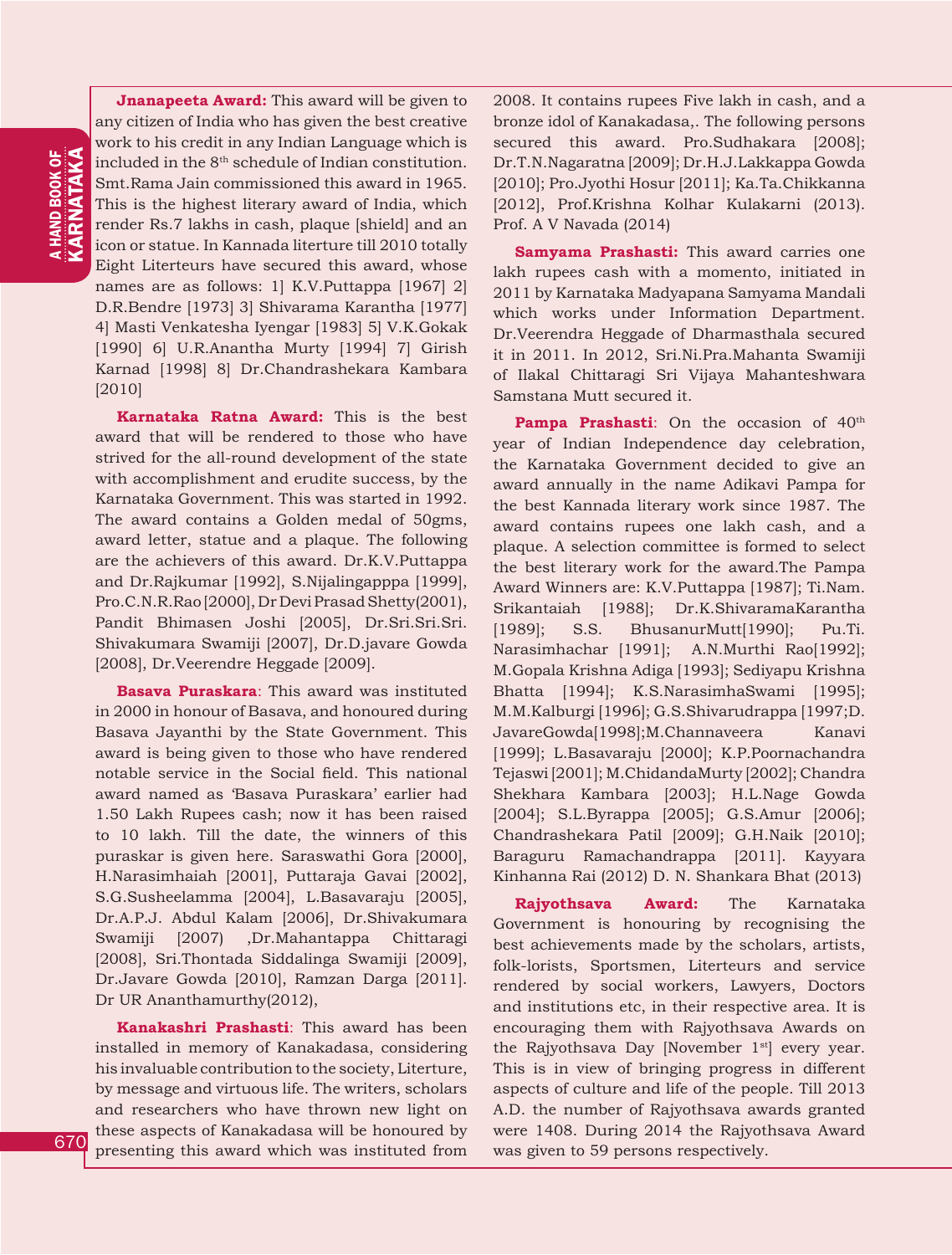#### **Danachintamani Attimabbe Prashasti:** Attimabbe

is famous for having commissioned 1000 copies of Ponna's Shanthipurana to propagate Jaina religion and literture. She is acclaimed with the title 'Danachintamani Attimabbe', Gunadankakarthi, Katakapavitre, Jinadharma patake in the Lakkundi inscription of 1007 A.D. In her name the Kannada and Culture department is showering an award to the female literateur considering their life achievement and service to literature since 1995. The award includes rupees one lakh in cash, and a plaque. The cash award was incresed to Three lakh rupees since 2008 with other usual accessaries. The award winners are:T. Sunandamma[1995];Shanthadevi Malawad [1996]; Vaidehi [1997]; Kamala Hampana [1998]; Mallika Ghanti[1999]; Jayalakshmi Srinivasan [2000]; Sara Abu Bakar [2001]; Geetha Nagabhushan [2002]; Shylaja Uduchana [2003]; M.Sunnetha Shetty[2004]; Veena Shanteshwar [2005]; B.T.Lalitha Naik [2006]; Shashikala Veeriahswami [2007]; Dr.Vijaya Dabbe [2008]; Shantadevi Kanavi[2009];Sudha Murty[2010];Saraswathi Chimmalgi[2011]. B.N.Sumitra Bai (2012),

**Janapada Sri Award**: This Award instituted in 1994 is being given to the artists who have rendered outstanding service in folklore this award consists one lakh rupees cash. The artists who won the award are S.K.Karim Khan[1994]; Kamsale Mahadevaiah[1995]; Yadra Manhalli Dodda Bharamappa[1996]; Phakiravva Gudisagara[1997]; Hiriyadka Gopalarao[1998]; Sukri Bomma Gowda[1999]; Jakkalike Vithala Rao[2000]; Hamgi Mudi Mallappa[2001]; M.R.Basappa[2002]; Chittani Ramachandra Heggade[2003]; Channappa Veerabhadrappa Karadi[2004]; Siriyajji[2005]; Eshwarappa Gurappa Angadi[2006]; Belagallu Veeranna[2007]; Siddappa Meti[2008]; Putta Malle Gowda[2009]; Daroji Eramma[2010]; Kashi Bai Dadanatti[2011]

**Rastrakavi Award**: In the British Empire 'Rastrakavi' [National Poet] was used to be called as poet Laureate since 1670. The first poet laureate award was given to poet John Dryden. During the regime of Queen Victoria, Lord Tennison was the National poet of England from 1850-1892. 'Rastrakavi'[National Poet] is the title that will be endowed on a Poet, who is worth for the great honour by the Government. The Greek and Roman people in olden days used to honour the poets by putting green leaves crown on their heads. These crowns used to be prepared by laurel leaves and hence such crowned poets used to be called as 'Poet laureate'.

m 1213 maards government honodred medvinda<br>Pai with 'Rastra Kavi' award, then Dakshina The State Governments after Independence started to select 'Rastra Kavi' of the respective state. In 1949 Madras government honoured M.Govinda Kannada was in Madras State. Karnataka in 1969 honoured classic poet Kuvempu with 'Rastra Kavi' award. In 2006, the renowned eminent poet in Kannada, G.S.Shivarudrappa was honoured with 'Rastra Kavi' award. The award includes an honorarium of rupees 10 lakhs.

#### **ACADEMYS**

The State Government has instituted different academies for the all-round development of Kannada Literary and cultural activities. It resulted in the formation of different academies. At the outset, these academies were under the control of Education department/secretariat and the Education minister used to be president of the academies. Later this policy was changed and the state Government started to appoint experts of the respective area to the respective academies since 1977. At present 13 academies are functioning. Eleven academies are autonomous but come into the administrative purview of Kannada and culture Directorate. Karnataka Madyama Academy comes to the purview of Information department]. Karnataka science and technology Academy comes under the purview of Information Technology Department. Some academies have their office located in Kannada Bhavan at Bengaluru. Karnataka Kodava Sahitya Academy has its office at Madikeri. Tulu, Konkani and Bary Academies are stationed at Mangaluru.

**Karnataka Sahitya Academy:** The Mysuru State Sahitya Academy established on 12.10.1961, later came to be called as Karnataka Sahitya Academy since 1973. Till 1977 Education minister used to be the president of this Academy except in 1971-72 with two literteurs. In 1977 for the first time littérateur was made the president of Sahitya Academy strictly. From 28.11.1978 the academy became autonomous. The presidents of the Sahitya Academy from its inception till the date are as follows:S.R.Kanti [1961-66]; K.V.Shankare Gowda [1968-70]; A.N.KrishnaRao [1971]; Adya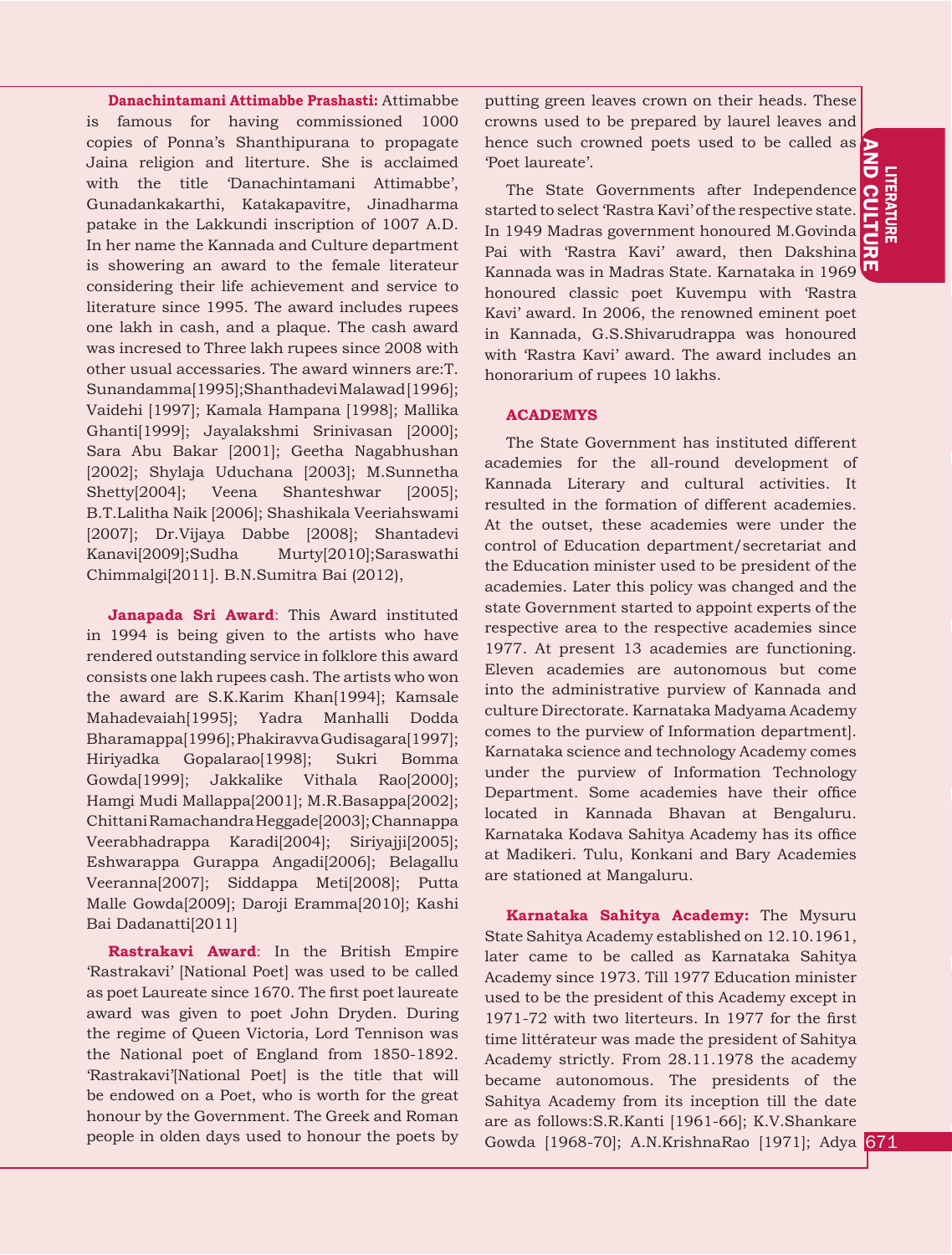**HAND BOOK OF**<br>**CARNATAKA** KARNATAKA a HAND BOOK OF

Rangacharya [1971-72]; A.R.Badari Narayan [1973- 74]; M.Mallikarjuna Swami [1974-75]; R.Gundu Rao, K.H.Srinivas [1976]; Dr.M.Shivaram(Rasi) [1979-80]; H.M.Naik [1980-84]; K.S.Nisar Ahmed [1984-87]; G.S.Shivarudrappa [1987-90]; Baraguru Ramachandrappa [1990-95]; Shantarasa [1995- 98]; Giraddi Govindaraj [1998-2001]; Gurulinga Kapase [2001-04]; Gita Nagabhushan [2004-07]; M.H.Krishnaiah [2008-11]: Malati Pattanashetti (since February 2014).

This Academy, engaged in awarding prizes to the judged and selected best Kannada books; conducting training camps to young writers, seminars and symposiums; sending writers to neighbouring states under the inter-state cultural exchange project giving grants; giving annual awards publishing decade Literary volumes; Conducting poets meet, publishing, social thinking literary series and sub-culture series. Inter discipline studies, Jnanapeeta awardees life history series, book fair and festival, literary workshop, conduct of centenaries of poets and Literateur, Aniketana Kannada, publication of quarterly in English and uploading to internet etc., have all been executed. The Academy is also honouring famous literteur and similar personalities with annual awards who have rendered out standing service in the field of Literature and culture for its development. Since the inception of Sahitya Academy Award i.e.from 1965 to 2011 it has honoured 248 dedicated achievers. Best books also are being given awards annually.

**Kuvempu Bhasha Bharathi Pradhikara:** This Academy was inaugurated on 6.1.2006 to commemorate the birth centenary of Kuvempu. This was instituted in the Jnanagangothri campus of Bengaluru University under the caption 'Kuvempu Bhasha Bharathi'. The translation of the old best literary works of different languages into Kannada and similarly the translation of old best Literary works from Kannada to different languages, was undertaken by this institution. Pradhan Gurudatt was the first president of the then Karnataka Anuvada Academy. From 3.2.2008, this Academy is merged with Bhasha Bharathi and renamed as 'Kuvempu Bhasha Bharathi Pradhikara' and Pradhan Gurudattt continued as its president. It has honoured 30 eminent Litterateurs till 2010, famous in translation. Dr K V Narayan was made its president in February 2014

#### **Karnataka Sangita and Nritya Academy**

The Mysuru State Sangita and Nataka [music and drama] Academy was inaugurated on 18.2.1955. But in 1978 it was renamed as Kannada Culture and Dance Academy. Arranging Music, Drama and Dance conferences, honouring the artists with awards and providing monthly allowance or pensions, apprentice scholarship, arranging seminars and Symposiums, cultural exchange programmes, encouraging demonstration of artistic talents at State and National level, publication of significant and valuable books etc., are being executed by the Academy. It has provided four awards to the Music field. This Academy from 1959to 2013 has honoured in total 635 artists with annual awards who were eminent in different branches of art and music. From 2008 and onwards this award is named as 'Karnataka Kalashri'.

It was remodified as 16 annual Kalashri awards and two Honour [Excellence] awards from 2005. But this honour award began to be given by rotation to the different areas of music and dance. The annual award carries a cash award of 25000 rupees, while honour award carries 10000 rupees. For the year 2011-12 Lalit.J.Rao, M.L.Channakeshava Shastri [Gamaka]; for 2012-13 B.V.Narayana [Karnataka Sangeetha], Komal Raj [sugama sangit] are the honour award winners.

The eminent artists who have been the presidents of this Academy are as follows: Komala Varadan[1978-81];Gangubai Hanagal[1981- 84];VeenaDoreswamyIyengar[1984-86]; MayaRao [1987-90]; Pandit.R.V.Sheshadri [199095]; Chandrabhagadevi [1995-97]; Shamala G. Bhave [1997-2001]; H.R.Leelavathi[2001-04]; Pandit Rajashekar Monsoor[2005-08]; Pandit Narasimhalu Vadavati[2008-11]; Vaijayanthi Kashi[2012]; Smt.Gangamma Keshavamurthy has been made its president in February 2014.

#### **Karnataka Lalithakala Academy**

It took its birth in 1964. But in 2008 it was reconstituted, to create interest and impart knowledge in painting to common man and to encourage artists with variety of programmes.

Also it is planned to conceive such programmes so that the artist get recognition at state and National level; granting scholarship to give monodemonstration both outside the state; to provide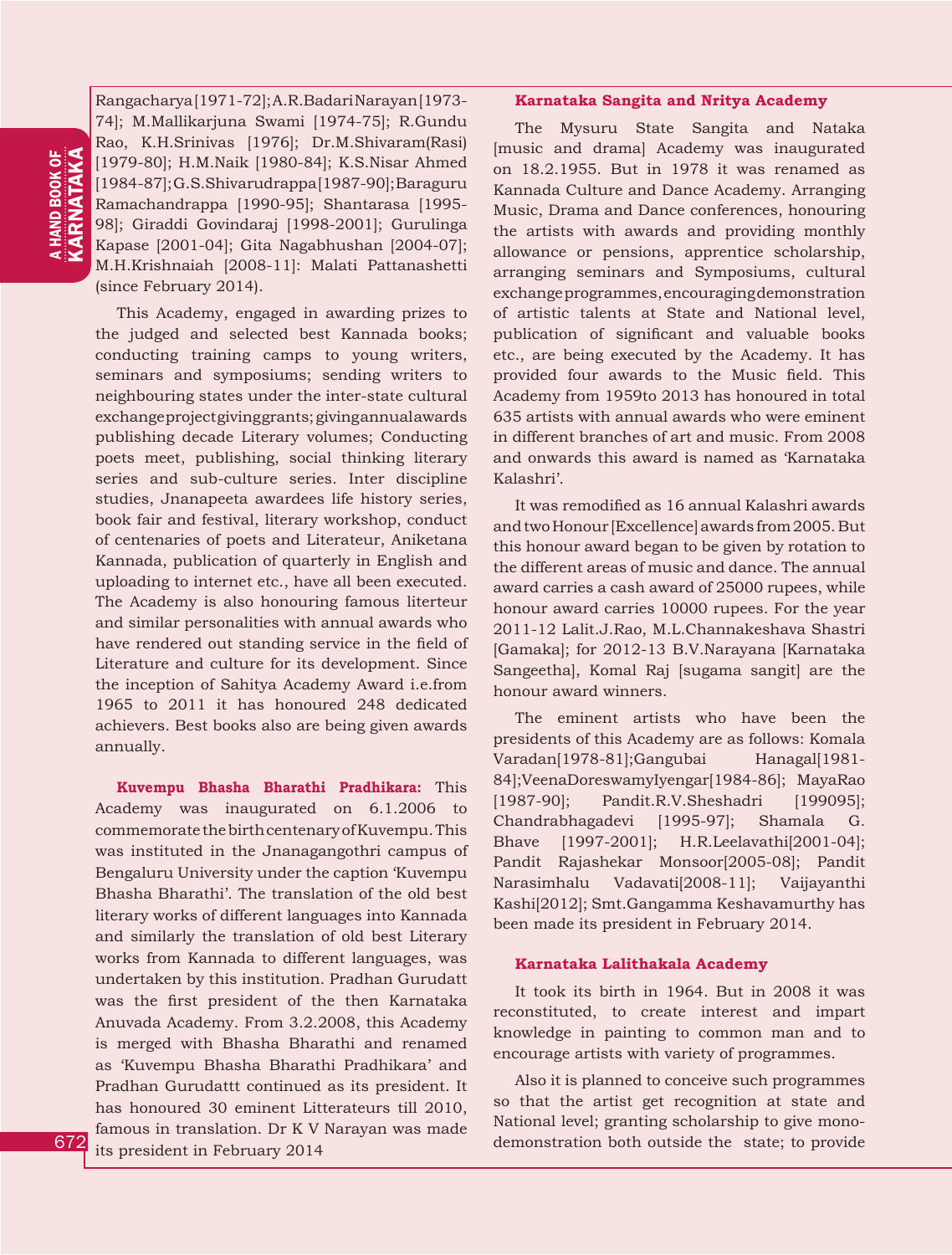aid for copying mural pictures; publication of art news periodicals; giving prizes and awards; demonstration of selected works of art; art painting camps and workshops; giving annual awards and encouraging art of photography etc., all these have envisaged.

Karnataka Lalithakala Academy award initiated in 1966 except during 1974-80 till about 173 artists have been honoured by the Academy. From 2011 the Lalithakala Academy introduced the practice of giving special award to those who have rendered distinct service in the field of fine arts. The achievers in this field are D.K.Chowta [2001]; C.Revanasiddaiah [2002]; K.R.KrishnaSwami [2003]; Sharana Basappa Appa [2006], Veerendra Heggade [2007] ,(2008), (2009) have been honoured so far by the Academy.

The presidents of the Academy which was reconstructed from 1978 are as follows: The international famous artist K.K.Hebbar [1978-81]; T.P.Akki [1981-84]; Somashekhar Sali [1984-87]; R.N.Hadapad [1987-90]; P.R.ThippeSwamy[1991- 95]; C.Chandrashekar [1995-98]; B.G.Andani [1998-2001]; Peter Luis [2001-04]; B.Basavaraju [2005]; V.T.Kale[2005-2008]; Nadoja Dr.J.S.Khande Rao [2008-11]; Chi.Su.Krishna Shetty [from 2002 till the date]. Dr M S Murthy is chairing it since February 2014.

**Karnataka Nataka Academy:** The Nataka Academy started giving the award since 1959. Dr. Raja Kumar was honoured by presenting the title 'Kala Koustubha'. So far the Academy has given various awards like fellowship, annual awards, paddanna award annually, Drama company award, Nepatya award[Green room award], K.Hirannaiah award, C.G.K.Youth award, Ranga sahitya[stage Literture],Ranga sajjike (stage arrangements), Ranga geete-stage songs awards, lifetime theatrical achievement award etc., to artists and their organisations. Although some of the awards are stopped, few have been continued with new technical nomenclature. Till 2010 about 790 artists have been honoured. In 2011 the Nataka Academy celebrated 'Suvarna Sambhrama' and presented Suvarna Ranga Prashasti to 50 stage designers; A commemorative volume 'Ranga Sampannaru' was also published on the occasion.

The Academy has modelled the programmes for professional and amateur theatre for their development and progress. During 2011-12 and 2012-13, 30 artists were honoured with award.

The year 1985-86 was celebrated as 'Folk theatre year' and 1986-87 as 'Amateur theatre year'. Folk camps, district drama festivals, Kailasam's centenary celebrations, Mohamed peer centenary celebrations in March 1997 in collaboration with Kannada and culture department with a seminar was also organised.

The presidents of the Nataka Academy till to date are Girish Karnad[1977-80]; Dr.B.V.Karanth [1980-82]; Chandra Shekar Kambara [1982-87]; B.V.VaikuntaRaju [1987-89]; Parvathavani [1989- 90]; Chindodi Leela[1991-95]; K.Murala Siddappa [1995-98]; C.G.Krishna Swamy [1998-2001]; R.Nagesh [2001-2004]; Srinivas G.Kappanna [2005-08]; B.V.RajaRam [2008-2011]; Malathi Sudhir [2011-13]. In February 2014 the government made Sri. L B Sheikh Master, the president of this Academy.

Theatre personality Lakshmi Chandrashekar of Bengaluru and painter K. Ameen of Ilkal have been awarded the Karnataka Nataka Academy's honorary theatre awards for 2014 and 2013 respectively. Comedian K. Hirannaiah Endowment Award was given to G.V. Krishna (2013) and Siddu Naalathawada (2014). Rajanna Jewargi of Kalaburagi was chosen for the Chindodi Veerappa Endowment Award for 2013 for professional theatre, while Revanna Hosurmath Siddaiah of Ballari has been chosen in the same category for 2014. G.N. Mohan's works Rangakinnari and Third Bell have been chosen for the Theatre Book Award for 2012 and 2013. Octogenarian N. Ramachandra Murthy will be presented an award in recognition of his six-decade-long career as a makeup artist. Mr. Siddharaju, academy registrar, and members Gudihalli Nagaraj, Akki V.N., Halakurke Shivashankar and Kalpana Naganath also spoke on the occasion.

#### **Karnataka Yashagana Bayalata Academy**

This Academy had its independent existence since 2008-09 having separated from Janapada and Yakshagana Academy. Kumbale Sudharao became its president. Dr.Amrita Someshwara was honoured with 'Parthisubba' award in 2009; Manjunatha Bhatta Hosthota in 2010. During 2011 Yakshagana Academy award was given to 9 artists and one institution. During 2011-12 and 2012-13 20 artists were honoured with award. Sri. Belagal Veeranna is its president since February 2014.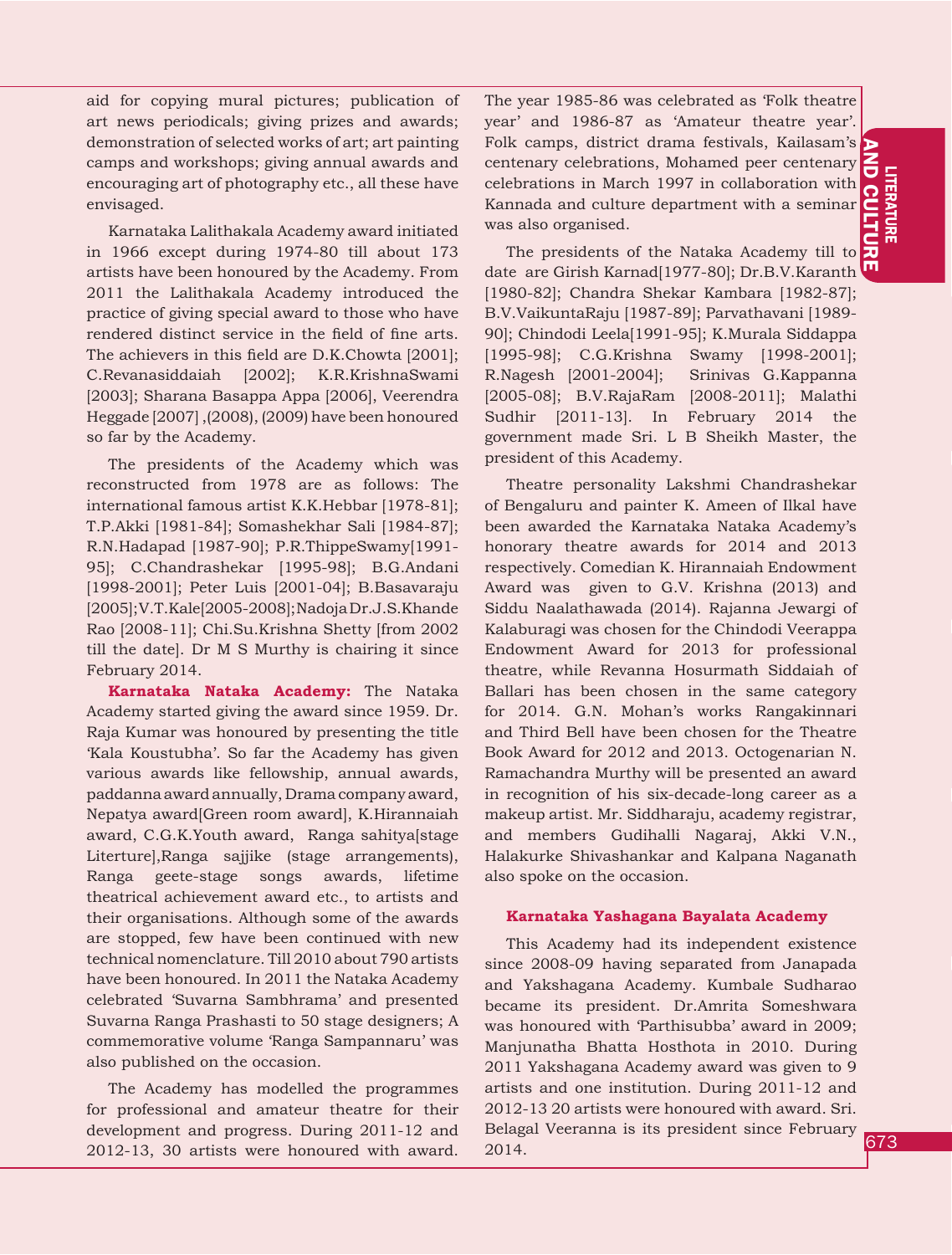#### **Karnataka Janapada Academy**

The folk and yakshagana art is an oral tradition of cultural eminence. It is abundant and hence to retain its mode and develop its continual existence in original form in the midst of modern planes, the Academy found its inception on 3.11.1980. Its Presidents were H.L.Nagegowda [1980-87]; S.K.Karim Khan[1987-90];Ji.Sham. Paramashivaiah[1991-95];H.J.Lakkappa Gowda [1995-98]; Kalegowda Nagavara [1998- 2001]; Hi.Shi.Ramachandra Gowda [2001-04]; Keremane Shambhu Heggade 2005-08]; Go.Ru. Channabasappa [2008-11]; Later Bananduru Kempaiah [2012) became its president. Pichalli Srinivas has been made the president of this Academy in February 2014.Since 2008-09 'Janapada and Yakshagana Academy began to function as independent academies to encourage folklore Scholars and artists. They are being honoured with 'Janapada Tagna' title with annual awards. Till 2011 about 800 folk Literature and folk arts eminent have been honoured. 'Janapada Tagna' award winners are as follows.

Simpi Linganna [1986]; Mattigatta Krishnamurty [1988]; D.Javaregowda [1989]; H.L.Nagegowda [1990]; H.M.Naik and B.B.Handi[1991];Ku. Shi.Haridasabhatt and K.R.Lingappa [1992]; Chandrashekara Kambara and Mudenuru Sanganna [1993]; M.Chidanandamurty, P.R.Tippeswamy and N.R.Nayak[1994]; G.Narayana, Go.Ru.Channabasappa, Devendra Kumar Hakari, M.G.Biradara, Amrita Someshwara and C.P.Krishna Kumar [1995]; Hampa Nagarajaiah, Ramegowda [Ra.Gow]; Somashekar Imrapura and R.C.Hirematha[1996]; B.A.VivekaRai, Basavaraja Malashetti and P.K.Rajashekara[1997]; M.M.Kalaburgi, M.B.Neginahala, T.N.Shankara Narayana, D.K.Rajendra and P.K.Khandoba[1998]; Kyatanahalli Ramanna, ShanthiNaik and A.V.Navada [1999]; Num.Tapaswi Kumar, M.N.Wali and H.J.Lakkappa Gowda [2000]; Taltaje Keshava Bhatta, C.H.Mahadeva Naik, M.T.Dhupada, T.S.Rajappa and M.A.Jayachandra[2001]; Siddalingaiah, William Madta, Srirama Ittannavar [2002]; Channanna Walikar, B.S.Swami, Nallur Prasad[2003]; M.G.Eshwarappa, Srikantha Koodige, Prabhakara Joshi have also been honoured.

Since 2004 Janapada Tagna award was stopped. But in the name of B.S.Gaddagimath and Ji.Sham.Pa, the awards were begun to be issued

to folklore scholars. To the Janapada experts, an honorarium of Rupees 10 thousand cash award and a plaque, and to the folklore artists and folk literture books, the prize contents are 5 thousand rupees cash and plaque award used be given and honoured.

**Gaddagimutt Award**: Keremane Mahabala Heggade [2004]; Veeranna Dande [2005]; H.K.Rajegowda [2006] D.B.Naik [2007]; C.K.Navalagi [2008]; Dr.Kalegowda Nagavara [2009]; Dr.S.P.Padmaprasad, Prof.Sugaiah Hiremutt [2011]

**Ji.Sham.Pa award winners are**: Hi.Shi. Ramachandra Gowda [2004]; M.K.Raghava Nambiyar [2005]; Basavaraj Nellisara [2006]; G.S.Bhat [2007], Y.C.Bhanumathi [2008]; Dr.Krishnamurty Hanur [2009]; Dr.K.R.Sandya Reddy [2010]; Dr.MeeraSabihalli Shivanna [2011] each folklore experts will be given 10 thousand rupees, honorarium, award plaque; Prizes for books on folklore will be Five thousand rupees cash, award and a plaque.

#### **Karnataka Shilpakala Academy**

In Karnataka, both architecture and sculpture are heterogenous, widespread and permeating. Since Neolithic age till modern age, it has the background of continuous growth and heritage. In order to sustain, protect and make this art to grow, on 10.8.1964, the Academy was established. It was a part of Lalitha Kala Academy in earlier days. Karnataka Shilpakala Academy was established as a separate entity in 1995. From 1996, Karnataka Shilpakala Academy started its activities. It honoured sculpturists, arranged sculpural workshops and demonstrations. It is publishing the books on traditional and modern sculptures from 1965. Upto 2009, about 78 famous sculptors has been honoured by the Academy. The Central Textile Commission for handicrafts has honoured the president of Shilpakala Academy [1998-2001] C.Parameshwarachar for his superb achievement in sculpture in 2003, with a cash of 7.5 lakh rupees. In 2004 Nilakantachar was honoured with the title 'shilpaguru'. The Academy is striving to preserve the traditionally developed temple sculptures carved in stones, copper, Panchaloha, ubbacchu, wood and mortar made classical sculptures. It is trying to get rid of pausity of skilled persons in Sculptural area; arranging sculpture camps, wooden sculpture camps, preparing scrap and murals in fibre glass, terracota workshop,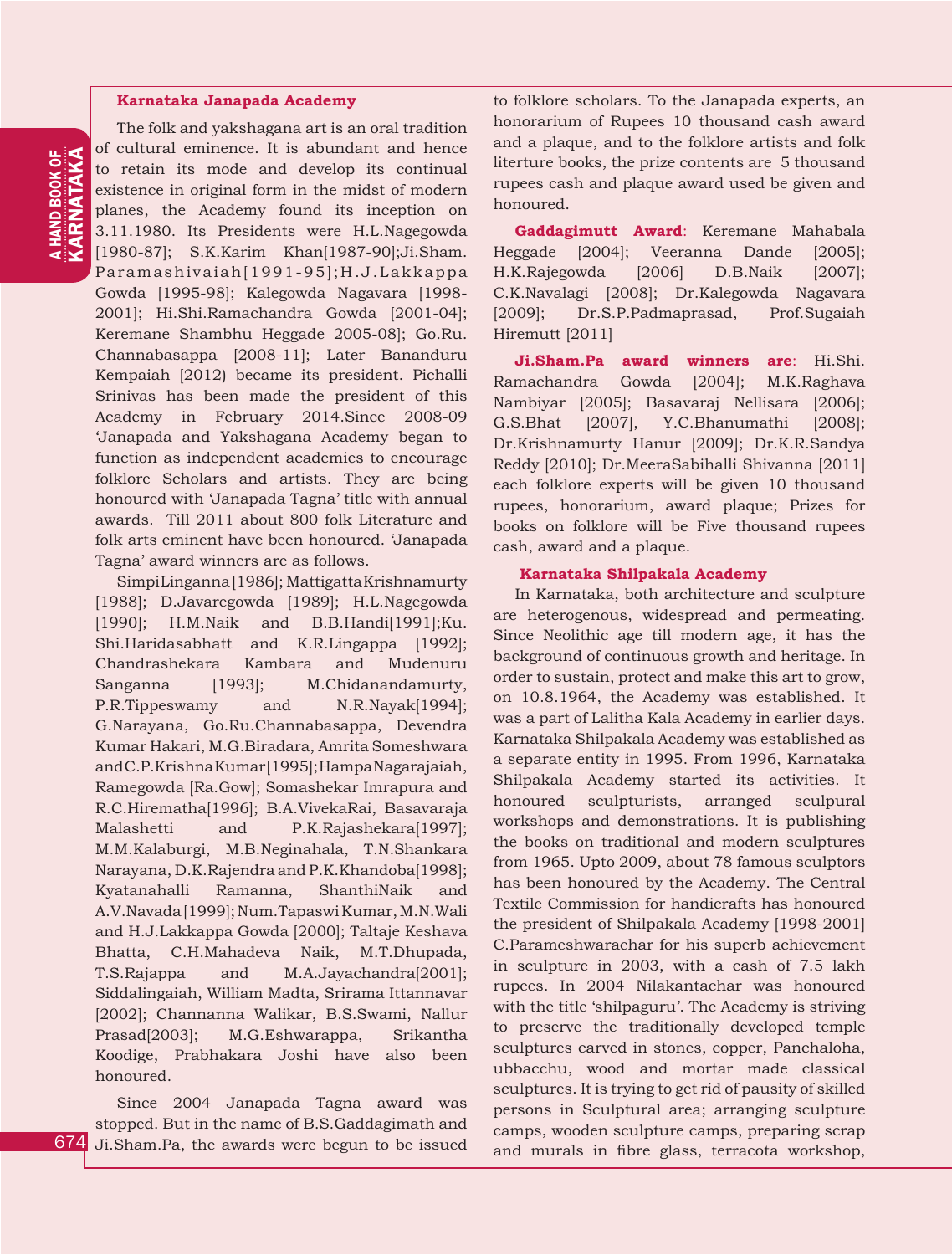**COLLIDER FOR SERVICE SERVICE SERVICE SERVICE SERVICE SERVICE SERVICE SERVICE SERVICE SERVICE SERVICE SERVICE S LITERATURE**  $\bf \tilde{p}$  $\Xi$ CR<br>ER<br>ET

conference of sculpture artists, Karnataka sculpture festival, sculpture-picture-graphic art camps, designing Literteur and artists portraits sculpture; conducting seminars on traditional sculpture style, publishing books on traditional and modern sculptures; arranging Stone sculpture Exhibition giving tour-grants to the artists; on workshop conducting cement sculpture, Line drawing and mural painting practice camps have been executed by the Academy.

The presidents of the Academy from 1995 are as follows: K.Shamaraya Acharya [1995-98]; C.Parameshwaracharya [1998-2001]; N.G.Neelakantachar [2002-2005]; Venkatachalapathi [2005-2008]; K.Jnanananda [2009-2011]. Mahadevappa Shambhulingappa Shilpi is chairing it since February 2014.

#### **Jakanachari Award winners**

 This award was instituted by the Department of Kannada and Culture in 1995 for the outstanding sculptors. The award carries one lakh rupees cash. The award winners are: C.Parameshwarachar [1995]; N.G.Neelakantachar[1996]; G.D.Mayachar [1997];V.RamachandrashettyGudigar [1998];K. Shamacharya [1999]; M.Parameshwaracharya [2000]; Dhananjaya Shilpi [2001]; N.K.Mrutunjayachar [2002]; R.Kalachar [2003]; K.Kashinath [2004];C.Siddalingaiah[2005]; B.N.Channappacharya [2006]; Malloja BheemaRao [2007]; R.Veerabhadrachar [2008]; Puttannachar [2009]; Venkatachalapathi [2010]; Smt.Kanakamurty [2011].

#### **Karnataka Urdu Academy**

In 1977, Karnataka government founded this Academy for the all-round development of Urdu language and literature. The Academy has planned its function to publish: 1) Urdu nursery poems. 2) Urdu-Kannada, Kannada-urdu dictionary 3) translating famous Kannada works to urdu language 4) conducting Mushairas, Sham-A-gazal, Kavvali, 5) starting urdu library 6) arranging the function in memory of those who have given rare contribution to urdu Literature, culture and language 7) Developing urdu Journalism 8) Publishing quarterly Urdu magazine 'Akar' 9) Giving annual awards. 10) Offering financial help to littérateur and Artists. 11) Donating Urdu books to Urdu institutions etc. From 1988 to 2010, awards have been given to eight eminent writers and the books of famous ten writers.

The famous urdu littérateur who have been the presidents of the Academy are: Habib Tanvir [1977- 79]; Mohammed Ayaz [1979-80;1983-86;1991-95]; Fahmida Begam [1980-82]; Layk khadija [1987- 90]; Abul Gaffar Shakil [1995-2001]; M.A.Wahab Andaleeb[2001-04]; Pro.Nooruddin [2004-08]; Khaleel ur Rahaman [2008-10] Amjad Hussain Hafiza Karnataki[2010-12]. Dr Fouzia Chaudhry has been made its presedent in February 2014.

#### **Konkani Sahitya Academy**

This Academy was started due to the demand of Konkani speakers and literteurs in 1994. The Academy is functioning by honouring awards to Konkanies who have shown their achievements in different fields; Book felicitations; arranging Seminars; developing Konkani language-culture relations and children literture; arranging workshops and folklore-literture seminars in Konkani language; poets' meet; celebration of Konkani day; Exibition of konkani arts; arranging translation workshops; kokani siri sampada etc., Since 1995-96 upto 2009-10 has given Konkani Academy awards to 79 eminent Konkani literteurs, Konkani Newspapers and institutions. The Academy is functioning having its office at Mangaluru. The Presidents of the Academy till to date are: V.J.P.Saldana [1994-95]; B.V.Baliga [1995-97]; Basti Vamana Shenai [1997-2001]; M.Alexander.F.Desuoja [2001-04]; ArikOzeria [2004-08]; Narayanakharvi [2009-11]; Kasaragodu Chinna [2012-13]. Sri. Roy Castelino has been made its president since February 2014.

#### **Karnataka Tulu Sahitya Academy**

In view of developing Tulu language, literature and culture Tulu Sahitya Academy was started along with Kodava Sahitya Academy and Konkani Sahitya Academy simultaneously. Tulu Sahitya Academy found its beginning at Mangaluru on 20- 4-1994. After its inception, the academy projected itself in the activities like- study of Tulu Folklore; visual presentation of the pictures pertaining to Tulunadu; translation workshop; Radio drama writing workshop; 'poets' meet; conducting seminar; publication of Tulu language books; Tulu literature workshop; publication of quality journal 'Madipu' ; conducting Rani Abbakka memory festival; Karavali Art festival; cultural festival; giving Tulu scholarship; arranging Drama festival, memory of Koti Channayya; Siripaddana celebration; Tulu conference; Workshop on Documentation of Madipu Idioms; Tribhasha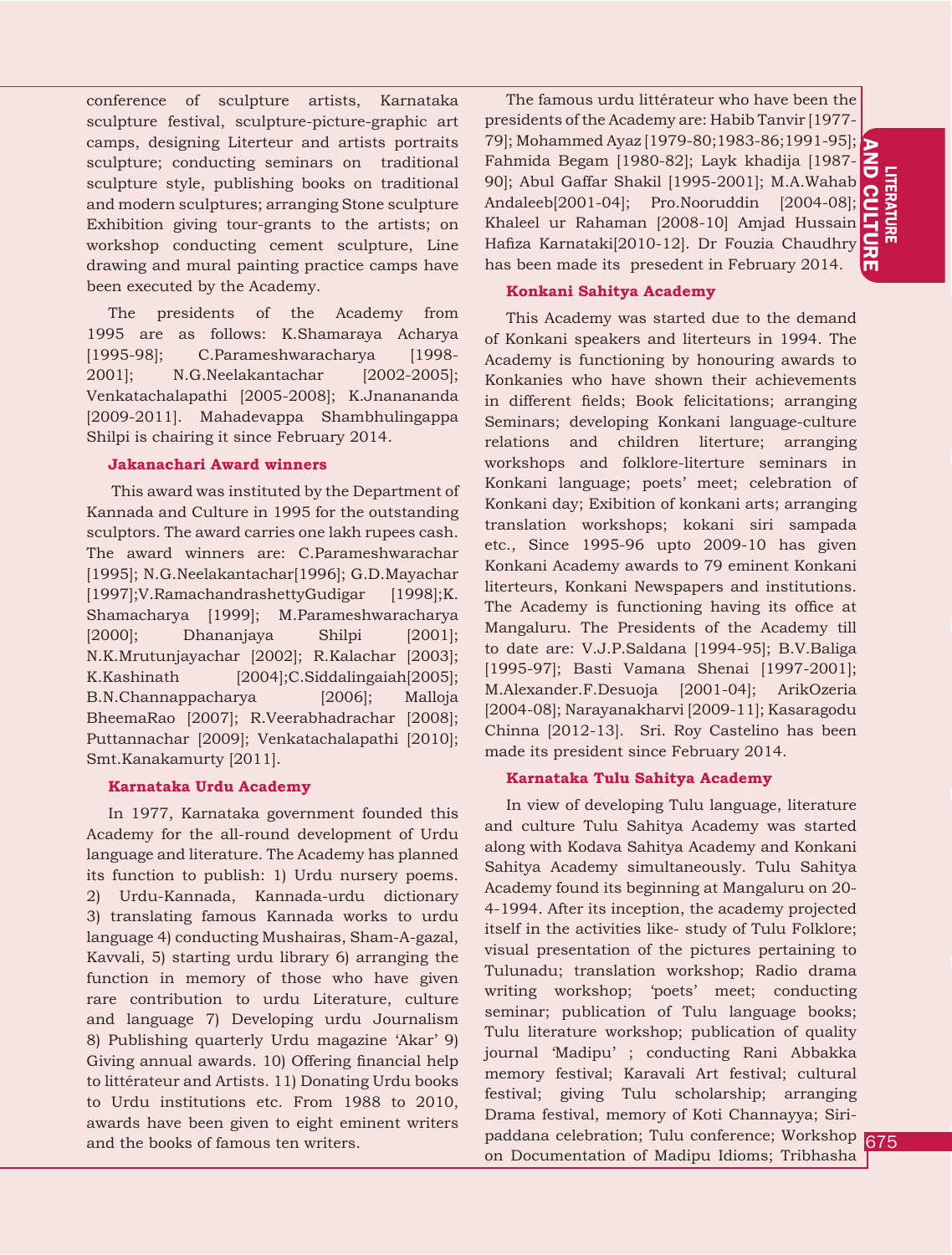**A HAND BOOK OF**<br>KARNATAKA KARNATAKA a HAND BOOK OF

Yakshagana [Trud language yakshagana], Tala maddale programme etc., all these have been conducted. Tulu Academy honoured about 60 famous Tulu literateurs, from 1995 to 2010. A few Tulu organisations too have secured this honour. The presidents of the Tulu Academy since 1995 are B.H.Vivek Rai[1995-1998]; Balakrishna Polali [1998-2001] Vamana Nandavara[2001- 04]; M.K.Sitaram Kulala[2004-08]; Pattadi Ramakrishna Achar[2008-10]; Umanatha Kotyan [2011-14] Prof Janaki Brahmavar of Udupi, was made its president in Feb.2013

#### **Karnataka Kodava Sahitya Academy**

With a view to develop Kodava language and culture, this Academy was started in 1994. Kodava language propagation movement, study of Kodava folklore and developing Kodava Drama, literture and sports, conducting literary and cultural camps; imparting the training in kodava dance, art, publication of books and release of casettes, AAT-PAAT programme, research in Kodava aspects of life-all these were undertaken by Kodava Academy. The Academy has given annual awards to 89 men of Note [Elites] from 1995 to 2011. The Academy has its office at Madikeri, Kodagu District. The presidents of the Academy are: Ulliyada M.Poovaiah[1994-98]; Mekerira K.Karyappa[1998- 2001]; Bacharaniyananda P.Appanna[2001- 02]; Cheriyapanda Rajappa[Raja Nanjappa] [2002-2004]; Ulliada Dati Poovaiah[2005-2008]; Imudiyanda Rani Machaiah[2009-2011]; Addanda C. Kariyappa[from 2012-]. At present Prof Itteera K Biddappa is its president since February 2014.

#### **Karnataka Bary (Beary) Sahitya Academy**

This Academy was established as per the Government order no Sum.Ka.Sum.Va.Pra.172 Kar 2007 of 3.10.2007. It motivated the Academy to function from 5.2.2009. The Academy is having its functional office at Karnataka Bary Sahitya Academy Developing Bary Language, Drama Display, Bary Literture competition, Bary folklore festival, and conferences, Bary cultural festival, cultural pomp [samskritica sambhramapadubidri], state level Bary women conference, Mangaluru district level Duf competition, Bary Literture Workshop, Seminor, Bary Literature and cultural pomp at Mysuru, student talent finding competition, Bary music, Bary humour evening[amusement show], Bary folk sports

gathering, Bary-Tulu get-together at Mumbai, Five languages harmony meet, Bary cultural meet etc., all these have been executed till the date. It has published 15 books. In 2008 Mohammed Kulay for Bary Literature, U.A.Kasim Ullal for Bary language, Ibrahim Tannirubhavi for Bary arts were honoured with award. In 2009, the award winners were Ahamed Soori for Bary Literture, Abdul Hassan Muhammed Moulvi for Bary language, Ismail Ustad for Bary folklore. In 2010 K.P.Abdul Khader Kuttetturu Literature, Mohammed Maripatta for language, Rahim Bisiroad for art, won the award. In 2011 Ahmed bava Bajad, Homzu Malar, Ismail Mudushedde were awarded. These awards carry 10 thousand rupees cash and a plaque award. Recently, the cinema in Beary language has won the National gold medal. Prof. B.A.Mohammed Haneef was made its president in Feb 2014.

#### **Karnataka Science and Technology Academy**

Science being a systematized knowledge, is a symbol for progress and inventions. Similarly to the land, language and cultural progress, the progress of Science and technology is the prime factor. Keeping this in view the Academy was started on 1.9.2005 and famous space scientist Prof.U.R.Rao became its president, Prof.S.C.Sharma, Dr.Rajashekhar Muddu, Pro. Shobhana Narasimhan have won the state science award.

#### **Kendra Sahitya Academy**

This Academy was founded by Indian Government on 12.3.1954. It was registered under Co-operative society's registration act 1860 on 7.1.1956. This is an autonomous body. Jawaharlal Nehru was the first president of this Academy. He was again re-elected as the president in 1963. After his death in 1964, Dr.S.Radhakrishnan became the president of the Academy. Next the successors in the sequence are Dr.Jakir Hussain, Dr.Suneeth Kumar Chatergee, K.R.Srinivasa Iyengar[vice president-executive president]; Pro.Uma Shankar joshi, Pro.V.K.Gokak, Dr.B.K.Bhattacharya, Dr.U.R.Anantha murty, Ramakant Rawat, Gopichand Naran, Sunil Gangapandya was the president till the earlier months of 2013. Now Dr.Vishwanath Prasad Tiwari is its president.

The office of the central Academy is at New Delhi. The provincial Academy offices were started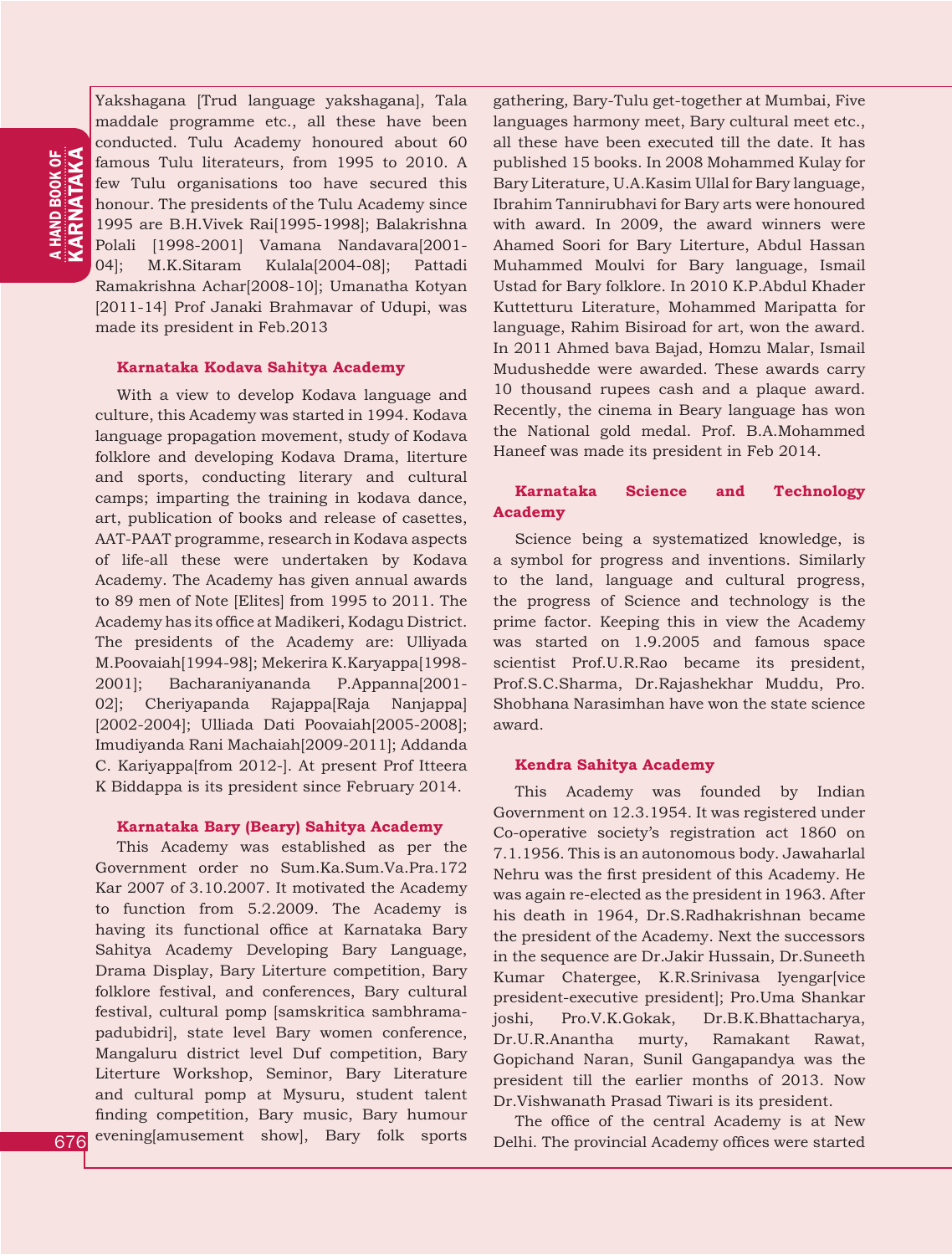consecutively. The offices at Kolkatta in 1956, at Chennai in 1959, were started. The Chennai office was shifted to Bengaluru in 1990. This office takes care of the publications in Kannada, Tamil, Malyalam, Telugu and partly English. In 1972 the provincial office was started at Bombay and also separately at chennai in 2000. The central Sahitya Academy celebrated its Golden Jubilee in 1.11.2004.

Its functions as Publisher, undertake publication and selling. It maintains Library, provides variety of Scholarships. It gives Bhasha samman awards, Kendra Sahitya Academy award, and translation awards. It arranges [annual] samvatsar lectures; interviews with literteurs, poet Anuvac-poem recitations of both original and its translation will be arranged. The Lectures and conversations are arranged from the scholars and experts of the different areas of literature. It is 'men and books' programme. The 'Through my window' programme, which pictures the life and literature of famous writers is being arranged. Kavi Sandhi[poets meet], Katha Sandhi[story writers meet], Lok Asmitha[individuality],Avishkar[innova tion], Antarala[Expression of innerself!], Mulakat, translation workshop Bahubhasha Kavi Gosti, [many languages poets meet], starting translation centre, scheme of Tribal and oral literture, grants to writers tour as part of the culture exchange, conducting National seminar and Symposiums etc., have been the activities of the Academy.

#### **Kendra Sahitya Academy Award Winners**

Standards and honoured Literteurs and the best  $\sum_{n=1}^{\infty}$  books of the region with awards. Many famous The central Sahitya Academy has recognised the quality of the provincial Literature from National Standards and honoured Literteurs and the best Literature and translators of the Karnataka have been honoured with awards for their best works. The best Kannada work translation to other languages has also secured Central Sahitya Academy awards. This is a symbol of the eminence in the literary field for our Kannada Literteurs. The award carries a cash of 50 thousand rupees with a momento. The list of awardees of Central Sahitya Academy is given below.

For the first time presenting award in children literture was started in 2010. The book 'Bapu Gandhi' of Boluvaru Mohammed Kunyee secured this award. For the year 2011 Na.D'Souza, 2012 Palakal Seetharama Bhat, 2013 H.S.Venkatesh Murthy got this award. For the 2011, the book titled 'Nelada Karuneyadani' of Veeranna Madivala of Chikkodi, Gadag District won the 'Yuva puraskara' of Kendriya Sahitya Academy. For the year 2012 Lakkur Anand has got this award.

| S1             | Writers name             | Name of the book                                             | Year of<br>award |
|----------------|--------------------------|--------------------------------------------------------------|------------------|
| $\mathbf{1}$   | Kuvempu                  | Sri.Ramayana Dharshanam                                      | 1955             |
| 2              | Ram.Sri.Mugali           | Kannada Sahitya Charite                                      | 1956             |
| 3              | D.R.Bendre               | Aralu Maralu                                                 | 1958             |
| $\overline{4}$ | Shiyarama Karantha       | Yakshagana mattu Byalata                                     | 1959             |
| 5              | V.K.Gokak                | Dyava-Prithvi                                                | 1960             |
| 6              | A.R.Krishna Shastri      | Bankima Chandra                                              | 1961             |
| $\overline{7}$ | Devudu Narasimha Shastry | Maha Kshatriya                                               | 1962             |
| 8              | B.Puttaswamajah          | Kranti Kalyana                                               | 1964             |
| 9              | S.V.Ranganna             | Rangabinnapa                                                 | 1965             |
| 10             | Pu.Ti.Narasimhachar      | Hamsa Damayanthi mattu Itara Rupakagalu                      | 1966             |
| 11             | D.V.Gundappa             | Srimad Bhagavatgita Tatparya athava<br>Jeevana<br>Dharmayoga | 1967             |
| 12             | Masti Venkatesha Iyengar | Sanna Kathegalu[Vol.12 & 13]                                 | 1968             |
| 13             | H.Tipperudraswami        | Karnataka Samskriti Samikshe                                 | 1969             |
| 14             | Sham.Ba.joshi            | Karnataka Samskritiya Purva Peetike part-1                   | 1970             |
| 15             | Sriranga                 | Kalidasa                                                     | 1971             |
| 16             | S.S.Bhusanurumatha       | Shunyasampadaneya paramarshe                                 | 1972             |

#### **List of Kannada books secured the Kendra Sahitya Academy Award**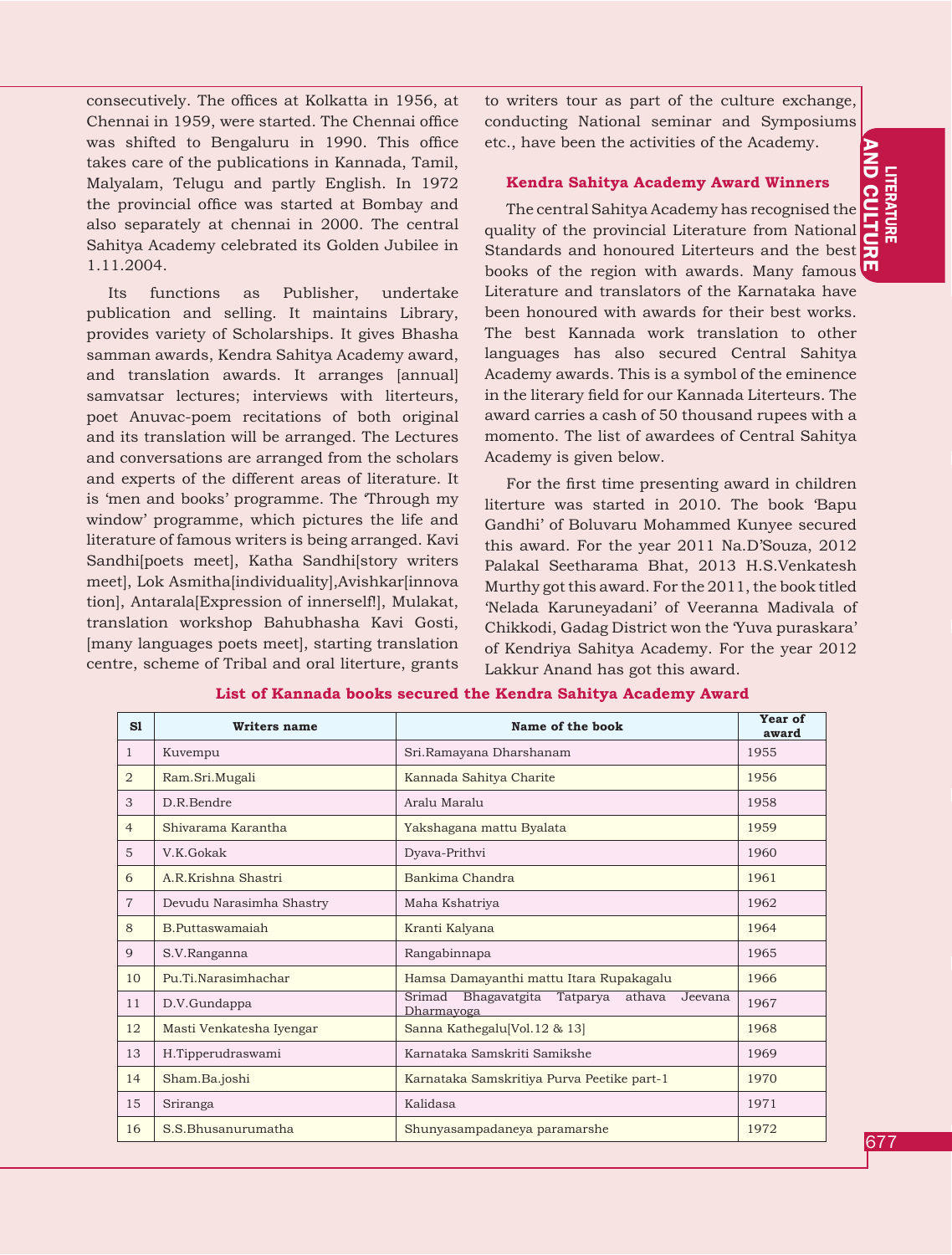| 17 | V.Seetharamaiah               | Aralu-Maralu                         | 1973 |
|----|-------------------------------|--------------------------------------|------|
| 18 | M.Gopala Krishna Adiga        | Vardha mana                          | 1974 |
| 19 | S.L.Byrappa                   | Datu                                 | 1975 |
| 20 | M.Shivaram                    | Mahamanthana                         | 1976 |
| 21 | K.S.NarasimhaSwami            | Tereda Bagilu                        | 1977 |
| 22 | B.G.L.Swami                   | Hasiru Honnu                         | 1978 |
| 23 | A.N.Murty Rao                 | Chitragalu-patragalu                 | 1979 |
| 24 | Gorur Ramaswami Iyangar       | Americadalli Goruru                  | 1980 |
| 25 | Channaveera Kanavi            | Jivadwani                            | 1981 |
| 26 | Chaduranga                    | Vyshaka                              | 1982 |
| 27 | Yashavantha chittala          | Katteyadalu Hudugi                   | 1983 |
| 28 | G.S.Shivarudrappa             | Kavyartha chintana                   | 1984 |
| 29 | Ta.Ra.Subbarao                | Durgastamana                         | 1985 |
| 30 | Vyasaraya Ballala             | Bandaya                              | 1986 |
| 31 | Poornachandra Tejasvi         | Chidambara Rahasya                   | 1987 |
| 32 | Shankara Mokashi Punekara     | Avadeshwari                          | 1988 |
| 33 | H.M.Nayak                     | Samprati                             | 1989 |
| 34 | Devanoor Mahadeva             | Kusuma Bale                          | 1990 |
| 35 | Chandrashekara Kambara        | SiriSampige                          | 1991 |
| 36 | Su.Rum.Yakkundi               | Bakulada Hugalu                      | 1992 |
| 37 | P.Lankesh                     | Kallu karaguva samaya                | 1993 |
| 38 | Girish Karnad                 | Taledanda                            | 1994 |
| 39 | Kirthinatha Kurthukoti        | Uriya Nalige                         | 1995 |
| 40 | G.S.Amur                      | Bhuvanada Bhagya                     | 1996 |
| 41 | M.Chidananda Murty            | Hosatu Hosatu                        | 1997 |
| 42 | <b>B.C.Ramachandra Sharma</b> | Saptapadi                            | 1998 |
| 43 | D.R.Nagaraj                   | Sahitya kathana                      | 1999 |
| 44 | Shanthinatha Desai            | Onamo                                | 2000 |
| 45 | L.S.Sheshagiri Rao            | English Sahitya Charitre             | 2001 |
| 46 | Sujana                        | Yuga sandya                          | 2002 |
| 47 | K.V.Subbanna                  | Kaviraja Marga mattu Kannada Jagattu | 2003 |
| 48 | Geetha Nagabhushana           | Baduku                               | 2004 |
| 49 | Raghavendra Patil             | Teru                                 | 2005 |
| 50 | M.M.Kalburgi                  | Marga-4                              | 2006 |
| 51 | Kum.Veerabhadrappa            | Aramane                              | 2007 |
| 52 | Srinivas Vaidya               | Halla bantu Halla                    | 2008 |
| 53 | Vaidehi                       | Krowncha pakshigalu                  | 2009 |
| 54 | Rahamat Tarikere              | Kattiyanchina Dari                   | 2010 |
| 55 | Gopalakrishna Pai             | Swapna saraswatha                    | 2011 |
| 56 | H.S.Shivaprakash[             | Mabbina Haage Kaniveyassi            | 2012 |
| 57 | C.N.Ramachandran              | Akyana-Vyakyana (Essays)             | 2013 |
| 58 | Govindray H. Nayak            | Uttaraardha (Essays)                 | 2014 |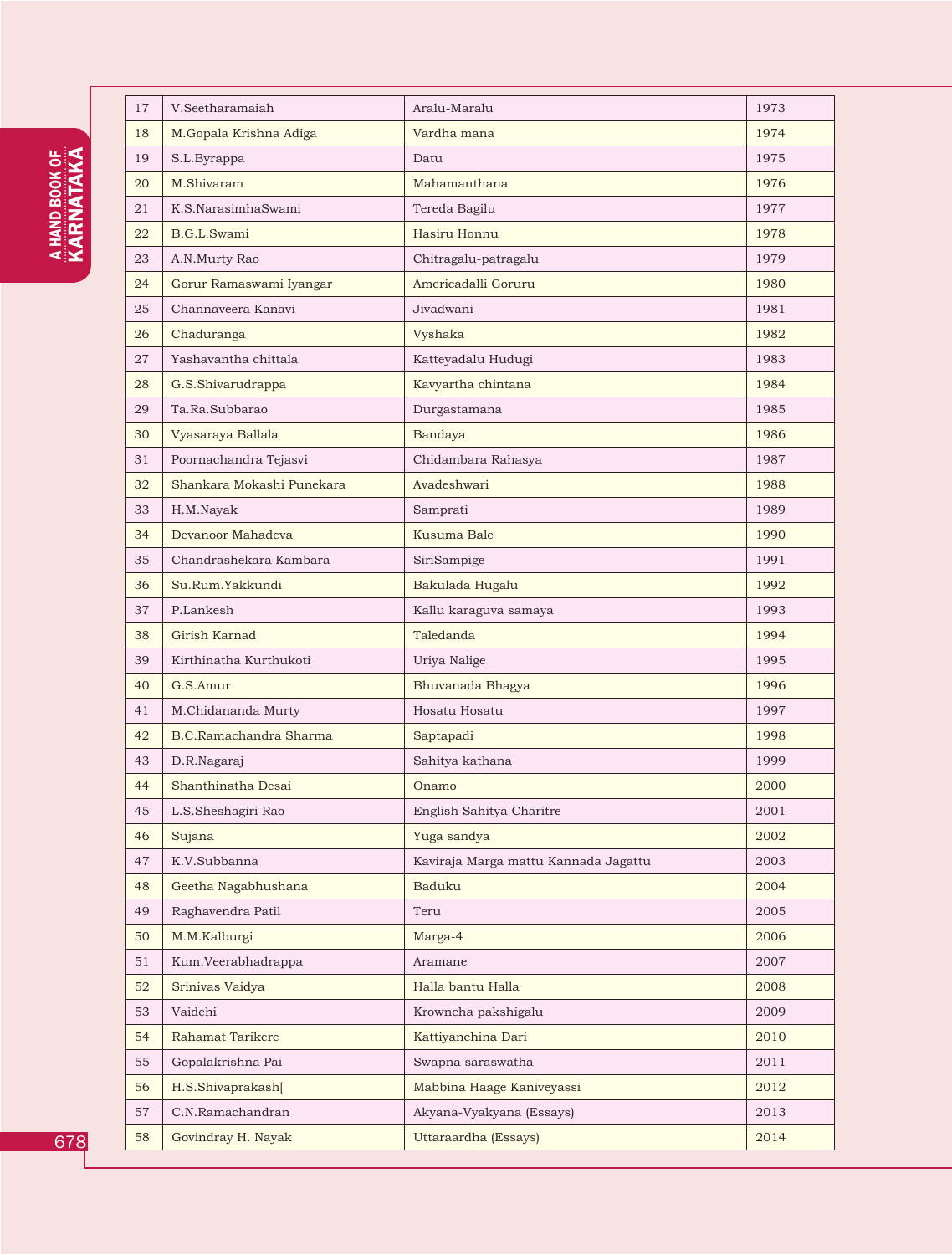|                           |                                                 |                                   | Translation Awards   |                                                     |                                       |                       |
|---------------------------|-------------------------------------------------|-----------------------------------|----------------------|-----------------------------------------------------|---------------------------------------|-----------------------|
| S1                        | <b>Translated work into</b><br>kannada          | Name of the<br>translator         | Year of the<br>award | Name of the<br>original book                        | Language                              | Original writer       |
| $\mathbf{1}$              | Kannada Kalidasa Maha<br>Samputa                | S.V.Parameshwara<br><b>Bhatta</b> | 1990                 | Kalidasa Kriti<br>Sangraha<br>Kavya mattu<br>Nataka | Sanskrit Poetry                       | Kalidasa              |
| $\sqrt{2}$                | Rutuvilasa                                      | H.S.Venkatesha<br>Murty           | 1991                 | Ruta<br>Samharam                                    | Sanskrit Poetry                       | Kalidasa              |
| $\ensuremath{\mathsf{3}}$ | Valmiki Ramayana<br>Shapa mattu Vara            | Saraswati Gajanana<br>Risabooda   | 1992                 | Valmiki<br>Ramayana<br>Sapa Ani Vara                | Marathi<br>Epic[Marathi<br>Mahakavya] | Sripad<br>Raghunath   |
| $\overline{4}$            | Marathi Samskriti Kelavu<br>Samasyegalu         | Keertinatha<br>Kurtakoti          | 1993                 | Marathi<br>Samskriti                                | Marathi[sriticism]                    | Sham.B.Joshi          |
| $\mathbf 5$               | Jaya Yowdhiya                                   | Prabhan Gurudatta                 | 1994                 | Jaya Yowdheya                                       | Hindi novel                           | Rahul<br>Sankrityana  |
| $\sqrt{6}$                | Nirmala                                         | Tippeswamy                        | 1995                 | Nirmala                                             | Hindi novel                           | Premchand             |
| $\overline{7}$            | Hadinentaneya<br>Aksharekhe                     | Shesha Narayana                   | 1996                 | Padinettavadu<br>Aksharakoddu                       | Tamil novel                           | Ashoka Mitram         |
| 8                         | Kalhanana Rajatarangini,<br>part 1 and 2        | Nerpaji Bhimabhat                 | 1997                 | Rajatarangini                                       | <b>Sanskrith Poetry</b>               | Kalhana               |
| 9                         | Indulekha                                       | C.Raghavan                        | 1998                 | Indulekha                                           | Malayalam Novel                       | Balachandra<br>Nemade |
| 10                        | Kosala                                          | Vaman D.Bendre                    | 1999                 | Kosala                                              | Marathi novel                         | C.Chndumenan          |
| 11                        | Buddha Charita                                  | L.Basavaraju                      | 2000                 | Buddha Charita                                      | Sanskrit                              | Ashwaghosha<br>Epic   |
| 12                        | Aveya Mannina Atada<br>Bandi                    | Bannaje<br>Govindacharya          | 2001                 | Mrucchakaticam                                      | Sanskrit                              | Shudraka              |
| 13                        | Nadi Dweepagalu                                 | Veena Shanteshwara                | 2002                 | Nadi Ke Dweep                                       | Hindi novel                           | Agneya                |
| 14                        | Vichitra Varna                                  | Snehalata Rohidekar               | 2003                 | <b>Bichitra Barna</b>                               | Bengali                               | Rabi Patnaik          |
| 15                        | Maha Nayak                                      | Chandrakant Pokale                | 2004                 | Maha Nayak                                          | Marathi Novel                         | Vishwas Patil         |
| 16                        | Hemantha Rutuvina<br>Swaragalu                  | Panchakshari<br>Hiremat           | 2005                 | Patha 2 barki<br>Avaz                               | Urdu small stories                    | Qurratulin<br>Hyder   |
| 17                        | Kannada Jnaneshwari                             | R.S.Lokapur                       | 2006                 | Jnaneshwari                                         | Marthi Poetry                         | Jnaneshwar            |
| 18                        | Kannada Vakrokti<br>Jeevitha                    | R.Lakshmi Narayana                | 2007                 | Vakrokthi<br>Jeevitha                               | Sanskrit                              | Kuntaka               |
| 19                        | Rasit Tiketu                                    | Hasan Nayeem<br>Surakida          | 2008                 | Rasidi Tiket                                        | Panjabi<br>[autobiography]            | Amrita Preetam        |
| 20                        | Bhishma Sahaniya Vara<br>Pratinidhika Kathegalu | D.N.Srinath                       | 2009                 | Bhishma<br>Sahanike<br>Kahaniya                     | Hindi Stories                         | Bhishma<br>Sahani     |
| 21                        | Godan                                           | A.Janaki                          | 2010                 | Godan                                               | Hindi noval                           | Premchand.            |

도<br>교 AND C  $\Xi$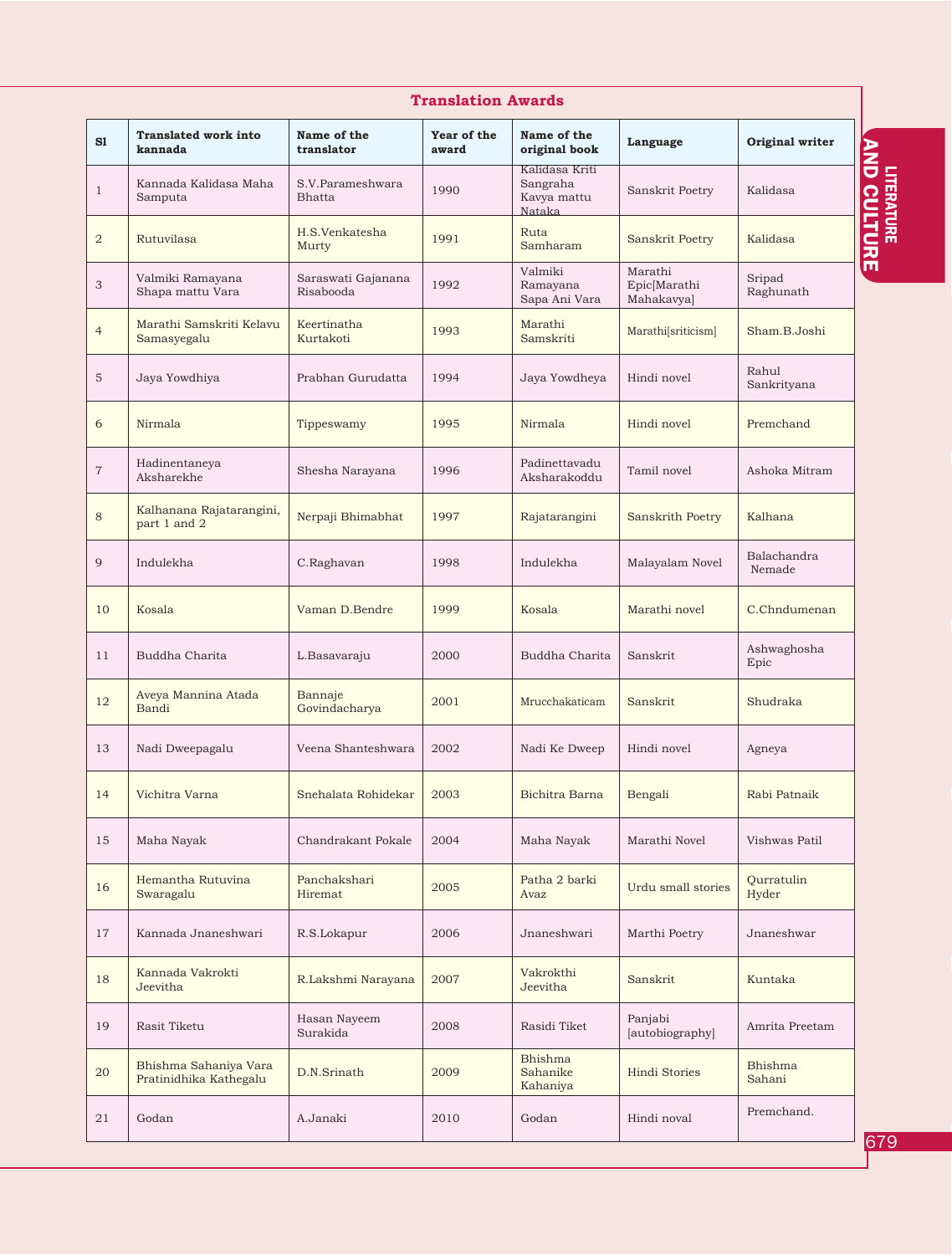|                  | Kannada books/works translated into other languages. |                               |                                         |          |                                |                         |
|------------------|------------------------------------------------------|-------------------------------|-----------------------------------------|----------|--------------------------------|-------------------------|
| S1.<br><b>No</b> | Name of the original book                            | <b>Original Author</b>        | Name of the<br>book after<br>traslation | Language | <b>Author</b>                  | Year<br>of the<br>award |
| $\mathbf{1}$     | 108 vachanas                                         | Basayeshwara                  | Famudett                                | Urdu     | Hamid Almas                    | 1989                    |
| $\overline{a}$   | Vamsha Vriksha [novel]                               | S.L.Byrappa                   | Vamsavriksha                            | Marathi  | Uma Virupaksha<br>Kulkarni     | 1989                    |
| 3                | Marali Mannige [novel]                               | K.Shivarama<br>Kantha         | Mannam<br>Manitaram                     | Tamil    | T.B.Siddalingaiah              | 1990                    |
| $\overline{4}$   | Mrutyunjaya [novel]                                  | Niranjana                     | Mrutyunjay                              | Hindi    | Kantideb                       | 1992                    |
| 5                | Yaishaka                                             | Chaduranga                    | Mounaolam                               | Tamil    | K.Venkatachalam                | 1992                    |
| 6                | Faniyamma [novel]                                    | M.K.Indira                    | Faniyamma                               | English  | Tejaswini<br>Niranjana         | 1993                    |
| $\overline{7}$   | Samskara [novel]                                     | U.R.Anantha<br>murty          | Samskar                                 | Konkani  | Prakash G.Tali                 | 1994                    |
| 8                | Hayavadhana [Drama]                                  | Girish Karnad                 | Hayavadhana                             | Manipuri | E.Dinamani singh               | 1994                    |
| 9                | Kshitija[novel]                                      | Shanthinath Desai             | Kshitiz                                 | Hindi    | <b>B.R.Narayan</b>             | 1994                    |
| 10               | Taledanda [drama]                                    | Girish Karnad                 | Taledandam                              | Telugu   | Bhargavi P.Rao                 | 1995                    |
| 11               | Marali Mannige [novel]                               | K.Shivarama<br>Kantha         | Matichomog                              | Konkani  | Yashwanth<br>Palegar           | 1997                    |
| 12               | Marali mannige [novel]                               | K.Shivarama<br>Krantha        | Mati mangal                             | Marathi  | Navin Choudary                 | 1997                    |
| 13               | Chandra giriya Tiradalli<br>[novel]                  | Sara Abubakkar                | Chandragiri<br>Atrangaraiyil            | Tamil    | T.S.Sadshivam                  | 1997                    |
| 14               | Durgasta mana [novel]                                | Ta.Ra.Su.                     | Durgada patan                           | Punjabi  | Love Li Jali                   | 1998                    |
| 15               | Tale Danda [Drama]                                   | Girish Karnad                 | Raktak kalyan                           | Bengali  | Sankagosh                      | 1999                    |
| 16               | Bharathi Pura [novel]                                | U.R.Ananthamurty              |                                         | English  | P.Sriniyas Rao                 | 2000                    |
| $17\,$           | Kannada vachana Sangraha<br>of various writers       | Matanndi<br>Jyothidivilingam  |                                         | Telugu   | T. Subbarao                    | 2002                    |
| 18               | Parva [Novel]                                        | S.L.Byrappa                   | Parva                                   | Telugu   | Gangi Setta<br>Lakshminarayana | 2004                    |
| 19               | Parva [novel]                                        | S.L.Byrappa                   | Paruvam                                 | Tamil    | Pavanam                        | 2004                    |
| 20               | Sanna Kathegalu<br>[Katha Sangraha]                  | Masti                         | Motaviyokatha                           | Konkani  | Rameshlod                      | 2005                    |
| 21               | Dharmasri [novel]                                    | S.L.Byrappa                   | Dharmasri                               | Sanskrit | Janarahan<br>Hegde             | 2005                    |
| 22               | Chidambara Rahasya<br>[novel]                        | K.P.Poorna<br>Chandra Tejaswi | Chidambara<br>Rahasyam                  | Tamil    | P.Krishna Murty                | 2005                    |
| 23               | Sanna Kathegalu 12-13                                | Masti Venkatesha<br>Iyengar   | Masti chinna<br>kathegalu               | Telugu   | S.S.Mohan                      | 2005                    |
| 24               | Sartha[novel]                                        | S.L.Byrappa                   | Sartha                                  | Sanskrit | H.V.Nagaraju Rao               | 2006                    |
| 25               | Samskara                                             | U.R.Anantha murty             | Samskar                                 | Manipuri | Y.Phochi Singh                 | 2008                    |
| 26               | Hayavadana                                           | Girish Karnad                 | Hayavadan                               | Nepali   | C.M.Narayana<br>Gupta          | 2009                    |

#### **Bharata Ratna Award :** 1] Dr.C.V.Raman:1954, 2] Dr.M.Visvesvaraya:1955, 3] Pandit Bhimasen Joshi:2008, 4] C.N.R.Rao-2013

**Dada Phalke Award :** 1] Dr.Singanalluru Rajkumar:2004, 2] V.K.Murthy:2010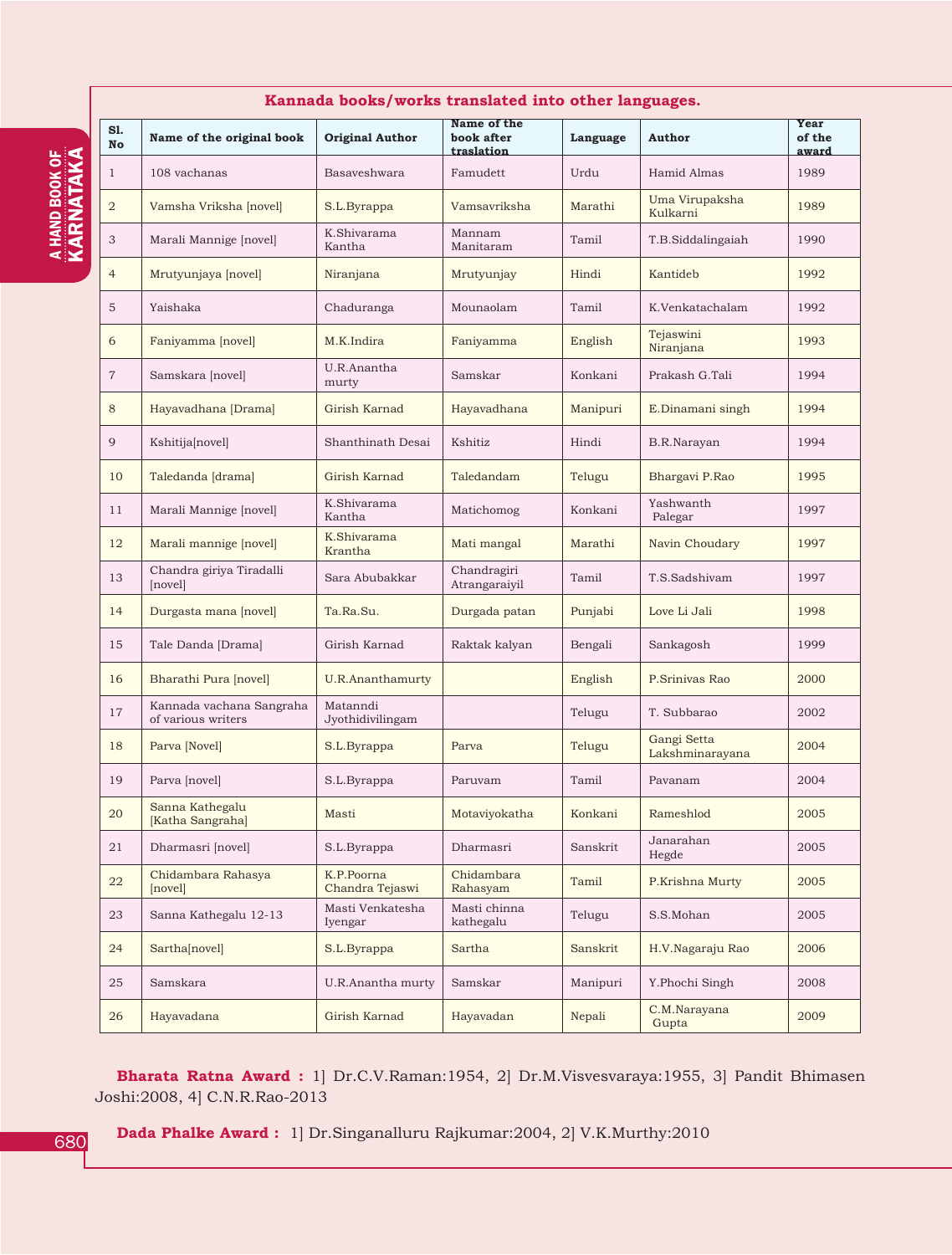| $SI$ . No      | Name of the awardess                      | Year |
|----------------|-------------------------------------------|------|
| 1              | Dr.Kasturi Ranga Varadha Rajarao          | 1974 |
| $\overline{2}$ | Dr.Raja Ramanna                           | 1975 |
| 3              | Dr.Satish Dhavan                          | 1981 |
| $\overline{4}$ | Pro.C.N.R.Rao                             | 1985 |
| 5              | Smt.Kamaladevi Chattopadyaya              | 1987 |
| 6              | Kuppalli Venkatappa Puttappa<br>[Kuvempu] | 1988 |
| $\overline{7}$ | Kumara Gandharya                          | 1990 |
| 8              | Trilokanatha Chaturvedi                   | 1990 |
| 9              | Dr.Mallikarjuna Bhimarayappa<br>Mansur    | 1992 |
| 10             | Bhimsen Joshi                             | 1999 |

#### **Padma Vibhushana Award**

| $SI$ . No | Name of the awardess                      | Year |
|-----------|-------------------------------------------|------|
| 11        | Krishnaswami Kastoori Rangan              | 2000 |
| 12        | Smt.Gangoobai Hanagal                     | 2002 |
| 13        | Manapalli Narayana Rao<br>Venkatachalaiah | 2004 |
| 14        | Marthanda Varma<br>Shankaram Vallitham    | 2005 |
| 1.5       | Obaid Siddiki                             | 2006 |
| 16        | RajaRao                                   | 2007 |
| 17        | Narayan Murthy                            | 2008 |
| 18        | G.Madhava Nair                            | 2009 |
| 19        | Ajim Premji                               | 2011 |
|           | Prof. Roddam Narasimha                    | 2013 |
|           | Dr. D. Veerendra Heggade                  | 2015 |

### **Padma Bhooshana Award**

| Sl.No          | Name of the awardess                 | Year |
|----------------|--------------------------------------|------|
| $\mathbf{1}$   | K.S.Thimmaiah                        | 1954 |
| $\overline{2}$ | V Narahari Rao                       | 1954 |
| 3              | K.V.Puttappa[Kuvempu]                | 1958 |
| $\overline{4}$ | Narayana Rao SudhaRao<br>HardiKar    | 1958 |
| 5              | Mysuru Vasudevacharya                | 1959 |
| 6              | Swetoslar Rorich                     | 1961 |
| $\overline{7}$ | R.K.Narayan                          | 1964 |
| 8              | Dr.D.C.Pavate                        | 1967 |
| 9              | Dr.Shivarama Karanth                 | 1968 |
| 10             | Dr.Murugeppa Channa Veerappa<br>Modi | 1968 |
| 11             | Dr.Prabhulal Bhatnagar               | 1968 |
| 12             | Smt.Gangubai Hanagal                 | 1971 |
| 13             | Dr.Satish Dhavan                     | 1971 |
| 14             | C.Bevur                              | 1972 |

| $SI$ . No | Name of the awardess                 | Year |
|-----------|--------------------------------------|------|
| 15        | <b>Mohammed Hayat</b>                | 1972 |
| 16        | Adya Rangacharya                     | 1972 |
| 17        | T.M.A.Pai                            | 1972 |
| 18        | Yashodhara Dasappa                   | 1972 |
| 19        | R.Majumdar                           | 1973 |
| 20        | Dr. Arunachala Sriniyasan            | 1974 |
| 21        | Dr.D.V.Gundappa                      | 1974 |
| 22        | MalliKarjuna Mansoor                 | 1976 |
| 23        | Pro. Udupi Ramachandra Rao           | 1976 |
| 24        | Dr.Mysuru Narasimhachar<br>Srinivasa | 1977 |
| 25        | Dr.V.Doreswamy iyengar               | 1983 |
| 26        | Dr.Rajkumar                          | 1983 |
| 27        | Dr.H.Narasimhaiah                    | 1984 |
| 28        | Pro.Shivaraj Ramasheshan             | 1985 |

도<br>교

AND C

 $\Xi$ 

CR<br>ER<br>ET

**THERMINE<br>DOCILLINE**<br>681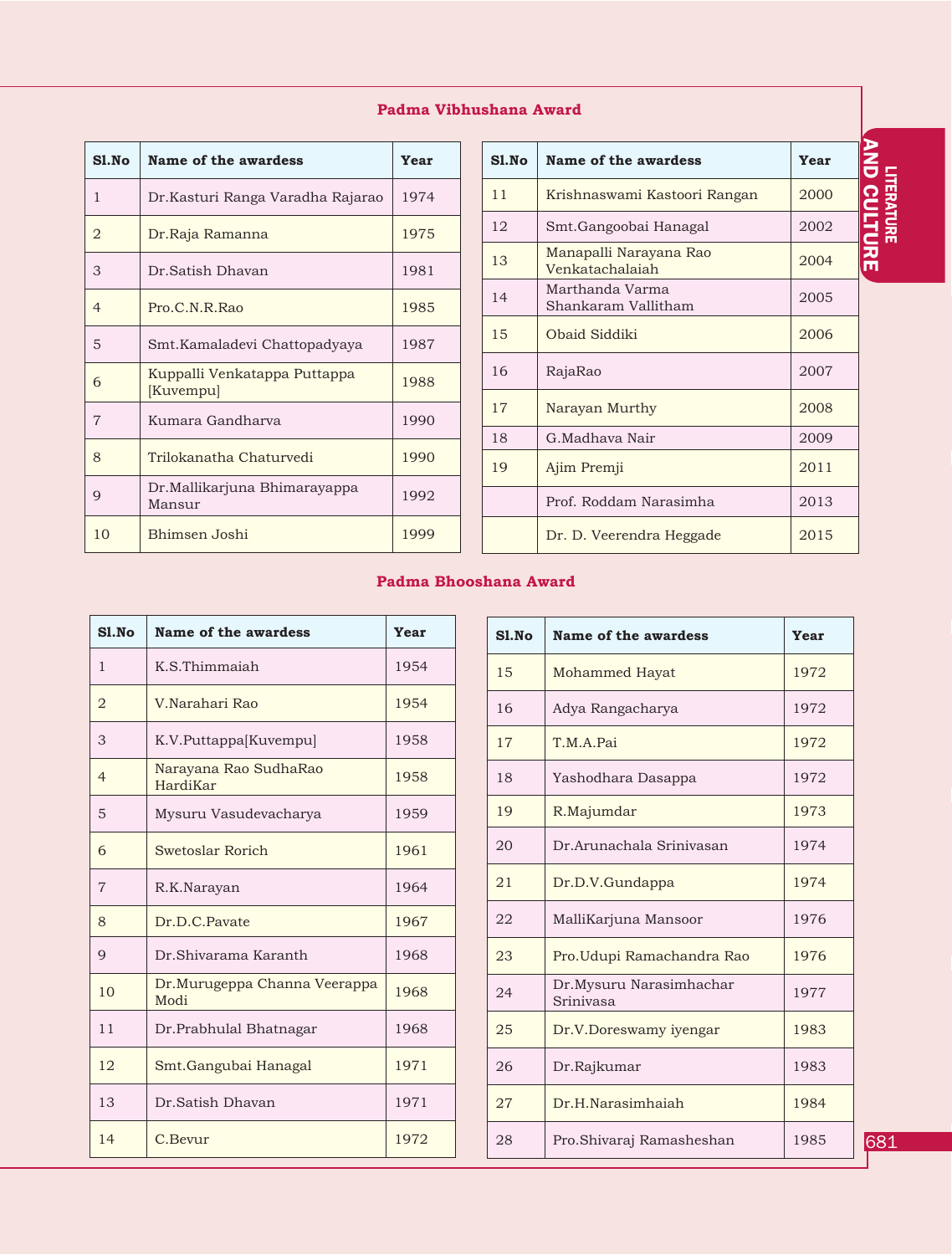# A HAND BOOK OF<br>**KARNATAKA** KARNATAKA a HAND BOOK OF

| Sl.No | <b>Name of the awardess</b>               | Year |
|-------|-------------------------------------------|------|
| 29    | Roddam Narasimha                          | 1987 |
| 30    | Clospet Dasappa Narasimhaiah              | 1990 |
| 31    | Dr.Basavaraj Rajaguru                     | 1991 |
| 32    | Dr. Kadur Venkatalakshamma                | 1992 |
| 33    | Smt.B.Sarojadevi                          | 1992 |
| 34    | Dr.Girish Karnad                          | 1992 |
| 35    | Dr. Krishnaswami Kasturi<br>Rangan        | 1992 |
| 36    | Dr.U.R.Ananthamurty                       | 1998 |
| 37    | Pro. Vydeshwaran Rajaram                  | 1998 |
| 38    | Shivaram Krishna<br>Chandrashekara        | 1998 |
| 39    | D.Veerendra Heggade                       | 2000 |
| 40    | Fakkiri Swami Chandrashekaran             | 2000 |
| 41    | Lakhmi Narayana Subramanyam               | 2001 |
| 42    | Arcot Ramachandran                        | 2003 |
| 43    | Pro.Rajendra Kumar                        | 2004 |
| 44    | Govindarajan Padmanahan                   | 2004 |
| 45    | Manapalli Narayana Rao<br>Venkatachalaiah | 2005 |
| 46    | Smt Kiran Majumdar Shah                   | 2005 |
| 47    | Marthandam Shankaram<br>Vallitan          | 2005 |
| 48    | Azim Prem G                               | 2005 |
| 49    | Dr.Narasimaiah Sheshagiri                 | 2005 |
| 50    | Mannade                                   | 2005 |
| 51    | Tumakur Ramaiah Satish<br>Chandran        | 2005 |

| S1.No | Name of the awardess                | Year |
|-------|-------------------------------------|------|
| 52    | Dr.Devaki Jain                      | 2006 |
| 53    | Dr.N.S.Ramaswami                    | 2006 |
| 54    | K.P.P.Nambiyar                      | 2006 |
| 55    | P.S.Appu                            | 2006 |
| 56    | Nandan Neelakheni                   | 2006 |
| 57    | K.V.Kamat                           | 2008 |
| 58    | Ramachandra Ganga                   | 2009 |
| 59    | Puttaraja Gavai                     | 2010 |
| 60    | Belle Monappa Heggade               | 2010 |
| 61    | BalaGanghadharanath Swamiji         | 2010 |
| 62    | Rudrapattana Krishna<br>S.Srikantan | 2011 |
| 63    | Kris. Gopala Krishnan               | 2011 |
| 64    | T.J.S.George                        | 2011 |
| 65    | Ramadas Madhava Pai                 | 2011 |
| 66    | Dr.Devi Prasad Shetty.              | 2012 |
| 67    | Dr. B.N. Suresh                     | 2013 |
| 68    | Shri Rahul Dravid                   | 2013 |
| 69    | Prof Padmanabhan Balaram,           | 2014 |
| 70    | Dr Madappa Mahadevappa              | 2014 |
| 71    | Dr Radhakrishnan Koppillil,         | 2014 |
| 72    | Dr. Shivakumara Swamy               | 2015 |
| 73    | Dr. Kharag Singh Valdiya            | 2015 |
| 74    | Shri T. V. Mohandas Pai             | 2015 |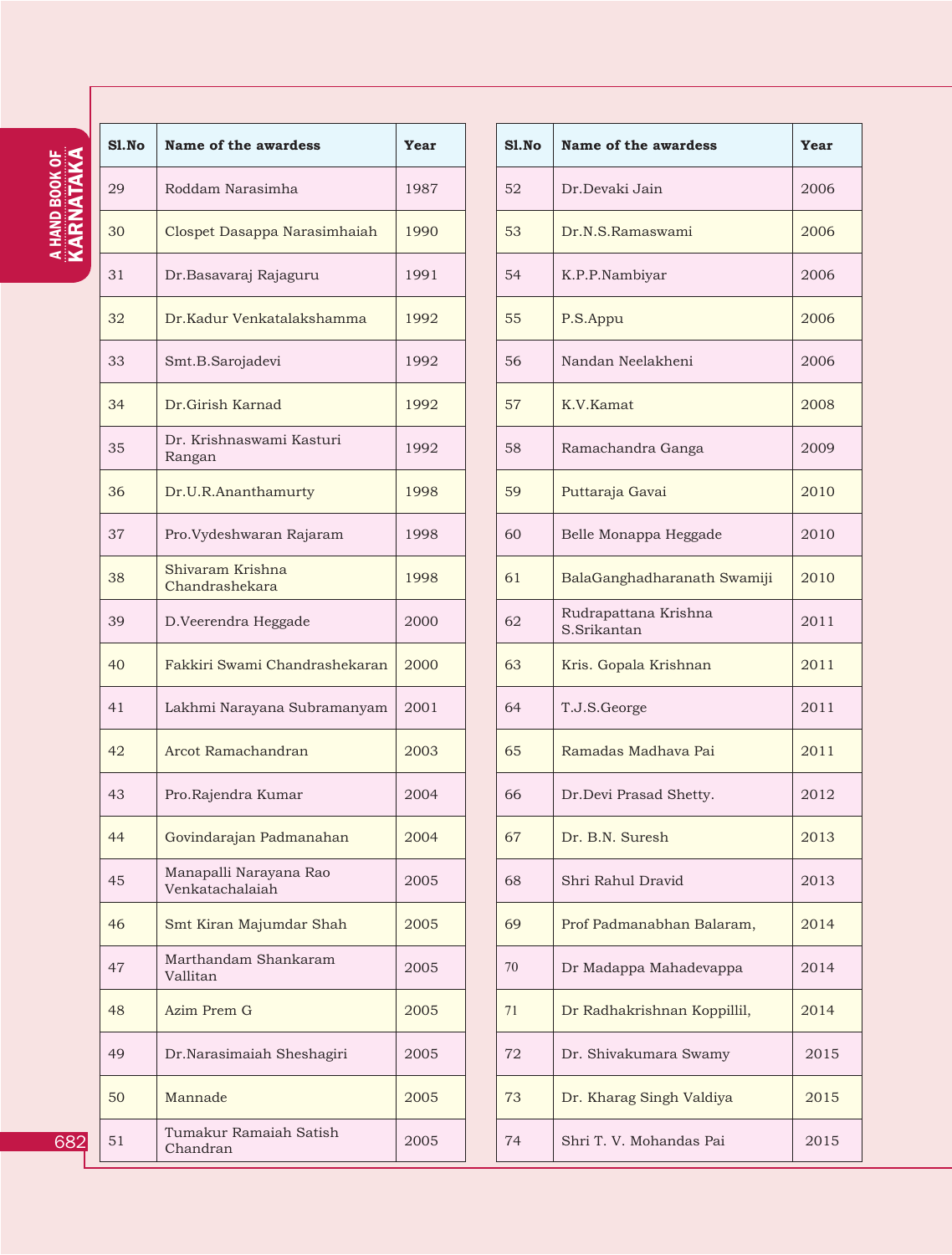| $SI$ . No      | Name of the awardees                        | Year |
|----------------|---------------------------------------------|------|
| 1              | Humayun Kabir                               | 1955 |
| $\overline{2}$ | Dr.M.C.Modi                                 | 1956 |
| 3              | Dr.Shayyali Ramamurty<br>Ranganathan        | 1957 |
| $\overline{4}$ | Smt.Devikarani Rorich                       | 1958 |
| 5              | Dr.Mari Ratnamma Isac                       | 1959 |
| 6              | Ganesha Govinda Karnis                      | 1959 |
| 7              | Mathyu Kandatail Mathulla                   | 1959 |
| 8              | Dr. Vydyanatha Subramanyan                  | 1961 |
| 9              | Ballari Keshayan                            | 1961 |
| 10             | Ms. Evenjiline Lazarus                      | 1961 |
| 11             | Agaram Krishnamachar                        | 1961 |
| 12             | Veeranna Gowda Vira Basavana<br>Gowda Patil | 1961 |
| 13             | Vinayaka Krishna Gokak                      | 1961 |
| 14             | Channappa Krishnappa<br>Venkataramaiah      | 1962 |
| 15             | Dr.Janney Madhava Anantha Pai               | 1965 |
| 16             | Dr. Vishnu Madhava Ghatge                   | 1965 |
| 17             | Dr.Satish Dhavan                            | 1966 |
| 18             | <b>B.Shivamurthy Shastri</b>                | 1966 |
| 19             | Sangana Basappa Mallana Gowda<br>Patil      | 1966 |
| 20             | Shankar Lakshman                            | 1967 |
| 21             | Dattatreya Ramachandra Bendre               | 1968 |
| 22             | Donti N.Krishna Shetty                      | 1968 |
| 23             | Smt. Sudha Venkata Shiva Reddy              | 1968 |
| 24             | Dr.R.Basappa Gowda Patil                    | 1969 |
| 25             | Smt. Byrappa Sarojadevi Sriharsha           | 1969 |
| 26             | Dr.P.Narasimhaiah                           | 1970 |
| 27             | E.Anantha Rao.S.Prasanna                    | 1970 |

# **Sl.No Name of the awardees Year** 28 Ghanashamdas Goyal 1970 29 | Mallikarjuna Monsoor | 1970 30 Basapattanna N.Balakrishna Rao 1971 31 K.Shanta Rao 1971 32 Ray Madan Meri Theyo Desai 1971 <sup>33</sup> Gundappa Ranganatha Vishwanath <sup>1971</sup> 34 Gubbi Hampanna Veerannna 1972 35 Ravivarma Marthandavarma 1972 36 Subramanya Chandra shekar 1972 37 Hariprasad Jayswal 1972 38 Palahalli Seetharamaiah 1972 39 Kodanda Rohini Poovaiah 1973 40 Govinda Swaroop 1973 41 Chinna Swami Rajan Subramanya 1973 42 Harishchandra Prashant Karve 1973 43 Dr. Sitaram Valluri 1974 44 Girish Karnad 1974 45 | Kallori Gopala Rao | 1974 46 Dr. Span Le john 1975 47 Basavaraja Rajaguru 1975 48 | Nagendra Rattihalli Rao | 1976 49 | Madhava Dhanaraja Gadgil | 1981 50 B.V.Karanth 1981 51 Dr.Krishnaswami Kasturirangan 1982 52 | Prakash Ramesh Padekone | 1982 53 | Syed.M.H.Kirmani | 1982 54 Vokkaleri Narayana Rao 1982

**Padmashri Award**

# **THERMINE<br>DOCILLINE**<br>683 도<br>교 AND C  $\Xi$ CR<br>ER<br>ET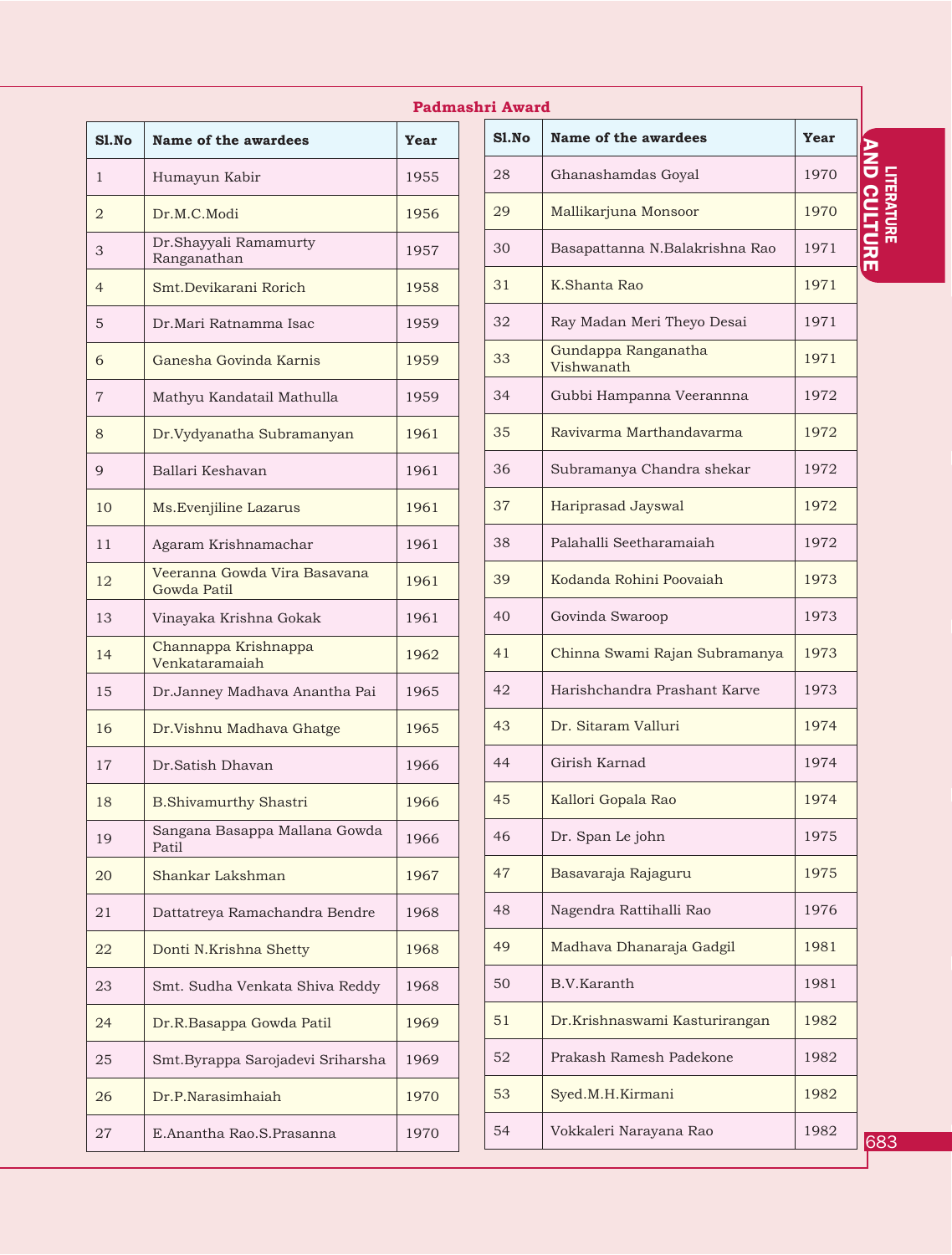| *********************************** |
|-------------------------------------|
|                                     |
|                                     |
|                                     |

| $SI$ . No | Name of the awardees                       | Year |
|-----------|--------------------------------------------|------|
| 55        | Neelambara Panth                           | 1984 |
| 56        | Major.Somanatha Bhaskar                    | 1985 |
| 57        | Govinda Bhimacharya Joshi                  | 1986 |
| 58        | Dr.Devi Prasanna Patnayak                  | 1987 |
| 59        | Dr.Ramadas Pane Mangaluru<br>Shenai        | 1987 |
| 60        | Smt.Chindodi Leela                         | 1988 |
| 61        | Kiran Majumdar                             | 1989 |
| 62        | Pro. Mallappa Krishna Bhargav              | 1990 |
| 63        | Dr.Bengalore Puttaiah<br>Radhakrishna      | 1991 |
| 64        | Dr.Purohit Tiru Narayana Iyengar           | 1991 |
| 65        | Pro.Govindarajan Padmanabhan               | 1991 |
| 66        | B.K.Sundara Raja Iyengar                   | 1991 |
| 67        | Ramesh Gilli                               | 1991 |
| 68        | Rudraradhya Muddu<br>Basavaradhya          | 1991 |
| 69        | Dr.Manamohan Attatar                       | 1998 |
| 70        | Sister Leonarda Anjela Kasiragi            | 1998 |
| 71        | Dr.Hanumappa Sudarshan                     | 2000 |
| 72        | Aluysin Prakash Fernandis                  | 2000 |
| 73        | Nagavara Ramarao<br>Narayanamurty          | 2000 |
| 74        | Dr.Chandrashekara<br>Basavannappa Kambar   | 2001 |
| 75        | Dr.Chandradil Gowri Krishnadas<br>Nayar    | 2001 |
| 76        | Dr.D.Javaregowda                           | 2001 |
| 77        | Dr.Premashankar Goel                       | 2001 |
| 78        | Mis. Malthi Krishnamurty Holla             | 2001 |
| 79        | Pro.Govardhan Mehata                       | 2001 |
| 80        | Pro.Tirupattur Venkatachala<br>Ramakrishna | 2001 |
| 81        | Mahesh Bhoopathi                           | 2001 |
| 82        | Dr.Kota Harinaryana                        | 2002 |
| 83        | Pro.Narayana Swami Balakrishnan            | 2002 |

| Sl.No | Name of the awardees                  | Year |
|-------|---------------------------------------|------|
| 84    | Pro.Padmanabhan Balaram               | 2002 |
| 85    | Pro.Ramanatha Kowshik                 | 2002 |
| 86    | Vadiraja Raghavendra Katti            | 2002 |
| 87    | Dr.Deviprasada Shetty                 | 2004 |
| 88    | Dr.Samuel Vel                         | 2004 |
| 89    | Dr.Syed Shah Mohammed<br>Hussani      | 2004 |
| 90    | Dr.Tumakuru Sitaramaiah<br>Prahlad    | 2004 |
| 91    | Dr.Vishwesharaiah prakash             | 2004 |
| 92    | Pro.Mamannamani Vijayan               | 2004 |
| 93    | Bacchu Lacchamaiah Srinivasa<br>Murty | 2004 |
| 94    | Kadri Gopalanath                      | 2004 |
| 95    | Nalini Ranjan Mohanthi                | 2004 |
| 96    | Rahul Dravid                          | 2004 |
| 97    | Pro. Bhatkal Vatsala Dattaguru        | 2005 |
| 98    | Pro. Madappa Mahadevappa              | 2005 |
| 99    | Anil Kumble                           | 2005 |
| 100   | K.C.Reddy                             | 2005 |
| 101   | Smt.Kavita Krishna Murty              | 2005 |
| 102   | Dr.Devegowda Chinnaih                 | 2006 |
| 103   | Pro.Narendra Kumar                    | 2006 |
| 104   | Smt.Sudha Murty                       | 2006 |
| 105   | Abhinesh Michel Fernandis             | 2006 |
| 106   | Dr.Manjunath Cholenahalli<br>Nanjappa | 2007 |
| 107   | Dr.Tekkidal kochandi Alex             | 2007 |
| 108   | Dr.Khuraxing Valdiya                  | 2007 |
| 109   | V.R.Gowrishankar                      | 2008 |
| 110   | Dr.K.S.Nisar Ahmed                    | 2008 |
| 111   | Shashi Deshapande                     | 2009 |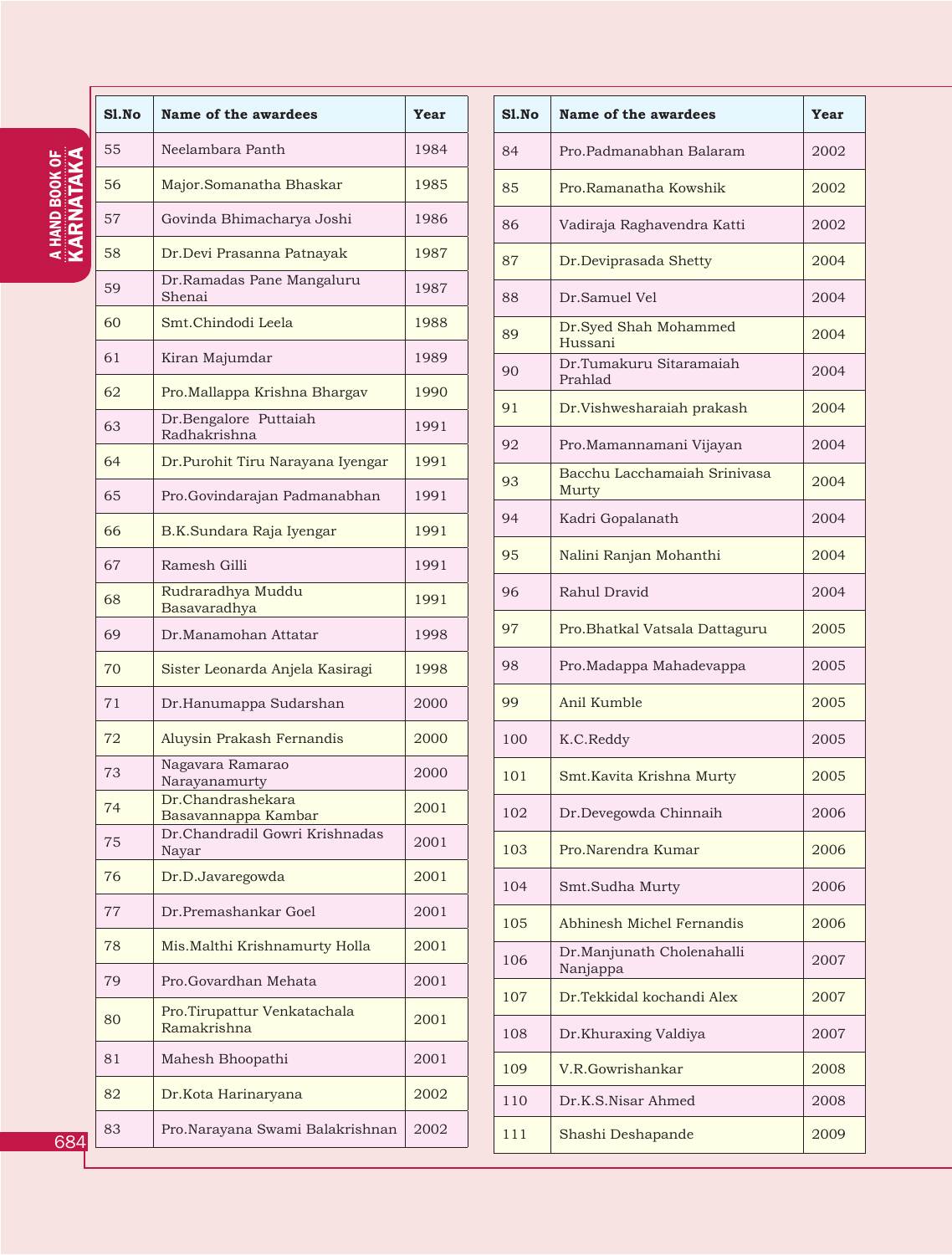| S1.No | Name of the awardees                        | Year |
|-------|---------------------------------------------|------|
| 112   | Pankaj Advani                               | 2009 |
| 113   | Bannaje Govindacharya                       | 2009 |
| 114   | Dr.Muthur Krishna Murty                     | 2009 |
| 115   | Dr.Bavaguttu Raghuram Shetty.               | 2009 |
| 116   | Smt.Arudhathi Nag                           | 2010 |
| 117   | Dr.B.Ramana Rao                             | 2010 |
| 118   | Pro.Kodaganuru S.Gopinath                   | 2010 |
| 119   | Pro.M.R.Satyanarayana Rao                   | 2010 |
| 120   | Dr.Vijayalakshmi Ravindranath               | 2010 |
| 121   | Girish Kasaravalli                          | 2011 |
| 122   | Nomitha Chandi                              | 2011 |
| 123   | Anitha Reddy                                | 2011 |
| 124   | Anantha Darshan Shankar                     | 2011 |
| 125   | Pro.M.Annamalai                             | 2011 |
| 126   | R.Nagaratnamma                              | 2012 |
| 127   | Dr.Yagnaswami Sundara Rajan                 | 2012 |
| 128   | Dr.Ullas Karanth                            | 2012 |
| 129   | Ramachandra S Subharaya<br>Heggade Chittani | 2012 |
| 130   | <b>B.</b> Jayashree                         | 2013 |
| 131   | Krishnaswamy Vijayraghavan                  | 2013 |
| 132   | Hosanagara Nagarajegowda<br>Girisha         | 2013 |
| 133   | Prof. Ajay K. Sood                          | 2013 |
| 134   | Dr Kamini A Rao.                            | 2014 |
| 135   | Prof Eluvathingal Devassy Jemmis            | 2014 |
| 136   | H Boniface Prabhu                           | 2014 |
| 137   | Shri S. Arunan                              | 2015 |
| 138   | Shri Vasant Shastri                         | 2015 |
| 139   | Shri Vasant Shastri                         | 2015 |

#### **Kannada Pustaka Pradhikara**

the form of prize for publishing their first book.<br>Since 1997 upto 2011 about 70 institutions This Pradhikara which came into existance in 1993 is engaged in Publishing good Literary works giving 'Pustaka Sogasu' award for the best publishing institution and beautiful print of the book. It has also encouraged the upcomming/budding young writers by helping with financial assistance in the form of prize for publishing their first book. have been awarded. Dr.G.P.Rajaratnam Sahitya Paricharaka Prashastri was started from 2011. Dr.G.Krishnappa was awarded in first instance. This award carries cash worth 50 thousand rupees cash and a plaque. The best publishing house award carries one lakh rupees and the award for the year 2011 was secured by Geetha Book House Mysuru. Medical Science Literture award placed in the name of Dr.Anupama Niranjana carries 25 thousand rupees cash. Dr.Leelavathi Devadas got this award for the year 2011. Dr Banjagere Jayaprakash has become its president in February 2014

#### **Kannada Sahitya Parishat**

The early decades of  $20<sup>th</sup>$  century with the emergence of Sir M.Visvesaraya the then Dewan of Mysuru, saw all-round development of Mysuru through *'Mysuru Sampadabhyudaya Samaja'*, which had to give suggestions and instructions for that purpose. Accordingly the Vidya Vishayika mandali committee headed [managed] by H.V.Nanjundaiah formed a sub-commiteee with Rajasabha Bhushana Karpura Srinivasa Rao and Dr. P.S.Achuta Rao as its members. The committee was instructed to invite the important persons of different Kannada regions, in order to form an organization which will help for Karnataka and Kannada language; revision and development of Kannada book writing. The committee strived in this direction and organised a conference on 3.5.1915 at Government Fort High School Ground, in Bengaluru.

Karnataka Vidyavardhaka Sangha, Karnataka Vidya Vyasanga Samaja, Karnataka Sabha of Bombay, representatives of the colleges and High Schools of the Mysuru State were also present on the occasion. It was an inspirational congregation of Kannada minds. The conference ran for four days. Rajamantra Pravina H.V.Nanjundaiah was the President of the conference for the first day. 685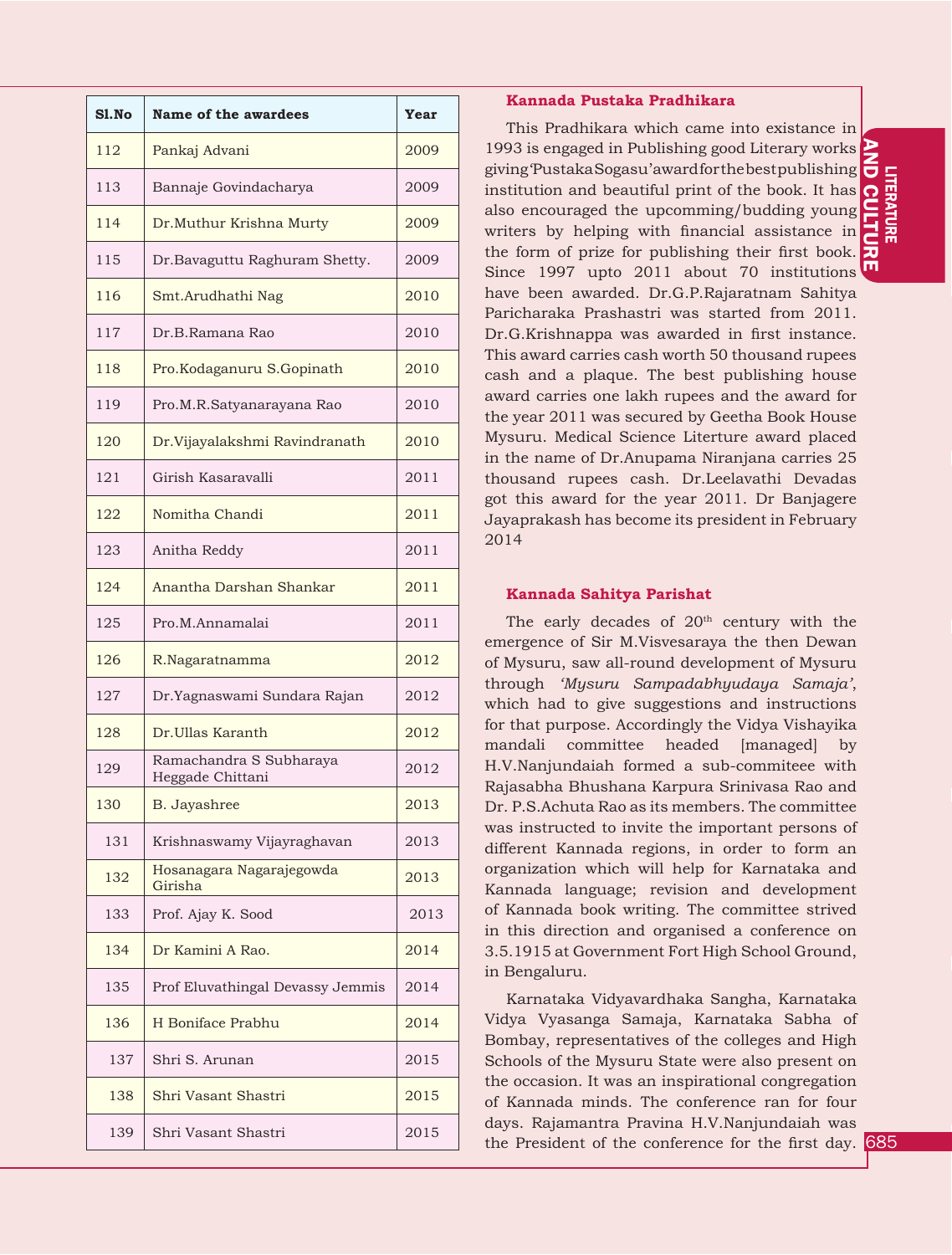Rao Bahadhur K.P.Puttanna Shetty for the second day, Karpoori Srinivasa Rao for the 3rd and 4th day of the conference.

The resolution passed in the conference were, a prime organisation by the name *Karnataka Sahitya Parishat* should be instituted at Bengaluru for the development and publication of Kannada books, refinement of Kannada language; branches of Karnataka Sahitya Parishat should be formed at Bombay, Madras, Hyderabad and Kodagu provinces. The constitution, rules and regulations framed were also discussed and resolved to accept the same. Accordingly the Karnataka Sahitya Parishat was founded on 5.5.1915. The executive committe was formed by election. H.V.Nanjundaiah was elected its first president.

For the development of the Karnataka Sahitya Parishat Mysuru Government and Royal family of Mysuru also took special interest. His Highness, Nalwadi Krishnaraja Wodeyar, Yuvaraja Kantirava Narasimharaja Wodeyar and his son Sri. Jayachamarajendra Wodeyar even adorned the presidentship of the Parishat.

 'Parishat Patrike' was started in 1916 as quarterly periodical. It published articles on the origin and histroy of Kannada alphabets, Kannada Literature and Poets, Bukkaraya charite, Karnataka Rajyavritanta, Kaifiat, Life history of Mohammed Gavan, Nrupatunga, Lakshmisha etc., This magazine started as weekly, was later converted monthly due to lack of financial support. From 1969 it began to be published as fortnightly, since the number of members was increased heavily and due to the free distribution of Magzine, again it was continued as monthly from 1991.

In 1917 the third annual conference of the parishat was held at Mysuru and inaugurated by Kanteerava Narasimharaja Wodeyar. On April 12 1931, Karpoori Srinivasa Rao, the Vice-President of the Parishat laid the foundation stone for the construction of the parishat building and designed it. Dewan Mirza Ismail granted 15,289 rupees for the construction. After the completion of Parishat building it was named as 'Sree Krishna Raja Parishanmandira'. On 29.5.1933, the building was inaugurated and the parishat office was transferred to this building.

B.M.Srikantaiah, assumed the office in 1937 after the Jamakhandi Sahitya Sammelana [December 1937]. He prepared a book 'Kannada Bavuta' a poetic collection its contents were inscriptional citations of Kannada from 7th century to 20th century, old native songs, and modern poems; map of Kannada Nadu and the emblem. The flag framed by the artist Inamat: was published. In 1938, On 4.10.1935 he started the weekly 'Kannada Nudi' as the parishat spokeweekly [Mukha Vani] in order to expand the public contact. The first editor appointed to *Kannada Nudi* was A.N.KrishnaRao, who rendered his service till 1939. Nalvadi Krishnaraja Wodeyar the Maharaja of Mysuru participated in the Silver Jubillee Celeberations of the parishat in 1940.

B.M.Sri started printing press in the parishat in 1939 in view of the publication of Parishatpatrike, Kannada Nudi and Literary Books. He himself donated about Six thousand rupees for this purpose.

 In 1940, B.M.Sri started Kannada Sahitya [Kannada Literary] examinations viz., 'Kannada anuga', 'Kavya', 'Jana' for those interested in the study of Kannada literature later in 1966 'Kannada Ratna' and in 1992 'Kannada Pravesha' examinations were started.

The preparing of Kannada-Kannada dictionary, as resolved since indicated by R.S.Mugali in Hyderabad Sahitya Sammelana,(1941) was taken up. A Scholarly committee was formed under the presidentship of A.R.Krishna Shatry.

In 1950 M.R.Sri became the president of the Sahitya Sammelan held at Sollapur and in the general body meeting held on the occasion it was resolved the president of the sammelan has to be in the president chair of the parishat for three years and carry out the activities. During M.R.Sri regime, publication of books, Library facilities, Saraswati Bhandara [Library]etc., found the progress. 'Kannada Nudi' continued as monthly publication. It was planned to start 'Karnataka Sangh' in villages, Taluks and districts of the state.

B.Shivamurty Sastri became the president of the parishat in 1956. He was the person who fought for the unification [Ekikarana] of Karnataka. He expanded the scope of the parishat to the nook and corner of Karnataka [Akhila Karnataka].

The design and composition of Kannada-Kannada dictionary found a firm foundation in the regime of shastriji. He expanded B.M.Sri printing press building and constructed upstair to facilitate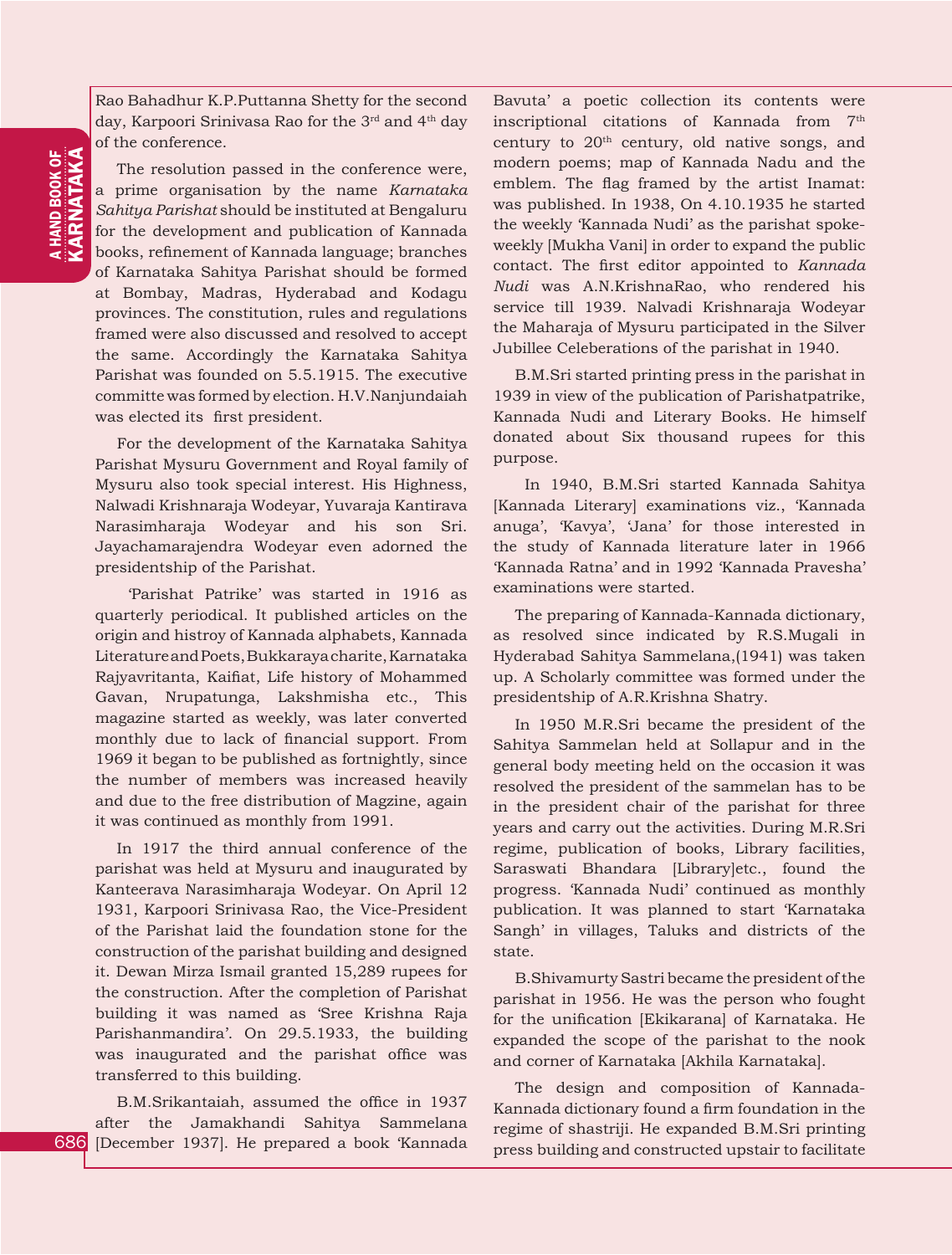**THERMINE<br>O COLLIDE**<br>687 LITERATURE AND C  $\Xi$ CR<br>ER<br>ET

an office to the Dictionary activities. Modern machines were brought and was arranged the printing of Dictionary in the Parishat itself. In 1964 April 26, the first part of the Kannada-kannada Dictionary was edited by D.L.Narasimhachar. L.Gundappa and N.Basavaradhya; Similarly 12 parts of this dictionary were compiled and published as the first volume of Kannada-Kannada Dictionary, containing 1320 pages from the alphabet Aa to Zz.

Pro.G.Venkata Subbaiah assumed the presidentship of the parishat in 1964 October. He got increased the annual grant of Rupees 25000 to the Parishat by the Government. He modeled the representation of members districtwise to the executive committee of the parishat. The amendment in the constitution of the parishat was made such that representative from education department, Journalism field, female organisation to be the member of the executive committee.

Sri.G.Narayana became the president of the parishat on 1969 May  $12<sup>th</sup>$ . He got the sanction for the three year plan to develop the parishat by the executive committeee and general body held in October 1969. Establishing the district branches of the parishat in all districts, conduct of Golden jublee celebrations of parishat in December 1970, publishing 'Kannada Nudi' magazine as fortnightly, Publication of classic books, 100 general books, increasing endowments, conducting annual district Sahitya Sammelana Vasantostava, Publication of good books of the authors, were all in the plan and Sri.Narayana was successful in his target. Providing the facility for non-Kannadigas to learn Kannada, adult literary propagation, assistance to out state of Kannada Sangha were all done.

The golden jubliee celebration was held on December 1970 in Fort High School grounds Bengaluru; Foundation stone laid for Golden Jubliee celebration Building, released the golden Jubliee Souvernir, 'Chinnada Belasu', Publication of vivid 14 books, conduction of 'Antar Bharati' literary Seminar, falicitations to Kannada Literateurs and artists, release of First volume of Kannada-Kannada Dictionary, were all the items of the function. On the same occasion 47<sup>th</sup> Kannada Sahitya Sammelan was conducted from 27 to 29th December 1970. The president of the Sammelan was Pro.D.Javaregowda.

In 1972 February conference of Akhila

Karnataka Gamaka and Kirtanakars was conducted. In 1973 the Goden Jubliee celebration Building was completed. The Second volume of Kannada-Kannada Dictionary was released in 1976 and Third volume in 1977. For the benefit of common people and students, brief Kannada Dictionary 'RatnaKosa' was released on 2.10.1975. The 4<sup>th</sup> century celebration of the poet Sarvagna was planned on the occasion of Rajyotsava Day 1974. The Sarvagnotsava was done in more than 200 villages.

In 1975 UNESCO's 'International Women Year' plan was adopted by Parishat and functions arranged accordingly. 25 books pertaining to women were published and a state level 'International women year' conference was conducted on Feb.1976. Parishat paid attention folklore and published many books af folk songs Viz., 'Sobane Chikkammana Padagalu', 'Bayalu Simeya Janapada geethegalu' etc., The special activity in this regard, was the publication of 'Karnataka Janapada Kalegalu' an illustrative grand book in 1977 edited by G.R.Channabasappa.

The district and state level folk-Arts celebrations were held during 1975 to 1976. 700 hundred folk-artists from all districts of the Karnataka participated in the state level folk-arts conference arranged at Bengaluru. Four Kannada Literary conferences were held in the regime of G.Narayana. In the 48th Kannada Sahitya Sammelana held at Mandya the speciality was that Smt.Jayadevi Tayee Ligade, a female literary figure was the president of the conference. It was a first occasion that Lady was honoured with that position. From 47<sup>th</sup> Kannada Sahitya Sammelan held at Shivamogga in 1976, the nomenclature of the Sammelan came into Vogue as 'Akhila Bharata Kannada Sahitya Sammelan'.

The recorded voice of famous Literteurs, artists, gamakis numbering about 200 was in the collection of parishat. Concomitant to numbering about 200 is in the collection of parishat. Concomitant to the start of Museum on 14.9.1974, in the parishat the research wing was also found its existance. The estampages of inscriptions have been preserved in this section. The estampages of inscriptions have been preserved in this section. The Epigraphy class was started in 1974-75. 'Pravesha' and 'Prouda' designated courses of Epigraphy came to the existence and continued. Now in epigraphy section 'Diploma courses' are being held.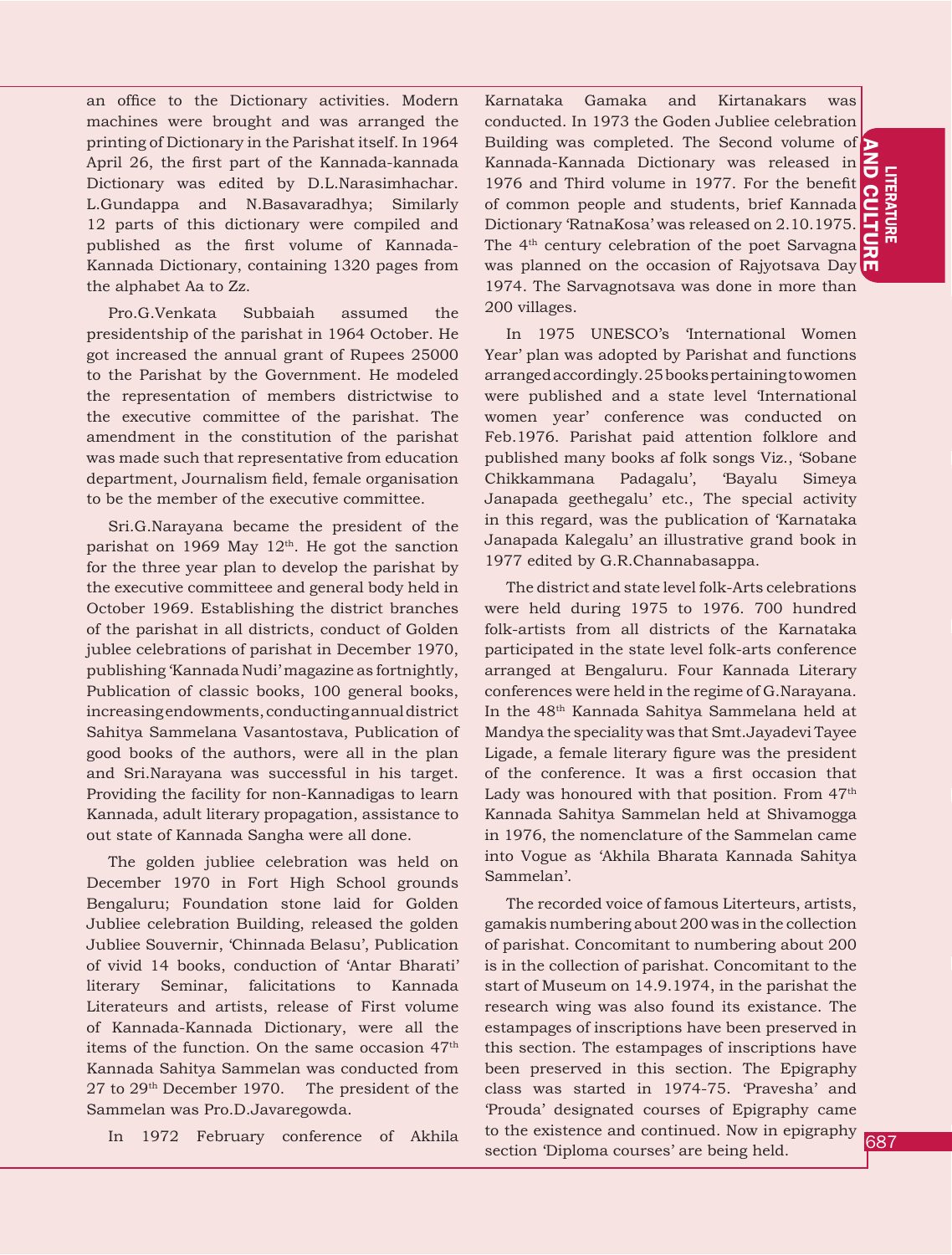The endowment fund which was only Five thousand in 1943, increased to 77 thousand rupees during the regime of Narayana. Now it has reached more than 3.5 crore rupees.

The Diamond jubliee celebrations for six days from April 23-28, 1977 were held and Programmes were abundant. 'Koustubha' the venier of the occasion was published both in Kannada and English. The foundation for diamond Jubliee celebration building was laid in memory of the occasion. The 50<sup>th</sup> Akhila bharatha Sahitya Sammelana was conducted successfully in 1978 at NewDelhi. Dr.G.P.Rajaratnam was the president of the Sammelan.

Dr.Hampa Nagarajaiah became the president of the parishat in 1978. During his tenure seminars on the poets and literateurs like Pampa, Kumaravyasa, Ranna, RatnaKaravarni, Harihara, Raghavanka, Lakshmisha, Rudrabhatta, Chamarasa, B.M.Sri. were held in their birth places. The one rupee contribution from each Kannadiga to 'Amrata Nidhi' was started. The Amrita mahotsava of parishat was conducted on 1985. Since its completion of 70 years existence, the office bearers in the previous terms of the parishat were honoured. About 300 books were published, one man commission headed by Shama Sundar made investigations of the parishat during this period.

H.B.Jwalanaiah was the president of the parishat in 1986. He recognised rural literteurs, conducted literary camps and planned for the writing of books by them. In 1987 A.R.Chandrahasha Gupta, became the administrator and conducted the activities of parishat. The fifth volume of Kannada-Kannada Dictionary was published. In 1988 I.M.Vittala Murthy became the administrator of the parishat. Amendments to rules and regulations with the consent of special general body meeting were made and got accepted by the registrar of the society.

In 1989, Pro.G.S.Siddalingaiah was elected as the president and assumed the charge of the parishat. During his tenure, poets' Yugadi meet, Workshop on poetry were held and the selected poems were published in anthology. The flag for the parishat was designed and approved by the executive committee in 1990. The practice of hoisting the parishat flag on parishat building daily and in conferences of parishat came into vogue.

In 1992, Go.Ru.Channabasappa became the president of the parishat. He prapared a three years plan and proceeded for its execution. The 'Amrita Nidhi' stamps were printed and distributed to district and Taluk branches for selling and collecting Amritanidhi. This developed an economic base to the parishat. The Government also donated 10 lakhs to 'Amrithanidhi'.

The research branch was modelled as research centre and Dr.M.Chidananda Murty served as the honourary director of the centre. The 80<sup>th</sup> year aniversary of the parishat under the caption 'Parishattu 80' was celebrated on 3rd-5th May 1995.

Dr.Sa.Shi.Marulaiah assumed the presidentship on 18th june 1995. During his tenure computer division was started. The completed 8<sup>th</sup> volume Kannada-Kannada Dictionary was released on 29.11.1995. The chief editor Pro.N.Basavaradya was felicitated on the occasion.

Prof.N.Basavaradhya was next elected as the president of the parishat on 5.7.1998. During his tenure he modernised B.M.Sri printing press. The ground floor of Diamond jubilee of the parishat was designed for the rental purpose to Syndicate bank, which became an income source to the parishat. Pro.Basavaradhya got sanctioned one crore rupees from chief minister S.M.Krishna for the publication of these dictionaries.

Harikrishna Punaruru became the 21<sup>st</sup> president of the parishat and assumed the chair on 11.7.2001. During his tenure, 'Grama Saraswati' programme became popular. The Literary conferences at village level, hobli level was held. District wise anthologies regarding short stories were published.

Dr.R.K.Nallur Prasad became the president of Kannada Sahitya Parishat in 2008. He started 'Grama Siri' programmes through the district units of Kannada Sahitya Parishat. During Dr.Prasad tenure, 'SriVijaya' Literary award, began to be presented. All the eight big volumes of Kannada-Kannada Nigantu, were reprinted. The membership of the parishat rose to one lakh forty thousand. The number of endowments reached 1400.

Sri.Pundalika Halambi, the current president of the Kannada Sahitya Parishat assumed the charge on 3.5.2012.

In nutshell, since the inception of Kannada Sahitya Parishat in 1915, the presidents have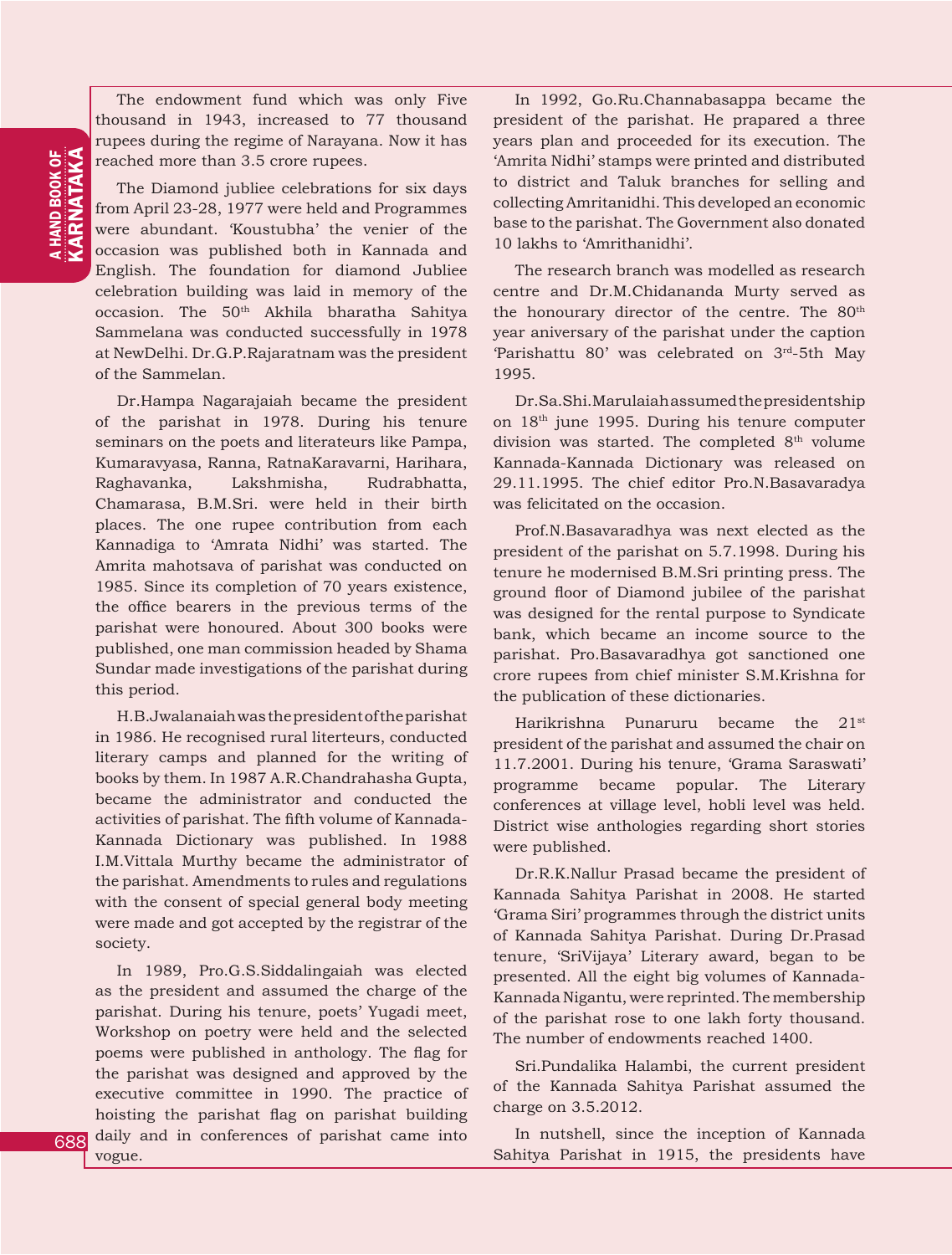exhibited their deep concern over Kannada language, land and Kannada people. According to the necessity of the time, they have acted to their capacity. Publication of Scholarly works, Economic reliance, efficient conduct of Kannada Sahitya Sammelan, reciprocation to land and language problems; Now the parishat is approaching the cenetenary aim and it is the wish of all Kannadigas that the parishat to an eternal role even in the future.

**Kannada Sahitya Sammelana** (Kannada Literature Conference) is the premier gathering of writers, poets and kannadigas. It is held with the aim of preserving and developing Kannada language, its literature, arts, culture and music. It was started in 1915 by H. V. Nanjundaiah and held at Bengaluru for the first time. It used to be inaugurated by prominent writers and poets from 1915 to 1948. Since then it has been inaugurated by the Chief Minister of Karnataka. The Kannada Sahitya Parishat is responsible for holding the gathering.

| Kannada Sahitya Sammelana Presidents' List |  |  |  |
|--------------------------------------------|--|--|--|
|--------------------------------------------|--|--|--|

| <b>No</b>      | Year | Location       | <b>President</b>                   |
|----------------|------|----------------|------------------------------------|
| 1              | 1915 | Bangalore      | H. V. Nanjundaiah                  |
| $\overline{2}$ | 1916 | Bangalore      | H. V. Nanjundaiah                  |
| 3              | 1917 | Mysore         | H. V. Nanjundaiah                  |
| $\overline{4}$ | 1918 | <b>Dharwad</b> | R. Narasimhachar                   |
| 5              | 1919 | Hassan         | Karpura Srinivasa Rao              |
| 6              | 1920 | Hospet         | Rodda Sriniyasa Rao                |
| $\overline{7}$ | 1921 | Chikkamagaluru | K. P. Pattana Shetty               |
| 8              | 1922 | Davangere      | M. Venkatakrishnajah               |
| 9              | 1923 | Bijapur        | Siddhanta Shivashankar<br>Shastri  |
| 10             | 1924 | Kolar          | Hoskote Krishnashastri             |
| 11             | 1925 | Belgaum        | Benagal Ramarao                    |
| 12             | 1926 | <b>Bellary</b> | P. G. Halakatti                    |
| 13             | 1927 | Mangalore      | R. Tatacharya                      |
| 14             | 1928 | Gulbarga       | B. M. Srikantajah                  |
| 15             | 1929 | Belgaum        | Masti Venkatesh Iyengar            |
| 16             | 1930 | Mysore         | Aluru Venkata Rao                  |
| 17             | 1931 | Karwar         | Muliya Thimmappaiah                |
| 18             | 1932 | Madikeri       | D. V. Gundappa                     |
| 19             | 1933 | Hubli          | Y. Nagesh Shastri                  |
| 20             | 1934 | Raichur        | Panje Mangesh Rao                  |
| 21             | 1935 | Mumbai         | N. S. Subbarao                     |
| 22             | 1937 | Jamkhandi      | <b>Bellave</b><br>Venkatanaranappa |
| 23             | 1938 | Bellary        | Ranganath Diwakar                  |

| No | Year | Location         | <b>President</b>                   |
|----|------|------------------|------------------------------------|
| 24 | 1939 | Belgaum          | Mudaveedu Krishnarao               |
| 25 | 1940 | Dharwad          | Y. Chandrashekar<br>Shastri        |
| 26 | 1941 | Hyderabad        | A. R. Krishna Shastri              |
| 27 | 1943 | Shimoga          | D. R. Bendre                       |
| 28 | 1944 | Rabkavi          | S. S. Basavanala                   |
| 29 | 1945 | Chennai          | T. P. Kailasam                     |
| 30 | 1947 | Harpanahalli     | C. K. Venkataramaiah               |
| 31 | 1948 | Kasaragod        | Ti Ta Sharma                       |
| 32 | 1949 | Gulbarga         | Uttangi Channappa                  |
| 33 | 1950 | Solapur          | M. R. Srinivasamurthy              |
| 34 | 1951 | Mumbai           | M. Govinda Pai                     |
| 35 | 1952 | Belur            | S. C. Nandimath                    |
| 36 | 1954 | Kumta            | M. V. Seetharamiah                 |
| 37 | 1955 | <b>Mysore</b>    | Shivaram Karanth                   |
| 38 | 1956 | Raichur          | Sriranga                           |
| 39 | 1957 | Dharwad          | Kuvempu                            |
| 40 | 1958 | Bellary          | V. K. Gokak                        |
| 41 | 1959 | <b>Bidar</b>     | D. L. Narasimhachar                |
| 42 | 1960 | Manipal          | A. N. Krishna Rao                  |
| 43 | 1961 | Gadag            | K. G. Kundangar                    |
| 44 | 1963 | Siddaganga       | R. S. Mugali                       |
| 45 | 1965 | Karwar           | Kadangodlu Shankar<br><b>Bhatt</b> |
| 46 | 1967 | Shravanabelagola | Dr. A.N. Upadhye                   |
| 47 | 1970 | Bangalore        | Javare Gowda                       |
| 48 | 1974 | Mandya           | Jayadevitayi Ligade                |
| 49 | 1976 | Shimoga          | S. V. Ranganna                     |
| 50 | 1978 | New Delhi        | G. P. Rajarathnam                  |
| 51 | 1979 | Dharmasthala     | Gopalakrishna Adiga                |
| 52 | 1980 | Belgaum          | Basavaraj Kattimani                |
| 53 | 1981 | Chikkamagaluru   | Pu Ti Narasimhachar                |
| 54 | 1981 | Madikeri         | Shamba Joshi                       |
| 55 | 1982 | Sirsi            | Gorur Ramaswamy<br>Iyengar         |
| 56 | 1984 | Kaivara          | A. N. Murthy Rao                   |
| 57 | 1985 | Bidar            | Ha Ma Nayak                        |
| 58 | 1987 | Gulbarga         | Siddaiah Puranik                   |
| 59 | 1990 | Hubli            | R. C. Hiremath                     |
| 60 | 1990 | Mysore           | K. S. Narasimhaswamy               |
| 61 | 1992 | Davangere        | G. S. Shivarudrappa                |
| 62 | 1993 | Koppal           | Simpi Linganna                     |
| 63 | 1994 | Mandya           | Chaduranga                         |
| 64 | 1995 | Mudhol           | H. L. Nage Gowda                   |
| 65 | 1996 | Hassan           | Channaveera Kanavi                 |
|    |      |                  |                                    |
| 66 | 1997 | Mangalore        | Kayyar Kinhanna Rai                |
| 67 | 1999 | Kanakapura       | S. L. Bhyrappa                     |
| 68 | 2000 | Bagalkot         | Shantadevi Malawada                |
| 69 | 2002 | Tumakuru         | U. R. Ananthamurthy                |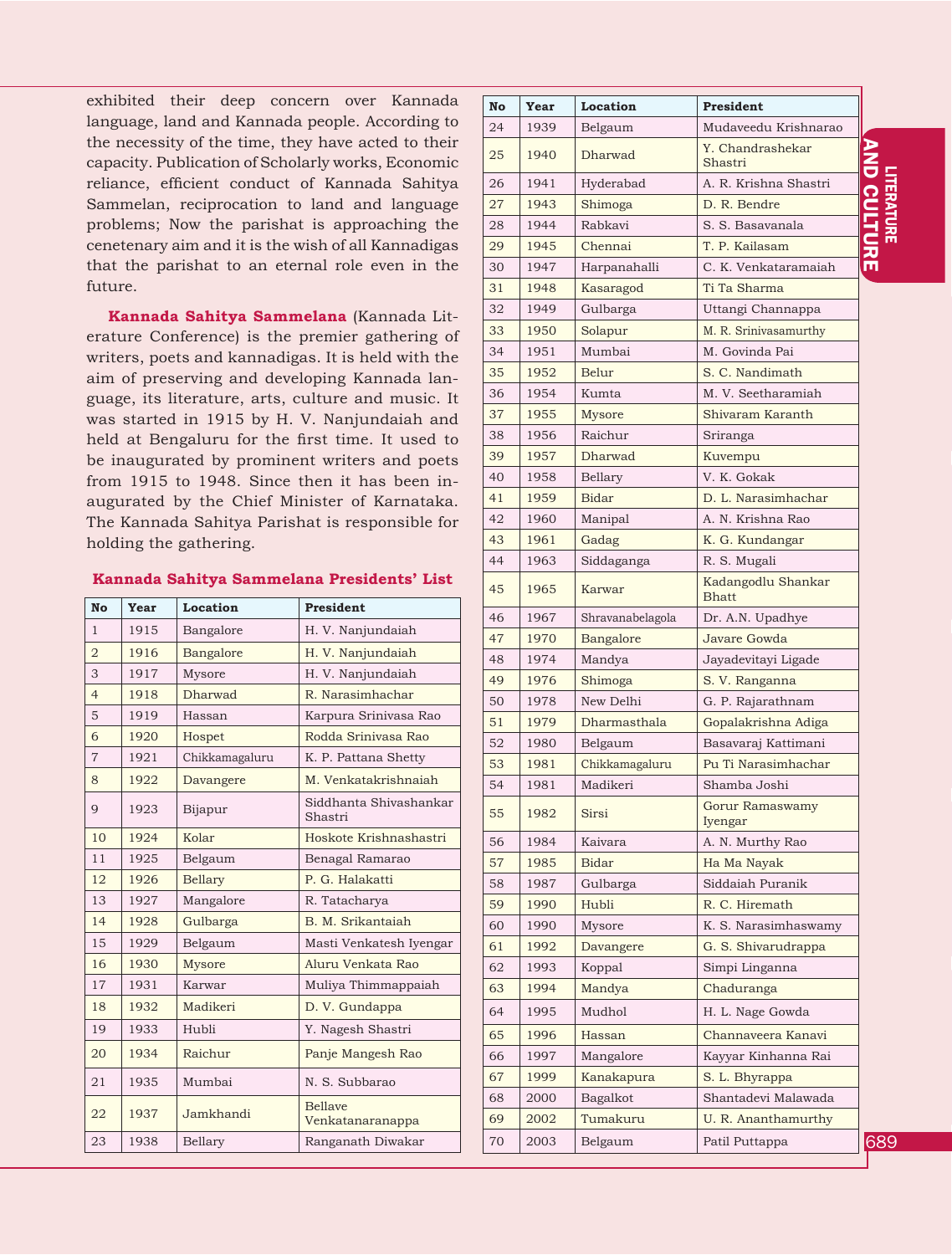**A HAND BOOK OF**<br>KARNATAKA KARNATAKA a HAND BOOK OF

| <b>No</b> | Year | Location                | President            |
|-----------|------|-------------------------|----------------------|
| 71        | 2003 | Moodabidri              | Kamala Hampana       |
| 72        | 2006 | <b>Bidar</b>            | Shantarasa Hemberalu |
| 73        | 2007 | Shimoga                 | K. S. Nissar Ahmed   |
| 74        | 2008 | Udupi                   | L. S. Sheshagiri Rao |
| 75        | 2009 | Chitradurga             | L. Basavaraju        |
| 76        | 2010 | Gadag                   | Geetha Nagabhushan   |
| 77        | 2011 | Bengaluru               | G. Venkatasubbaiah   |
| 78        | 2012 | Gangavati               | C.P. Krishnakumar    |
| 79        | 2013 | Bijapur[2]              | KO.Chanabassapa      |
| 80        | 2014 | Madikeri <sup>[3]</sup> | Na D'Souza           |
| 81        | 2015 | Shravanabelagola        | Dr. Siddalingaiah    |

#### **Presidents of the Kannada Sahitya Parishat, Bengaluru (1915-2015)**

| Sri H.V, Nanjundiah                                                 | 1915 to 1920   |
|---------------------------------------------------------------------|----------------|
| Sir. M. Kantaraja Urs.                                              | 1920 to 1923   |
| Sri Kanteerava Narasimha Raja Odeyar<br>Bahaddur                    | 1924 to 1940   |
| Sri. Jayachamaraja Odeyar Bahaddur                                  | 1940 to 1941   |
| Prabhu<br>Raja Lakhamana<br>Sri.Basava<br>Gouda Saradesayi Bahaddur | 1941 to 1946   |
| Sri Lokur Narayana Rao Swami Rao                                    | 1947 to 1949   |
| Sri. Rev. Uttangi Channappa                                         | 1949 to 1950   |
| Sri. M.R.Srinivasa Murthy                                           | 1950 to 1953   |
| Dr. Masti Venkatesha Iyengar                                        | 1953 to 1954   |
| Sri. A.N.Murthy Rao                                                 | 1954 to 1956   |
| Sri. B.Shivamurthy Shastry                                          | 1956 to 1964   |
| Prof. G. Venkatasubbajah                                            | 1964 to 1969   |
| Sri. G. Narayana                                                    | 1969 to 1978   |
| Dr.Hampa Nagarajaiah                                                | 1978 to 1986   |
| H.B.Jwalanayya                                                      | 1986 to 1987   |
| Prof.G.S.Siddalingaiah                                              | 1987 to 1992   |
| Sri. G.R.Channabasappa                                              | 1992 to 1995   |
| Dr. S.S. Marulayya                                                  | 1995 to 1998   |
| Sri. N. Basavaradhya                                                | 1998 to 2001   |
| Sri, Harikrishna Punaroor                                           | 2001 to 2004   |
| Prof.Chadrashkhara Patil                                            | 2004 to 2008   |
| Dr Nalluru Prasad R.K.                                              | 2008 to 2012   |
| Sri.Pundarika Halamlbi                                              | Since 3-5-2012 |

 Few prominent awards showered by the Parishat are B.Sarojadevi Award [since 1997]: ten thousand rupees cash; Chavundaraya Award[since 1995]:twenty thousand cash; and Dr.T.V.Venkatachala Shastry Award [25 thousand rupees cash once in three years].

690 Nadoja. Dr.D.Javaregowda[2007]; Nadoja Dr.Patil **Nrupatunga Sahitya Award** [`.5 lakh cash]. The winners of the Nrupatunga award are as follows:

Puttappa [2008]; Nadoja Dr.G.S.Shivarudrappa [2009]; Dr.C.P.Krishna Kumar [2010]; Dr.M.M.Kalburgi [2011]; Dr.Sara Abu Bakkr [2012]; Dr. Baragooru Ramachandrappa (2013).

#### *Tulu Language and Literature*

Tulu is one of the rich and ancient languages of the Dravidian family. Tulu speaking people are called Tulavas mostly found in Dakshina Kannada and Kasargodu district of Kerala. Tulunadu is bounded by the Kalyanapura River in the North, Arabian Sea in the west, and Western Ghats in the east and the Payaswini/Chandragiri River in the south.

Tulu has its own linguistic pecularities and shares a number of common features with Kannada and other Dravidian languages. Tulu has a very vast folk tradition and is mainly found in Paddanas, Sandi, Kabita, Uralu, Padipu, Nrityapadya, Gadi, Ogatu, Jogula, Ajjikathe and other forms.

Tulu Brahmins are generally educated in the Vedas and Shastras. Their folk songs are based on the episodes from the epics 'Ramayana' and 'Mahabharatha'. Among the lower castes and Schedule caste and schedule tribes, the Bhuta worship tradition is prevalent.

When compared with other Dravidian languages, Tulu has a very little classical literature. During the past 150 years, Tulu has adopted the Kannada script for its literary works. Even though the works of Tulu literature initiated by the Basel Mission Christians were only translations of the teachings of Christianity in the beginning, and later a few important works like the Tulu-English Dictionary collections of their folksongs etc., and histories of Dakshina Kannada and Tulava Culture were also published. Works on Tulu Grammar, dialect and a doctoral thesis on the structure of Tulu verb transformational analysis were published in the latter half of the Twentieth Century. The Kerala and Karnataka governments have helped in developing lexicons and text books of Tulu. Many Kannada plays of Yakshagana and many religious works also have been translated into Tulu. Notable early writers of Tulu literature are Sankayya Bhagawat, Sheenappa Hegade, K.B. Narayana Shetty and M.V.Hegde. S.U.Phaniyadi established the Tulu Mahasabha at Udupi in 1928. This gave great boost to Tulu literature and culture. It led to a linguistic-cum-cultural movement in Tulu.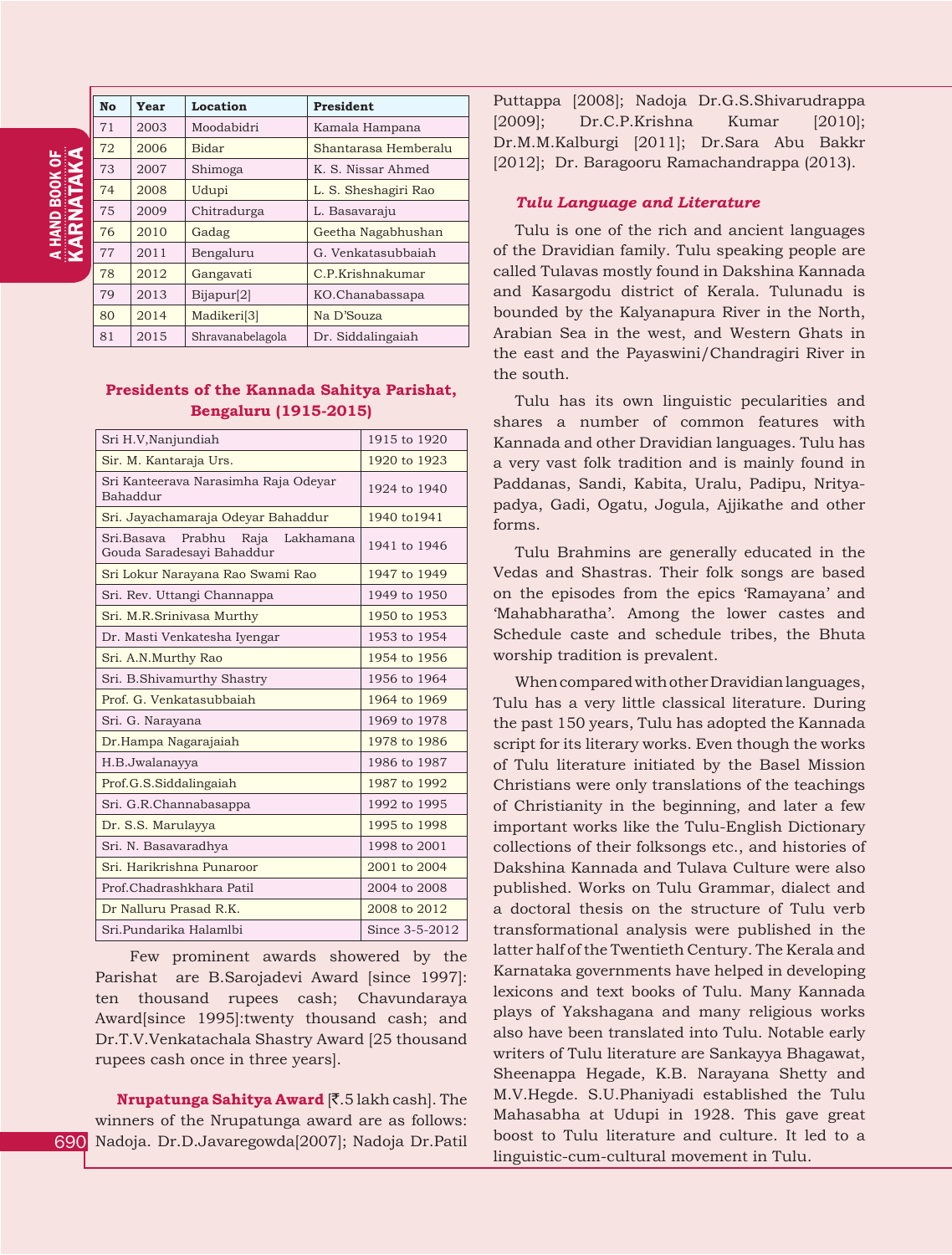**THERNING COLLIDBE**<br>O COLLIDBE<br>691 도<br>교 AND C  $\Xi$ CR<br>ER<br>ET

The Tulu theatre and dramas too developed during this period. K.Doddanna Shetty, K.N.Tailor, Rama Kirodiyan, U.R. Chandar, K.B. Bhandari, Mahendranath, Ramananda Charya, Sitaram Kulal, P.S.Rao, Vishu Kumar etc. were the pioneers of the Tulu Theatre. The beauty of Tulu idioms, proverbs and expressions is very well represented in the social activities of this period. Yakshaganas, the spectacular folk dances of Karnataka are becoming popular even in Tulu now-a-days. In recent years, Tulu poets like Amrita Someswara, Anatharam Bangady, Purushottama Punja, Nityananda Karanth, Ashok A. Shetty, K.Shekar.V.Shetty, G.Bayaru, Madhukumar and A.N.Shetty have composed Tulu Yakshagana epics. There are some organisation which are working for the propagation of Tulu language and culture. Tulu Koota of Mangaluru is one such organisation. A few Tulu journals are also being brought out.

Mangaluru University established in 1980 provided a new scope for the higher studies of Tulu. 'Tuluva paripuduponna moola katt (Matrilintal system in Tulu Culture) submitted to Dravidian University through the Department of Tulu and Translation studies Kuppam by Sayi geetha (max ಗೀತ).

Many other poets have made a name in Tulu literature. The notable among them are Mandara Keshava Bhat (his 'Mandara Ramayana' is a wonderful epic), Venkataraju Puninchittaya, P.V.Acharya, Ramakrishna Achar, Dumappa Master, Vamana Nandavar, K.V.Ravi, Tilakanath Manjeshwar, Ratna Kumar, Yeshwantha Bolur, Bhaskar Rao, Sitaram Kulal, Sitaram Alwa and Bannanje.

In 20th century the scholars like Narayana Kille, Badakabail Parameshwaraiah, Tingalaya, Sathya mitrad, Bangera, Pakira mulaya, Padubidri Shivanna Hegde, historians like Basale Thore, Mukunda Prabhu P.N.Narasimha Murthy, B.Vasanth Shetty, Vasantha Madhava, K.V.Ramesh Pundikari, Ganapayya Bhat, B.Jagadish Settyh, T.Murigesha read the inscriptions of Tulu nadu and described them.

Three Tulu classics in Grantha script, each of them more than 200 years old have been found in palm manuscripts. They are 'Tulu Bhagavato' (by Vishnu Tunga) 'Kaveri' and a prose work 'Devi Mahatme'. Many scholars are engaged in research

on Tulu language, culture and folklore of the Tuluvas.

They are D.N.S.Bhat, S.N.Bhat, M.Rama, S. Mallikadevi, U.P. Upadhyaya, William Madta, T. Gopalakrishna Bhatta, Sediyapu Krishna Bhatta, A. Acharya, Venkataraju Puninchattaya, Vivek Rai, Amrita Someshwar, Sushila Upadhyaaya, Chinnappa Gowda, K. Padmanabha Kekhunaya Chinnappa Gowda, K. Padmanabha Kekhunaya<br>and other young scholars. Some of the works on Tulu linguistics and folklore brought out are: 'A comparitive study of Tulu Dialects', Tulava Darshana', 'Folk epics of Tulunadu', 'Tulu Janapada Sahitya','Bhutaaraadhane',Tulu Baduku','Paddanagalu', 'Janapada Aaradhane Mattu Rangakale', 'Karaavali Jaanapada', etc. Tulu Academy was founded by the State Govt. in 1994.

Research on Tulu language, folklore and history is carried on in the Kannada department of the Mangaluru University and the Rashtrakavi Govinda Pai Research Centre at M.G.M.College, Udupi. Scholars in Pune, Annamalai and Trivandrum Universities are engaged in research in Tulu language. The Govinda Pai Centre at Udupi has compiled a multi-volume on modern Tulu Lexicon.

Tulu Sahitya Academy founded in 1995. So far 60 lumanaries of Tulu literature were honoured by Tulu sahitya academy upto 2010.

 It includes the Tulu associations also. Its office is at Mangaluru.

#### *Kodava Language and Literature*

Historically speaking according to 'Tamilagam Shangam Kannada Nadu-Nudi' [S.Settar], Kodava language was spoken as one of the pricipal language in Kodagu, along with Kannada, in the Sangam period. i.e. atleast from 3rd century A.D. Kodavas knew Kannada since the reign of Kadambas (4<sup>th</sup>) century), Gangas $[5<sup>th</sup>$  to  $11<sup>th</sup>$  century], Kannada was the court language of Gangas, Kongalvas, Changalvas, Hoysalas, Vijayanagara and Haleri Kings.

Among the 106 inscriptions published,104 are in Kannada language. [the two inscription bear Malayam, Vatteluttu and Tamil mixed language]. This clearly indicates that Kannada was the court language. Kodava language was principaly in co-usage by the people orally. It was the mother tongue of the Kodavas and 22 non-691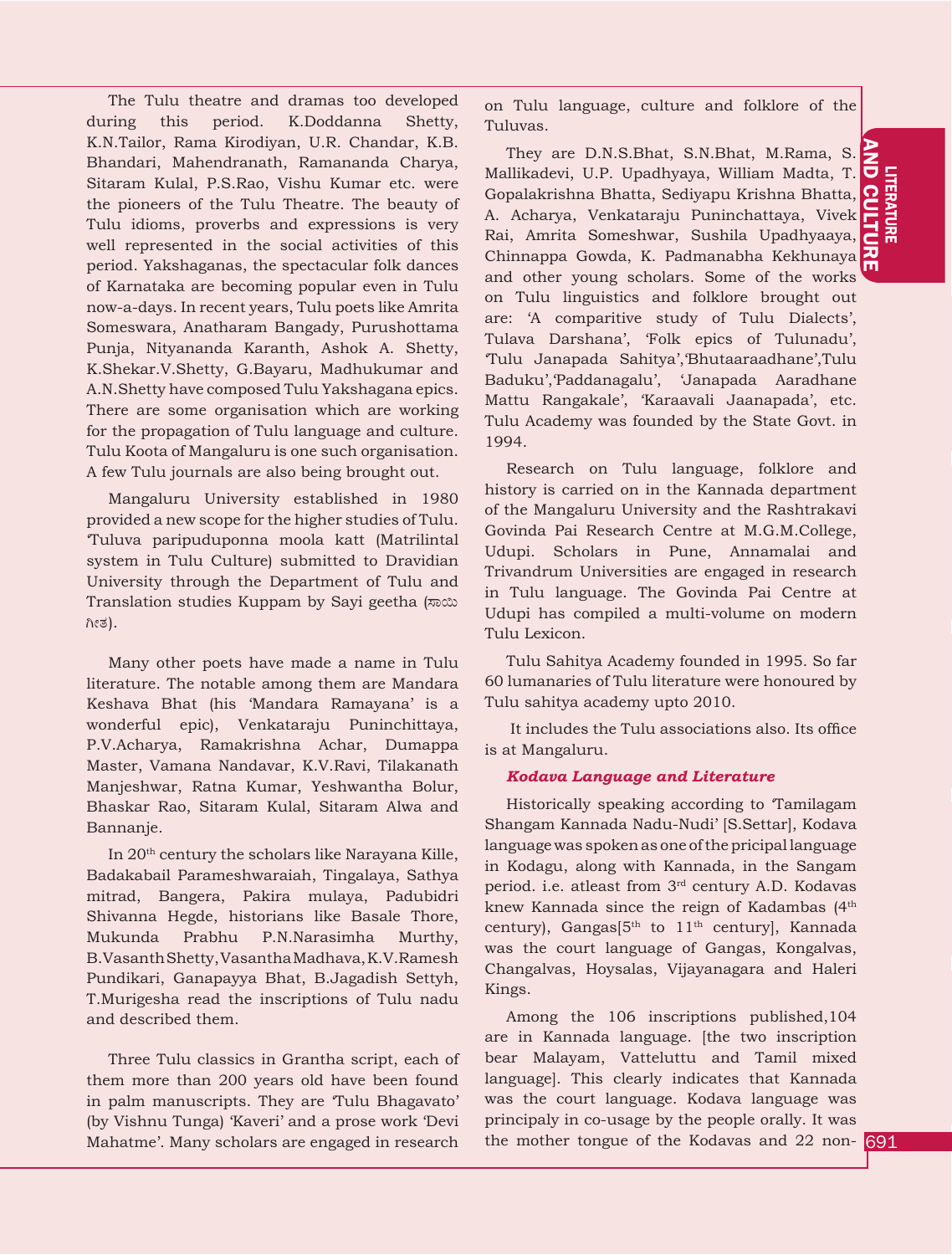kodava families of Kodagu. Out of which some have migrated from Kerala and Tulunadu. Kodagu had considerable Malayalam influence as its principal trade connections was with Malabar; It has also considerable cultural Tulunad [Dakshina Kannada] influence. Some of the main deities worshipped in coorg are from Malayalam and Tulunad.

By the time that the Haleri dynasty which took over the reins of administration of Kodagu [later parts of 16th century] continued Kannada as the court language, honoured oral usage of Kodava language. The Kannada influence since the adoption of Kannada script for writing of Kodava language has brought many shades in the usage. Kodava language has retained some of the poorva Halagannada characteristics, which has become obsolate in modern Kannada. For example, 'Akku' [meaning approximately 'yes'] used in 6<sup>th</sup> century Chalukya Mangalesha inscription is still used in Kodava language.

 In 1902 A.D. Dr.Koravanda Appaiah of Kadagadalu village has written 'Kodagara Kulacharadadi Tattwojjivini]; he is supposed to be first person who tried to find Kodava Script for Kodava language- though the kodava lipi was in the Kannada script form. He has also written 'Kadagadalatool Joyidosoolidoe' a small book and Sallepat 1933 in Kodava language. Appaneravanda Haradasa Appaccha kavi supposed to be the Adikavi of Kodava Literature has written four dramas in Kodava language [Kaveri, yayathi, Subramanya, Savitri].

 Nadikeriyanda Chinnappa in 1924 compiled 'pattole palme' containing folk songs of Kodava culture in Kodava language and explained the social aspects of the Kodava families in kodagu. He has transalated 'Bhagavadgita' in the name 'Bhagavatanda Pot'. These classic authors were the pioneer writers in Kodava language. Dr.Boveriyanda Nanjamma Chinnappa couple have published the English translation of 'Pattole Palami' in 2002.

After the merger of Kodagu with Karnataka, the literary awakning had a positive progress. Dr.I.M.Muttanna the author of 'A Ting model state of South India', 'Coorg memories', has published the Kodava language poetic collection Viz., Pumale, Manimale and dramas. He has also written Kodavakannada dictionary and 'Kodava Tak Aksharmale'. He says 40% of Kannada is in usage in Kodava Language along with the Malayalam. Hence we find it is easy to understand Kodava language, and feel homely. B.D.Ganapathi has written two books Viz., Kuttumbolicha and 'Nanga Kodava' in Kodava language. His Kannada Book on Kodava culture 'Kodagu Mattu Kodavaru' has won him the state Academy award. His novel 'Kanni Kaveri' in Kannada is also famous. The Kodava Tak Parishat established in 1978 held first its Sammelan in the same year at Virarajendrapet. B.D.Ganpathi was the president of that Sammelan. This parishat is holding Kodava Literary conference every year.

Periyanda Changappa has published 'Kodavada Andolat Pot' which depicts the folk culture, geographical area and the view of the Kodavas towards the rulers and their administration etc., in Kodava language. Mukkatira S.Poovaiah has written 'Vidhi Mahime' and 'Druva Kamala' dramas in Kodava language. Major Puggare Biddappa has compiled a folk poems 'Nellakki Nadubade', which includes the incidents in the Kodagu, upto the British period. Kuppacchira Monnappa from Maggula village, has published 'Pommale Kodag' which gives the brief histroy of Kodagu and family histroy of the Kodavas residing in the nadus of Kodagu[different parts of Kodagu] and the heroic deeds by the members of the respective family. Murnad Madeyanda Ravi Somaiah has written novels out of which 'Telnir' is famous.

Non-Kodavas like late V.S.Ramakrishna a Senior Literateur has written 'Sadguru Appaiah Swamy Charite'[a centenary memorial publication] in Kodava language. Also he has written Sri.Kaveri Mahatme, Shantidevara Mahatme, Sri. Maggula Mahatme in Bhamini Shatpadi Metre in Kodava language. He has also transalted 'Kodagara beerangal, Devakad, Panya Bhoomi' from Kannada [written by M.G.Nagaraj] to Kodava language. It was published by Karnatka Kodava Sahitya Academy in 1997. Late Mandira Jaya Appanna has published her 'Kodava Jaya Bharatha', a Kodava language Epic in Shatpadi metre based on the story of Mahabharata in 2011. She had also won the bhasha Samman award for Kodava Language by Central Sahitya Academy in 2012, carrying a cash award 1 lakh rupees.

Addanda C.Cariyappa has written dramas in Kodava language and staged Kodava Dramas. He has won the Prestigious Bhasha Sammelan award for Kodava language by central Sahitya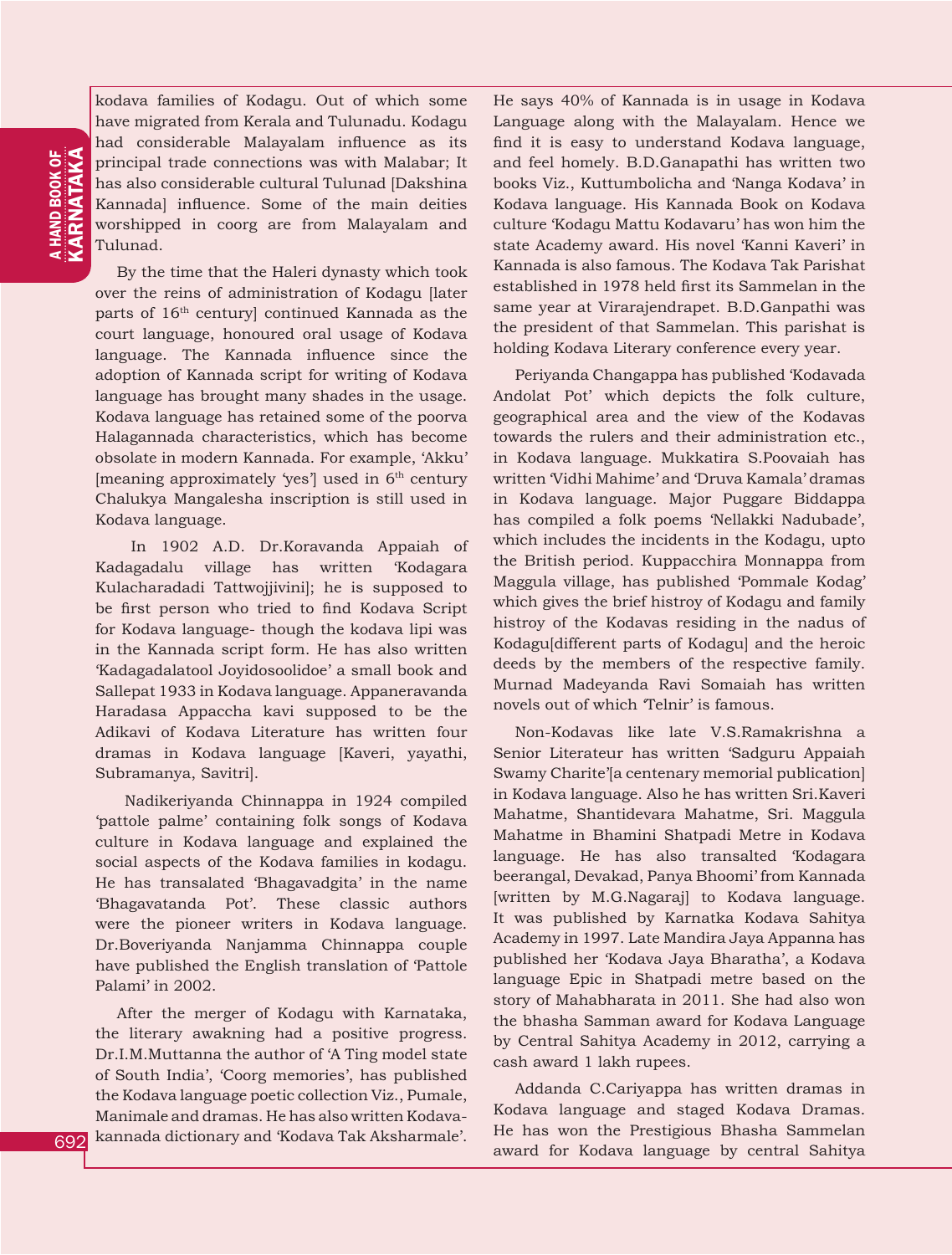**LITERATURE 1993**<br>DOCULTURE 1994<br>693 **LITERATURE** AND C  $\Xi$ 

Academy[Kendra Kannada Sahitya Academy] in 2012 carrying a cash award of rupees 1 lakh.

Polibetta Kuthand Parvati Poovaiah, Siddapur Chedaneda Dechamma Karumbaiah, Meena Koodlekere, Kodandera Smt.Biddappa, Ajjamada Sudha Muttanna, M.Rekha Madappa of Beligeri, Puliyanda Sumi Chengappa of Mekur, Mande Panda Geetha Mandanna, Kachimada Subbamma are the writers who have made names in Kodava Literature field, writing Novels, Stories etc., Smt. Dotty Ulliyada Poovaiah is a famous novelist and journalist. She has written 11 novels, drama and brought out poetic collection.

Bacharaniyanda P.Appanna is a Senior Literateur who has written many Books in Kodava Language dealt on varios subjects. P.K.Changappa [who has translated Kodagina Gowramma's stories from Kannada to kodagu language], Nagesh Kaloor, Kullacchandra Chittappa Karyappa have written books in Kodava language. ChandraShekara MalloraHatti also has written a book in Kodava language viz., 'Narimangala' depicts the cultural zone of the Kodagu. The Kodava Eltakara Koota of Kodagu has published about 90 books to its credit in Kodagu language. There are still many more writers. The present information is only a very brief survey.

Kodava culture has a very rich folk tradition. Kodava folk songs depic the facets of their colourful life and tradition. The poems are both robust and humorous. The songs of the language have varied Peculiarities. The difference between the language used in those songs and the present spoken language is striking. The Kodavas and the Kodava language speaking families by tradition loved their land and we find their songs begin with patriotic praise of their land and their life giving river kaveri. Thus though they have a unique language, culture and tradition, they have shown their grateful and graceful loyalty to the state Karnataka and Indian Nation. Because they feel they are part and pareel of this entity.

The Kodava language weekly magazine 'Brahmagiri' was started in 1980, with ulliyada M.Poovaiah as its editor. At its inception the weekly had its stay at veerarajendrapet for about Six months. Later the office was shifted to Madikeri and even today it is being published from Madikeri as a popular Kodava weekly. Ulliyada M.Poovaiah is successfully editing the weekly as 'Kodava Takkra

Paladira A.Ponnanna as editor. This weekly which  $\begin{bmatrix} 1 & 0 \\ 0 & 1 \end{bmatrix}$  was recognised as revolutionary had stagnation Adya wara Patrike'. It also publishes annual Huttari Special issue. The script of the weekly is in Kannada. In 1983 another weekly in Kodava language 'Tuk Bolicha' began to be published from Veerarajendrapet. Balachanda. M. Changappa was the Editor. In the same year another weekly by name 'Jamma Nangada' was started at Gonikoppal, Paladira A.Ponnanna as editor. This weekly which for some years and again took its start from 1986 at Murnad. Palandira Ramesh Ponnanna took initiative in this regard and became the Editor. 'Pommale' another weekly was started in 1992; during the year [2013], 'Kodava Palame' a monthly magzine has its inception and Ithichanda Ramesh Kuttappa is the Editor.

A feature film titled 'Nadu Mann Nada Kol' made in Kodava language and directed by S.R.Rajan was released in 1972; Ponnamma, Ponnira Manassu filmed by D.Costa was also released in 2010. Apadanda T.Raghu has made a feature film series on In mane-i.e., original ancestors home 'Mandara Poov' a Kodava language film was made by Singoor Poovaiah, C.D's on Kottupot,[folksongs with folk instruments] and RajaRasa[devotional songs] in Kodava language has been brought out by Karnataka Kodava Sahitya Academy in about 2006 A.D.

In 1994 Karnatak Kodava Sahitya Academy was founded by the state Government. Ulliada M.Poovaiah was the first president of the Academy. It was followed by Mekerira Karyappa [1998]; Bacharaniyanda.P.Appanna [2001]; Cheriapanda Raja Nanjappa[2002]; Dati ulliada poovaiah[2005]; Imudiyanda Rani Machaiah[2009], Addanda C.Karyappa[2012]. The Academy has honoured more than 89 persons with annual Awards upto 2010-11 and is functioning from Madikeri.

#### **Konakani in Karnataka**

Konkani which is an independent language is spoken by more than 15 lakh people spread all over the western coast of India of which more than 6 lakhs are in Karnataka. The Konkani speaking people were mostly living in Goa. But after the annexation of Goa by the Portuguese, many of them fled to Dakshina and Uttara Kannada fearing conversion to Christianity. At present, there is a large concentration of Konkani speaking people in South and North Kannada districts including Udupi district of Karnataka. Even though the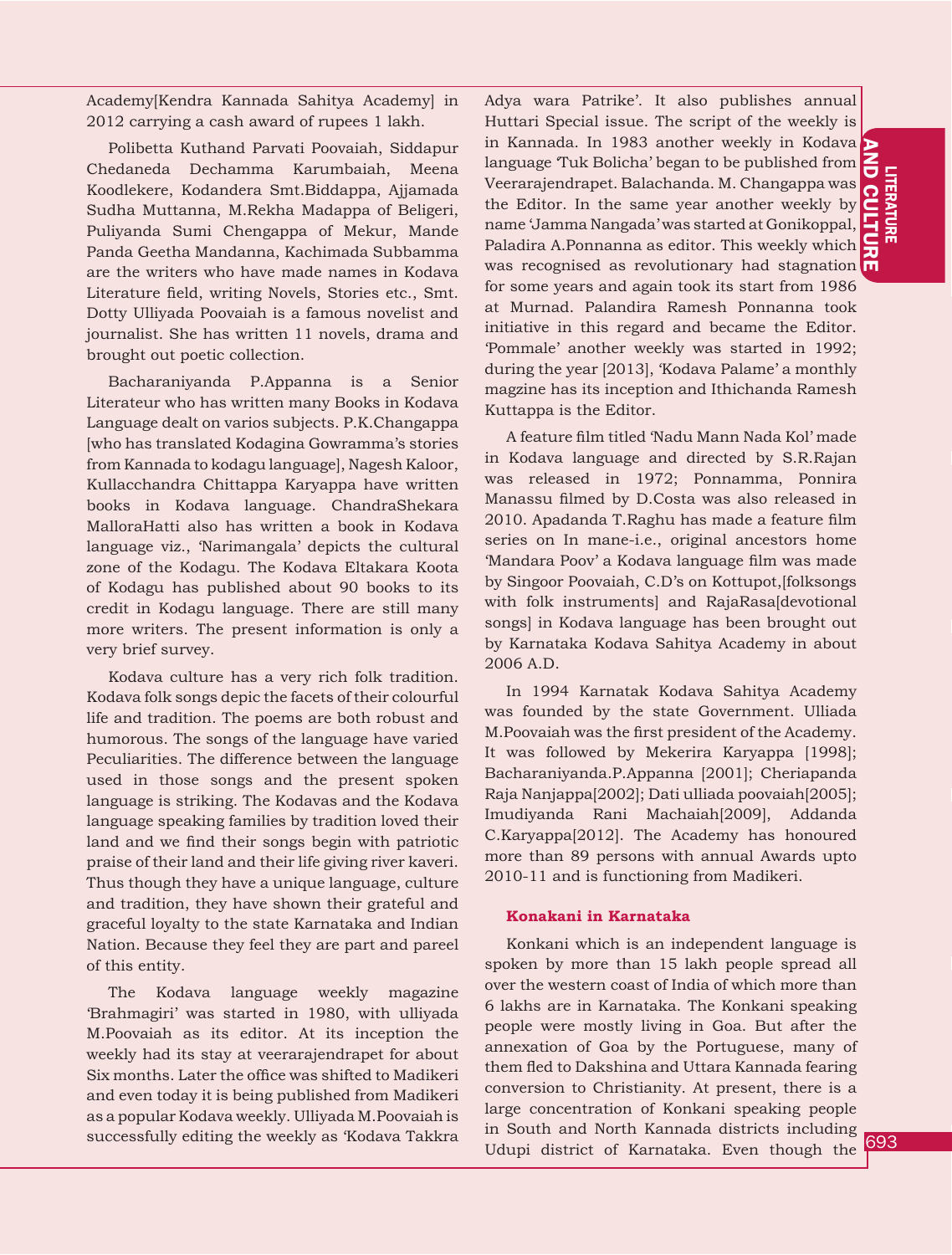Konkani language and culture were suppressed by the Portuguese, the people who migrated from Goa managed to their culture to flourish. Among the Konkani literature produced in Karnataka, there are two distinct groups, one produced by the Konkani Hindus and the other by their Christian counterparts.

The Hindus Konkani works date back to the famous Bhakti poets and poetesses like Santappayya, Raghavadas, a Jogawa and Avadi Bai who composed devotional songs in Konkani. Later the Bhagavad Gita was rendered into Konkani by Bangle Narayana Kamath (1872-1918). Mangesh Ramakrishna Telang, Bolantur Krishna Prabhu, Upendra Pai, Swamy Prabhavananda. N.V.Prabhu and B.V.Baliga wrote excellent poems and plays in Konkani. Scholars like Udyavar Narayanachar, Hattangadi Narayana Rao and M.M.Shanbhag published Konkani grammars. Other notable writers are Sheshagiri Keshava Prabhu, Mundas Devadas Pai, Kodbet Ramaraya Kamati, Bantwal Pundalika Baliga, V.R.Prabhu, S.V.Kamat, M.G.Pai and others are note worthy.

Konkani language had also its newspapers and as early as in 1929 a fortnightly periodical by name 'Saraswat' was published from Mangaluru. Other journals like 'Navyug', 'Uzvadh', 'Konkana Kinara' and 'Sarvodaya' followed subseqeuently. Organisations like the Konkani Bhasha Mandal, Konkani Bhasha Parishad, Institute of Konkani, and Konkani Bhashabhimani Samiti are worked for the promotion of Konkani. Konkani feature films have also been made.

Konkani language flourished among the Christians of Dakshina Kannada. Konkani tracts and commentaries were prepared on the New Testament, Rev. Rafaelle Pascetti and Rev. Fransesco Saverio da Santa Anna were the pioneers who studied Konkani.

The Jesuits who arrived and set up institutions like St. Joseph Seminary, St. Aloysius College, Fr. Muhller's Hospital and Kodialbail press gave a fillip to the development of Konkani culture and literature. Many other writers and poets wrote verses and commentaries on the Christian religion and culture.

694 Kannada script, the 'Konkani Dirvem'. This was As far as back 1912, two Mangalurian youngsters, Louis Mascarenhas and Louis Kannappa published the first Konkani journal with

followed by other journals like 'Rakno' Toinari', 'Mitr', 'Sukh-Dukh Y Sevak', 'Zag-mag' "Vishal Konkan', 'Kanik' and 'Udev'.

Many Konkani playwrights like G.M.B. Rodrigues, A.T. Lobo, V.J.P Saldanha, M.P.D'esa, Henry D'Silva, Eddie D'Souza and C.F.D, Coasta have written many plays in Konkani and earned fame. Novels and stories in Konkani are also written. Many scholars are involved in research on Konkani language, literature and culture. Notable among them are Dr. William Madta and Dr. Rockey Miranda. Dharwad also is a centre for research and literary activity in Konkani language. Konkani stage is playing an important part in Karnataka. The pioneers in this field are Bolanthoor Krishna Prabhu, Kumble Narasimha Nayak, Benedict Rosario, Srinivasa Nayak, N.R. Kamath, Sridhara Bhat, KamalakshaNayak, Babuti Nayak and M.Venkatesh Prabhu. Two feature films titled 'Tapasvini' and 'Janamaria' were made by the Saraswats. The Catholics made 'Jeevit Amchem Ashem' and one or two other films. B.V.Baliga had been editing a Konkani monthly 'Panchkaday'.

Konkani has been recognised as the State language in Goa and is also included in the Eighth Schedule of the Indian Constitution. The State Government founded the Konkani Academy in 1994. From 1995-96 to 2011, 85 eminent writers were awarded by the Konkani Academy including Konkani newspapers and associations. Its office is at Mangaluru. 'Yuva puraskar' has been started from 2011, Mahadevi Kular, Vilas Nayak and Mahalakshmi Shenai were its receipients.

#### *Urdu in Karnataka*

Urdu is being spoken by nine percent of the people in Karnataka and their number is next only to that of the Kannada speakers. It is the mother tongue of a majority of Muslims in the State. The Urdu Academy established in 1976, by the Karnataka Government to fostering Urdu language and literature.

The growth of Muslim power in the Deccan gave rise to a dire necessity for a new dialect which would help the ruling class to converse with various sections of the local population. The new dialect, the Deccani that emerged was a symbol of co-ordination, integration and understanding between the Hindus and the Muslims. The Bahamani Sultans patronised this language. There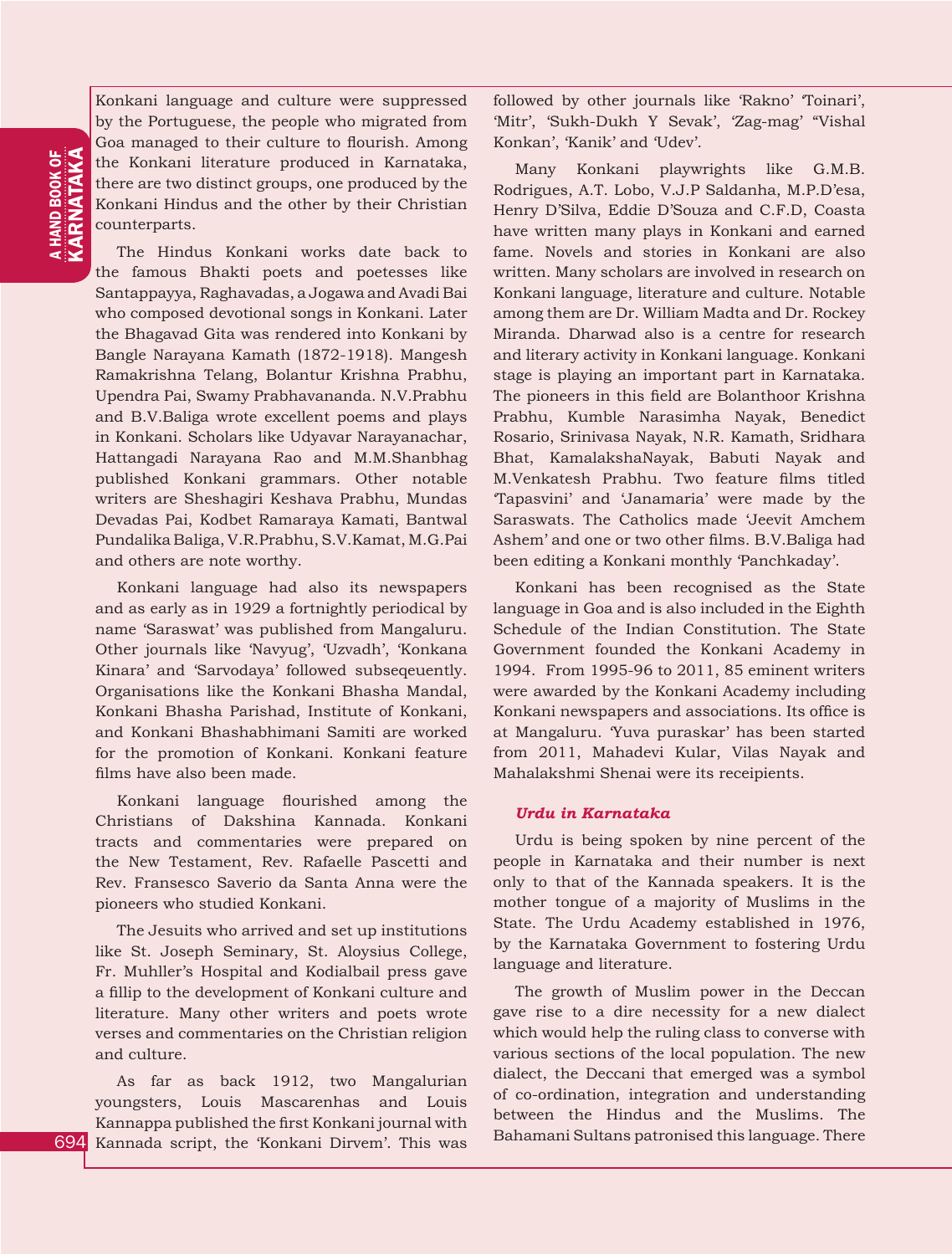were great literary works by celebrated writers and poets like Nijama {'Kadam Rao Padam'), Wajhi ('Qutab Mushtari and Sub-Rus'), Gawasi ('Saiful Mullock-O-Badie-UlKamat), Aajiz('Laila Majnu'), Balaqi ('Meraj Nama'), Ibn-Nishati (Phool Ban), Tabie ('Khaisa-L-Behram-O-Gul Andam') and Sewak ('Jung Nama'). Hazrath Bande Nawaz and his descendants wrote copiously in Urdu.

The advent of Haidar Ali and Tipu Sultan in Mysuru gave a fresh impetus to Urdu. They patronized some eminent writers like Mohammed Sayeed Mekhri Aasi, Shah Mohammed Sadruddin, Mohammed Ishaq Vijayapurai, Ziaul Abeddin Shustri, Hassan All Izzat, Ahmed Khan Sherwani, Syed Shah Aarif Khadri, Qazi Ghulam Ahmed, Lala Badha Singh, Lala Mehtab Rai Sabqat and Mir Hassan Kirmani.

The benevolent Maharajas of Mysuru also extended patronage to this language. The golden period was the 19th Century. The outstanding men who strived for the development of Urdu literature in this period were Shah Abu Haiwaiz, Hazrat Mohammed Khasim Khan, Sufi, Kaleem Athar, Dil, Sabir, Nawab Sultan Naseem, Jadoo, Ameer, Shoukat Nasir, Barq, Tahqiq, Amir, Tahiti and Aaram.

The development of Deccani as Urdu in North India led to Urdu becoming a written language and Deccani, the spoken language in Karnataka. The outstanding literateur during first half of the twentieth Century were Khaji Abdulla Hussain Khaleeli, Shah Abdul Hussain Abib, Syed Ghouse Mohiddeen, Hajrat Faiq, Hazrat Alta, Hajrat Zaiq, Hazart Showq and Mohamood Khan Mohmood. The literary personalities of the present generation who have followed in the footsteps of their predecessors are Sulaiman Khateeb, Imami, Tadbish, Khaleel Semabi, Mahmood lyaz, Hameed Almas, Rahi Quereshi, Dr. Muddanna Manzar, Fiyaz Belgodi, Shula Mailli, Mohammed Hanif, Kaleem Mohammed Khan, Maher Monsoor and Manarijuddin Rafat. Spread of education among the ladies has brought many female writers to the fore. They are Sayeeda Akhtar, Mumtaz Shireen, Begum Rahmatunnisa, Maimon Tasneem, Husna Sarur, Zubaida Nusreen, Dr. Habibunnisa Begum, Dr. Amina Khatoon, Dr. Waheedunnisa, Dr. Fahmida Begum and Basheerunnisa Begum.

Dr.Siddaiah Puranik's Kannada poems have been translated by Hamid Almas in two volumes;

Dr.Vasantha Kushtagi has translated Historian<br>Ferista's diary from Urdu to Kannada and Devendra Kumar Hakari has translated Sher Shayiries to Kannada; Basavaraja Puranik has translated urdu stories to Kannada; Raghavendra Rao Jajba Alampuri has written urdu rubait[4 line poems] Revana Siddaiah Rudra Swamy Mutt has translated Kannada works to urdu and viceversa. Also he has a urdu poem collection to his credit. Dr.Vasantha Kushtagi has translated Historian translated 40 Urdu selected Gazals to Kannada.

Many Urdu journals have started publication in the Twentieth Century. Urdu newspaper was brought out by Mohammed Khasim Gham under the name 'Khasim-Ul-Akhbar' in 1860. In 1848 the first Urdu lithographic press called Mutha-E-Firdose was established at Bengaluru. Today there are nearly 200 lithographic and 25 to 30 power printing presses all over the state busy engaged in Urdu printing and publishing. The Marshum-E-Mohammedi,' 'Mysuru Akbhar','Sultan Akbhar'. 'The Bengaluru Guardian', the 'Bengaluru Akbhar' and 'Nyer-E-Ajam' are notable journals to mention. Some other journals include 'Targheeb', 'Taleem', 'Mussale' and 'Sham-ESaqur'. Many other journals have been started in different cities of the state. 'Salar' (1964), 'Karnataka Leader' (1972), 'Sultan' (1990) and 'Khubsurat' (1994) are some journals from Bengaluru. The impact of Urdu on Kannada language is also notable. Scholars are of the opinion that about 438 Arabic and 614 Persian words which have entered into Kannada through Urdu. These are mostly seen in Revenue records. Some of them are- Zamindari, Muzrai, Masidi, Gumasta, Kacheri, Kharchu, Diwan, Karkhana, etc.,

#### *Sanskrit in Karnataka*

It is difficult to trace the advent of Sanskrit into Karnataka because the earliest available inscriptions are in Prakrit, and only from fourth century we have Sanskrit records. Also Chandravalli inscription of Mayura Varma of 4<sup>th</sup> century has now been regarded as a Sanskrit inscription; due to Pro.B.Rajashekharappa a renowed epigraphist who has proved it beyond doubt. But Seetharam Jagirdar differs from this view. The early Jaina poets who first wrote in Prakrit, later switched over to Sanskrit and only in the 9th Century A.D. they started writing in Kannada. Kannada is a language of the Dravidian group while Prakrit and Sanskrit belong to the Indo-Aryan group. The early books 695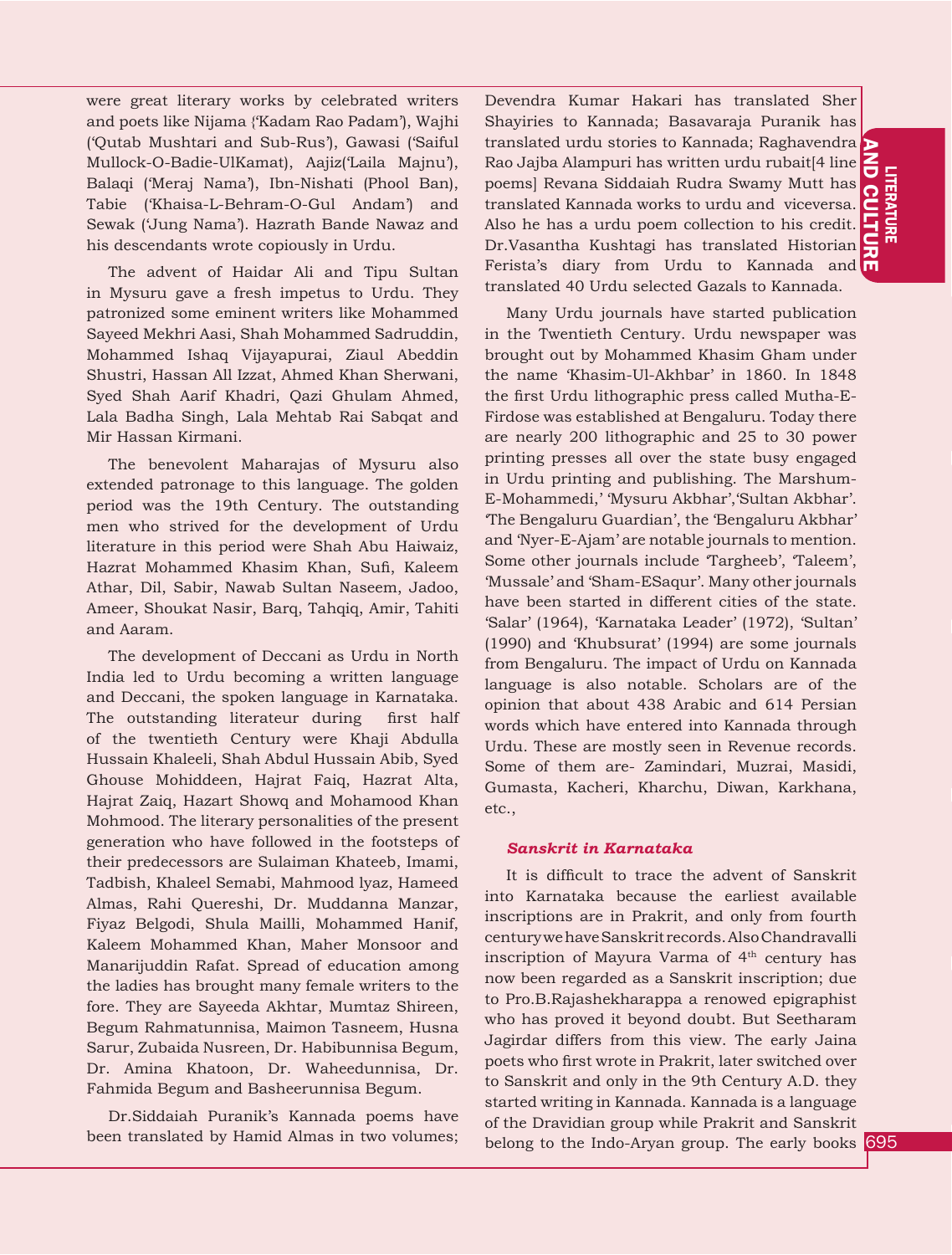on Kannada grammar were modelled on the lines of Sanskrit grammar and some were also written in Sanskrit. Kannada script has originated from the Brahmi script which also fathered the Devanagari script used for Sanskrit.

In the field of poetics and prosody, Kannada has derived much from Sanksrit. 'Kavirajamarga','Uday adityalankara', 'Kavyalankara', 'Madhavalankara', 'Rasaviveka', 'Shringararatnakara', 'Aprathima Veera Charita', 'Navarasalankara', 'Rasaratnakara', 'Narapativijaya' and many other works on '*alankara'* written in Kannada, which closely follow Sanskrit '*alankara'* works. Gradually many Sanskrit words entered Kannada and they were accepted into its fold. Literary works in Kannada mostly draw their themes from the original Sanskrit works like the Ramayana, Mahabharatha, Brihatkatha, Jain Agamas, the Saiva Aagamas and the Puranas. There were many poets and scholars in Karnataka who wrote in Sanksrit. 'Chudamani' (Vardhamanadeva). 'Kathasarith-sagara' (Somadeva) and many other Jain works are in Sanskrit. Some of the notable early works in Sanskrit that were produced by Sanskrit scholars of Karnataka are 'Parswanatha charita', 'Chandraprabhacharita','Varangacharita', 'Yashodhara charita', 'Harivamsha Purana', 'Gadya chinthamani', 'Jinadhatta charita', 'Uttarapurana','Yashastilakachampu', 'Kavirahasya', 'Mritasanjeevini', 'Vikramankadeva Charita','Gadyakarnamrita','R ukminikalyana', 'Ushaharana', 'Madhwa Vijaya', 'Jayateertha Vijaya','Vadirajacharitamrita','Vidyad hisha Vijaya', 'Satyanathabhyudaya', 'Raghavendra Vijaya,' 'Satyaboha Vijaya,' 'Guruvamsha katha kalpataru,' 'Udaharanamala','Ramollasa','Tripura vijaya', 'Veerakampanaraya charita' or 'Madhura Vijaya', 'Alankara Sudhanidhi','Subhashita sudhanidhi','Ramabhyudaya', 'Narakasuravijaya', 'Jambavathi Kalyana', 'Kavi Karnarasayana', Veerabhadra Vijaya', 'Subhadraharana Vijaya', 'Nanjaraja Yashobhushana', 'Konkanabhyudaya', 'Hamsa Sandesha', 'Subhadra Parinaya' etc. are in Sanskrit.

696 Dr.M.Shivakumaraswamy Rtd. Samskrut professor In recent times, writers like Jaggu Alwar Iyengar. Galagali Ramacharya, K.S. Nagarajan, K. T. Pandurangi, Raghavan, C. G. Purushottama etc. are working in the field of Sanskrit literature. Pandarinathacharya Galagli and Jaggu Vakulabhushanam have received Central Sahitya Akademy awards for their works.

of Bengaluru university has obtained Rashtrapathi award for his achievements in traditional Sanskrit Literary.

In the field of Kavya, Nataka and general literature the above mentioned works can be included. Karnataka's contribution in the field of literature on Shastras and religion in Sanskrit is very rich. Sureshwara-Vishwarupa. Anandagiri, Prakashatma, Anandabodha, Vidyarannya, Sayanacharya. Nrisimhashrama muni. Bharati teertha, Vadindra and Nrisimha sharma have written treatises on Advaita doctrines. Ramamishra deshika. Vatsyavarada. Parakalayati, Srinivasacharya and Anantacharya have written works on Vishitadvaita. Dr.Sri.Ja.Cha.Ni. also has rendered Sanskrit 'Siddanta Shikamani' to Kannada by the name Renukageeta, a Shakti Vishistadwaita philosophical work.

Karnataka has exclusive claim over the contribution made by the founder of Dwaita school of Philosophy. Madhwacharya wrote Bhashyas on many subjects. Writers like Anandateertha, Jayateertha, Vijayendra. Vadiraja, Vidyadhisha, Satyanatha, Raghavendra, Yadavarya, Srinivasabhatta, Anandabhatta, Keshavabhatta and Srinivasateertha are scholars who enriched Sanskrit literature by their writings on the Dwaita philosophy.

Many Jain works, few about the Shivasharana, besides interesting works in polity, grammar, etymology etc., are also found. Sanskrit enjoyed royal patronage also in Karnataka. 'Manasollasa' and 'Shivatattava Ratnakara' are two Sanskrit encyclopaedias compiled by royal authors, viz., Chalukya Someshwara III and Keladi Basavaraja respectively. The recent poets and writers of Sanskrit are Jaggu Vakulabhushana, R. Ganesh, K. Nanjunda, Ghanapathi, M. Manjunatha Bhatta, Pandarinathacharya Galagali, R. S. Panchamukhi and others. Many great works of Kannada and other languages are also translated to Sanskrit. Gokarna, Sringeri, Udupi. Melkote and Shivayoga Mandira are centres where Sanskrit scholars are engaged in research and teaching of Sanskrit language and literature.

Moggeya Mayideva  $[15<sup>th</sup>$  century] has written 'Anubhava Sutra, Shataka traya in sanskrit; Ujjaneesha <a>[15th century] and Marithntadarya have written commentaries on Siddhanta Shikhamani [a work on Shakti Vishishatadwaita]. M.G.Nanjundaradya has edited Srikhara Bhasya.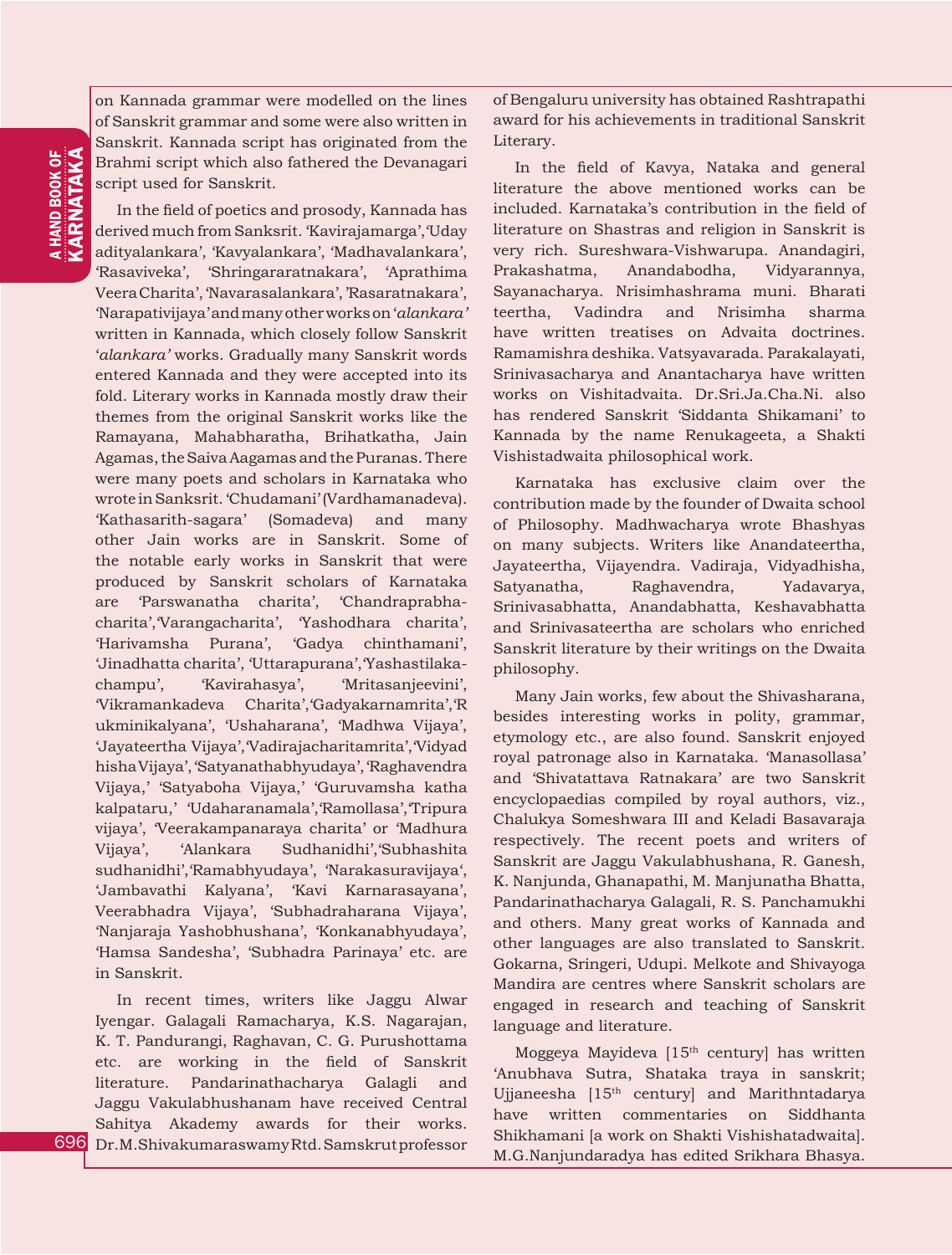Dr.Sri Ja cha ni has not only translated the Sanskrit work siddanta shikhamani into kannda in the name 'Renuka Geetha', has also given free rendering of Siddanta Shikhamani into Kannada in different literary genre amounting to 36 publications and Manimakarani is one of the best work among them. Dr.Chandrashekhara shivacharya the head Kashi Jangamavadi mutt and a real snskrit scholar has published the interpretations of Siddantha Shikhamani in two large volumes. Dr.M.Shivakumara Swamy has translated the Sanskrit work Siddhanta Shikhamani to English. Dr.Mallikarjuna Paraddi has translated Akkamahadevi vachanas [Akkamahadevi's vachanani] and Basaveshwara vachanas to Sanskrit. He has also written an epic 'Basava Bhaskarodhaya' [16 chapters] in Sanskrit.Dr.M.Shivakumaraswamy,Dr.C.Shiva kumara Swamy, Dr.Prabhuswamy the trio have prepared 'Veerashaiva paribhashika padakosha' completely in Sanskrit, and the same has been published by Suttur Mutt. It is first of its kind. Dr.M.Shivakumaraswamy has transalated Chandragnanagama and parameshwaragama to Kannada; Dr.C.Shivakumaraswamy has translated Makutagama, Anubhavasutra to Kannada.

Dr.H.V.NagarajaRao,Dr.Prahladachar,Dr.T.V. Satyanarayana, Dr.P.N.Basavaraj [Edited Shaiva Ratnakara], Dr.H.P.Malledewaru and Vidwan Rajashekharaiah are famous sanskrit scholars. Karnataka has still more Sanskrit scholars to be named.

Ubhaya Vedantha Sabha at Bengaluru, Madhwa Siddhantha Sabha at Udupi, Abhivriddhikarini Sabha, Samirasamaya Sabha and other organisations conduct Vidvat Sabhas annually. Thus, Sanskrit is very much present in the intellectual life of Karnataka. An Academy of Sanskrit Research was set up at Melkote in 1978. Recently Sanskrit university has been established. Mallepuram G. Venkatesh has been made the first Vice-chancellor of this university.

Pro.T.V.Venkatachala Shastri opines that the word Karnataka ['Karnatah' in Sanskrit] is found in Mahabharata $[4<sup>th</sup>$  century B.C.-4<sup>th</sup> century A.D.]. The word 'Karunadu' is found only in Tamil meagerly or sporadically. According to the Tamil linguistic code or regulation 'Karunadu' is derived from the Sanskrit form of Karnata[i.e. the tadbhava form of Karnata is Karunadu]. Hence the usage of the word 'Karunadar' in Inglo-Adigal's

Sanskrit word, which is continued in the same  $\begin{bmatrix} 1 & 0 \\ 0 & 1 \end{bmatrix}$  form in Kannada, but in Tamil as 'Karnadu'. Shilpapadikaram of a later date, can be said is nothing but a modification of the usage of the 'Karnata' as 'Karunadu' word. Dr.Chidananda Murty also holds that 'Karnata' a Kannada word according to Tamil pronounciation has its form as 'Karunad'; 'Karnatakar' has become 'Karunadar'. All these facts imply that 'Karnata' originally a Sanskrit word, which is continued in the same Thus scholars view that the word 'Karnataka' is a contribution to Kannada from Sanskrit and not from Tamil.

### *Telugu in Karnataka*

The cultural, religious and literary affinities between the Karnataka and Andhra Pradesh are intimate and significant. Many Telugu kings ruled over large parts of the present day Karnataka and many Kannada rulers ruled over large areas of Telugu speaking country. Numerous Telugu inscriptions found in Karnataka and numerous Kannada inscriptions found in Andhra Pradesh reflect this fact. Before the advent of the Vijayanagar rulers both Telugu and Kannada had a common script. Now even though they have different scripts they are very close to each other. Palkurike Somanatha who is famous in Telugu literarture as the author of' 'Basava Puranamu' is said to have written in Kannada, some of the Ragales and Vachanas and works like 'Sheela Sampadane' and 'Sahasra gananama'. Bhimakavi's 'Basavapurana' written in a classic Bhamini Shatpadi metre is the Kannada version of Palkurike Somanatha's Telugu Basavapurana. This Bhimakavi of 1369 A.D. writes that he has written in Kannada what palkurike Somanatha had written earlier the Basavapurana with aesthetic perception. The work of Bheemakavi though a translation has a natural story telling art and self-inspired, in depicting the history of Basavanna, without disturbing the original content of classic and has projected the untold facts.

Hosur Gowribidanur taluq Pullakavi an 18<sup>th</sup> century poet, has written 'Panditaradya Charitamu' a scholarly champu poetic classic in Telugu in seven chapters. It was further expanded to eight Ashwasas by Appacchu Kavi of Kottacheruvu Penegonda tq. This classic is in pure Telagu language, having placid style with beautiful meaningful words. It gives the history of Sri.Shaila Nidumamidi Petha of Gulur, inter-

**THERMINE<br>O COLLIDBE**<br>697 LITERATURE AND C  $\Xi$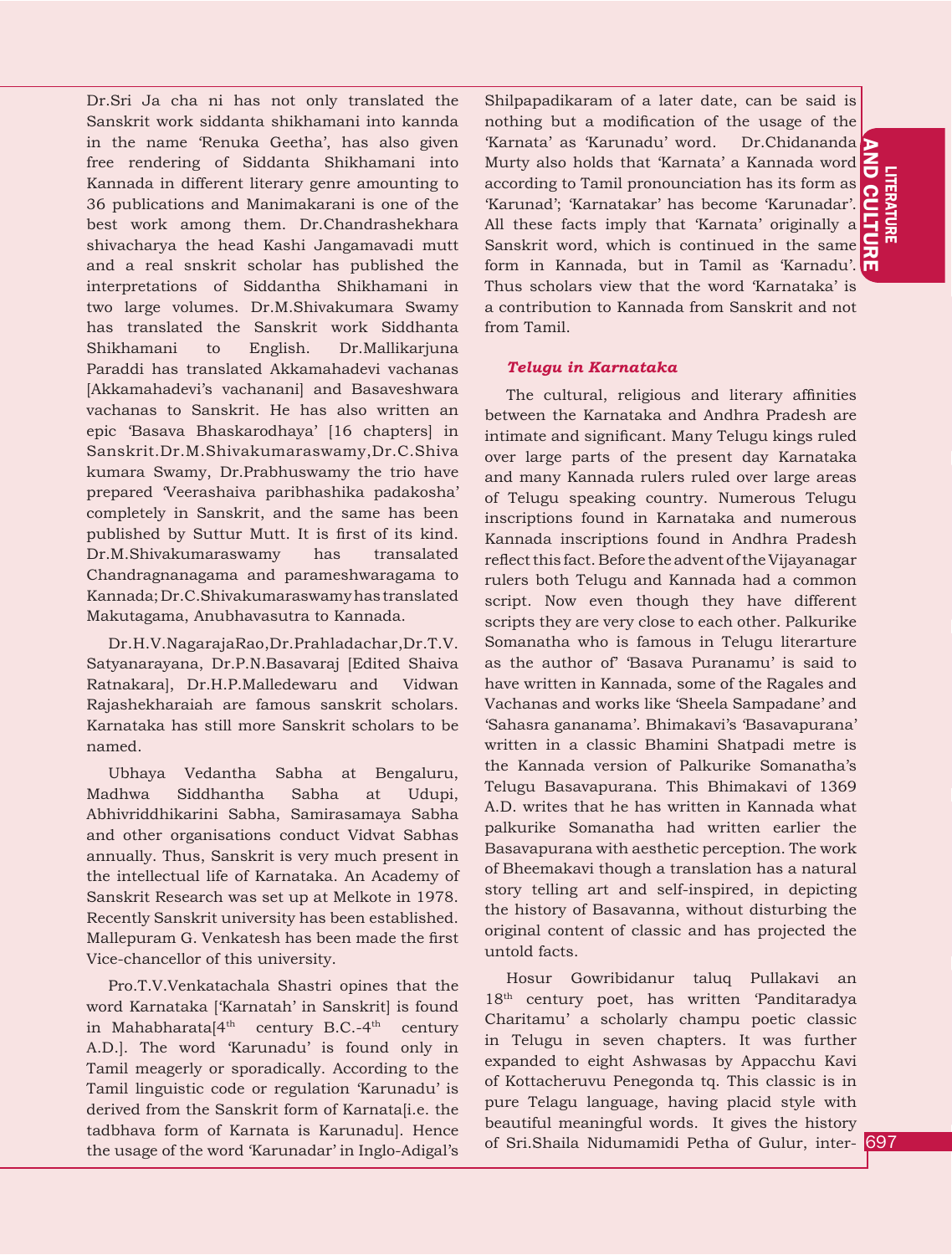**A HAND BOOK OF**<br>**KARNATAKA** KARNATAKA a HAND BOOK OF

woven with Shakti Vishishtadwaita philosophy in between.

Gutti Chandrashekahra Reddy has rendered Virappa Moily's 'Ramayananveshanam' and S.K.Ramachandra Rao's 'Tirupati Timmappa' into Telugu. JoladaRashi Doddanna Gowda's 'Shunya Sampadane' has been rendered to Telugu. Hagari Bommannahalli Gurumurty Pendakur, a poet and historian has rendered 16 Telugu works Viz., Digambara Kavya; Sri Krishnadevaraya and Vijayanagara charite of Neluturu Venkataramaiah; Rayavachakamu of Kashi Vishwanatha Nayanaiah; Bhagna Vijaynagara Charita of Kundoor Eshwardutt; Oggukatha of Dr.R.Vasudeva Singh; Vyshya Dharma Prakashika of Atmuri Lakshmi Narasimha Somayaji etc., all these telugu works rendered to Kannada.

Chakanuru Ramgopal has translated 'Tejaswi Kathegalu', to Telagu. Aa.Na.Kru and S.L.Byrappa novels have been translated to Telugu and as a return fixture Yadamoori Veerendranath's Telagu novels, have been translated to Kannada. The history Srishaila Nidumamidi mutt (Gulur, Bagepalli Tq.,)written by M.G.Nagaraja has been translated to Telugu There are also works in Telugu like 'Simhagiri Vachanas', and 'Venkateshwara Vachanas' modelled on the Vachanas of Basaveshwara. The Vijayanagara period was the golden age for both Kannada and Telugu. The Vijayanagara court was the meeting place of both these languages and cultures. It provided oppurtunity for large scale exchange of ideas between the two people.

During the 19th and 20th Century, works like 'Chowdeshwari Puranam' (Gummarajura Mahakavi), 'Sukarmaneeti Chintamani' (Komarla Ramachandraiah), 'Padmavathi Srinivasa' (Kahula Bhairava Kavi), etc., were written. What Sarvajna is to Kannada, Vemana is to Telugu. Bhimaraju, a Telugu poet of Karnataka translated Sarvajna's Vachanas to Telugu and Vemana's poems into Kannada.

In recent times considerable literary activity is seen in the realm of translations. Award winning works of literature of the two languages are translated to either language. In the field of translation T.V.Subba Rao, Badala Ramaiah, K.S. Janakiramaiah, R.V.S. Sundaram, Nirupama, Hariharapriya and Gurumurthy Pendaku are worthy of mention and they have done commendable work.

The universities of Bengaluru and Mysuru which have well established Telugu departments and they have helped the development of this language in Karnataka. Many research thesis on Telugu literature and culture have been submitted to these two Universities. Another notable trend is the translation of political and social satires and novels from Telugu to Kannada. Telugu and Kannada cinema have a very close relationship. Telugu Samiti and Andhra Vijnana Sangham in Bengaluru are trying to provide a common platform for literary and cultural activities. A common script for both Telugu and Kannada languages is often advocated.

### **Tamil in Karnataka**

Kannada and Tamil originated from the same proto-Dravidian language and Kannada is as old as Tamil in antiquity. Both Kannada and Tamil have influenced each other immensely. The Pallava and Chola dynasties ruled over large parts of the present Karnataka. The Gangas, Chalukyas, Hoysalas and the Vijayanagara emperors ruled over large parts of Tamilnadu. The two languages are so close to each other that some of the expressions of early Kannada are also found in Tamil. Like Tayiyar [in Tamil-Brahmi inscription]. 'Erumainat' is the Tamil form of original Kannada word 'Eruminadu', 'Poshil' in Tamil means door entrance is taken from 'Hosilu' of Kannada origin, [wide Shangam Tamilgam.p144].

Numerous Tamil inscriptions are found in present day Karnataka and numerous Kannada inscriptions are found in present-day Tamilnadu. Many Tamil words are found in Kannada with slight variations.

It is presumed that the earliest Kannada poet Pampa must have known Tamil also. While Karna, defeating Duryodhana's wife in a game of dice and snatching her necklace as stake which is narrated by Pampa in Vikramarjuna Vijaya*,*  has a Tamil source. Harihara's Ragales with their Ragale metre might have been an adaptation of 'avagal' of Tamil metre. In the days of Ramanuja who took shelter in Kannada speaking regions, the Srivaishnava religion he propagated had its impact on Kamataka. Many Tamil Brahmanas settled in the 'Agraharas' at places like Tondnur and Melkote. This religion and its literature in Tamil made an impact on Kannada literature. Sripadaraya who initiated Haridasa Sahitya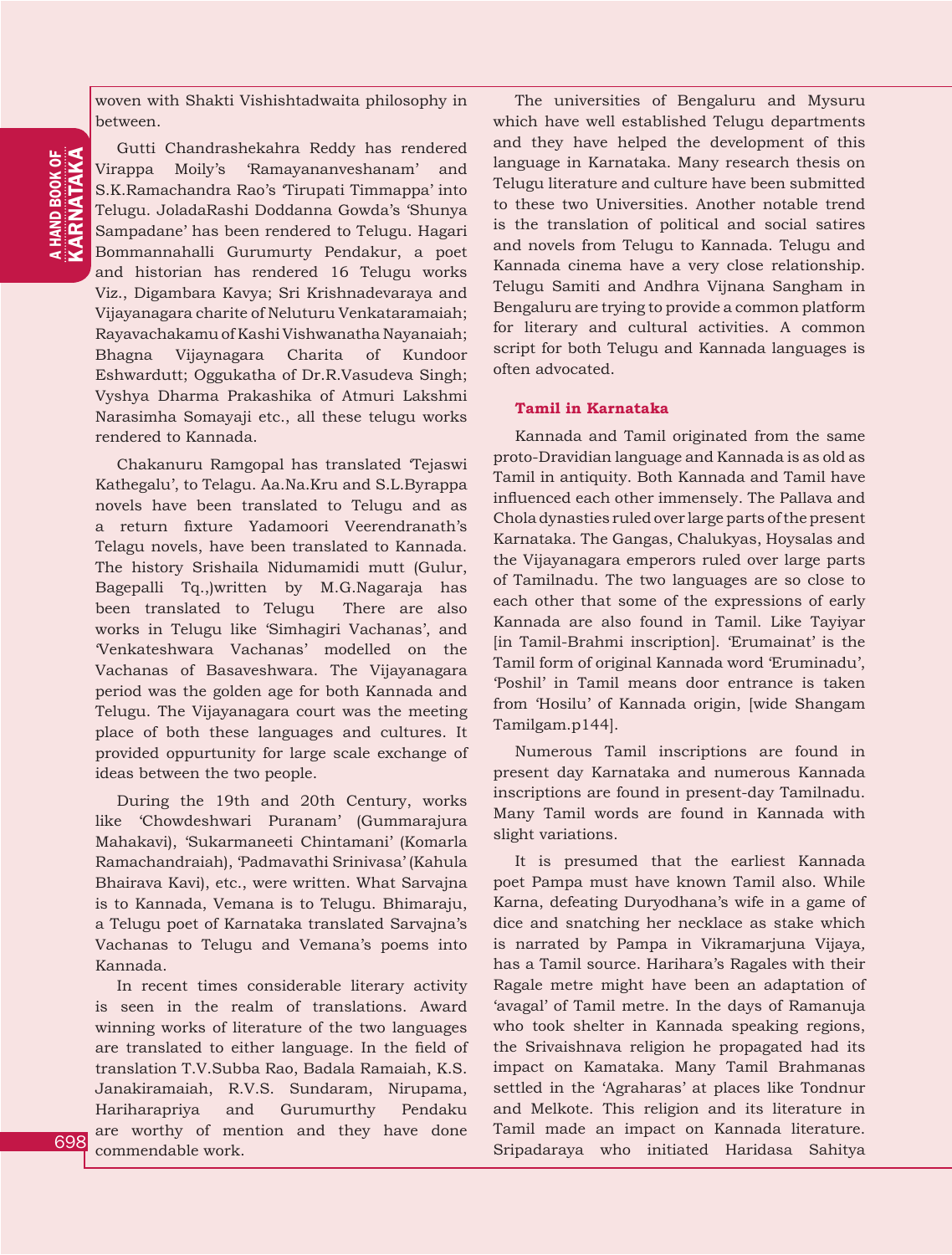was influenced by Tamil devotional songs. The love of the Tamil poets for their language, their enthusiasm for pure Tamil expression and their deliberate attempt not to borrow from Sanskrit and to retain a good number of Tamil idioms influenced Kannada poets and writers. This attitude is reflected in the writings of Srivaishnava Kannada poets, like Chikkupadhyaya, Singararya, Tirumalarya and Sanchi Honnamma. They have made use of chaste Kannada even though they were well versed in Sanskrit.

This attitude is also clearly reflected in the writings of B.M.Srikantaiah. His slogans like 'Sirigannadam Balge' 'El Kannada Tay' etc., clearly indicate his enthusiasm for chaste Kannada and in this respect he was influenced by Tamil literature.

Impact of Kannada on Tamil also is not small. Much religious movements in Karnataka like Jainism and the Ganapathi cult probably of Buddhist origin appear to have moved from Karnataka to Tamilnadu. The attention can also be drawn to that the name of the Ganapathi is also found in vedic literature. Another version is that Ganapathi was popular even before vedic age. It means he was a village deity. Tamil inscriptions speak of Jain ascetics from Shravanabelagola having been active in Tamilnadu.

Vatapi Ganapathi, whose praise is sung by Muttuswami Deekshitar, indicates the advent of Ganapathi cult into Tamilnadu via Karnataka. Chamarasa's 'Prabhulingaleele', Sarvajna's Vachanas, Vachanas of Basaveshwara and Akkamahadevl have been translated into Tamil. Tamil classics like 'Tirukkural', and 'Perriyapuranam' have been rendered into Kannada. The Sanskrit Siddanta Shikamani of Shakti Vishistadwaita philosophy is also translated to Tamil.

### **Malayalam in Karnataka**

Evidence of cultural unity between Kerala and Karnataka emanate from the legends like those of Parashurama creating the coastal belt. This slogan is actually made by R.H.Deshapande in 1893 at Dharwad Karnatak Vidyavardhaka Sanga, celebration in which B.M.Sri was also present. Though the two cultures could be the sprouts from a common Dravidian source, both perhaps had exposure to more or less identical

foreign influences also, because the entire strip of the West Coast constituted the core of trade and commercial activities in early times.

Academy, National Book Trust of India and<br>others are published so many translated books of  $\frac{1}{10}$ Robert translated the novel entitled 'Sukumari' by Joseph Muliyil in 1899. It is the first Malayalam novel translated into Kannada. Kendra Sahitya others are published so many translated books of Kannada and Malayalam.

There is a large readership in Kannada for Malayalam literature, and this can be understood from the fact that a large number of Malayalam translations are published in Kannada magazines. A Kannada weekly conducted a translation workshop at Kasaragod in 1988. After that workshop the Kannada weekly *Tharanga* published the Malayalam short stories in a special issue. *Tharanga* also brought out a memorial issue on the occation of the centenary year of the Malayalam short story.

Mangala a Kannada weekly introduced a few works popular in Malayalam to its readers. Pustaka prapancha edited b y Srikrishna Alanahalli encouraged the translation of Malayalam literary works. It also published a special issue on Vaikom Muhammed Basheer a well known Malayalam writer. Kannada magazines through their translations introduced most of the famous Malayalam writers and most of the popular Malayalam short stories and novels are often published in Kannada magazines.

There are many Malayalam to Kannada translators who are involved in the translation process. For example T.Ubaid, B.K.Thimmappa, Karunakaran K.S, K.K.Nair, M.S.Laxmanachar, Saa. Raa. Aboobackar, Parvathi G.Ithal, K.K.Gangadharan, Ashok Kumar, Mohana Kuntar, Arthikaje Srikrishna Bhat etc. we can also note that there are some unpublished translations also in this area. The above mentioned translators have been constantly trying to bring Malayalam works into Kannada, and through their efforts many Malayalam writers have become familiar to Kannada readers.

Many universities have prepared textbooks incorporating translations. They select and translate only such works which come within the frame work of their academic needs. Karnatak University has published a translation entitled Tullal Kathegalu (Stories from Kunjan Nambiar's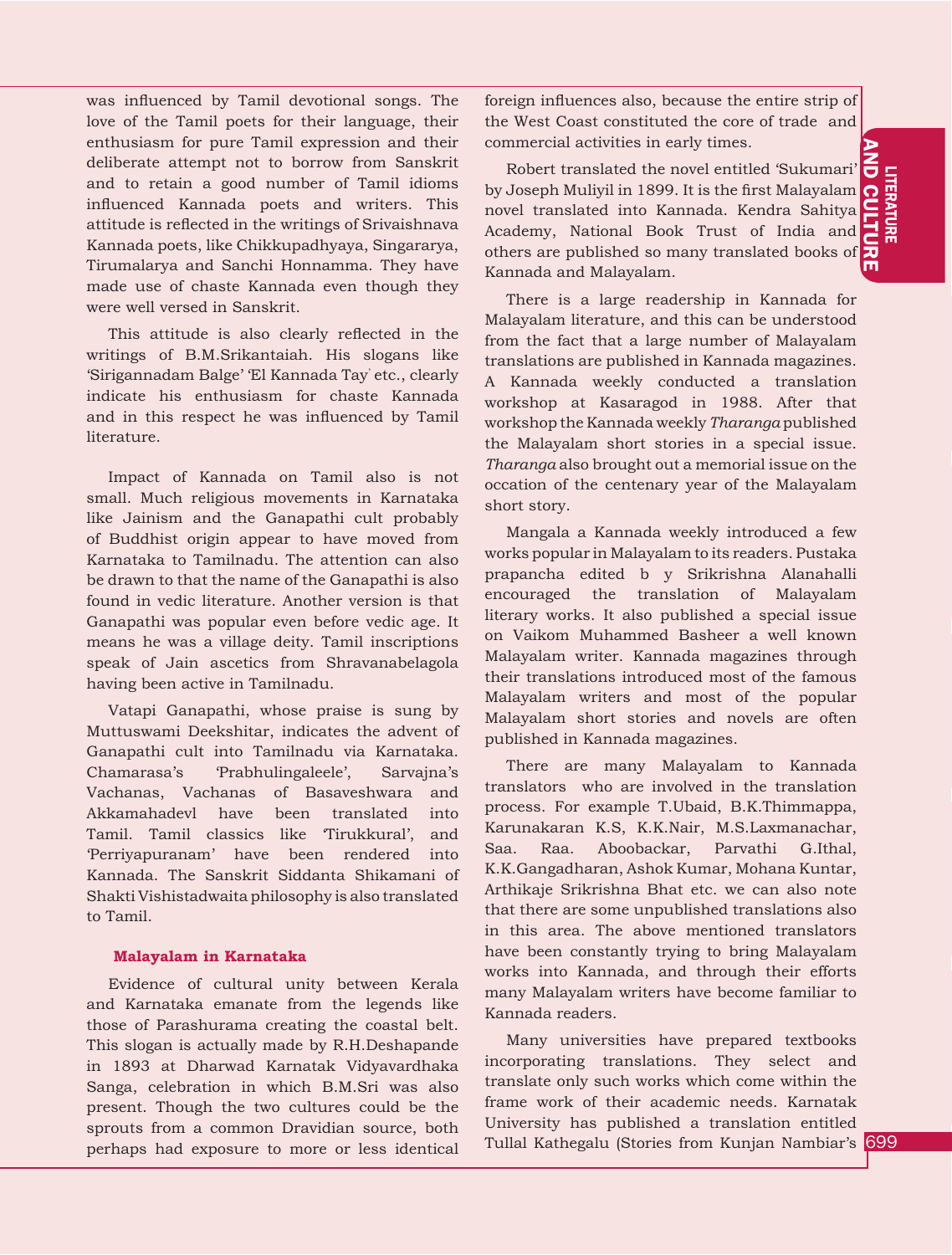Tullal) and Bengaluru University has published Keral Panineeyam ( A grammar book by Raja Raja Varma).

The age old contact between Karnataka and Kerala entered into a new era during the missionary activities on the West Coast. Due to the patronage extended by the Sahitya Academy 'Chemmin', 'Yakshi' etc., of Malayali origin have been translated into Kannada. The Malayalam deities like Sri.Iggutappa with his brothers and sister have migrated from Kerala to Kodagu, probably in 13th century who are being worshipped as prominent deities the occasion of Huttari and other occasion on having their temples in Kodagu at Kakkare, Yavakapadi, Etc., Folk songs are also generated as thems and published in pattole palame, a kodava kunguage folk edition. These temples have tantric ritual practices of Malayalam.

There are instances, though rare, of Kannada writers drawing inspiration from certain setting and features of Kerala life and *vice versa.* The well known progressive novel in Kannada, 'Chirasmarane' by Niranjana revolves around an incident that occurred in Kerala village Kayyar, and its Malayalam rendering won overwhelming appreciation. One of the latest poems by Dr. Ayyappa Panieker, the outstanding modern poet of Malayalam, is titled 'Chamundimaleyile Thiruvilayattam'. Mention may also be made of the Trivandrum Karnataka Association which brought out a volume viz., 'Mandara Mallige', a collection of representative pieces of Malayalam literature, translated into Kannada. In recent period a band of new writers have come up whose translation of short stories, novels, monographs etc., are bringing the two languages and culture into closer contact.

The Institute of South Indian books, Kannada Sahitya Parishat and the Department of Kannada and Culture etc., have published Malayalam works in Kannada. Kannada Sahitya Parishat and Department of Kannada and Culture have conducted Kannada-Malayalam translation workshops.

Kannada writers drawing inspiration from certain settings and features of Kerala life and viceversa. The well known progressive novel in Kannada Chirasmarane by Niranjana revolves around an incident that occurred in a Kerala village, Kayyur, and it is no wonder that its Malayalam rendering won a remarkably overshelming appreciation. One of the latest poems by Dr.Ayyappa Panicker, the outstanding modern poet of Malayalam, goes under the title *Chamundimalayile Thiravilayattam* and in the poem Kannada literary giant K.Shivarama Karanth along with the Kannada saint-composer Purandaradasa, appear in it as an image. But the acquaintance gathered through such instances is, after all, casual. More worthwhile than this will be the mode of mutual acquaintance which is sought to be fostered through the activities of Malayali cultural associations in Karnataka and thrir counterparts in Kerala.

The Malayali association functioning at Hosapete in the name of Kairali Cultural Association, and the Kerala Samajam of Northe west Bengaluru are affiliated to NORKA of (Kerala Government Non-Resident Keralite's Affairs) Thiruvananthapuram. These associations are active in Social Service and have honoured Kannada. Malayalam cultural ambassadors. Now a regional office of NORKA is functioning at Bengaluru for the welfare of Malayalis in Karnataka.

K.T.Sridhar('Manju'),P.V.Puninchattaya,(' Nanna jjani gondaneyittu'), Srikrishna Bhat Arthikaje ('Ayyappan'), K.K.Nair, C.Raghavar, M.S.Lakshmanachar, N.S.Sharada Prasad, P.G.Kamat, Sarah Abubakkar and Venugopala Kasaragod are prominent among them. In Tunchun festival in a Prestigious Indian poets conference held at Tiruvur organised by famous literateur M.T.Vasudeva Nair, L.N.Mukunda Raj and Smt. Hemapattana Shetty of Karnataka were invited to recite their poems in 2006. Also in the workshop translating Kannada poems to Malayalam and Malayalam poems into Kannada conducted in Kerala Kottayam poetry workshop. The Director being the famous poet H.S.Shivaprakash, L.N.Mukundaraj translated Malayalam poems to Kannada.

The Karnataka Sangha of Thiruvanantapuram has brought out a publication called 'Purandaradasara Keerthanavali' with Malayalam translations with details of musical notes and explanations. An inscription in palur mahalingeshwara temple of Kodagu contains Malayalam Script and language, belonging to 14<sup>th</sup> century [Ec.Vol.1.Kodagu 20].

The universities in Karnataka offer Malayalam as one of the languages to be studied at the degree level. There is a department of Malayalam in the Mangaluru Government college. The M.A. course in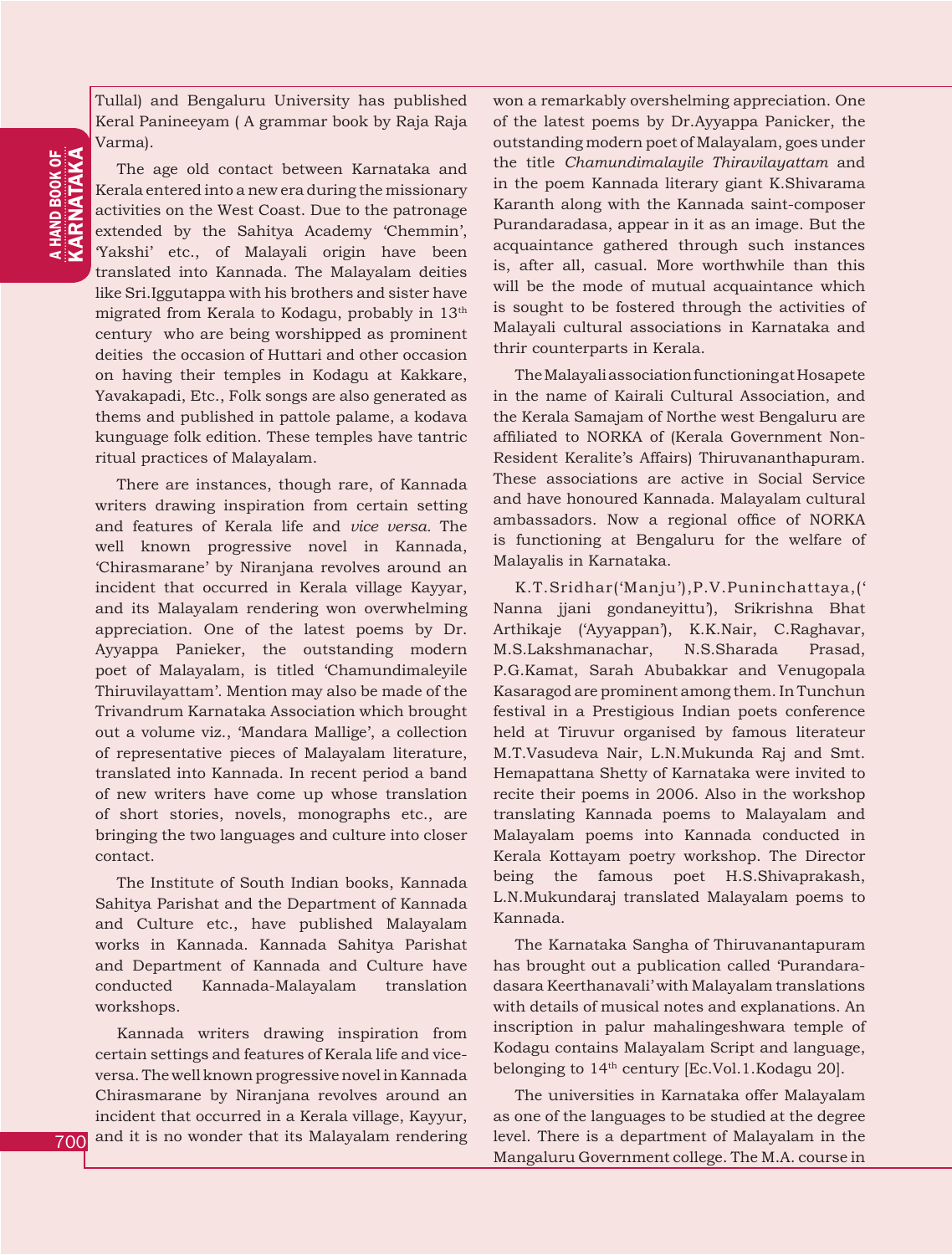**POOLITERING**<br>COLLIDER<br>701 **LITERATURE** AND C

South India studies run by the Mysuru University has also given Malayalam its due recognition. Kannada University conduced Kannada-Malayalam poetry from station workshops twice, first in 1996 and again in 2007 collaboration with Karnataka and Kerala Sahitya Academy. The Kannada Translation of Malayalam poetry has been published and also in 1997 conducted a three way translation workshop in which Kannada plays and short stories were translated into Malayalam and English, some Malayalam into Kannada and English.

In 2007, Kannada University organized a seminar on problems of translation of social science text books in Kannada and Malayalam. Kannada Development Authority prepared and published a book entitled *Kannada Swayam Patanam* for the Malayalam students studying Medicine and Engineering in Karnataka.

Kannada University also published Kerala Kathana a book on Kerala culture written by Mohana Kuntar in 2006. Kannada Sahitya Parishat has brought out a cognate Dictionary of South Indian Dravidian Languages such as Tamil, Telugu, Tulu, Kodava and Malayalam.

*Shobda Thaaraavali* a Malayalam Dictionary prepared by Srikanteshwaran also contain words of other South Indian Language including Kannada. In the same way the Malayalam lexicon prepared by Kerala University, Thiruvananthapuram, also includes Kannada language.

## *Marathi in Karnataka*

Marathi and Kannada are very close to each other for centuries. Geographical, cultural, social, anthropological and religious bonds were responsible for their affinity. Mutual influences and exchanges are seen in the usage of these languages. When Kannada had rich literature, Marathi was being evolved through Maharastri Prakrit, popularly known as Jain Maharashtri. Linguistic pecularities of the Marathi spoken in Karnataka are worth noting. Use of Kannada words and idiom forms are the major pecularities. Some pecularities like the dento-palatal pronunciation in the original Marathi are observed in the Marathi spoken in Karnataka. The influence of Kannada word 'avaru' used as a suffix after any proper name in Marathi is very significant.

The Muslim rulers of Vijayapura, Mysuru and many small *jahgirs* in Karnataka like Jamkhandi

each other to a considerable extent. Important<br>literature in Marathi produced in Karnataka dates <mark>-</mark> back to the 17th Century. Mudalagi, a place near  $\frac{C}{\sqrt{L}}$  Gokak has a tradition of Swamis belonging to the  $\frac{C}{\sqrt{L}}$ etc., gave a significant place to the Marathi language and the Modi script. Till the end of the 19th century, the Modi script was in use especially in North Karnataka. Under the Maratha rule, Kannada and Marathi came in close contact and influenced each other to a considerable extent. Important back to the 17th Century. Mudalagi, a place near school of Mukundaraja, the first Marathi poet. Krishnaraja Wodeyar III patronised Marathi, He also wrote a book entitled 'Sankhya Ratnakosha' on the game of chess in Marathi. After the advent of British rule, because of the contacts of Karnataka with Maharashtra in several spheres like politics, education, literature fine arts, and other Marathi played a significant role in Karnataka. Political leaders like Gokhale and Tilak were respected and loved as their own people, by the people of Karnataka. Marathi theatre was very popular and stage actors like Balagandharva were very much liked in Karnataka. Histotical novels of Hari Narayan Apte were translated into Kannada by Galaganatha. Works of Sane Guruji, Phadke, Khandekar, Savarkar and Ranjit Desai have been translated to Kannada. Many modern Marathi plays have been translated to Kannada and *vice versa.* Ramesh Tendulkar's plays are familiar in Karnataka and Girish Karnad's Kannada plays have gained appreciation and acceptance in Maharashtra. Bendre's 'Nakutanti', Vachana Basaveshwara,' 'Vachanodaya'; Kailasam's Tollugatti', S.L.Byrappa's several novels, Karnad's 'Hayavadana' and Tughlaq' etc., have been translated to Marathi and have been immensely popular. Many able Marathi writers of Karnataka have a name for themselves. Notable among them are Govind Kelkar, Narayan Atiwadkar, Manohar Banne, G.G.Rajadhyaksh N.R.Killedar, G.A. Kulkarni etc.

Novelists Prof.Nikhumba, Indira Sant and Ranjit Desai, Prof Aravinda Yalgi, Madhavi Desai, Priya Prabhu are among the noted writers from Belagavi district. G.D.Khare of Gadag has won award for his work 'Gita Manna Darshan'. Prof G.A. Kulkarni from Dharwad was a noted short story writer. Dr. A.R.Toro from Ainapur has translated many Marathi works to Kannada and *vice versa.* He received the Jnanapith award for his Marathi works. R.G.Kalangade of Hubballi has written many religious works including one 701 on Sayanacharya. Of writers from Dharwad Prof.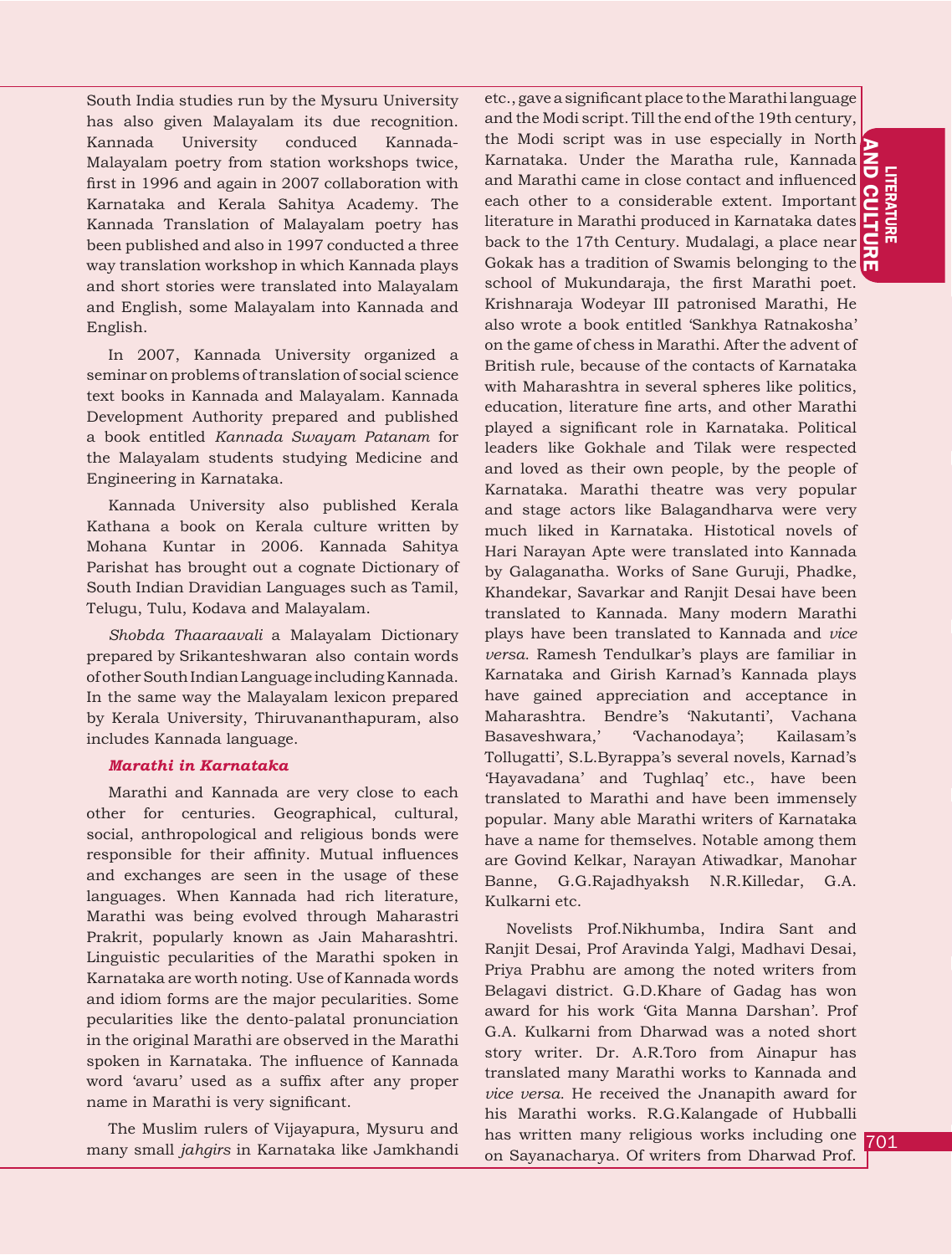B.R. Modak, Vidya Sapre (novelist), and Baburao Gaekwad can be mentioned. S.S. Gokhale's unique work 'Akashasi Jadavu Nate' is on astronomy. Devalgaonkar and G.P.Joshi from Kalaburagi also write in Marathi and the latter's work on 'Krishna-Godavari Parisar' being a notable work on cultural history.

Marathi Journalism also flourised in Karnataka. Tarun Bharat, Ranqjwyar, Varta, Veeravani, Lokmat, Rashtraveer and Belagavi Samachar are some of the journals that are worthy mention.

#### *JOURNALISM IN KARNATAKA*

The history of Kannada newspapers is just more than one and half a century old. The first Kannada newspaper appeared in Mangaluru in July 1843 called 'Mangaloora Samachara' with Rev. Herman Moegling, a Basel Mission priest as its editor. Although the prime idea behind this lithographic venture was propagation of Christianity, it contained news also. Soon, others followed Moegling and many more newspapers came into being.

The city of Mysuru was the centre of all literary and political activities in the erstwhile Mysuru State and naturally, newspapers and periodicals were born there. 'Mysuru Vruttanta Bodhini' and 'Karnataka Prakashika' were among them. Newspapers and periodicals were published from Belagavi, Vijayapura, Dharwad, Shivamogga, Karwar and Bengaluru also during the same period. M.Venkatakrishnaiah, the grand old man of Mysuru was an excelled adept in journalism. He ventured into journalism through the 'Hita Bodhini', a journal of high esteem in 1883. It was edited by M.B. Srinivasa lyengar and M.S. Puttanna. Venkatakrishnaiah started his own weekly, the 'Vruttanta Chintamani' in 1885. Readers were thrilled to read his sharp editorial comments. He started many journals both in Kannada and English in Mysuru. 'Mysuru Herald' (1886, English), 'Wealth of Mysuru' (1912, English Monthly), the 'Sampadabhyudaya' (Kannada daily, 1912) the 'Nature Cure' (English), and the 'Sadhvi (1912). The 'Sadhvi', started as a Kannada weekly, later served as a daily for long. As a man with reformist ideas, Venkatakrishnaiah has left his indelible mark on Kannada journalism.

In the beginning of the Twentieth Century political movements changed the surface of Kannada journalism. The Indian National Congress and the entry of Mahatma Gandhi on the political scene of India did have their impact on this field. For many young enthusiasts, newspapers became the potent medium to preach the idea of national freedom. The 'Kannada Kesari' (Hubballi), the 'Chandrodaya' (1913), Dharwad, Kerur Vasudevacharya's 'Shubhodaya' (1917) Dharwad and the 'Sachitra Bharata' (1913), the 'Karmaveera' (1921, Dharwad), the 'Kannadiga' (1925, Bagalkot) and the 'Vijaya' (1921, Dharwad) extended their maximum support to the nationalist movement. D.V. Gundappa, a noted Kannada author, was also a journalist par excellence. His journalistic ventures include the 'Bharati' (1907, Bengaluru) a Kannada Daily, a bi-weekly the 'Mysuru Times' (1909, Bengaluru), the 'Artha Sadhaka Patrika' (1915) a Kannada monthly, and the 'Karnataka' (1912, Bengaluru) a bi-weekly in English. 'Vibhakara' (1917-18, Belagavi) a Kannada-English weekly started by Panditappa Chikkodi who spearheaded the movement for the backward classes. 'Mysuru Star' from Mysuru started by the close of the 19th century did similar work.

P.R. Ramaiah's 'Tayi Nadu' (1926, Mysuru) was a staunch nationalist newspaper. In the beginning, it was a weekly originating from Mysuru, but later was transferred to Bengaluru and converted into a daily (1928). N.S.Seetharama Sastry worked in both the weekly and daily. 'Desha Bandhu' (1931, Bengaluru) edited by C.Hayavadana Rao was succeeded by N.S. Venkoba Rao. The 'Veera Kesari' (1928, Bengaluru) of M. Seetharama Sastry made its presence felt, by his sharp editorials. T.T.Sharma who had a penchant for the hecking of authorities, endeared himself to the freedom lovers. The writings in his 'Vishwa Karnataka' (1925) always troubled the authorities. Siddavanahalli Krishna Sharma ran the paper when T.T. Sharma was unable to attend to his work for some time. B.N. Gupta's 'Prajamata' (1931, Madras) was an eye-sore to the authorities constantly. When it was shifted to Bengaluru it experienced difficulties and to avoid the proscribing of its copies. B.N. Gupta started publishing it under the title 'Prajamitra' from Hubballi. Gupta also founded the 'Janavani an evening Kannada daily (1934). Other journals such as the 'Swadeshabhimani (Mangaluru, 1907), the 'Nadegannadi' and the 'Vikata Vinodini' (monthly) the last being a monthly dedicated to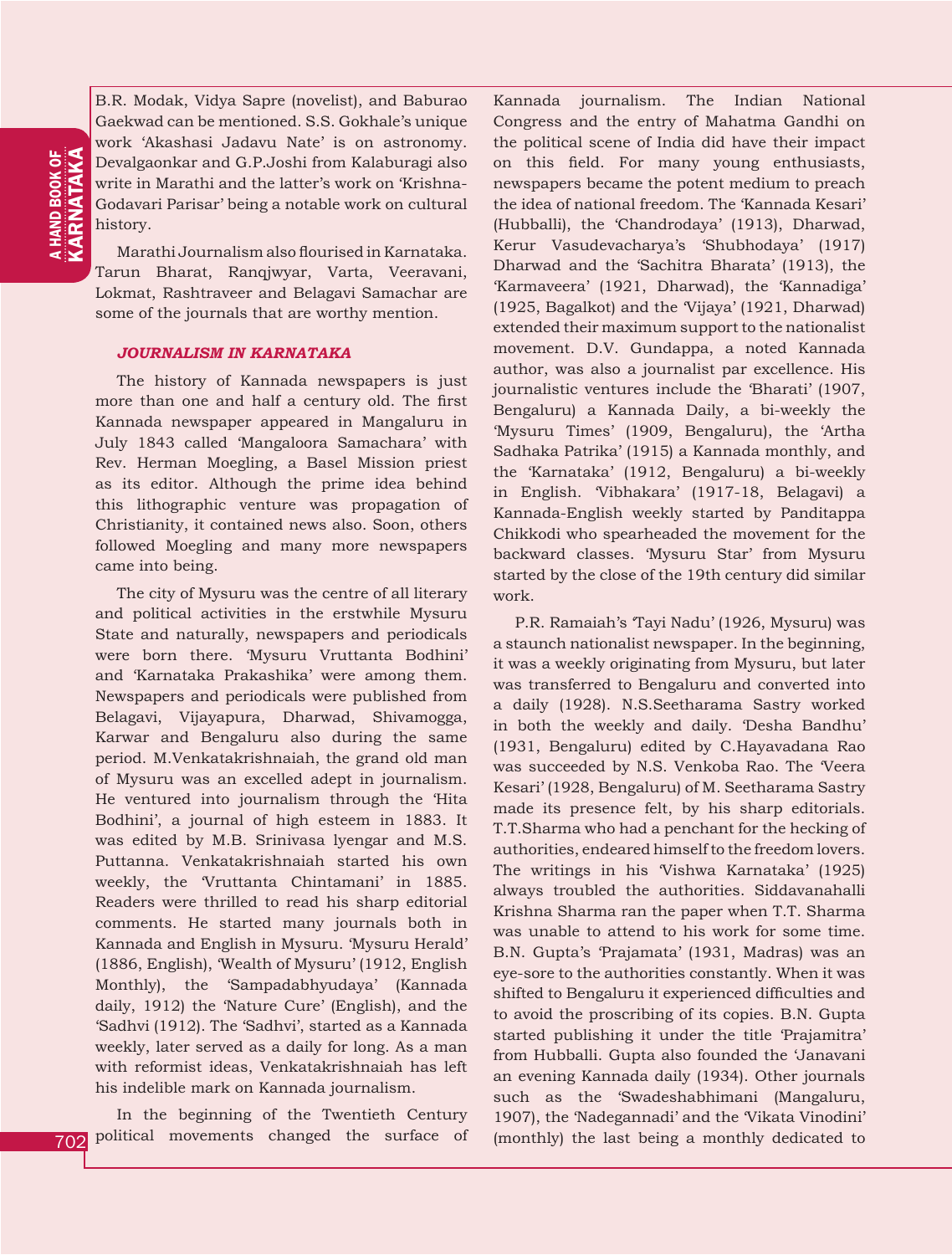humour, 'Koravanji' being another such venture.

When the nationalist movement was at its peak, several literary journals managed to increase their propagation and leadership. Prominent among them are the 'Jaya Karnataka' (1922, Dharwad) of Alur Venkata Rao, Galaganatha's 'Sadbodha Chandrike'(1907, Agadi) the 'Jayanthi (1938, Dharwad), the 'Prabhuddha Karnataka' (1932, Bengaluru) and the 'Kannada Sahitya Parishatpatrike' (1916, Bengaluru). 'Jeevana' (1940, Dharwad) was later brought to Bengaluru where the noted literary figure Masti Venkatesh lyengar edited it.

In North Karnataka, the freedom movement was led by 'Samyuktha Karnataka'. In 1929, it was started as a weekly in Belagavi by a group of energetic men. Kabbur Madhava Rao, Rama Rao Hukkerikar and Ranganatha Ramachandra Diwakar ran it for sometime. In 1933, the Lokashikshana Trust of Diwakar took hold of it and started publishing it as a daily from Hubballi. Its Bengaluru edition was launched in 1959. Hanumantha Rao Moharey played a very important role in the development of Samyuktha Karnataka. R.R. Diwakar's 'Nava Shakti' (English 1923, Dharwad) was a weekly. Patil Puttappa has been editing the 'Prapancha' a weekly (1954, Hubballi) and the 'Vishwa Vani' (1959, daily). The 'Kasturi (1956, Hubballi) and the 'Tushara' (1973, Manipal) 'Kailasa' a Kannada monthly from Bengaluru edited by the famous story writer Bharati Priya are all the popular monthly Kannada magazines of Karnataka.

The Printers (Private) Limited, Bengaluru, a joint stock company created history with its newspapers, the Prajavani (a Kannada daily) and the 'Deccan Herald' (an English daily) which were started in 1948. Now it is a large institution in the state by virtue of its large circulation. Its other publications are 'Sudha' a Kannada weekly and 'Mayura' a Kannada monthly. Another Kannada daily the 'Kannada Prabha' belongs to the Express group of newspapers and it has also large circulation. Its inagural issue came out on November 4, 1967, with N.S.Seetharam Shastry as its editor.

The Mysuru city has a very large number of evening dailies, besides other periodicals and journals. They include, 'Mysuru Patrike' (1941), Varthamana'(1947), 'Vishwadoota' (1962), 'Asoka'

(1964), 'Rajya Dharma' (1967), 'Sudharma' (1970)-a Sanksrit daily, the 'Aruna' (1947), 'Vijaya' (1947), 'Independent' (1967) and 'Sankranthi' (1936) and sanskrit dailies' 'Sadhvi' was run by Agaram Rangaiah who had his training in Journalism under Dr. Annie Besant.

The beginning of the eighties was the period of censorship. The National Emergency days of 1975 caused a suffocating atmosphere for Journalism. Journalism in particular had to live down its ignominy of buckling under pressure during the Emergency. Another important circumstance that determined the role of the press was the need for effective opposition due to the one-party rule for a long time in the country. Perhaps one of the most important magazines that caught the spirit of this prevailing mood and was successful in expressing it sharply without any adornment was 'Lankesh Patrike' (1978). Not that there were no such attempts before. Sheshappa's 'Kidi' heralded the trend by exposing the establishment. 'Kidi' was Sheshappa's one-man paper. Though Lankesh followed his example he did it in a different and organised manner. Of late 'Hai Bengaluru' is doing a similar job, led by Ravi Belagere.

The Proprietors Manipal Printers and Publishers Ltd., Manipal started its service, in Journalism by bringing out 'Udayavani', a Kannada daily in 1970. It is being published simultaneously from Bengaluru, Manipal and Mumbai. 'Tushara' a monthly is being published since 25 years. T. Satish U. Pai is the Managing Editor for this. R. Poornima served as an active journalist of Udayavani. The Taranga weekly published by the Pais of Manipal, was edited by experienced journalist Santosh Kumar Gulvadi (upto 1996). Sandhya S. Pai has taken charge after him. Vykuntharaju's 'Vara Patrike' became moderately successful with its simple straight and sober handling of public issues. He also edits a popular monthly 'Rajupatrike'. Of the other commendable journalistic attempts were 'Suddi Sangati' of Indudhara Honnapura and 'Sanketha' (a fortnightly) of I.K. Jagirdar and M.B.Singh, 'Manvantara' of Ashok Babu, 'Mardani' of Janagere Venkataramaiah, 'Abhimani' of T. Venkatesh, Agni by Shreedhar 'Vijaya Karnataka' daily, 'Nutana', weekly and 'Bhavana' monthly, under the group of Company of Vijaya Ananda Printers and Publishers etc. The daily 'Vijaya Karnataka' (2000) is being published from Hubballi, Bengaluru and Kalaburagi. 'Hosa Diganta', a daily 703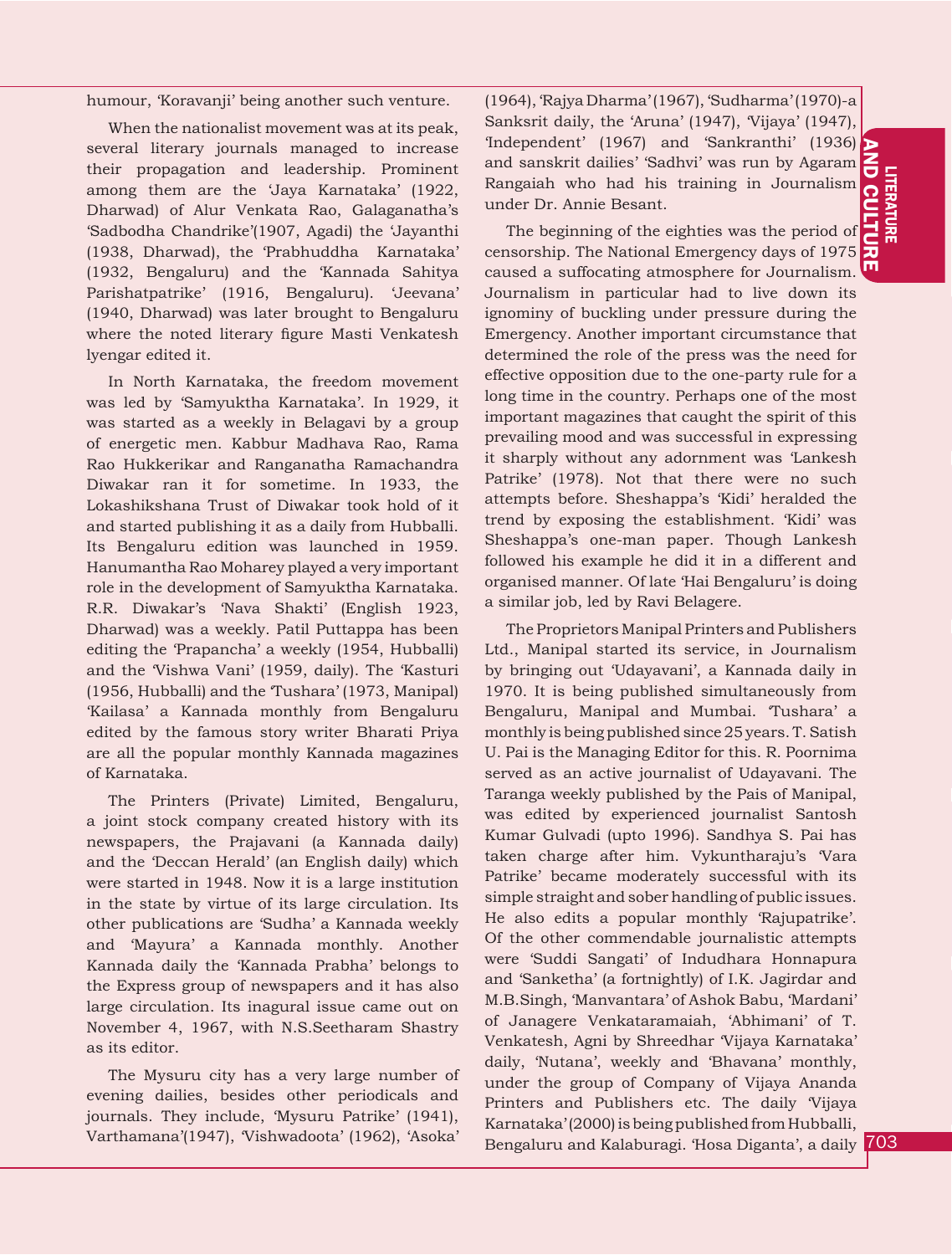from Bengaluru is also being published from Bengaluru and Shivamogga.

'Vijayavani' daily under the leadership of Vijaya Sankeshwar was started in 2000 A.D. 'E Bhanuvara' a weekly started in 2005, is being edited and published by Mahadevaprakash ex-editor of 'Lokavani' daily and 'Kannada Nudi' of Kannada Sahitya Parishat. 'Bahujana Kannadigaru ' a fortnight started in 1978 is being edited by Ramanna Kodi, Hosalli and published in Bengaluru.

Rural Journalism is developing very fast[inalacrity] and regional newspapers and journals are being published in sufficient number. [vide Gazeetter Kannada version P.837]- Apart from these dailies and weeklies, 'Mamidi', as a trimonthly research journal started in 1986. Siddaganga[1965], Prasada[1967], Basavapatha, Mahamane[1998], Rambhapuri Belagu[1992], 'Degula prabhe, are being published as monthlies. As Literary magazines Sankramana Gandhibazar, Shudra, Rujuvatu, Etc., are being published. From 1986-87, 'Ithihasa darshana' the annual scholarly research volume is being published from Bengaluru. Quarterly Journal of Mythic Society an English periodical published by Mythic Society Bengaluru Since 1909.

'Kannada Sahitya Parishat Patrike'[1916] a periodical in Kannada, 'Kannada Nudi'[1938] monthly are continuously published from Kannada Sahitya Parishat. 'Prabhudda Karnataka', 'Sadhane', 'Lochana', Etc., are published by universities and literary organizations. Similarly many Literary, research and news magazines exist. Universities, academies and literary organization are publishing literary periodicals and journals. 'E Masa Nataka' a drama oriented magazine is being published [1997-98] from Bengaluru.

The [Economic] Liberalisation which was influenced in the beginning of 90's the news media [Samooha Madhyama] was benefitted much. The main advantage was avoidance of the dearth [paucity] in foreign exchange. The private satellite channel propagation was started in 90's alone and marvelous changes in field of media occured. Earning in the T.V. Industry is comparatively high, while earning that of Journalism industry is about half of the T.V. Industry and that of Radio is comparitevely very meager to that of T.V.Industry. Another factor is that even though the regional language newspapers have larger circulations they do not get much advertisements which is the main income source compared to that of English newspapers. Even 1/3rd of the income of an English newspaper is not being accessible to the regional language newspapers.

In spite of all these factors, Newspapers have played their own role in political, Social, Literary and cultural life of Karnataka. Now a days, the Kannada newspapers have improved their circulations with sufficient advertisements and have become attractive with their Sunday special issues and regional editions. Even evening daily papers like Sanjeevani, E-Sanje etc., are being published in Bengaluru.

 Their part in the freedom movement is notable. Newspapers supported the Unification movement of Karnataka whole-heartedly and also fostered emotional integration. The encouragement they gave to the cultural activities like drama, music, cinema, art, literarture and sports are commendable. They have played a very prominent part in the propagation of new and progressive thoughts and popularising the spirit of democracy.

English dalies like 'Deccan Herald' (1948), 'The Indian Express' (1965), 'The Hindu', The Times of India' 'Bengaluru Mirror' and the 'Asian Age' are from Bengaluru, have a wide circulation.

According to the Media List of the Department of Information and Publicity, the total number of daily newspapers published as on January 2005, in the State, was 266 and that of periodicals was 150. Approximately 1455 magazines and newspapers are published in the State, (296 Dailies, 6 Tri-Weeklies or BiWeeklies, 337 Weeklies, 217 Fortnightlies, 542 Monthlies, 17 Half Yearly and 3 Annuals.). Besides there are other popular Malayalam, Tamil and Urdu newspapers in the State. T.V.Channels in Electronic media has become popular. The Karnataka Patrika Academy was founded in 1982.

#### *Karnataka Madhyama Academy*

As per the wishes of executive Journalists for the start of Pakrike Academy, the then chief minister R.Gundu Rao consented for its inception. Consequently through the state department of information and publicity, with 23 members committee Karnataka patrika Academy was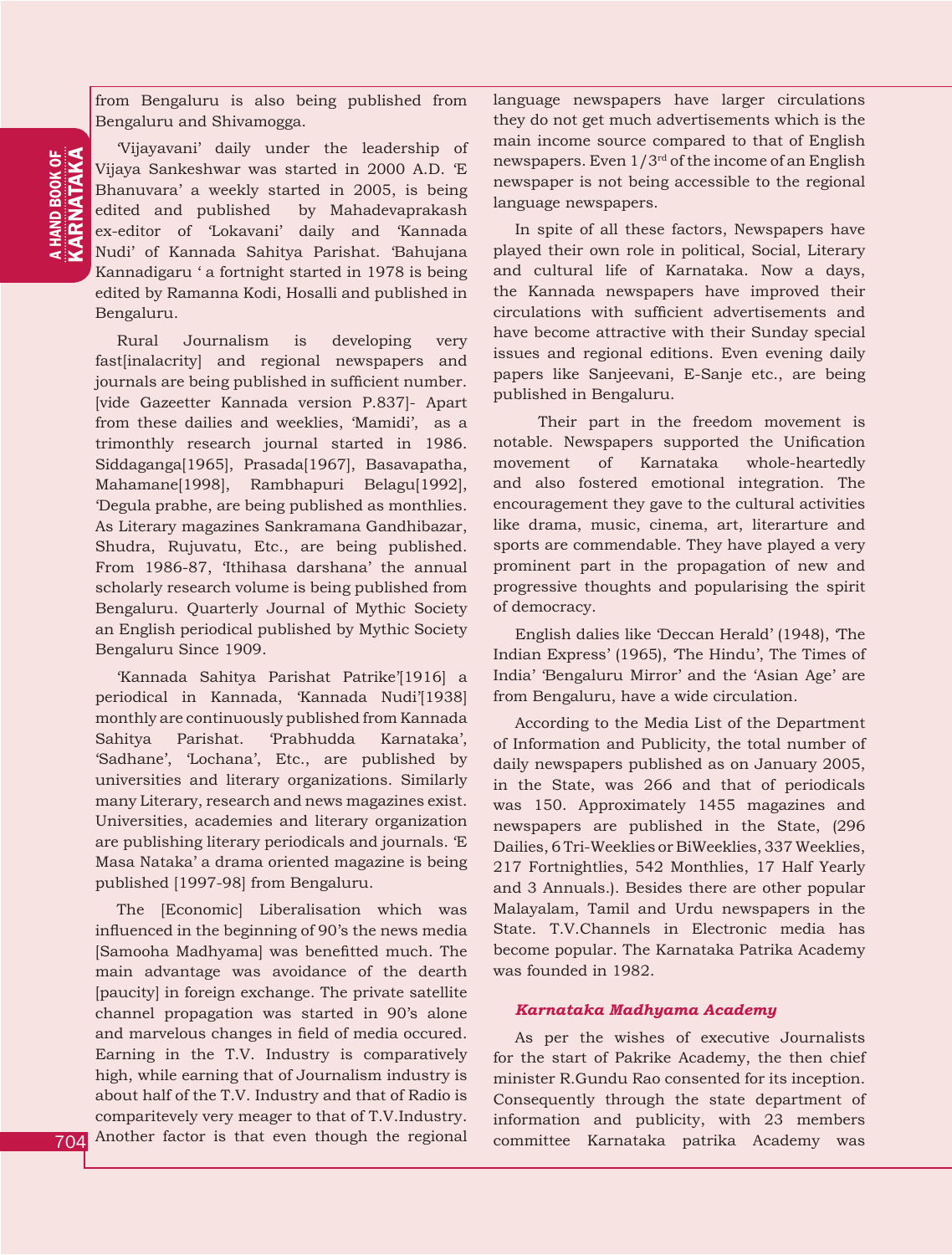established in Jan.25, 1984. Since the strech and scope of the Journalism expanded through Television, Internet patrika academy was renamed as Karnataka Madhyama Academy on 17.5.2003. Dr.Nadig Krishnamurty became its first president. Next the Kannada prabha editor Shamanna became the president. G.Narayana was the president during 1987- 1990. Next in order were K.N.Harikumar [1990- 92]; S.G.Mysuru Matha[1993-95]; K.Shridhara Achar [1995-98]; Garudanagiri Nagaraj[1998- 2000]; N.Arjunadeva [2001-04]; V.N.Subharao [2005-08]; A.P.Parameshwara [2008-2011]; M.A.Ponnappa [2011-13]. The academy developed stage by stage in during each president's Tenure. D.P.Prameshwarappa was made its president's

 The Academy in the course of its activity; conducted training camps to the journalist of rural area at district level; publication of literature pertaining to journalism; publication of a paper[magzine]; duly awarding the journalists who have rendered distinctive service in their field; preparation of a documentary film as 'Kannada Journalism'; bringing out the cassette of the sound record of great Journalists; microfilming of old newspapers; conducting cartoonist camp; observation of newspaper day [Patrike Vinacharane] on July 1<sup>st</sup>; Developing Library of Madhyama Academy; training to Jouranalist in computer area; website arrangement; training to photographers of the Madhyama field; arranging Endowment lectures; Madhyama-Manthana colloquy [dialogue] programme; the four programme for desk Journalist; holding several seminars, Workshops, Lectures Etc., have all been in the executive perview of the Academy, which were successfully carried. Also in 1989 the  $145<sup>th</sup>$  Journalism yecar and for the first time Documentary film was prepared and exhibited. The introductory books on newspapers that have completed 25 years were also published. Smt. Yashodamma Narayana Endowment fund was also established in 'Karnataka Karya Nirata Patra Karthara Sangha'. The Academy has published books on 'Bharatiya Patrikodyama', 'Madhyama Paribhashika' [Technical words of the media], 'Karnataka Patrika Ithihasa' 9 volumes[Histroy of Karnataka newspapers-media] all in total more than 30 books have been published.

Since the inception of the Academy it is honouring Journalists including different

newspapers and their institutions. Famous and senior Journalists are being honoured annualy by the Academy. Some Newspapers and institutions are also honouring the Journalists with awards. The awards used to be given even to investigation [Shodana] reports, crime reports. In addition special awards are being given. From 1987 upto 2011 among the media people, 428 noteworthy Journalists have been awarded.

The special awards are also given to the excellent designing, reports, best newsreaders of Dooradharshan, News Documentaries. During 2007-08 totally 12 such outstanding persons have been awarded for different dimension of achievements in the field of Journalism.

The special award of Journalism presented to the following noteworthy Jounalists: H.S.Krishna Swamy Iyengar [HSK:1996]; Venkatesha Kulakarni [1997]; B.ChandraGowda [1998]; M.Malliharjunaiah[1999]; Pro.G.Venkata Subbaiah [2000]; H.Y.Sharada Prasad [2001]; R.K.Lakshman [2002]; M.V.Kamat [2003]; U.R.Rao [2004]; K.S.Sacchidananda Murthy [2005]; Raj Changappa[2006]; Girish Nikkam [2007]; K.N.Shantha Kumar [2008]; Krishnaprasad [2009]; G.N.Raganatha Rao [2010]; Arakere Jayaram [2011].

**Andolana Award** have been presented to the following News-papers: Kolara Patrike [1997]; Janathavani (1998); Kannadamma [1999]; Janamitra [2000]; Kranthi [2001]; Hosadigantha[2002];Kranthi-Deepa [2003]; Prajapragati[2004]; Karawali Manjavu [2005]; Suddi Mula[2006]; Kannada Janatha Ranga [2007]; Karnataka Sandhyakala[2008]; Navodaya [2009]; Lokadarshana [2010]; Sulyasuddi Bidugade [2011].

**Abhimani Award** has been offered to the following eminent Journalists. Rajesh Shihaje [2000]; Abburu Rajashekar [2001]; D.N.Sripadu [2002]; S.Chandrashekhar [2003]; Omkara Kakade [2004]; Sheshamurty Avadhani [2005]; Shivananda Tagadur [2006]; Y.G.Jagadish [2007]; Suchetana Nayaka [2008]; H.T.Anil [2009]; S.N.Suresh [2010]; K.Narasimha Murthy[2011].

The awardees of 'Mysuru Digantha' patrike prashasti are: M.Jayaram [2002]; Harshavardhana V.Sheelavantha [2003]; Maniyala Ganesha Shenay [2004]; Basavaraja Hongal [2005]; B.N.Sridhar [2006]; Mallikarjuna Siddanna navara [2007]; 705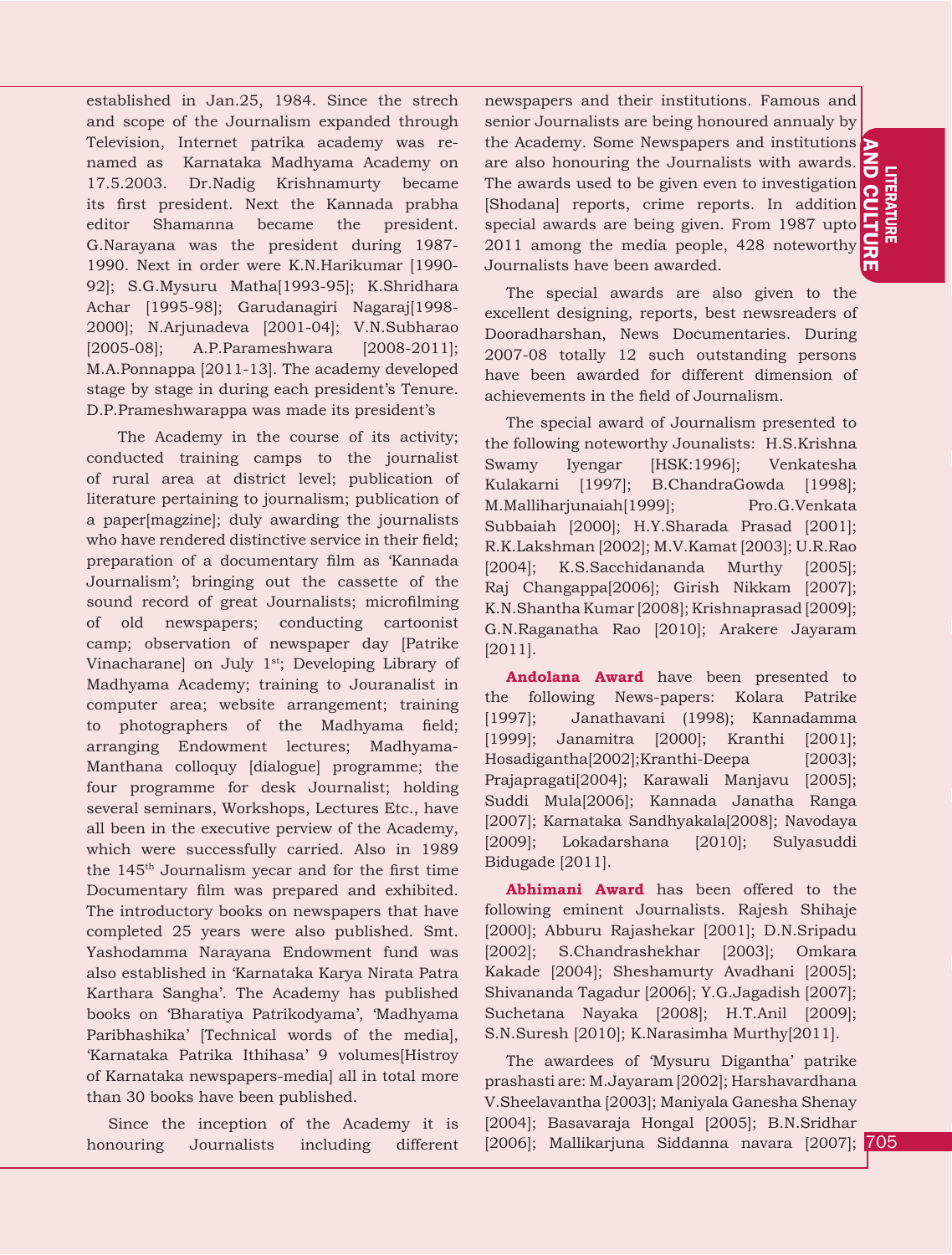Kru.Pa.Ganesh[2008]; K.Shashikumar [2009]; Bharathi Hegde [2010]; T.L.Srinivasa [2011].

During 1989-90, four institutions namely Lokashikshana Trust, Hubballi; the Printers [Mysuru] Ltd., Bengaluru; Manipal Printers and Publications Ltd., Manipal; and 'Nadoja' Belagavi were honoured. Since 2008 'Varsha da vyakti' award is being offered and the following are the awardees: Vishweshwara Bhat [2008]; Gowri Lankesh[2009]; Dr.S.R.Ramaswami[2010]; Hunasavadi Rajan[2011].

**T.S. Ramachandra Rao Award:** This award is the highest honour in Jounalism field. It is given by the Department of information and publicity to the eminent Journalists who have rendered service in best designing of Newspapers, reports, Newsreading in Television, and News documentary etc., in the name of Prajavani ex-editor T.S.Ramachandra Rao. The award which was instituted in 1993 carries a certificate of Honour, plaque and cash of one lakh rupees. The names of the award receivers so far are: 'Patil Puttappa' [1993];N.S.Sitarama Shastri [1994]; K.Shamarao [1995]; P.L.Bankapura [1996]; M.B.Singh [1997]; S.V.Jayasheelarao [1998]; Vaddarse Raghuramashetty [1999]; S.G.Mysurumath [2000]; E.R.Seetharam [2001]; K.Satyanaryna [2002]; Shadaksharappa [2003]; Nagamani S.Rao [2004]; Sureendradani [2005]; Raja Shailesha Chandragupta [2006]; Shivananda Joshi [2007]; B.V.Vaikunta raju [2008]; Rajashekara Kati [2009]; G.N.Ranganatharao [2010]; Garudanagiri Nagaraj[2011];. Apart from this developing Jouranalism and Eco-Journalism awards in the name of Mohare HanumanthaRao installed in 2010 are being given Shivasharanappa wali won the award in 2010 M.B.Desai in 2011.

The award for developing Journalism was installed in 2001. K.V.Paramesh won the award in 2010; Ravindrabhat Inakai in 2011. The award for Eco-Journalism was installed in 2001. Narayana Karanth Peraje won the award for 2010; Ajjamada Ramesh Kuttappa for 2011.

The Karnataka Media Academy on Thursday announced its annual awards for 59 journalists for 2012 and 2013.

706 the Special Award for their lifetime contribution Senior journalists H.S. Balaram and T.U. Satish Pai and H.S. Eshwar have been chosen for

to journalism for 2012 and 2013, according to a release from M.A. Ponnappa, chairperson of the academy.

While Mr. Balaram has been chosen for 2012, Mr. Satish Pai and Prof. Eshwar have won it for 2013.

The 20 journalists chosen for 2012 include Thimmappa Bhat, E.V. Sathyanarayana, Yagati Krishnamurthy, Anantha Chinivar, B.M. Haneef, K.S. Shantarama Rao, M Shanmugam, Khadri S. Achutan, G.N. Mohan, B.R. Srikant, Roopa Rajivrao, G.S. Narayana Rao, G.V. Choodanatha Iyer, Surendra S. Wagle, Mallikarjuna Siddannanavar, Rauf Ahmed, B.V. Singh, Cheluvaraju, H.S. Vrishabharaju and B.M. Padaki.

Among the 30 journalists, who have been chosen for the 2013 awards include Afshan Yasmeen, Special Correspondent The Hindu Bangalore. The others in the list are Ravi Hegde, Sugata Srinivasaraju, P.S. Chandrashekar, B.V. Nagaraju, Asha Krishnaswamy, S. Ravikumar, B.N. Gurumurthy, Mallikarjuna Biradar, Vijay Grower, Sadashiva Shenoy, S.K. Shamasundara, M.N. Gurumurthy, Dayashankara Maili, K. Shivakumar, Koodli Gururaj, B.G. Gujjarappa, G.N. Hanumantharayappa, M.S. Mani, N. Nagaraj, K.S. Ganesh, V. Mahesh Kumar, Pragati Gopalakrishna, N. Manjunath, Rajashekara Hatagundi , Syed Peer Basha Khadri, M.S. Rajendra Kumar, Tippanna Bhonsle and Raghavendra Bhat.

Andolana Award has been given to 'Namma Nadu' of Shimoga (2012) and 'Kittur Karnataka' of Gadag (2013). The Abhimani Award goes to Ugama Srinivas (2012) and Sachidananda Kurugunda (2013). Mysore Diganta Awards have been given to Chetan Padubidri (2012) and Raja Mannar (2013).

#### **Folk Literature**

We may have heard a story of a rich boy or a girl falling in Love with a poor girl or boy. Afterwards he or She lover facing many hardships including fierce opposition from the would-be parents-in-law, eventually marry themselves. Our folk literature is abundant in such stories. Such stories as our film sector also do produce. For example, consider the story of a vagrant husband whose exploits are finally dicovered by the wife but pardoned immediately, true to the spirit of an ideal homewife. This as you may have thought is not a film story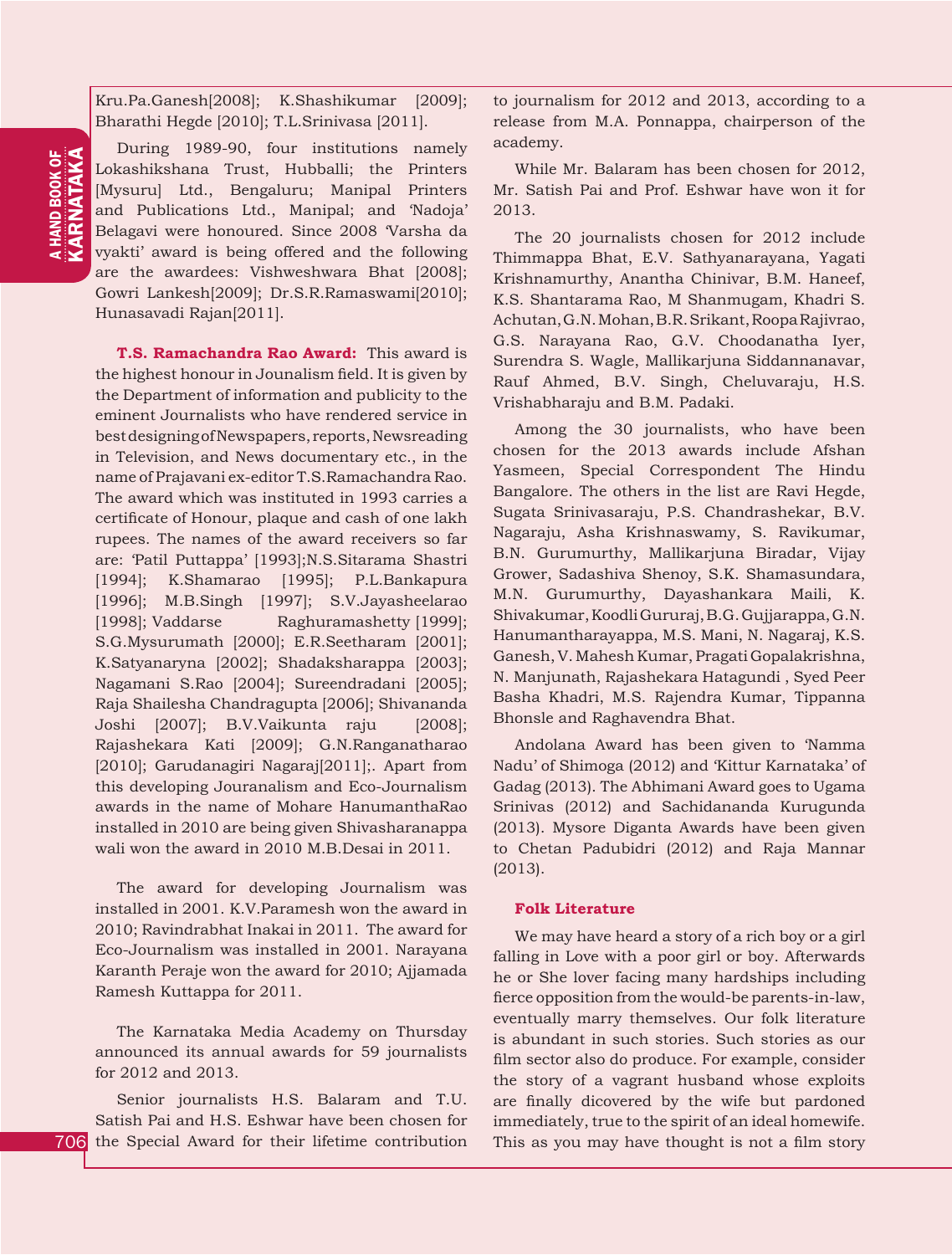either. This is the story of our lord Nanjunda Srikanteshwara of Nanjangud, who inspite of being wedded to the beautiful Deviri and Somaji [Dundiri!] the daughters of Devendraraya, had an affair going with Chamundi of the Chamundi hills. Because Chamundi had grace and elegance with holy language [Aaya ullollu ninu, chaya ullollu ninu-Nanjunda utters]. Or take the story of lord Ranganatha of the Biligiri hills, who fell in love with a poor Soliga girl and married her. So much importance is given to this story by the local people, the soligas, that they even to this day address Lord. Ranganatha as 'Bhava', that is Brother-in-law. These are the stories which could make wonderful film material, and it is no exaggeration if we say that the genesis of the majority of film stories is the folk-literature.

When we say folk literature we do not always mean written literature only. Folk tradition in Karnataka, as elsewhere, began orally. The systematic study of folk literature was initiated by European scholars. Anyone who glances at the Kittel dictionary is sure to be amazed by the abundant collection of proverbs most of which are of folk origin. Kittel was helped in this regard by his immediate superior at the Basel mission church Mangaluru, Rev-Moegling. Abbe Duboi's work, 'Hindu Manners Customs and Ceremonies'[1816] contain the details about those manners, customs, rituals etc., added with many folk tales. Mary Frere's 'old Deccan days' [1868] is an independent collection of 25 folk tales.

 Among the Karnataka folklorists in Kodagu, Dr.Koravanda Appaiah in 1902 has written 'Kodagara Kulacharadi Tattwojjivini', containing Kodagina takkamme [headships], festivals, folk dances and songs, which is a study of folk and historical aspects of Kodagu. Nadikeriyanda, Chinnappa a scholar from Kodagu published in 1924, a book in Kudava language called 'Pattole Palame', which also contains the customs and rituals of Kodavas, explained in Kannad language in about 150 pages. The songs in this book are all in Kodava language. It is a collection of regional folklore with Kannada commentary.

This was followed by Halasangi brothers of North Karnataka who published three volumes of folk songs and ballads-Lavanis, titled 'Garatiya Hadu', Mallige Dande' and 'Jeevana Sangeetha'. Archaka B.RangaSwamy Bhatta of Mandya district brought out a book 'Huttida Halli', a folk collection and Vithoba Venkanna brought out 'Halliya Hadugalu' [1933], which depicts the rural traditions of an entire village.

university prescribed the folklore  $[folk literature]$ During pre-independence period B.S.Gaddagimath was perhaps the first scholar in Kannada to secure a doctorate for his thesis on folklore. When Mysuru | as a discipline/ subject, to Kannada M.A.classes, one Dhavalashri in 1967, brought out two volumes named 'Janapada Kathamruta' by editing the same. This can be said perhaps the first scientifically edited work of historical importance. Following this method Jee.Sham.Paramashivaiah wrote series of articles in Kannada Journals on folklore. H.M.Naik a scholar in linguistics published many articles on the study of folk culture. D.Javare Gowda, Chancellor of Mysuru University, established a 'Folklore Research Centre' at Mysuru. He also brought out a work Viz., 'Janapada Adhyana'. Bengaluru, Dharwad and Kalaburagi universities also have offered the oppurtunity to submit research scholarly thesis [Ph.d] on the study of folk culture. Even Hampi Kannada University, Shivamogga Kuvempu University Etc., have also been in the forefront now a days. In this regard 1993-94 Karnataka Sahitya Academy president Baragur Ramachandrappa envisaged the scheme publish to the books on sub-culture [upa-samskriti; tributary culture]. The 37 books published in 1994 contain enormous folklore rich materials. The book entitled 'Kembatti Holeyara Samskriti' authored by M.G.Nagaraj, published under this scheme by the Academy. The author has comprehensively pictured the core of the folk culture of 'Kembatti' people of Kodagu. He has also furnished the collection of folk songs, stories, proverbs, thinking problems etc., in his book. His books Viz., 'Kodagu Zillya Suggikategalu', 'Kodagina Kaimadagalu', 'Kodagina Samskritika Janapada Nelegalu', are notable research oriented folklore works. Similarly the books on the people of sub-culture written by different authors to name a few are Dadapeer on Pinjar samskriti; Syed Zameerulla Sharif on Gondar Samskriti; Purushottama Bilimale on Koragara Samskriti; Siddagangaiah Kambalu on Iruligara Samskriti; Ambalike Hiriyanna on Kacche Gowligara Samskriti; Devendrakumara Hakari on Dombara Samskriti; D.B.Ramachandrachar on Kudiyara Samskriti; P.N.Harish on yaravara Samskriti; Krishnamurti Honur in Myasa Bedara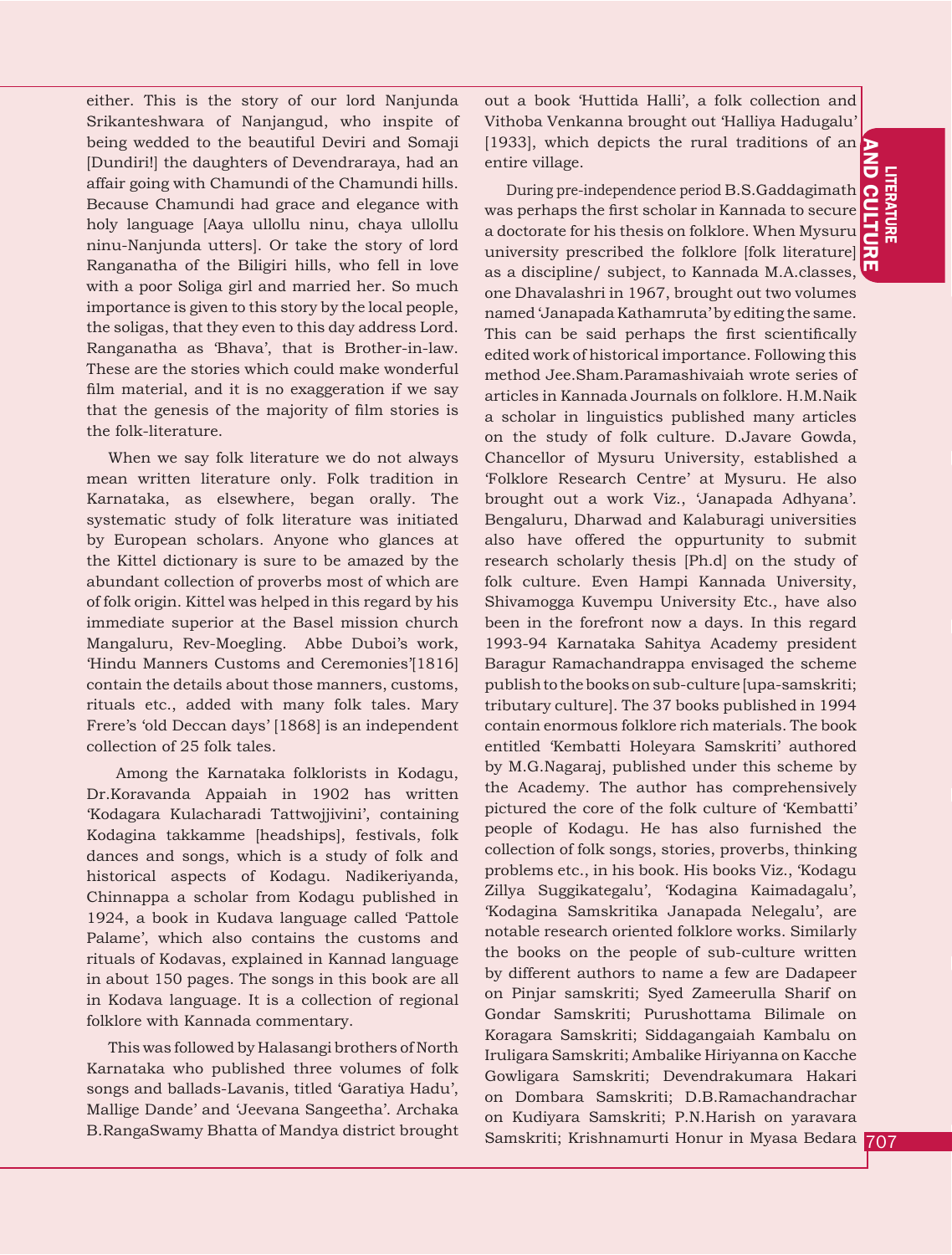Samskriti; Lakshmipathi Kolar on Mastikara Samsktriti; Kotaganahalli Ramaiah on Sind Madigara Sanskriti; Rajappa Dalvai on Hakki Pikki Samsktriti etc., contain the folk-culture factors comprehensively. As a matter of fact, the scheme first of its kind a new concept of studying basic culture-native culture in its original form, which was in dark.

Two other main centres for the study of folk literature are the Karnataka Janapada Trust and the Karnataka Janapada-Yakshagana Academy. The former has a collection of more than 1000 folk songs recorded from all over the state. The latter brings out an annual collection of folklore of about 100 pages at a low cost.

Kannada Sahitya Parishat also was running a diploma course in folklore. It has also published many books as folk-lore. In 2012 Janapada University has been established at Haveri. Hampe Kannada University has a research oriented course in folk-lore. In folk-lore section more than 30 Ph.d., degrees have been awarded; more than fifty books pertaining to folklore have been published. The Kodava Adhyayana Peetha of Mangaluru University is recording the variety of Kodava folk songs Balopat, Bodunammepat, Etc., afresh. Also it is recording the folk songs of Dalit Kembatti people.

Mathighatta Krishnamurty has brought out a series of voluminous books like 'Grihini Geethagalu', being a collection of folk songs. S.K.Karim Khan has travelled the length and breadth of Karnataka delivering lectures on folk literature.

'Karnataka Janapada Kathegalu'[1969] edited by Ramegowda; 'Kannada Janapada Kathegalu'[1970]; Aayda Janapada Kathegalu[selected folk stories], and Dakshina Karnatakada Janapada Kavya Prakaragalu by Gi.Sham.Paramashivaiah; 'Havagi Harida Annaiah by G.V.Dasegowda; 'Janapada Kathegalu', 'Ogatugalu' of H.J. Lakkappa Gowda; 'Padineralu' and 'Grama devategalu' of D.Lingaiah; 'Dalimbe Rani Mattitara Kathegalu', 'Belagam Jilleya Janapada Kathegalu', 'Dharvada Jilleya Janapada Kathegalu', Raichuru Jilleya Janapada Kathegalu' by T.S.Rajappa; 'Vijayapuraa Zilleya Gondaligara Purana Kathegalu', 'Gondaligara Kathegalu' by Kyathanahalli Ramanna have been edited by the respective authors and published.

Similarly other noteworthy books edited 'Sankirna Janapada Kathegalu' of T.N.Shankaranarayana; 'uttara Kannadada Janapada Kathegalu', 'Namma Janapada Kathe', Halakki Okkaligaru, Gramokkalu and Karavali Kathegalu Ogatugalu, etc., of L.R.Heggade; 'Bidimakkalu Belado' of Dr.Kalegowda Nagavara; Shivamogga Zilleya Janapada Kathegalu of Dr.Ambalike Hiriyanna; 'Ballari Zilleya Janapada Katheggalu' of Basavaraja Malashetty; 'Kulda, Kunta, Keppa-Jana, Kalla, Sullara Janapada Kathegalu', 'Strivadi Janapada Kathegalu' of Zeenalli Siddalingappa.

'Bangara Koodala Rani' of M.G.Eshwarappa; 'Bedarubombe mattu Itara Janapada Kathegalu' of D.K.Rajendra; 'Lambani ogatugalu' of P.K.Khandoba; 'Janapada Samskriti Ayamgalu' of Dr.Hi.Shi.Ramachandragowda; 'Kannada ogatugala sameekshe' of Dr.Num.Tapasvi Kumar; 'Singamma Helida Janapada kathegalu', 'MUttinaragini' of Dr.P.K.Rajashekara; Kannada Lavanigalu of Srikantha Koodige; 'Janapada Ogatu, kathegalu' of Kuruva Basavaraj Etc., are noteworthy editions.

Popular playwright novelist Chandrashekara Kambara has to his credit many popular adoptions of folk stories like Siri-Sampige, Singaravva Mattu Aramane, Kadu Kudure and Sangya-Balya. Girish Karnad, who wrote the folk story based play 'Nagamandala' has won international acclaim, and so did A.K.Ramanujan for his collection of folk-stories. The 106 Oral stories Ramanujan selected from Indian 22 languages wrote the same in English under the caption 'Bharatiya Janapada Kathegalu' and published. Dr.Mahabaleshwara Rao, has rendered those stories to Kannada language. B.V.Karanth and C.Ashwath are the pioneers in scoring folk music to films. They made their debut as music directors to 'Vamsha Vriksha' and 'Kakana Kote' respectively. Krishna Murthy Hanoor has published Janapada Vira geethegalu, Myasa Bedara samskriti, Suvarna Janapada vol.1&2[ed], 'Karnataka Budakattugalu', 'Savirasiribelagu', etc.,

Many eminent folklorists have done research and made collection in the field of folklore. Famous among them are H.L.Nagegowda, K.R.Lingappa. B.B.Handi, and H.K.Rajegowda, who have done remarkable work in this field. D.Lingaiah has published about 12 books on folklore. They include folk songs. Folk-stories, village deities and essays on folklore. Karnatakada Janapada Kavyagalu[1976], Janapada Katha Sangam[1979],

708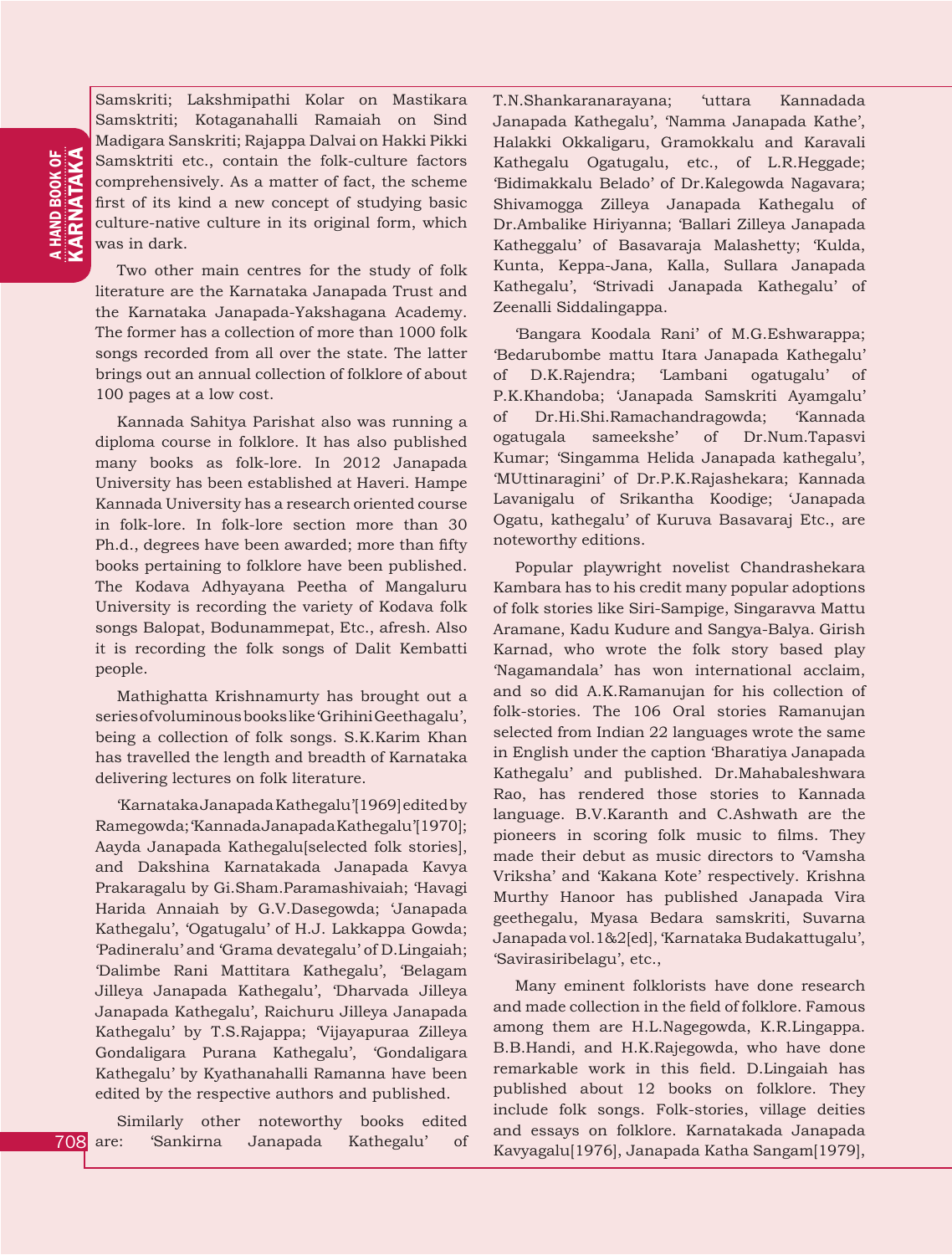Kolatagalu[1983], Piriapattananda jagala[1989] are some of his noteworthy books. Dr.B.S.Swami has written books as folk literature and his book as 'Malemadeshwara' is a folk research work.

'Janapada Loka' of Janapada Parishat in the out-skirts of Ramanagaram has taken a good shape in the hands of H.L.Nagegowda. It has a rare collection of folk materials. 'Arambhadettu Inooru', 'Aane Banthondane', 'Nannuru', 'Veriyar Elvinnana Girijana Prapancha', 'Helavaru mathu avara Kavyagalu are some of his important collections. 'Kempanna Gowdana Yakshagana Kavyagalu', 'Vokkaliga Zanangada sampradaya', 'Ithihasa Janapada' by H.K.Rajegowda are some of his notable works. The folklore books by K.R.Krishnaswamy[K.R.Kru] Rajegowda Hosalli, Hi.Chi.Boralingaiah and Mudenur Sanganna are also noteworthy. 'Karnataka Janapada Kalegalu' edited by Go.Ru.Channabasappa; His other folklore publications are 'Gramageethegalu' Maiduna Ramannana Tripadigalu, Baguru Nagamma Mattitara Hadugalu, Jogada Joku mattitara Hadugalu, Janapada dramas viz Sakshikallu and Bellakki Hindu Bedararyo and Honnabittaru Holakella (Ed). The folklore works by H.S.Siddagangappa are 'HalliaBalli', 'Bidar Zilleya Shishu Prasagalu', popular and noteworthy. Dr.Ja. cha.ni, a saint poet has also collected in 1999 and edited' Korvanji sahitya. He has also written on village deities (Halagalada grama devategalu, 1940) and vrushaba samskrite based on folk practices are published.

Siddagangaiah Kambalu has written the folklore books viz., Junjappana Kavya, Mathadu Mallige, Chendulla Makkala Ombattu Kodo Swamy. Similarly another folklorist T.Govinda Raju has brought out the books viz., Honna Kanaja, Hallimane, Prachya samskriti etc based on folklore.

Certain folk tales are common to all regions. One such tale is about a Harijan youth [S.C.] masquerding as Brahmin and marrying a girl from that community. When the girl discovers the deceit, throws herself into the pyre and becomes a Goddess. Another story is 'Kerege Hara'. The story is woven round a chaste woman. When the tank of the village was not filled up she sacrifies herself for the successful completion of village tank. We have many number of animal tales in which Fox takes the role of Trickster.

Kolata or Stick dance [cane dances] is unique<br>to Karnataka. Especially Huttari Kolata the When we come to the realm of folk songs, we find songs for every rural activity, be it grinding, pounding, christening the baby[naming] ceremony], marriage, nuptials or even tattooing, orally composed by folk. Tattooing is the Torte of a distinct community called the 'Koravanjies'. The 'Koravanji' songs is in the realm of folk songs. Kolata or Stick dance [cane dances] is unique characteristic Kolata of Kodagu, which has about four types of minimum exhibit in its stick dance accompanied by the native drum voice.

Ballad or narative folk song is another distinct form. 'Ji.Sham.Pa' has classified them into twelve groups or tradition. They are: 1]DevaraGuddas 2]Neelagaras 3]Gane Players {4]Pillangovies} 4]Goravas 5]Chowdikeyavaru 6]Aradigalu 7] Karapaladavaru 8]Tambooriyavaru 9]Kinnara Jogigalu 10]Dombidasaru 11]Helavaru 12] Telagu Jangamaru.

Some of the popular folk story telling and ballads are Gunasagari, Sarjappanayakana kathe, Madakarinayaka, Kittor Chennamma, Sangolli Rayanna, Bala Nagamma, Male-Madeshwara Kavya, ManteSwamy Kavya, Nanjundeshwara Kavya, Zunjappana Kavya, Yallammana Kavya and Mylara Lingana Kavya.

Folk theatre too has a rich tradition in Karnataka. Who, for instance, has not heard of 'Yakshagana' of Coastal Karnataka, also in vogue in different parts of Karnataka, as Doddata, Bayalata etc., Puppet theatre is another folk form, classified into two categories as Thogalugombe and Keelugombe. The former is a shadow play with the help of leather cut human or animal or superhuman forms and the latter are performed with the help of dolls with movable limbs controlled by strings by the operaters. What Interests as literature is the narrative technique which would be quite engrossing. Then there are a host of books on folk medicine such as 'Padartha Sara', 'Vaidyaratnakara' etc. Many of these were brought out by, or with the help of the royal family of Mysuru.

Closely connected with folk literature are folk arts Kamsale, Chaudike, Ekatari etc., and dances like Lambani dance, Patada Kunita, Nandikolu Kunita, Veeragase, Dollu Kunita, Gorawara Kunita, Gondala, etc. These are all connected with religious rituals, tagged with some deity, and Yakshagana and puppet show are also of similar origin.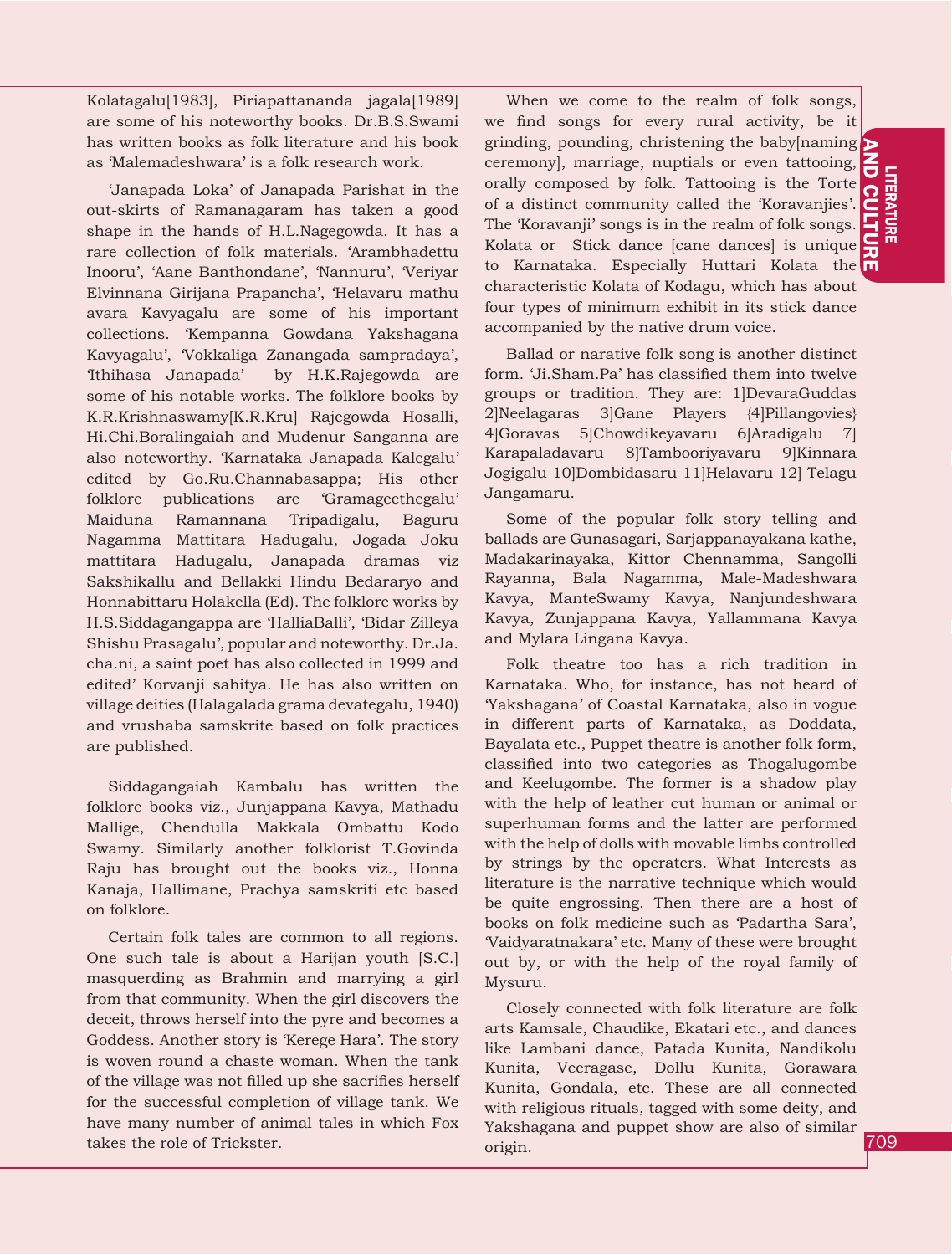Govinda Pai Research Centre, Udupi (M.G.M. College) has been doing unique documentation work, and has collaborated with a Spannish University. In order to promote folk literature and folk arts, the Karnataka Jaanapada and Yakshagana Academy honours the outstanding folklore scholars and the artists every year by granting Jaanapada Tagna Award and Annual Awards.

#### **Theatre in Karnataka**

The Kavirajamarga of Srivijaya indicates in the first Aashwasa the existance of Nataka and Natakashala of its period. Dr.H.K.Ranganath quoting from Salatore's 'History of Vijayanagara' writes in his [Karnataka Rangabhoomi'] during Krishnadevaraya's regime, in the capital Vijayanagar 'Pattada Natakashale' was existing. Ikkeri [Keladi] the sub-ordinate[samantha] of Vijaynagara had a 'Navarathna Khachita Natakashala as a regional centre. It is interesting to note that Godnapur inscription of 550 A.D too refers to drama, among other finearts with which Mayra's destor Veerasharma. Another inscription form Mugunda [now Muguda village] in 1045 A.D, indicates the existence of a 'Kannada theatre'.

The first written play in Kannada belongs to 17th century A.D., 'Mitravinda Govinda' written by court poet 'Singararya'. It was an adoption of Sri Harsha's Sanskrit play 'Ratnavali'. As the Literary scene in Karnataka was dominated overwhelmingly by Sanskrit; almost everyone could understand Sanskrit plays and as all Kannada poets modelled their poems on great Sanskrit poems, they took pride in composing poetry than in writing plays. Thus Sanskrit plays were only available till 17th centuy. But still we can recall the mugunda inscription of 1045 A.D. There must have been Kannada plays or translated from Sanskrit to Kannada, plays which were played in Kannada Nataka Shala.

Gradually writing plays in Kannada by eminent Kannada writers picked up. The situation was that from historical perspective, we see that writing of plays was at that time considered vulgar and cheap taste. But classical style dramas were either written or translated from Sanskrit and English and later staged.

710 of Mysuru [1638-1659 A.D], the palace had In the regime of Kantirava Narasaraja Wodeyar

'Nataka Shale'. Govindavaidya has written this in his Kantirava Narasaraja Vijaya.

In Keladi during the regime of Venkatappa Naika 'Nataka Shale' existed as per 'Keladi Nripa Vijaya' of Linganna Kavi' Ratnakaravarni in his 'Bharatesha Vaibhava' [1577A.D.] describes 'Nataka Shale' of romantic nature.

The 'Jambavathi Kalyana' said to have been written in Sanskrit by Krishnadevaraya was staged during 'Virupaksha deity's Chaitrotsava' at Vijayanagar. Saletore has stated this with evidence. Durgasimha of 11th century in his Panchatantra, says about 'Kruthaka [artificial] NatakaShalas' which was used to be played for the amusement recreation of queens, in their apartments.

H.K.Ranganath in his book 'Karnataka Rangabhumi' says that Karavali Yakshagana of Karki Mandali has inspired the inception of Maharashtra professional theatre. Pagarana or Hagarana seems to be an amusemental type of performance. It was a folk theatre type. In this inscription of Pattadakal of 8<sup>th</sup> century the famous 'Natyacharya' seems to be a folk dancer. H.K.Ranganath in his books also writes about the antiquity of Kannada [stage] theatre, folk theatre [stage], professional theatre, amusement theatre.

In 1850's Aliya Lingaraja Arasu had profusely written Yakshagana dramas. Many of them were used to be demonstrated in 'Palace Kudure Totti'. Aramane Dashavatara Company was established in 1812 with the help of Dharmastala artists. Girija Kalyana, Modi Nataka etc., in 1826[during Mummadi Krishnaraja Wodeyar] was said to be enacted by Aramane Drama Company. At Bengaluru N.G.Bullappa Hindu Theatrical Company used to enact some bayalatas during that period. Yakshagana dramas of Parthi subba and Nanjunda Bhagavata used to be played at Mangaluru. Yakshagana Dramas were also there at Dharwad. Just as Parsi companies trying to dominate theatre in South Karnataka, in North Karnataka, Maharashtra drama companies of Sangli and Jamakhandi were trying for cultural domination. Then by 1874, Sakkere Balacharya [Shantha Kavi] started Karnataka Drama Mandali at Gadag. Just little earlier Halasangi Nataka Mandali was started at Halasangi. Shantakavi brought his own dramas viz., Kichaka, Banasura and *Vatstrapaharana*  on the stage. Halasangi Company used to play Srimati Parinaya, Madalasa Parinaya, Droupadi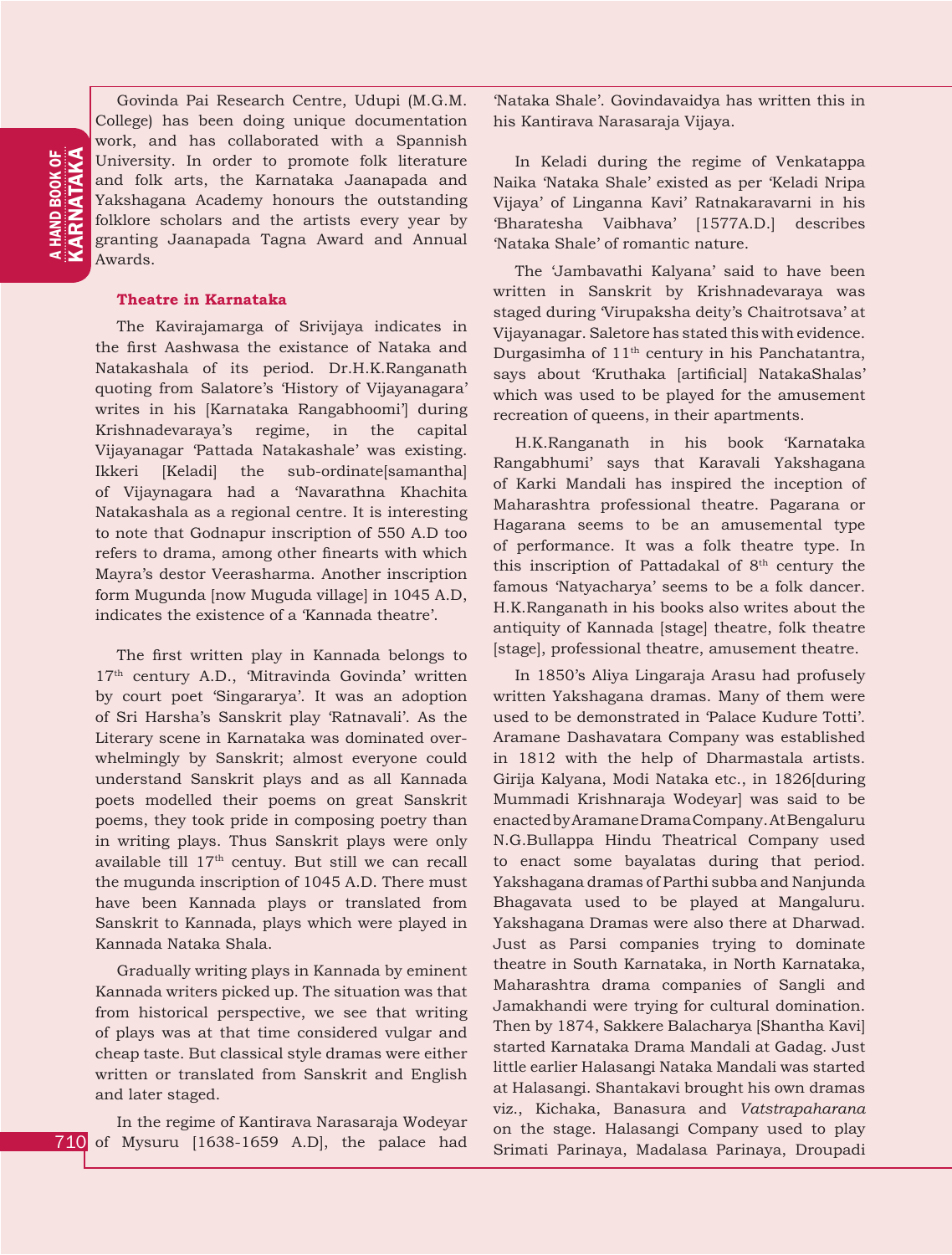**POOLINEER**<br>POOLINE<br>711 **LITERATURE** AND C  $\Xi$ 

Vatstrapaharana, and Bhoumasura vadhe etc., written by Venkannacharya Agalagatti. The North Karnataka stage in one way being a people theatre, took its birth as a challenge to Marathi theatre domination; while Mysuru theatre was patronised by Mysuru palace. It cannot be denied that the self-esteem was awakened with reference to professional Kannada theatre, when Marathi and Parsi Drama Companies staged their dramas in Mysuru with pomp and glitter of stage set [stage craft], scene composition, grandeur of costumes curtain drops and lifts etc, This gave a new attraction to the Mysuru people. Indirectly for the development of Kannada theatre, Balivala Parsi company staged dramas was also responsible.

Abhinava Kalidasa Basavappa Shastri translated Sanskrit dramas to Kannada in 1880 so as to fit in to stage acting and thus he was responsible for the Kannada stage inception. Sri Chamarajendra Wodeyar has established during 1880–82 `Sri Chamarajendra Karnataka Natakasabha in Mysuru. The palace scholars also had a role in this attempt.

Apart from this some interested artists in 1879 – 80 under the leadership of C.R.Raghunatha Rao started a Nataka Mandali [Drama company] by name `Sri Shakuntala Karnataka Nataka Sabha`. But when the palace Nataka Sabha was started the artists joined to it. Even Parsi Balivala Company`s some artists when they came again in 1902 joined palace Nataka Sabha.

'Nataka Sangha' started at Sultanpet. Though it has not long survived, a contemporary drama company namely 'Pere Shamaiyangar Company took its birth at Sultanpet. Mandya Rangacharya, Bengaluru Veena Vidwan Gopala Rao Timmappa of Sangita Sagara Chandrodaya Nataka Sabha [Yalahanka bagila company] etc., took initiative in staging dramas. Another contemporary company namely 'Gollarapete Nataka Company, later divided itself and gave rise to the above Sangita Sagara Chandrodaya Nataka Sabha and City Opera Troupe [Rangabhoomi, 1925,].

Mandya Rangacharya started `Metropolyton Theatrical opera` [Rajadhani Nataka Mandali] in the public interest. It ran for some time. Gowri Narasimhaiah who was acting hero role in that opera, started Saraswati, Vilasa Nataka Sabha, to which Varadacharya also entered and showed his superb talent. In 1890 this sabha went to

Bengaluru and Ballari, gave shows and became famous.

people can be gauged from the fact that even to  $\frac{1}{2}$ A revolutionary change came over the Kannada people's theatre when the stories of the two Sanskrit epics- Ramayana and Mahabharata-were made available to them through oral tradition. The hold of these epics on the mind of illiterate common this day the majority of themes of their plays come  $\overline{\mathbf{u}}$ from the stories of these epics. Dance and music predominated such plays. Gradually plays were written to placate gods to bestow goodwill on the subjects. This gave rise to Yakshagana, Bayalata, Krishna Parijata and many other forms of folk theatre. The British colonialists also contributed in a great way for the development of the theatres. They brought with them theatre troupes, which performed plays of Shakespeare and other popular plays in English. Encouraged by this, translations of these English plays to Kannada appeared and they were staged successfully.

Gradually, to cater to the people's tastes, plays with a lot of dance and music in them were written. In the early days, people of low castes, who worked as labourers in the day time were illiterates, used to perform on the stages. Gradually it changed and all section people started acting in plays. Many literates started performing and another fact was that earlier, only men used to appear on the stage. Later changes in society encouraged women also to appear on the stage. Professional drama troupes started touring the state and performing at different centres. Some very old troupes like the Gubbi Company toured the state successfully. They made a name even in the neighbouring states and flourished. In North Karnataka, the companies like the Konnur Company, the Shirahatti Company, the Vishwa Gunadarsha Company, etc,, which had talented actors and singers like Yallamma, Gurusiddappa, Venkoba Rao, Garuda Sadashiva Rao, Master Vaman Rao and others, gained prominence. In Southern Karnataka, there were eminent people like Varadachar, Gubbi Veeranna, Mohammed Peer, Malavalli Sundaramma, Subbayya Naidu, R. Nagendra Rao, Hirannayya, H.L.N.Simha, B.V.Gurumurthappa and others. Again in thin stories, uninspiring dialogues and melodrama notwithstanding, which was in vogue these artistes held the audience spell bound by their melodious voices and comedy, playing with the dramas of suitable standard. Inspite 711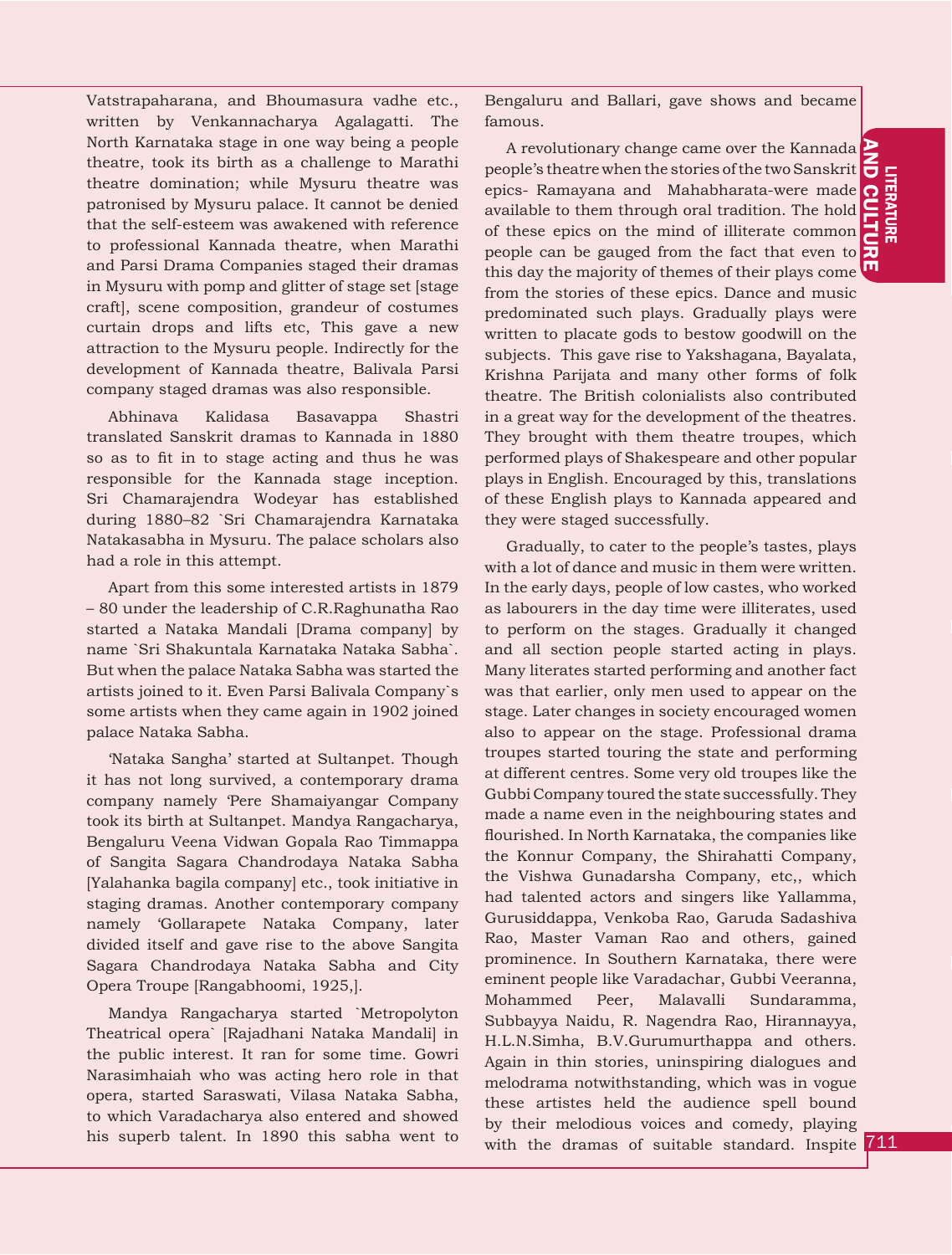of all this, drama companies were unable to compete successfully with cinema as a source of entertainment, and commercial theatres slowly disintegrated. The latter part of the 19th Century and the early 20th Century were the best times for the commercial theatre.

Amateur theatre was the theatre of the educated people. It catered people of refined tastes and it has variety in subjects. Kalidasa's Shakuntala was translated into Kannada by Basavappa Shastri poet in the Mysuru court. These plays required educated artistes. This movement helped in bringing to light more and more educated Amateurs. In 1909, Amateur Dramatic Association (A.D.A.) was started in Bengaluru, Bharata Kalottejaka Sangha (1904) in Dharwad, Young Men's Football Association of Gadag etc.,

As a matter of fact, the stage plays seem to have jumped from puranic conscious of the first early half of 19th century to historical, social and national consciousness in early 20th century. That means puranic consciousness gave way to national consciousness in the theatrical opera. This is very clear from the dramas played by Mohammed Peer.

The translations started from Sanskrit Shakuntala in 1880's, to Kannada, proceeded with English dramas of Shakeshpear, Sheridan and Goldsmith were translated into Kannada. Court [palace] scholars like Bellave Narahari Sastri, Tirumale Srinivasa Iyenagar, Panyam Sundara Sastri, Ananthanarayana Sastry translated these dramas with the help of Basavappa Sastry and Jayarama Acharya. Subba Rao translated Othelo [Shoorasena Charitre]. Anand Rao translated Romeo Juliat as Ramavarma Leelavathi], Merchant of Venice [Panchali parinaya] and Hamlet. These were staged at Dharwad, Belagavi, Ballari and Andra successfully.

H.K.Ranganath states that in the last decade of 19th century, Gubbi Company of Veerana had the credit of establishing the Kannada stage is South India. Many professional theaters also took birth in Mysuru and Bengaluru.

712 Mandala rendered profuse [copius] entertainments In the midst of traditional existence of these professional drama troupes, the 'Rathnavali' theatrical company of Varadachar increased the luster and charisma of the Kannada theatre in south India during 1904. Varadhacharya Nataka

both to scholars and common man. It improved stage music [theatrical music].

The classical stage or theatre in one way was Royal theatre/palace theatre. i.e., it was a court stage. Varadhachar transformed it into people's theatre. Mohamed Peer kept the music in the peoples theatre within the limits and converted it into prose oriented play theatre and poem oriented theatre. He enacted in Natakarathna Gubbiveeranna Sri.Channabasaveshwara Kripa Poshita Nataka Sangha [1925]; Bharata Jana Manollasini Nataka Sabha[1925-26] and he himself established Lalitha Kala Vardhini Nataka Sabha[1927-29] Chandrakala Karnataka Nataka Mandali. Through his Mandali, he staged 'Gowthama Buddha and Shahajahan' plays written by B.Puttaswamaiah which were very popular. In the centenary celebration of Mohammed Peer (1997) a book on Mahannata Mohammed peer written by M.G.Nagaraja was released.

The theatrical movement got a fillip in the second decade of the 20th Century when Kailasam (Bengaluru) and Narayanrao Huilgol (Gadag), Samsa (Venkatadri Iyer) wrote their first original plays. To begin with, they were against the melodramatic commercial theatre. Secondly, they touched current social problems; and thirdly, they did away with music, dance and irrelevent comedy. Kailasam was a genius with his ready wit. Vasudeva Vinodini Sabha, Kannada Amateurs etc., were the new troups. There were playwrights like Ksheerasagar, A.N. Krishna Rao, Parvatavani, Kaiwar Raja Rao, Sriranga and others. In the earlier years, the amateur theatre was mostly a theatre to be heard. The amateur theatre was a protest against the artificiality of professional theatre. The language of the dialogues was closer to the colloquial style as against to the pompous, artificial dramatic rhetoric of the commercial theatres. It was this which brought about an intimacy between an audience and the play. After Independence, amateur theatre saw a spurt of activity. Academies were established, subsidies were granted, drama festivals were conducted and competitions were arranged. National school of Drama established in Delhi trained some aspirants from Karnataka along with others. Sri Ranga introduced them to the Kannada amateur theatre. In the commercial theatre the audience used to watch a great actor or listen to a great singer in that particular troupe but in the case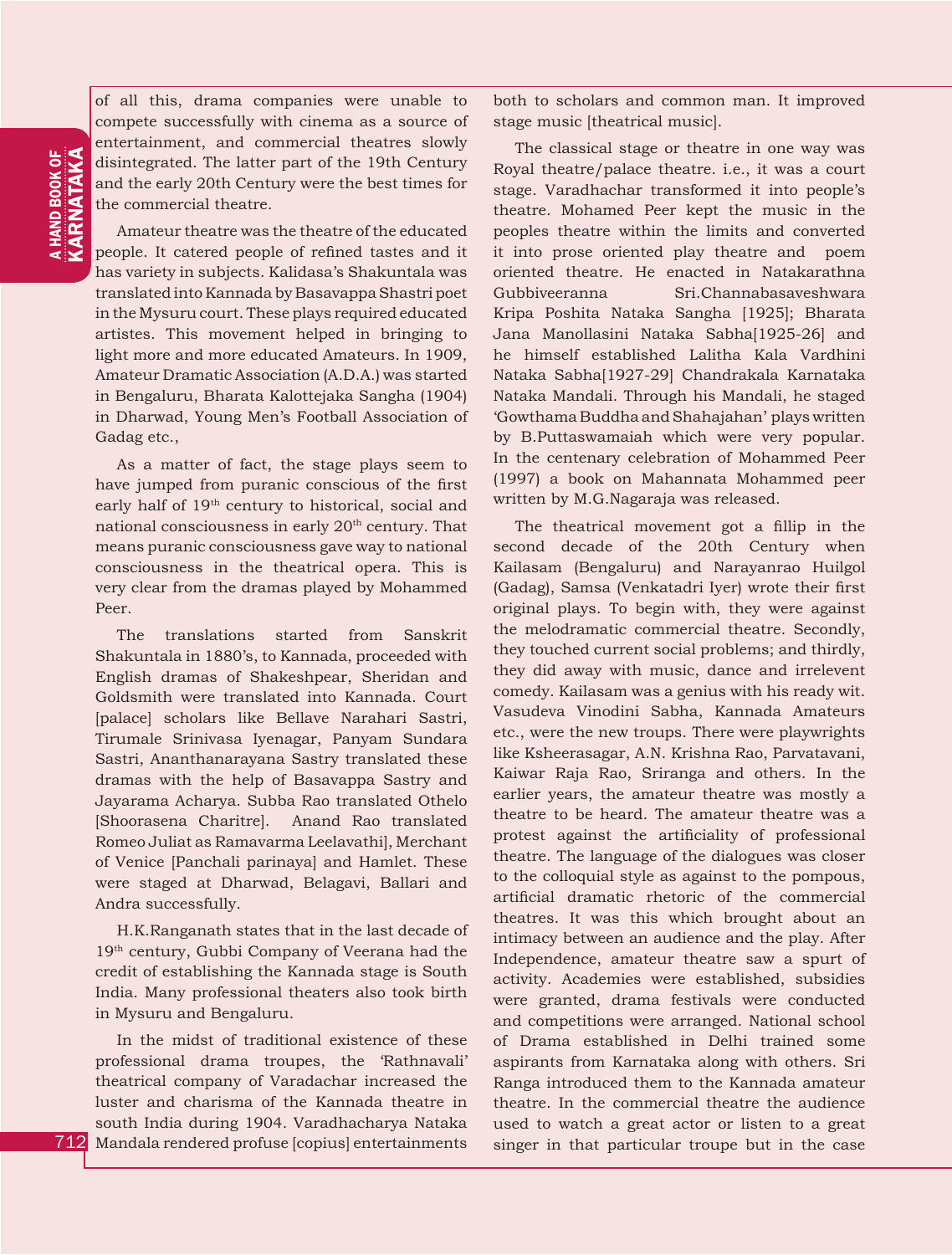**POOLINEER**<br>DOODLINE<br>713 LITERATURE AND C  $\Xi$ 

of amateur theatre they went to watch the play itself. Thus, the need for a capable director was felt. Talented directors like B.V. Karanth, came into the limelight.

The latter part of the twentieth century was a period of assimilation of various Western ideas on theatre and following some of their practices regarding theoritical activity. Due to these inputs, contemporary theatre movement gained momentum. In 1945, Parvathavani's 'Bahaddur Ganda' (a transcreation) was staged 150 times continuously in which child prodigy Yamuna Murthy, the first lady artiste to appear on the Amateur Stage, played the lead role. Among the playwrights of the romantic period, Sriranga and G.B.Joshi could understand the new wave of theatres and wrote plays accordingly, and this happened after 1955, the reason being a change of outlook with the advent of freedom to the country.

Among the playwrights Girish Karnad, Lankesh, Chandrashekara Patil, Chandrashekara Kambara, B.C. Ramachandra Sharma, A.K. Ramanujan, Keertinatha Kurthakoti, N.Ratna and Puchante are the important people who contributed to the movement. New directors like B.Chandrashekar, B.V.Karanth, M.S.Nagaraj, K.V. Subbanna and N.Ratna rose to the occasion. Plays like 'Yayati', Tughlaq', 'Kelu Janamejaya', Teregalu', 'Jokumaraswamy', 'Appa', 'Kunta Kunta Kuruvatti', 'Neelikagada', 'Neralu' 'Brahmarakshasa', 'Ellige', 'Yamala Prashne' etc., are important and popular even to this day.

Sriranga has been a pioneer in this field. He has about 45 plays to his credit and all his plays reflect social situations in the state. 'Harijanavara', 'Prapancha Panipattu', 'Sandhyakala', 'Shoka Chakra', 'Kelu Janamejaya', 'Nee Kode Naa Bide', 'Swargakke Mure Bagilu', and 'Agnisakshi' are some notable plays of Sriranga. The contributions of others are equally significant. Among them G.B.Joshi, Girish Karnad, P.Lankesh, Chandrashekhara Kambara are very important. Some plays worthy of mention of these writers are Sattavara neralu, 'Ma Nishada', 'Hayavadana', 'Anju Mallige', 'Hittina Hunja', 'Kranthi Bantu Kranthi', 'Sangya Balya', 'Baka', 'Neralu.', 'Neeli Kagada', 'Jokumaraswamy', 'SiriSampige', 'Rushya Srunga', 'Mohamaye' Etc.

Recent theatre enthusiasts like B.S.Venkataram, Prasanna, H.K. Ramachandra Murthy,

URE Anatha'. Vaishampayanatira and novel based G.V.Shivanand, C,R. Simha and Ka.Vem. Rajagopal Siddagangaiah Kambalu adopted or translated many English plays of Brecht and staged them. Siddagangaiah Kambulu has written the plays viz., Benakana Kere Shunashefa, Tirukaraja, Chorapurana etc., L.N.Mukundaraj has rendered the Bengali drama of Smt. Shuvalimitra into Kannada as 'Nathariddu dramas like 'Igo-Panjara-Ago mugilu' and Mullina Kirita; History based drama 'Sangrama Bharata', folk based drama Nelavanta and 'Jeevagatra', drama based on Adipurana of pampa, all these are to his credit, have been published.

In the 1980's theatre enthusiasts like B.V.V. Raju, Srinivasa Raju, T.N. Seetharam, Vishnu Kumar, 'Shudra' Sreenivasa and D.R. Nagaraj have been successful in carrying the theatre tradition forward. B.V.V.Raju's 'Sandarbha' and 'Sannivesha', T.N. Seetharam's 'Asphota', Sreenivasa Raju's 'Nale Yaarigu Illa', 'Yarillige Bandavaru' and Vishnu Kumar's 'Donkubalada Nayakaru' have made them famous. The theatre movement has reached all district centres while it was restricted to Mysuru, Dharwad and Bengaluru initially. Young directors like M.S.Prabhu, R. Nagesh,T.N.Narasimhan, C.G. Krishnaswamy and veterans like Prasanna and Jayashree are in great demand. K.V. Subbanna of Heggodu near Sagar has won the prestigious international Ramon Magsesay award for fostering the development of culture. This is a feather in Karnataka's cap.

In the past decade, the theatre movement has undergone a sea-change. It failed to sustain the interest of the audience and the plays folded up with a whimper. Several important theatre personalities migrated to cinema and many others went out of Karnataka in search of greener pastures. To overcome this gloom, several trends came to the fore in this decade. Stage versions of popular Kannada novels, short stories and even poems, appeared on the scene. 'Chomana Dudi,' 'Karimayi', 'Tabarana Kathe', 'Odalala', 'Samskara', 'Chidambara Rahasya', 'Chikaveera Rajendra', 'Kakana Kote', 'Kalki', 'Helathena Kela', 'Saviraru Nadigalu', 'Vaishaka', 'Kusuma Bale', 'Bhoomigeetha', 'Kindari Jogi', 'Mookajjiya Kanasugalu' etc., were staged. Similarly Jangama Baduku, Singiraja and Mahachaitra of H.S.Shivaprakash, Jalagara[100 shows] and Yamana Solu have been staged, under the direction 713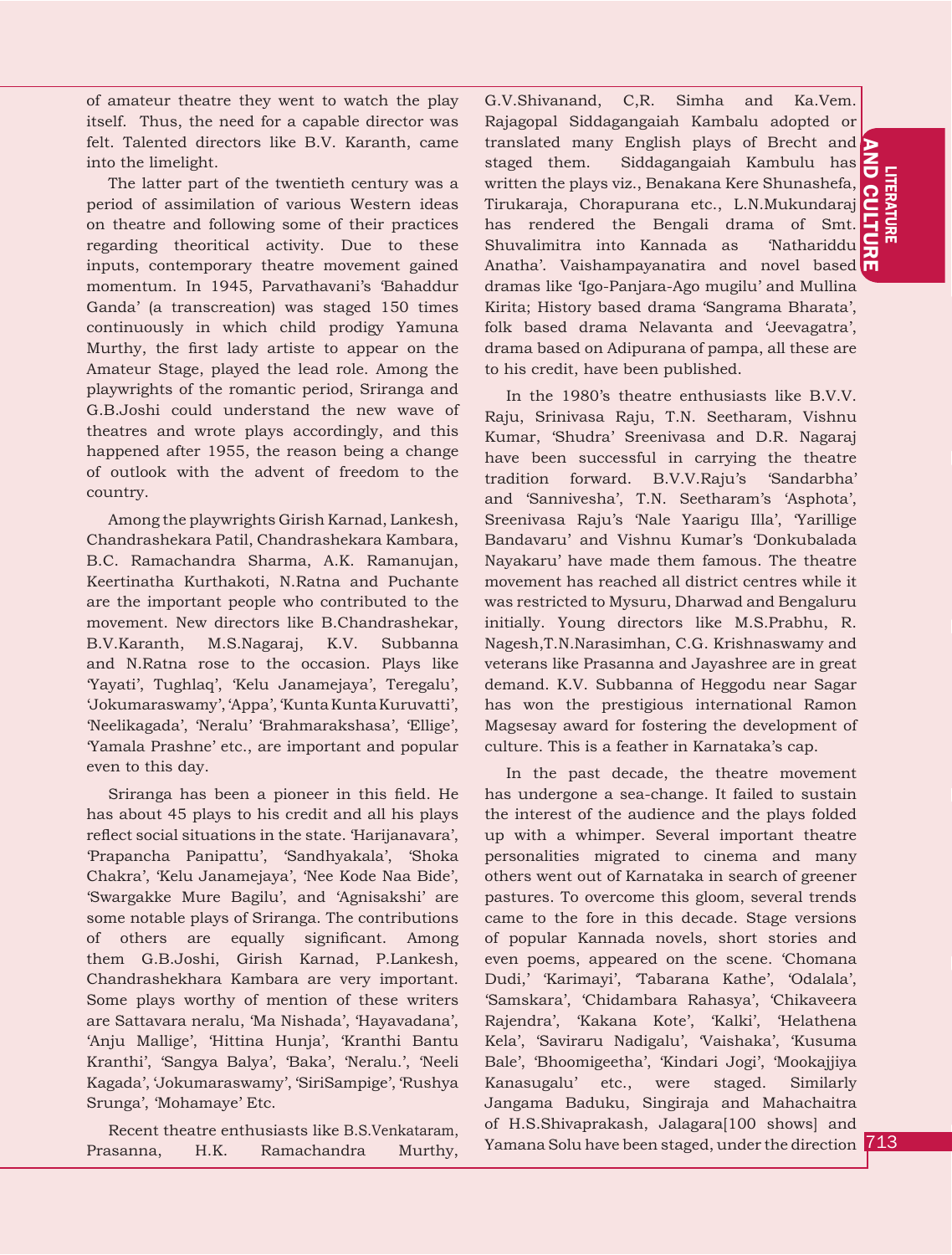# **A HAND BOOK OF**<br>**KARNATAKA** KARNATAKA a HAND BOOK OF

of K.V.Nagaraja Murthy. Apart from this he has also directed `Appa` of Champa [Chandrashekar Patil]., `Sayo Aata` of Bendre.; `Kalyana Kranti` of Mahadeva Banakar., `Mouni' of `Ananth Murthy [100 shows]., Kambali Seve [300 shows including the shows at America and London]., `Shivaratri., of Chandrashekhar Kambara, all these have been directed by Nagaraja Murthy. He has also directed the rendered drama form of Kuvempu`s Ramayana Darshanam`. He himself wrote the drama Sonnalige Siddarama and directed it in the name `Srusti. He has planned student stage forum [Vidyarthi Rangabhoomi] and already trained 5000 Students under the banner of the troupe institution namely Bharata Yatra Kendra`. He has also produced Urubhanga – under Sainikavrithanta written by H.S.Venkatesha Murthy. Mallammana Hotalu of H.S.Shivaprakash. Raja Bete [Royal Hunt] written in English by Srinivasa Prabhu and directed in which 110 artists participated and the expenditure for the production was 3 laks rupees. `Manteswami` Katha Prasanga` directed by Suresh Aanagalli and produced by 'Prayoga Ranga' troupe of K.V.Nagaraja Murti has exceeded more than 380 shows. The drama 'Namma Nimmolagobba' has given 116 shows. The 'Ondu Sainika Vrittanta' has won National Drama Academy award for its direction.

Dr.Vasantha Kavali was a good Play-Wright and the famous director of dramas. 'Kanvacation' was his famous play writeen. 'Basaveshwara' was his best directed drama during centemary celebration[1964], which was performed many shows in Karnataka and even at Bombay. Adya Rangacharya[Sri Ranga] was not only play wright but also directed many dramas. He has written a valuable book 'Ranganataka Shastra'[1971-Dramatics] which is a scholarly manual very much useful to directors, actors, stage craft technicians etc., it is both Scientific and historic in contents. Sri Ranga also used to conduct teachers training camps in 1960's with the co-operation of Natya sangha theatre.

Another trend was the one-man-show by C.R. Simha in 1983, titled 'Typical, T.P.Kailasam'. Its success encouraged several similar attempts like 'Neegikonda Samsa', 'Shakespiyarana Swapna Nowke', 'Rasa Rushi-Kuvempu Darshana' etc., came to light.

During this period several plays reached their

hundred show-mark and notched up a rare feat in Kannada amateur theatre. Benaka's 'Sattavara Neralu', Kalagangothri's 'Mukhya Manthri', Ranga Sampada's 'Sangya Balya', Yashaswi Kalavidaru's 'Samsaradalli Sarigama', Sanketh's 'Nodi Swamy Naavirode Heege', and 'Nagamandala', 'Nataranga's 'Tughlaq', Vedike's 'Typical T.P.Kailasam'.

Several other institutions and dedicated theatre people at different centres of Karnataka are doing very useful service to the theatre movement. Ranga Shankara Amara Kala Sangha, Samudaya, Samathentho (Mysuru), Bhoomika,Abhivyakthi, Yavanika, Abhinaya, Ranga Bhoomi, Kalamandira, Nataranga, Prayogaranga, Ratha Beedi Geleyaru (Udupi), Ranga Nirantara are among the theatre groups.

Na. Damodara Shetty, Ananda Ganiga, Devi Prasad, I.K. Boluvaru (of Dakshina Kannada), Gopala Vajapeyi (Dharwad), Abhinaya Ranga, Garood (of Gadag), Srinivasa Thavarageri, Ashok Badardinni, Dhruvaraj Deshpande (of Vijayapura), Sripathi Manjanabailu (of Belagavi), M.B. Patil and Girish Hiremath (of Raichur), Mudenura Sanganna (of Chigateri), Dr. Basavaraja Malsetty (Hosapete), Vishwanatha Vamshakrithamatha (Ilkal), Addanda Cariappa (Kodagu), Suresh Anagalli, R. Nagesh, Prasanna, Basavalingaiah and many others are actively associated with several activities of the theatre.

Outside the state also several persons and associations are striving to spread the essence of Kannada drama. In this regard Venugopala (Kasargod), Ballals, Manjunath, Karnataka Sangha and Mysuru Association (all of Bombay) and Karnataka Sangha, Kannada Bharathi Narayan Rao, Prabhakar Rao and Nagaraj (Old Delhi) can be mentioned. Suchitra film society Bengaluru is arranging Lectures on drama artists and play wrights and engage itself in theatric activities.

 Amateur theatre New troupes are active throughout Karnataka. Rangashankara, K.H.Kalasoudha, have established themselves as prominent, prestigious luminary theatres. Ranga Shikshana Kendra of Sanehalli is in co-ordination with the esteemed Ninasam Ranga Shikshana Kendra. Similarly other theatrical education centres like Kundapur, Abhinaya Taranga, Vijayanagara-Bimba, M.E.S.Centre, District Rangayanas [three] are teaching, theatre disciple in Kannada. Shivasanchara of Sanehalli and accompanying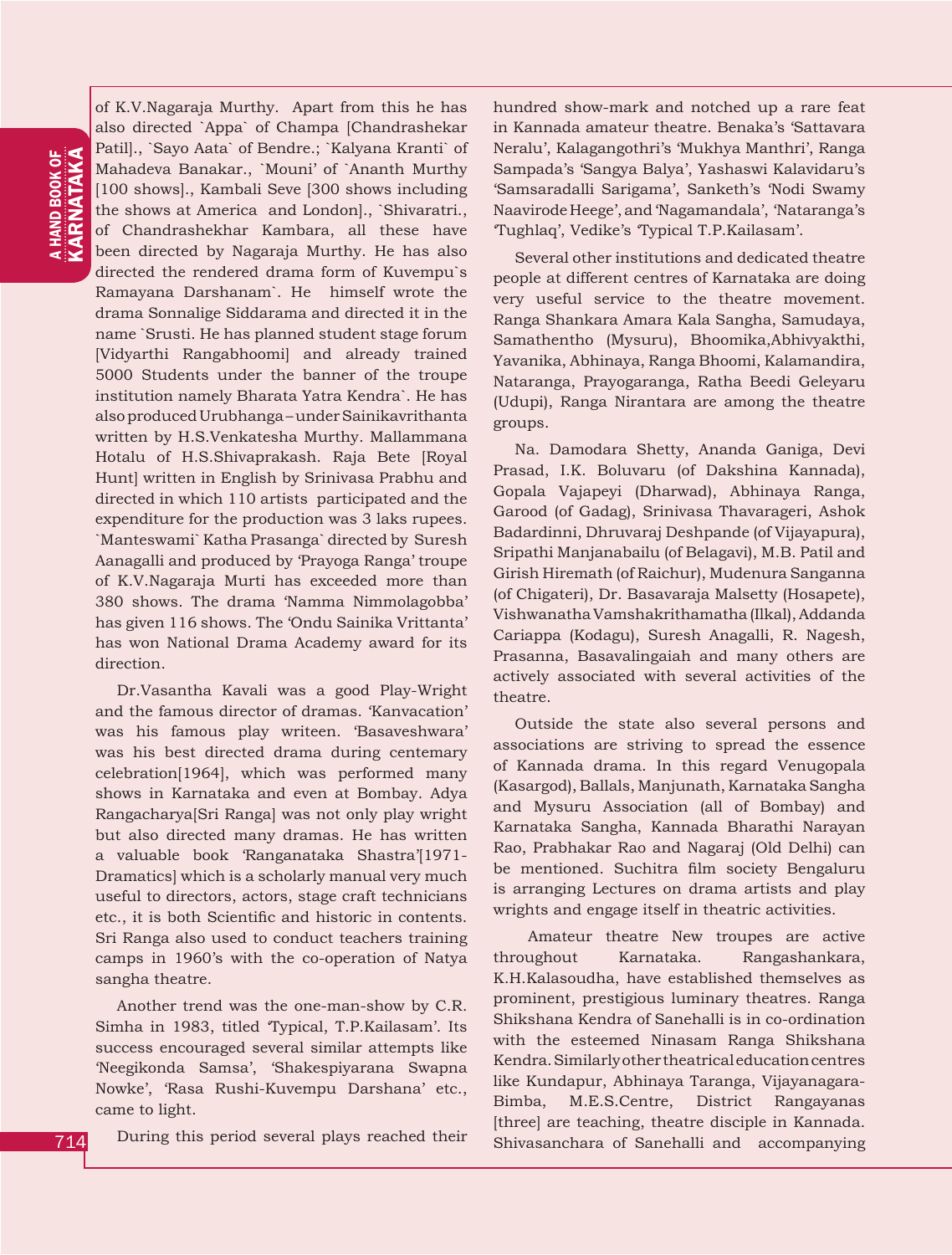THERMONE THE STATE STATE SERVICE SERVICE STATES And the service of the state of the state of the state of the state of the state of the state of the state of the state of the state of the state of the state of the state of **LITERATURE** AND C  $\Xi$ 

Ninasam and Rangayana reperttoies are going to different parts of Karnataka and continuously rendering their stage performances, with new experiments. Very recently Basavalingaiah has transformed the novel "Malegalalli Madumagalu" of Kuvempu, for the stage performance at Mysuru Rangayana and Bengaluru Kalagrama, being exhibited with a fine direction. Similarly, the noteworthy directed theatrical performance are `Let positive yane yare koogadali` of Kotaganahalli Ramaiah, `Nirinatana and Baduku Bayalu of Shankar Venkateswaran, `Shivarathri of Kambar, Bendakalu, on tust of Girish Karnad, `Yettaharide hamsa of Raghunandan. `Bharatayatre` of K.V.Akshara `Anabhigna Shakuntala` of Prakash Belavadi and K.Y.Narayana Swamy etc, are some new dramas, in recent times. The theatre has become a challenge. The novels have been transformed and expose themselves for drama performances. The design of the theatre is extending and projecting itself in new facets. The dramas like Kusumabale, Manushajati Tanondevala, 'Malegalalli Madumagalu' are the fine examples in this direction.

Kasaragodu Chinna is not only a talented actor, but also strived diligently in direction, production and in many wings of the theatre. Dr.Vijaya has worked in the field of theatre and she is an eminent theatre critic also. She has written many dramas. B.T.Lalitha Naik also has written many dramas.

Mallikarjuna latte, Chandrakanta Kusanur, Channanna Walikar etc, are some of the noteworthy dramatist, who have written the new wave dramas collateral to the Amateur Theatre. Ranga Madhyama `of Kalaburagi dt, Abhinaya Gangotri of Bidar dt, `Rayachur dt, etc, have their own contribution to theatrical activities.

In the second half of the decade, significant plays emerged. H.S.Shivaprakash wrote 'Manteswamy Katha Prasanga' and 'Madari Madayya'. T.N.Seetharam's 'Nammolagobba Najukaiah', Gopala Vajapeyi's 'Doddappa', C.R.Simha's 'Bhairavi', Chandra Shekhara Kambara's 'Siri Sampige' and Girish Karnad's 'Thale Danda' and 'Nagamandala'.

'Suthradhara Vartha Patrike', now changed its name as 'E Masa Nataka', is a monthly being published by pratima Ranga Samshodana Pratistana and the managing editor is L.Krishnappa, 'E Masa Nataka and and 'Ranga Tharanga' the new magazine are documenting theatre activities. Hubballi has 'Ranga Thorana', with similar purpose.

also no more. Kannada amateur theatre also went A tragical loss to the amateur theatre was the  $\Box$ accidental death of young talened actor-director Shankar Nag in 1990 and B.V. Karanth in 2002. Ashok Badardinni and Druvaraj Deshpande are abroad in this decade. C.R. Simha's 'Typical T.P. Kailasam' created a record by being the first play to travel outside India by presenting sixteen shows in America and Canada during 1986. B. Jayashri took her 'Lakshapathi Rajana Kathe' to Egypt and Bulgaria. Prabhath Kalavidaru went out to the Far East and the U.S. Mysuru's Rangayana presented its 'Hippolytus' in New York.

K.V. Subbanna's 'Nee Naa Sam' and 'Thirugata' and the State Government's 'Rangayana' at Mysuru are active, with talented directors like Chidambara Rao Jambe, K.V. Akshara, K.G. Krishnamurthy and guest director Prasanna. 'Thirugata' has been coming out with three or four productions every year. Rangayana, a State run Theatre Repertary was headed by B.V. Karanth. With trained and talented people like Jayatirtha Joshi, Basalingaiah, Raghunandan and Gangadharaswamy. Rangayana has come out with significant productions like 'Kindari Jogi,' 'Shakeshpeyarige Namaskara', 'Kusuma Bale,' 'Bhoomigeeta' and 'Hippolytus'. Basavalingaiah has taken over the Directorship of Rangayana after B.V. Karanth and C.R.Jambe. the 'Malegalalli Madumagalu' of Rastrakavi Kuvempu was directed by Basavalingaiah, who staged it in such a way that it brings the dense experience of Malnad and it has become a highly popular drama which has made a record. Next the writer and dramatist Lingadevaru Halemane, Smt. Jayashree, B.V.Rajaram have become the directors of Rangayana in succession. Prayogaranga and Yuvaranga apart from their own productions, organise drama competitions regularly in Bengaluru to encourage college and industrial drama groups. C.G.K's Ranga Niranthara organises play writing by a group of young writers.

Karnataka Nataka Academy, in the last ten years has provided a lot of impetus throughout the state, by organising workshops, festivals and by providing financial grants to deserving professional companies. To help the theatre people monthly pensions are being sanctioned. Dr. Rajkumar, Famous Cine Artist is conferred with title "Kala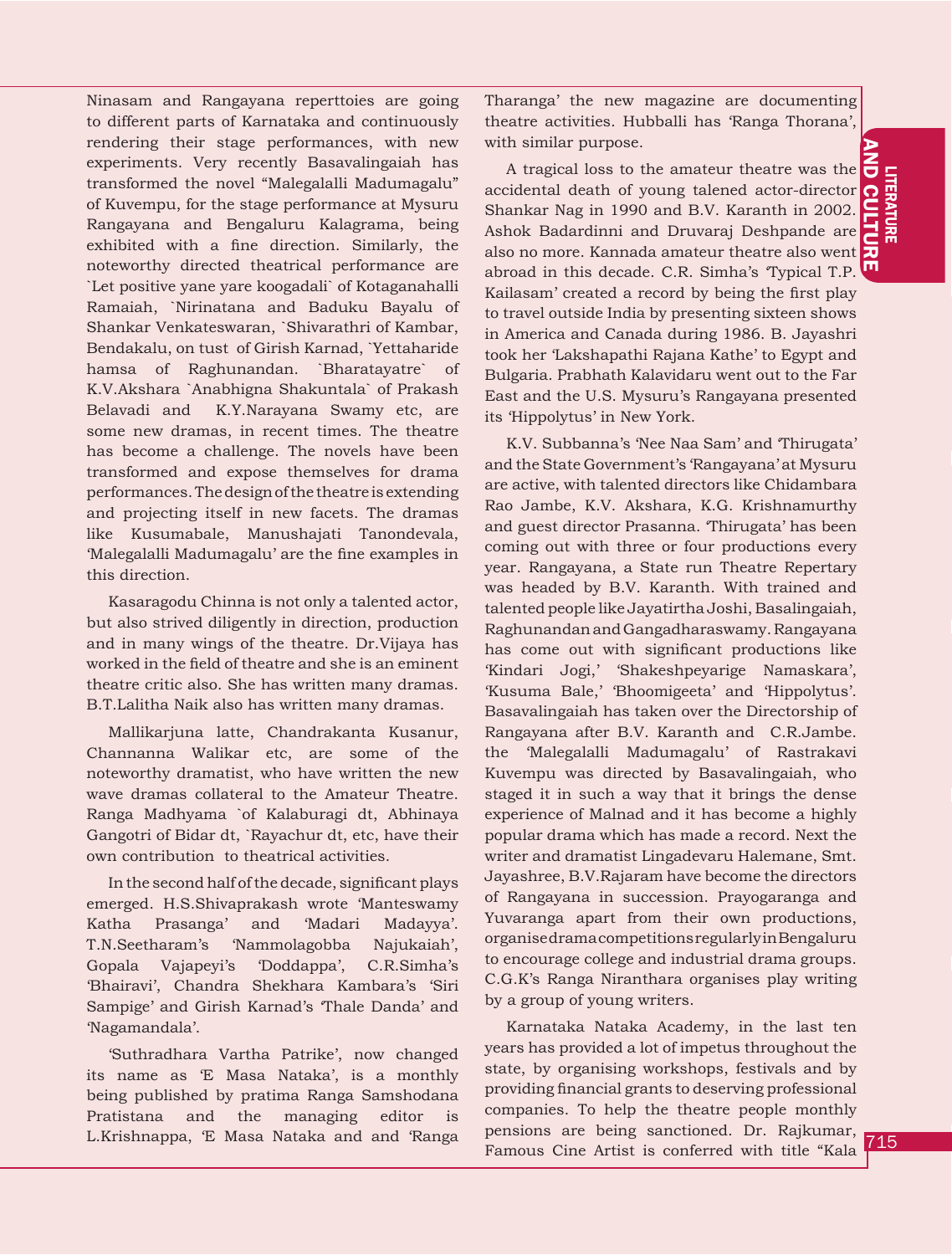Kousthubha" by the Karnataka Nataka Academy and "Karnataka Ratna" by the Department of Kannada And Culture.

**Dr. Gubbi Veeranna Award** which is considered as the highest Theatre Award, established in 1994 is being given by Department of Kannada and Culture, to the best Theatre personalities. It carries a cash award of 1 lakh rupees. The following are the persons who have bagged this award: Enagi Balappa (1994), B.V. Karanth (1995), Girish Karnad (1996), Master Hirannayya (1997), H.K. Yoga Narasimha (1998), P.B. Duttaragi (1999) and H.N. Hoogara (2000), R.Nagarathnamma (2001), Chindodi Leela (2002), B.R.Arishanagodi (2003), Basavaraja Gudigere (2004), Renukamma Murugodu (2005), G.V. Malatamma (2006), Subhadramma Mansur (2007) H.T.Arasu[2008], P.Vajrappa[2009], Prameelamma Gudur[2010], L.B.K.Aldal[2011].

# *Yakshagana*

Yakshagana, one among the several folk theatrical forms of Karnataka more popular in recent times. In addition, earlier forms like 'Bayalata', 'Bhagavathara ata' or 'Dashavatara ata' also existed . It acquired its present name because these plays were written in the form of musical dramas and that particular style of music was called Yakshagana. This term now has become a synonym for the theatrical form too.

We get rich harvest of Yakshagana plays during  $16<sup>th</sup>$  - 18th Century in Karnataka. In between the 16th and 17th Century Siddendra Yogi, the founder of the Kuchipudi School of dance wrote his plays in the Yakshagana style. Thirthanarayana Yati, the disciple of Siddendra Yogi took these plays to Tanjore. Later, most of the 300 and odd playwrights came from the coastal regions of Karnataka, mainly undivided Dakshina Kannada. Old playwrights had utilized the Yakshagana style of music for every type of emotions and situations in their songs and dramas. Over 160 'ragas' were used in their compositions, though today Bhagavatas are rarely conversant with 30 ragas or so. There are few ragas that are not found even in classical music. Nepali, Gujarati, Madhavi, Panchagati, Gopagite, Huvu, Divali, Charite, Haradi, Mechale etc. are some of them. The themes for the play are selected from the Ramayana, Mahabharata, Bhagavata and other Puranas. Barring a few narrative lines, all the rest was set to raga and tala. One essential element of depiction consisted of music and the other, dance. Both had simple literary material as their basic text. The dance elements had good support from percussion instruments like Chande, Maddale and cymbals. The characters of the play wore ankle bells (gejje) too. The essence of the drama was conveyed to the audience in prose which is dependent on the textual content of the songs.

To an audience not conversant with the Kannada language, the range of costumes and make-up seemed to capture the grandeur of a wonderland, which was ably supported by a rich musical background. In totality, Yakshagana theatre is one of the few rich theatre forms that have persisted even today. The ethical and religious background provided by temples have yielded to commercialism, for popular entertainment.

Towards the beginning of this century, there were a number of Yakshagana troupes, sponsored by prominent temples in Dakshina Kannada and Udupi. Saukur, Marnakatte, Mandarthi in the north, Mulki, Dharamasthala and Koodlu in the south are prominent among them. The temples concerned used to maintain them from their funds and some devotee of the temple used to pay for each performance which was free to the audience. There were quite a number of local patrons in the villages too. The plays were staged each night on special request. The actors and dancers who were orginally agriculurists, served in the plays more as service to the deity than as a profession.

From 1940's things began to change very much in the institutional set up of the troupes. Temples began to auction the rights of conducting the shows. By then, the influence of the commercial drama troupes had attracted people very much and Yakshagana artistes began to copy the stage costumes and slowly discard traditional dance. Another feature, namely, the running of the troupes on a commercial basis with tents and allowing spectators entry into the tent by selling tickets, began to gain ground; with this the total attitude of Yakshagana theatre changed.

Now, there are a dozen commercial troupes and very few temple troups maintained by devotees that offer free performance. Yakshagana has become a financial success by catering to mass appeal. Many traditional elements of the Yakshagana theatre have been left in the cold. Much of the Prose utterances in Yakshagana theatre have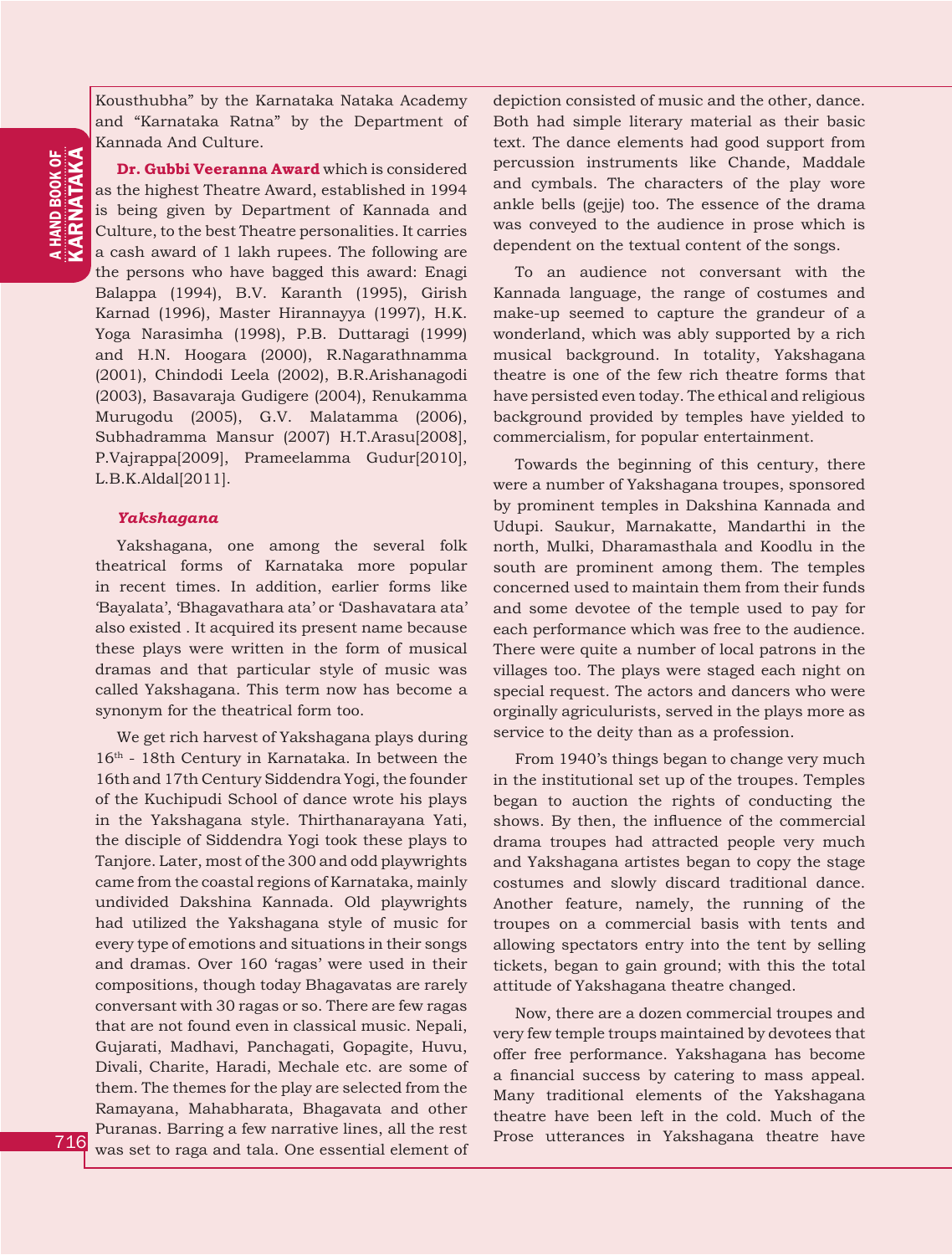**POOLITERING**<br>POOLITER<br>717 **LITERATURE** AND C  $\Xi$ 

eclipsed dance tradition. Like the cinema's craze for novelty, new themes are gradually replacing all old popular themes based on puranic and epic ones. Vulgarity in dialogue has become the chief element in creating mass appeal. A few prominent Yakshagana troupes are from Irodi, Surathkal, Saligrama, Amrutheshwara, Perdoor and Idugunji. Among old temple troupes those belonging to Mandarti, Dharmsthala, Katil and Maranakatte still thrive, but there too the trend of giving up old plays seem to gain ground. The M.G.M. College of Udupi has a Yakshagana Kendra where about a dozen students are taught traditional dance and Yakshagana methods. Two more training centres have working at Kota and Dharmasthala since 1972. The creative art form of Yakshagana with its rich costumes, dance and music has great potential, but the people have yet to realise its greatness. All efforts of bringing out Yakshagana as a sophisticated art form have received scant respect and encouragement.

Several artistes of Yakshagana have enriched the art by their efforts. Veerabhadra Nayak, Uppuru Narayana Bhagavata, Irodi Sadananda Hebbar, Polali Shastri, Malpe Shankaranarayana Samaga, Mowaru Kittanna Bhagavatha, Alike Ramayya Rai, Haaradi Krishna Ganiga, Haaradi Narayana Ganiga, Haaradi Rama Ganiga, Damodara Mandecha, Basava Naik, Bailpa Subbaraya, Hiriyadka Gopala Rao, Agari Srinivasa Bhagvata, Kuriya Vithala Shastri, Udyavara Madhava Acharya etc., are among the noted exponents of Yakshagana from Dakshina Kannada. Keremane Shivarama Heggade (Kendra Sangeetha Nataka Academy awardee in 1971), K. Sadananda Heggade, Ganapathi Bhatta, Mudkani Narayana Heggade (Kendra Sangeetha Nataka Akademy awardee), Babu Bhatta, etc., are among the noted artistes of North Kanara District.

Yakshagana is very popular even in other parts of Karnataka and it is identified as 'Mudalapaya'. Aparala Tammanna the author of 'Sri Krishna Parijata', Kulagoda Tammana of Kulagodu in Belagavi district and Aliya Lingaraja of Mysuru are famous Yakshagana poets. It is also said that Yakshagana tradition was in Mysuru district at the time of Kalale Veeraraja. Nanjunda Bhagavata`s grandfather Dasaiah Bhagavatha is said to have migrated from Tulunadu with Yakshagana Mela to Mysuru or he may be a native of Mysuru. The name `Nanjunda` indicates such happening, as viewed

was Guru Recharya. `Kavicharite` pre-suppose Qu<br>that Nanjunda Bhagavata might have migrated <mark>u</mark> by scholar S.K.Ramachandra Rao. This Nanjunda Bhagavata was patronised by Alia Lingaraja [1799 – 1868]. He has written the book `Vrushabhendra Vilasa Yakshagana Mahanataka`, a pictorial text Yakshagana. This Yakshagana Mahanataka is primarily concerned with Bhakti Bhandari Basavanna of 12th century. Bhagavata's preceptor was Guru Recharya. `Kavicharite` pre-suppose from ghat area and patronised by Aliya Lingaraja at Mysuru. It further suggest all his works are in Yakshagana form and enumerates those eight works as follows.`Tripura dahana, Radha Vilasa, Somashekhara – Chitra Shekhara Kathe, Moha Viveka Kalaga, Harischandropakhyana, Balichakravarti Charitre, Sarangadharana Kathe, Chandrahasana Kathe.

S.Shivanna cites many more books of Nanjunda Bhagavata viz; Druva chatitre, Rukmangada Kathe, Viravaramana Kalaga, Vrushabendravilasa, Shanimahatme, Samudra Manthana, Siriyalana Kathe Etc., and it is said pururava kathe, Soundarya mohana nataka, hilayyanna kathe, Shwetha kathe, in all 23 works have been noticed though all of them are yet to be found physically.

Mainly 'Nanjunda Bhagavata Virachita Vrishabhendra Vilas Yakshagana Mahanataka' manuscript has been edited and published by the peethadhipati of Suttur mutt, Ja. Sri.Shivarathri deshikendra mahaswamiji in 2008. This Yakshagana Mahanataka was staged at Mysuru by the artists of Sri.Dharmastala Manjunatheshwara Kripa Poshita Yakshagana Mandali, in 2009.

In the coastal region, Nanjaiah, Parthi Subba, Halemakki Rama, Hattiangadi Ramabhatta. Venkata Ajapura, Nityananda Avadhuta, Pandeshwara Venkata, Gerasoppe Shanthappaiah, Nagire Subrahamanya, Dhwajapurada Nagappaiah, noted Kannada poet Muddanna and Halasinahalli Narasimha Shastry are among the noted writers. There are two school of Yakshagana, called Tenkutittu (Southern) and Badagutittu (Northern). They vary in costumes, dance and other aspects from each other. Many Telugu Yakshaganas also came to be written in Karnataka and among these Kempe Gowda, the ruler of Bengaluru composed 'Ganga Gowri Vilasam', Many more such works were composed in the Mysuru Court. In Puppet Theatre too, the text and theme is of Yakshagana itself. Uppinakuduru Kogga Kamath from Dakshina Kannada is an outstanding master of this art.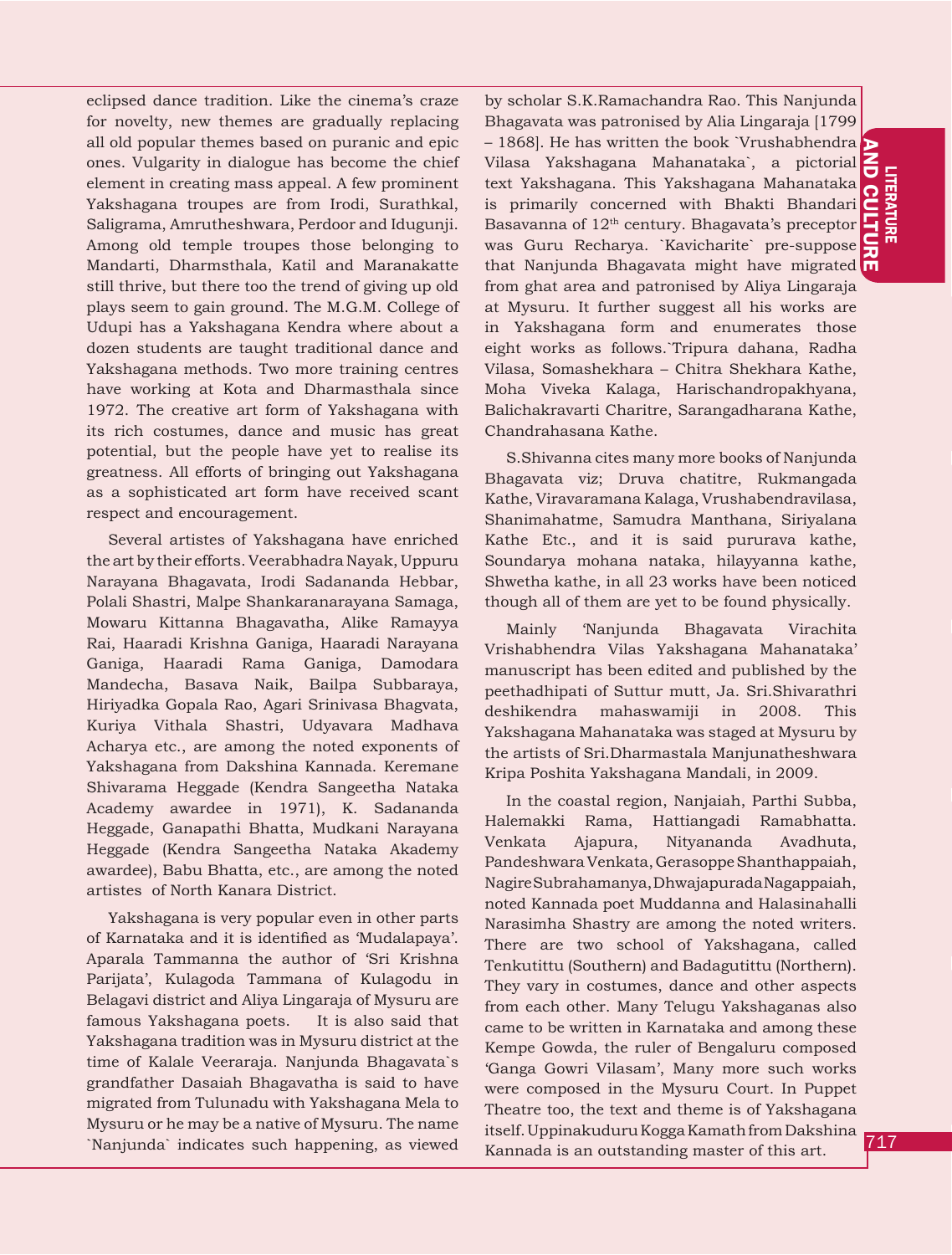# **HAND BOOK OF**<br>**CARNATAKA** KARNATAKA a HAND BOOK OF

Mudalapaya is the variety of Yakshagana seen on the plateau, as mentioned above. An institute to foster it is functioning at Konchalli in Tiptur tq, by the efforts of Prof. J.S. Paramashivaiah, noted folklorist. The Mysuru University Folk Arts Department also promotes this school. In Kalaburagi and Dharwad areas it is called Doddatta. Karibhantana Kalaga, Sarangadhara, Kumara Ramana Kathe are popular themes in that area. Basavaraja Malasetty of Hosapete and Basavalingaiah Hirematha of Kittur are noted directors in the field. Narasappa Bhagavata of Konchalli, Puttashamachar of Bellur (Mandya dt.) Yatirajayya, (Gondetahalli) are some of the artistes from Southern Karnataka. Monappa Sutar from Afzalpur, Budeppa from Byahatti, Najundayya Hiremath from Talur (Sandur tq), Ganachari from Gogi and Chandanna Gogi from Hugar (Shahpur tq) are among the artistes of this school.

# *PAINTING IN KARNATAKA*

The earliest paintings of Karnataka are of the pre-historic period assigned to 2000-1000 B.C. The representations of animals, human figures etc., are painted beneath the projected rocks which formed the dwelling place of the prehistoric people. Such relics of the art of prehistoric man could be seen in the districts of Ballari, Vijayapura, Bagalkot, Koppal, Raichur, Tumakuru and Chitradurga. The Prehistoric sites like Hirebenakal, Piklihal etc., contain figures of hunters with weapons, horseriders, bulls, etc. on rocks. The peacock boat in white colour, fish in black colour are found in Siddaganga-Rameshwara hill caves in Tumakuru Taluk in 1998.

Many coloured figures on mud pots are plentifully found in Brahmagiri, Chandravalli, Hemmige, Herokal, Maski and Bengaluru. The art of painting and its existence in the historical period have been referred to in the contemporary literature and inscriptions. Roots of painting clearly encouraged in Karnataka may be traced to the days of the Chalukyan ruler Mangalesha and only traces of the paintings of his time survive in Cave III of Badami. Due to historical factors, there are gaps in the continuity of this tradition of painting in Karanataka. We come across illustrated manuscripts 'Dhavala' at Moodubidare belonging to the Hoysala period. The figures, settings and the postures are different from the Kalpasutra paintings of Gujarat, illustrating the same themes. The style

is distinctly indigenous and leave an impression of the ornamentations in Hoysala sculptures. Many references to portraits and pictures are made by Kannada poets like Rudrabhatta. "Manasollasa' by Emperor Someshwara III has a section on this art.

A study of the paintings of the Vijayanagara period reveals that mural painting was practised on a large scale. The earliest such specimens are found on the ceilings of the Virupaksha temple at Hampi. A close study of the paintings in Karnataka indicates that instead of reflecting life as it was during those periods, the painters had adopted conventionalised settings, highly stylised postures, all bound strictly by the dictates of the Aagamas.

The paintings seem to be pictorial versions of sculptures which are seen in abudance even today. Even secular themes followed these stylised postures. It is possible most of the major temples in Karnataka were decorated with such murals. The Mysuru Gazetteer edited by C. Hayavadana Rao mentions many such temples where mural paintings are or were found in old Mysuru province. The Terumalleshwara temple at Hiriyur, Narasimha temple at Sibi, the Jaina Matha at Shravanabelagola, Mallikarjuna temple at Mudukutore, Virupaksha temple at Hampi, Prasanna Krishnaswamy Temple, Krishna and Varaha temples at Mysuru and the Divyalingeshwara temples at Haradnahalli, Jaina Temple at Saligrama are among them. Virabhadreshwara temple at Yadoor of Belagavi District, and Adanakuppe of Kanakapura Taluk. Ramanagara District contain mural paintings in indigenous style. These temples are long standing. The Daria Daulat at Srirangapattana, Jaganmohan Palace at Mysuru, the mansions at Nargund, Kamatagi near Vijayapura and Nippani, Amminabhavi near Dharwad, Rama temple at B.K. Halli near Haliyal, private houses at Raichur and Guledagud too have paintings. The Nalnad palace of Haleri Kings near the village Kakkabe of Kodagu Dt. contains beautiful colourful mural paintings.

From the later Vijayanagar period, the art of painting seems to have split into two branches. The Vijayanagar rulers and their feudatories followed the ancient tradition bound by the Agamas, while the rulers of Vijayapura, Kalaburagi and Bidar were resposible for the development of a distinct style known as the Daccani style. The finest specimens of this school were produced at Vijayapura. Though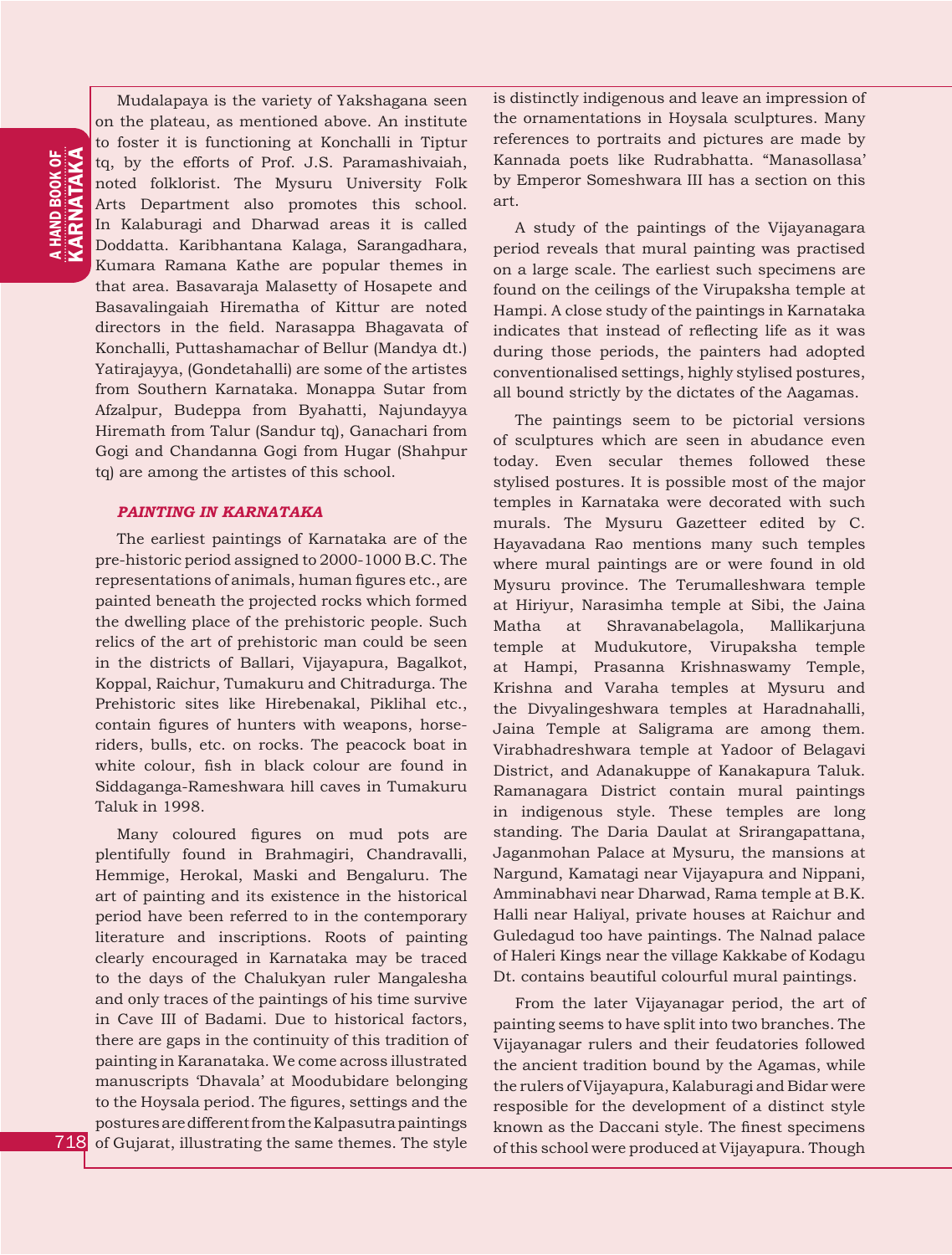this school was heavily influenced by the Mughal style, it has a strong indigenous strain.

The southern parts of Karnataka continued the ancient style which was developed at Vijayanagar. After the fall of Vijayanagar, the court migrated to different places in the South. The rulers of Mysuru extended patronage to art. A considerable section of artists settled in Srirangapattana under the patranage of Raja Wodeyar. The colourful paintings on the pillars, walls, roofs, etc., of the Dariya Daulat at Srirangapattana are of varied themes and subjects. Similarly traces of paintings are available in the palace of Tipu at Bengaluru. In addition to murals, the painters were also commissioned to illustrate manuscripts. Such illustrated manuscripts with attractive and colourful drawings were in the possession of many old families. The most famous of such manuscripts is the 'Sritatvanidhi,' a voluminous work prepared under the patronage of Mummadi Krishnaraja Wodeyar. This manuscript has nine parts, dealing with different topics, such as Shaktinidhi, Vishnunidhi, Brahmanidhi, Shivanidhi etc. The paintings illustrate ancient knowledge in the branches of the Aagama, Shilpas, Jyothisha, Tantra, etc. The Jaganmohana palace has portrait pictures of kings and other nobility and pictures relating to puranic themes either in water colour or oil colours on clothes, glasses, etc. Sundaraiah, Kondappa, Yellappa, Durgada Venkatappa, Narasimaiah, Thippajjappa and others adopted and developed this style. In those days, the painter prepared his own materials. The colours were from natural sources and were of vegetable, mineral or even of organic origin. Gold leaf was applied on the gesso works, the hallmark of all traditional paintings of Karnataka. Besides paper, the painters painted on glass too.

Raja Raviverma in the early decades of the twentieth century influenced many painters of the day in Mysuru. Introduction of the European style of painting as a course of study at the Sri Chamarajendra Technical Institute, Mysuru, relegated the older traditional painting style to the background and produced a new generations of painters trained in the Western mode and styles of painting.

Many painters were trained in different centres in India and even abroad. People like K. Venkatappa, Pavanje, K.K. Hebbar, K.S. Kulkarni, Almelkar, S.G. Vasudev, N.S.Swami,

Dandavathimath and N. Hanumaiah are artists of<br>outstanding merit and reputation.<br>Among other artists of the state, S. Subbukrishna, K. Keshavaiya, S.Narasimhaswamy, S. Nanjundaswamy, Y. Subramanyaraju, outstanding merit and reputation.

 $\frac{1}{2}$  art of painting. M. Veerappa, S.R. Swamy and H.S.  $\frac{1}{2}$  Inamati are noted for their composition drawings Among other artists of the state, S. Nanjundaswamy of Mysuru has made an impression by his renderings on all aspects of the art of painting. M. Veerappa, S.R. Swamy and H.S. and paintings, mainly of the Indian tradition. Shankar Rao Alandkar of Kalaburagi is famous for his paintings which are intense with emotions. V.R. Rao, S.S. Kukke and R. Sitaram are adept at portrait painting. The composition paintings of Janab Sufi and the exquisite incorporation of the art of painting in inlay works by Mir Shoukat Ali of Mysuru are memorable. Paintings of the historical episodes by Y. Subramanya Raju show an ideal admixture of Indian and Western systems of art. Ragamala Paintings of M.V. Minajigi and the technique of mixing of water colours by M.A. Chetti in his paintings are superb. M.T.V. Acharya was noted for his paintings based on puranic themes. The portrait paintings of S.N. Swamy in oil colours and his pencil sketches, landscape paintings of Tanksale, N. Hanumaiah and F.G. Yelavatti in water colours delight even though a novice in art. Y. Nagaraju, B.H. Ramachadra, S.R. lyenger, D.V. Halbhavi, S.M. Pandit, S.N. Subbukrishna and M.H. Ramu were experts in portrait painting. Rumale Channabasavaiah, Shuddodhana, Subbukrishna, M.S. Chandrashekhar and P.R. Thippeswamy have a typical style of exposing the rural life in varied colours. P.R. Thippeswamy was also an expert painter of scenes of temples and shrines. Devanahalli Ashwattamma a drawing and modeling teacher in a sculpture art school, was preparing the idols out of mud and stone, skillfully.

Effective line drawings and caricatures are also another aspect of the art of Technical Education. Many private institutions have been established in various centres of Karnataka. The government conducts examinations on modelling. The Karnataka Lalithakala Academy assumed its present format in the year 1977. This Academy arranges annual exhibitions and art shows. It has also instituted awards that are given annually to outstanding works of art. The Academy encourages holding of art exhibitions and purchase of useful books by making liberal grants. The Academy has 719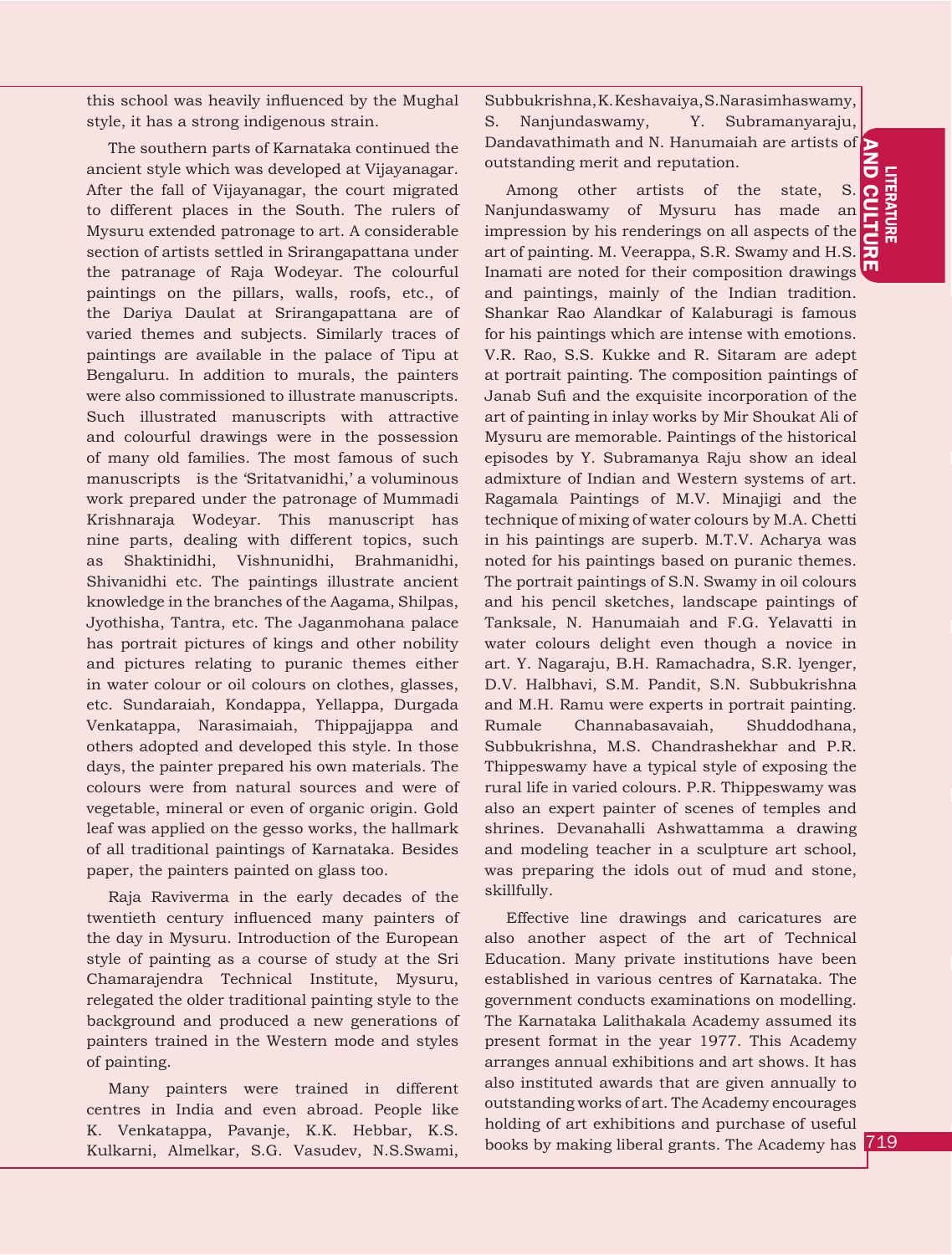built up its own collection of works of art. Art camps are organised by the Academy in different centres of the state. Central Lalithkala Academy is located at Delhi with its South Zone Cultural Centre in Chennai and South Central Cultural Zone in Nagpur. National gallery of modern art (NGMA)'s south zone centre is started at Bengaluru in 2008. Bengaluru city had the privilege of hosting many prestigeous art exhibitions. Several camps have been organised by the Zonal Centres in which artists selected from the state participated.

The academies also conduct periodic seminars on art and bring out systematic publications on the subject. 'Kalavarthi' is the magazine brought out by the Lalitha Kala Academy. Karnataka State Government presented a bus to the Academy which has enabled it to organise mobile art exhibitions. The vehicle moves in different places and works of art are exhibited in it. The exhibition is arranged at venues where the academy conducts its programmes like art exhibitions, art camps, seminars, symposia and during the Dasara and Sahitya Sammelanas.

Kondachari of Ballari, Purushottam, Agaram Krishnamurthy, Sherigar, Bayiri, T.K. Rama Rao and K.B. Kulakarni of Hubballi and others are famous for their line drawings. R.K. Lakshman, R.S. Naldu, R. Murthy, Ramesh, Gopal, G.Y.Hubballikar, Ranganath, N.C. Raghu, Gujjar, Pa. Sa. Kumar, S.K. Nadig, M.Vishwanath and others are famous for their caricature drawings. P. Subba Rao, R.M. Hadpad, G.S. Shenoy, S.G. Vasudev, Dandavatimath, Halabavi, Vijayasindur, U. Bhaskar Rao, M.B.Patil, V.M.Sholapurkar, V.T.Kale, M.S.Chandrashekar, Ravi Kumar Kashi, C.Chandrashekara, Babu Eswara Prasad, V.G.Anadani, Peter Lewis, V.B.Hiregowder, Usuf Arakal, M.S.Murthy, P.S.Kademani, Madhu Desai, Ramdas Adyanthaya, M.C.Chetty, John Devaraj, Shankar Patil, Chandranatha Acharya, J.M.S. Mani, E.G. Badigera, T.P. Akki, S.M. Pandit, Ramananarasaiah, Raghottama Putti, Goolannanavar, M.E. Guru, S. Kalappa, M.S. Nanjunda Rao, M.B. Basavaraj, Vishnudas Ramadas, Sunkad, Manoli, R.H.Kulakarni and others have enlivened the art scene in the state. P.R. Kamalamma, Subhashinidevi, S. Dhanalakshmi, M.J. Kamalakshi, Sheela Gowda, Pushpa Dravid, Pushpamala, Shanthamani, Surekha, Renuka Markhande, Gayathri Desai etc., are among the noted lady artists. Siddalingaswamy,

Nagendrasthapathi and Mahadevaswamy are noted artists in classical paintings and drawing of traditional themes.

There are many constructive art critics of whom G. Venkatachalam of Pandavapura, Shivarama Karanth, A.N. Krishna Rao, S.K. Ramachandra Rao, B.V.K. Shastry P.R Thippeswamy, C.S.Krishnasetty, K.V.Subramanyam, A.L.Narasimhan, Anil Kumar are noteworthy. A.L.Narasimhan also has written the artbooks and edited 'Shilpakala prapancha' a volume dealing with all aspects of Sculptures, containing the articles of scholars in the field. Art schools started by A.N. Subbarao, R.M. Hadapad, M.S. Nanjunda Rao in Bengaluru, Halbhavi at Dharwad, Minajigi at Hubballi, Akki at Gadag and Andani at Kalaburagi BabuRao at Tumakuru, Mysuru and Mangaluru have become famous. The Government has established institutes to impart training in this field. The Chamarajendra Technical Institute at Mysuru was started in 1913 and the School of Arts and Crafts, (now University Lalitha Kala College), Davanagere was established in 1964. The state government honours outstanding artists with awards instituted by the Lalithakala Academy and during the Rajyothsava. In recent years several private arts colleges established at difference places in the state, duly recognized by the respective universities are working. Chamarajendra Academy of Visual art is started at Mysuru in 1982. The Kannada University at Hampi is also conducting art exams and issuing certificates.

The Chitrakala Parishat formed by Late M.S.Nanjunda Rao, later headed by Kamalakshi Gowda (General Secretary) at present is running art colleges, conducting workshop, art exhibition etc. 'Chitra Sante' is a unique idea of it for promoting art works marketing.

The *K. Venkatappa Award* with a cash prize of Rs. One lakh has been instituted in 1994 and K.K. Hebbar is its first receipient (1994). Next D.V. Halabhavi (1995), M.C. Chetty (1996), P.R. Thippeswamy (1997), R.M. Hadapad (1998), M.J. Shuddhodhana (1999), M.S. Chandrashekhar (2000) S.S.Manoli (2001), J.S.Khande Rao (2002) and S.G.Vasudev (2003) Usuf Arakal (2004), Vijaya Sindhoor (2005), B.K. Hubballi (2006) Shanakaragowda Bettadur (2007), M.B.Patil[2008], V.G.Andani[2009], Chandranatha Acharya[2010], are awarded Subsequently.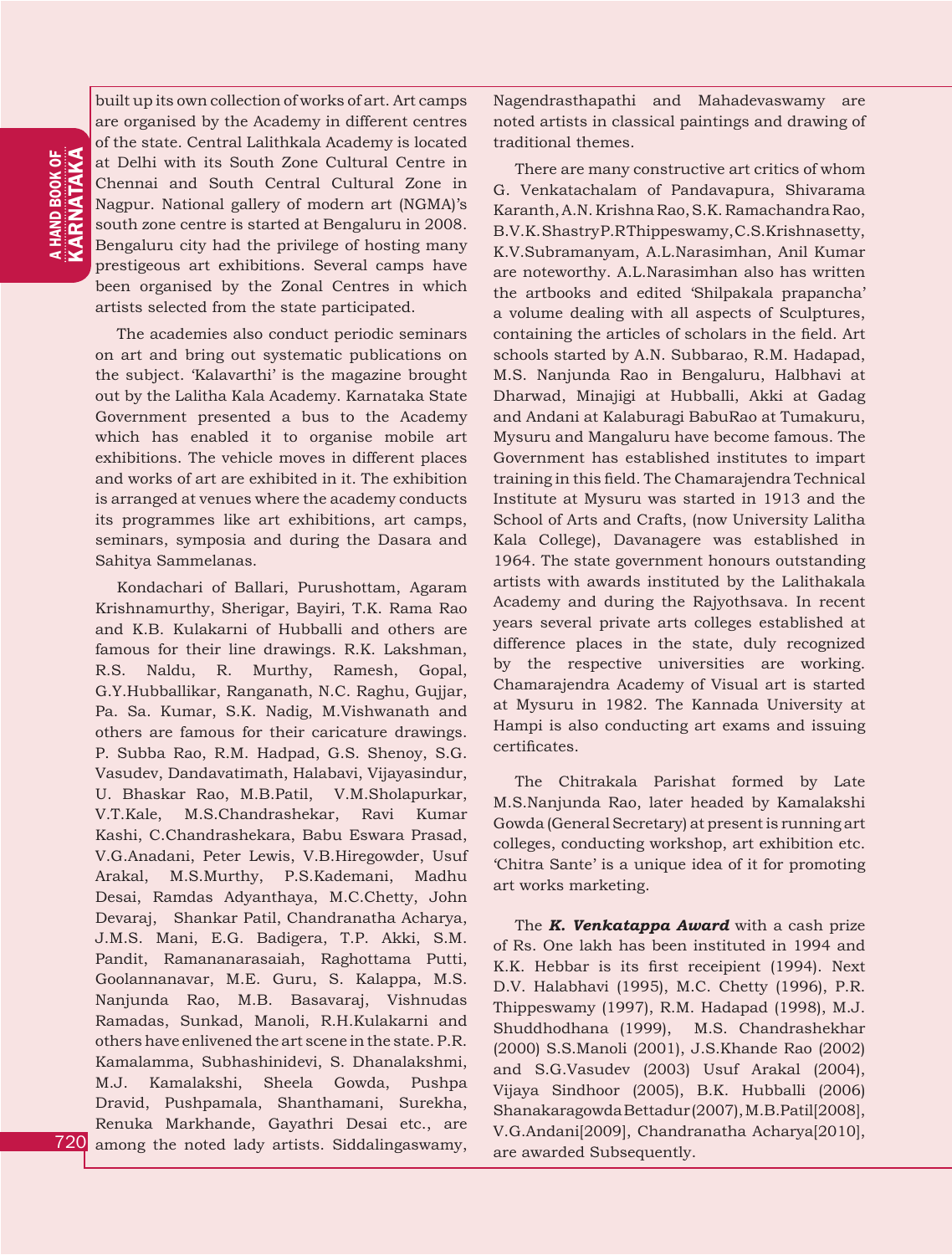**POOLITERING**<br>POOLITER<br>721 LITERATURE AND C  $\Xi$ 

The following artists from the state have won the **Central Lalithakala Academy Awards** 1958- 2000:

1. K.K. Hebbar, 2. S.G. Vasudev, 3. Balan Nambiar, 4. Yousuf from Arakkal, 5. Vijaya Sindhoor, 6. L.P. Anchan, 7. K.R. Subbanna, 8. N. Pushpamala, 9. K.S. Rao, 10. R. Umesh, 11, V.G. Andani, 12. M.B. Lohar, 13. Shesha Rao Biradar, 14. G.R. Eranna, 15. Veerandra Sha, 16. Ranganath 17. Ravi kumar Kashi, 18. Ramdas Adyantaya, 19. Sunil Mamddapur, 20. Rajesh Achar, 21.Gurusiddappa. Also K.K.Hebbar and S.Rorich were honoured as fellow of Academy.

### *MUSIC IN KARNATAKA*

Indian classical music consists of two systems called Hindustani and Karnatak. Interestingly both these systems are prevalent in Karnataka. The Tungabhadra river more or less divides the domain of these two in the state. The word 'Karnatak' in the context of music denotes a system of music prevailing in all the four states of the South India, i.e. Karnataka. Andhra Pradesh, Tamilnadu and Kerala, in the evolution of music, the role of Karnataka has been very significant.

Music, like literature and other creative arts, has been cultivated in Karnataka from ancient times. It was an indispensable part of the social and religious life of the people. Texts on music generally mention ancient theoriticians but not the performers who gave shape to these musical ideas. Bharata's 'Natya Shastra,' perhaps the oldest treatise on the subject seems to have been known in Karnataka from early times. The most notable work is Matanga's 'Brihaddeshi. This work deals elaborately with the science of music of the folk songs of his time. Matanga was the first to use the word 'raga' for the melodies that were current in his time and probably laid the foundation for the raga system of the present day music. Sharngadeva who was patronised by the Yadava (Sevuna) king of Devagiri, has given a total number of 26 'ragas' in his work, 'Sangeetharatnakara'. Between the 11th and 17th Centuries only 32 ragas were in use and this is evident from a Vachana of Basavanna. Venkatamakhi (1660 A.D.) formulated his scheme of 72 melakartas and the classification of ragas was completed by him.

A large number of theoritical works on music and dance were written by authors of Karnataka origin.

deepika of Gopati Tippu; Swarna Mela Kalanidhi D<br>of Ramimatya; Sangita Sudha of Govind Dixit; The prominent were 'Abhilashitartha Chintanmani' also called the 'Rajamanasollasa'. `Bharata Bhashya,`Sangita Sudhakara and Sangeeta choodamani written by Haripala; Vidyaranya`s `Sangeetasara; Bharatasara sangraha`; Viveka Chintamani of Nijguna Shivayogi; Sangeeta Sarvodaya of Bhandaru Lakshmi Narayana; Tala deepika of Gopati Tippu; Swarna Mela Kalanidhi `Chaturdand` Prakashike` of Venkatamukhi; `Shadraga Chandrodaya` Ragamanjari, Ragamala and Narthana Nirnaya of Pundarika Vittala; `Shivatattva Ratnakara of Immadi Basavappa Naika; Shrusti Siddantha of 20<sup>th</sup> century Halaguru Krishnacharya and `Nisshanka Hrudaya` of Mysuru by Dr.R.Sathyanarayana etc., are the main works in the field of music and dance.

An abundant variety of instruments were used in Karnataka. The Kannada poets were well aware of the classical four fold divisions of musical instruments into string, wind, percussion and solid. They also reveal familiarity with an astonishing number of these instruments which were in vogue. Among the stringed instruments kinnari, vellaki, vipanchi, ravanahasta, dandika, trisari, jantra, swaramandala and parivadini find a mention. Shankha, shringa, tittira, kahale, vamsa, bombuli are the wind instruments mentioned. Among the large number of percussion instruments tala (tada), karadi, mridanga, dhakke, pathala, dundubhi, panava, bheri, dindima, traivali, nissala, dhamaru, chambaka, dande, dollu, dolu and runja are prominently mentioned. Some solid instruments used were ghanta, jayaghanta, kinkini, jhallari, tala and kamsale. Palkuriki Somanatha mentions about Veena 32 types and flutes 18 types.

Khanda, Shukasarika, Tripadi, Chatushpadi, Shatpadi, Varna, Dhavala, Suladi, Pada, Vachana, Kirtana, Tattva, Ugabhoga were the different types of poetic composition. Karnataka had a great number of reputed composers whose compositions are popular and relevant even today. There were many prominent composers of the Veerasaiva faith like Sakalesha Madarasa, Basavanna, Nijaguna Shivayogi, Muppina Shadakshari, Bala Leela Mahanta Shivayogi, Nagabhushana, Ghanamatarya, Madivalappa Kadakola, Nanjunda Shivayogi, Karibasavaswamy and Sarpabhusana Shivayogi. The Haridasa Kuta is said to have been founded by Narahari Teertha, the disciple of Madwacharya. Sripadaraya was called 721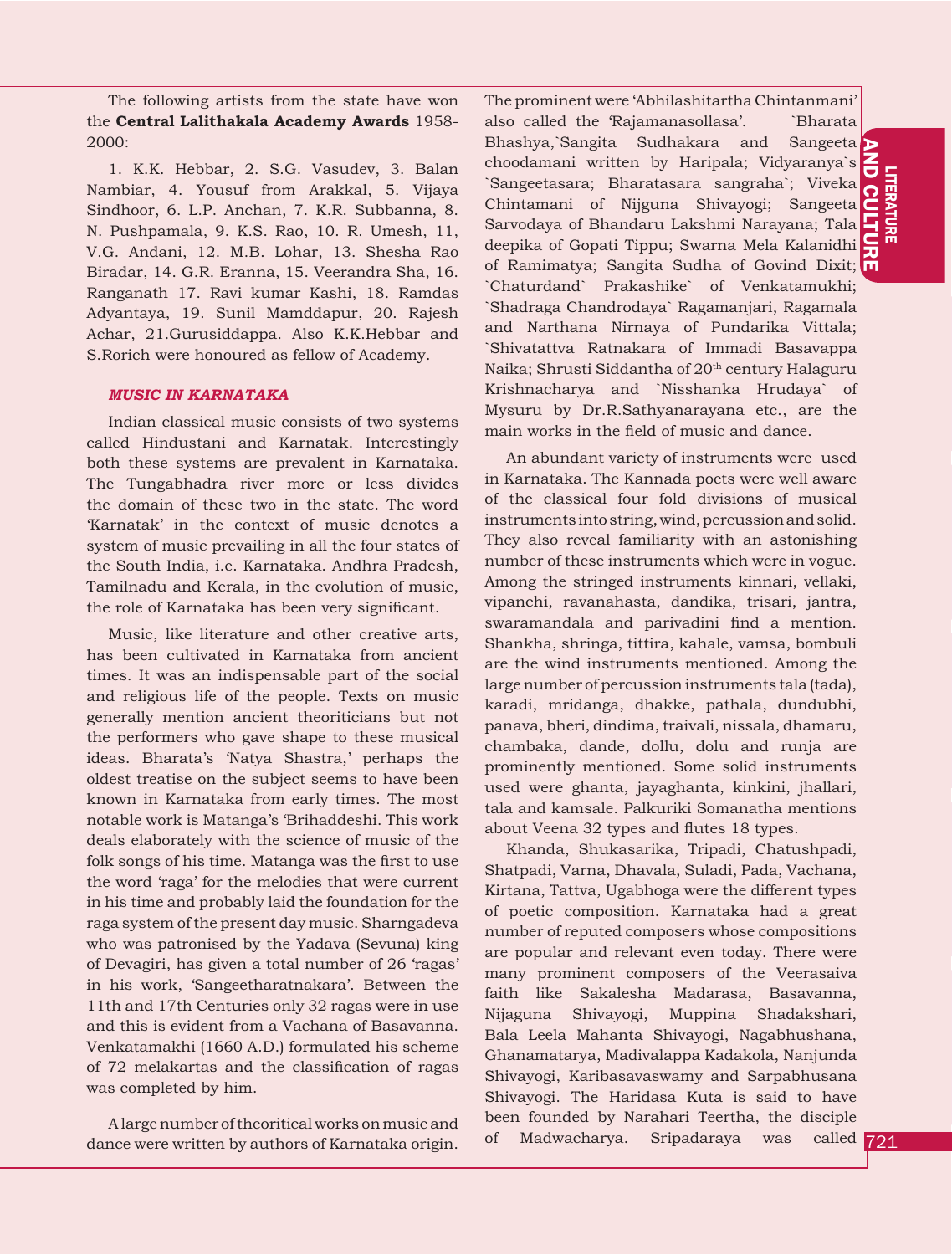# **A HAND BOOK OF**<br>**KARNATAKA** KARNATAKA a HAND BOOK OF

Haridasa Pitamaha. The Haridasas composed songs in Kannada in praise of Lord Vishnu. Vyasaraya, Vadiraja, Purandaradasa, Kanakadasa and others composed Kirtanas. Mummadi Krishnaraja Wodeyar was also an able composer. Jayachamaraja Wodeyar too has composed 94 songs[Kritis] in different languages in Karnataka sangita tradition.

Purandaradasa strode like a colossus in the musical history of Karnataka. 'Pillari geetas' composed by Purandarasa, form the foundation for learning Karnataka music even today. Purandaradasa is revered as the 'Karnataka Sangita Pitamaha' and is credited to have given a new direction to Karnatak music.

In the 19th and 20th centuries, there was a marked separation of the popular and classical compositions. Mysuru Sadashiva Rao adorned the royal court of Mysuru was the guru of celebrities like Veena Subbanna, Sheshanna and others. Mysuru Sadashiva Rao was famous for his classical compositions – like `Sri Parthasarathi` on god Parthasarathi of Tiruvallikkeni, Samrajyodaya Kesha` on the god Ekambaranatha of Kanchi, 'OM Raja Rajeswari' as the Godess Devi Kamakshi; and Tillana, Padavarna based on Sringara rasa composed in favour of his patron Mummadi Krishnaraja Wodeyar the Maharaja of Mysuru.

Muthaiah Bhagavatar by about 1927 came to Mysuru and Krishnaraja Wodeyar IV admired his melodious music style and appointed him as his Asthana Vidwamsa [court scholar]. Bhagavatar has composed Astottara Kirtanas in Kannada. Telugu and Sanskrit on the Mysuru royal family deity Sri.Chamundeshwari. Consequently he was awarded the title 'Gayaka Shikamani', in 1928 by the palace. He was the first doctorate achiever of music field in the year 1943.

Ponnaiah Pille of 19<sup>th</sup> century, was also court (music, dance) scholar of Mysuru palace. He has organised the order system of Baratanatya by using Sarale, Jantivarase and Dashakaranas. His main invaluable contribution to Baratanatyam system was Alaripu, Jatiswara Ragamalika shloka, Tillana. Mysuru Sadashiva Rao, Veene Subbanna, Sheshanna. Sambaiah, Muthaih Baghvathar, Mysuru K. Vasudevacharya composed kirtanas in Kannada, Sanskrit and Telugu. Devottama Jois, Karigiri Rao, Bidaram Krishnappa, Mysuru T. Chowdaiah, Jayachamaraja Wodeyar, Aliya Lingaraja, Veena Krishnacharya, Rudrapattnam

Venkataramanayya, Tiruppanandal Pattabhiramaiah, Kolar Chandrashekhara Sastry, Ballari Raja Rao and others have left behind a rich tradition of their compositons. Among the lady musicians mention may be made of Bengaluru Nagarathamma who renovated the samadhi of Sri Tyagaraja at Thiruvaiyar.

The reign of the Wodeyars of Mysuru may be considered the golden age of music in Karnataka. They extended patronage to local musicians and also musicians of other regions. Veena Bhakshi Venkatasubbayya, Shivaramaiah, Pallavi Ramalingaiah and Lakshminarayana were prominent among the musicians of the state who received royal patronage. Other eminent vocalists and instrumentalists who lived elsewhere but graced the Mysuru durbar were Sadashiva Rao, Lalgudi Ramayyar, Mugur Subbanna, Krishnayya, Karigiri Rao, Bhairavi Kempe Gowda, Rudrappa, Janjhamarutam Subbayya, Lalgudi Guruswamy Iyer, Bidaram Krishnappa, K. Vasudevacharya, Tiruvaiyaru Subramanya Iyer, Kolar Nagarathanamma, Shatkala Narasayya, ChikkaRama Rao, Belakavady Srinivasa lyengar, Chintalpalli Venkata Rao, B.Devendrappa and Pitil T. Chowdaiah.

#### **Hindustani Music**

As mentioned earlier, Pundarika Vitthala (1562-1599), a native of Satanur near Magadi was proficient in both Karnatak and Hindustani music. Though the Mysuru rulers mainly patronised Karnatak music, they also encouraged Hindustani music. In the northern part of Karnataka, petty principalities of Ramadurga and Jamakhandi patronised Hindustani music. Eminent Hindustani musicians were employed in their durbars. Giants of Hindustani music like Balakrishna Raste, Ganapath Rao Raste, Nandopant Joglekar, Balanwantrao Vaidya, Dada Khare, Antubuva Apte, Balawantrao Katkar, Alladiya Khan, Khan Abdul Karim Khan, Rahmat Khan, Ramakrishnabuva Vaze, Shivarambuva, MunjiKhan, Vishnupant Chatre, Nilkanthbuva, Shankara Dikshit Janthali, Siddarama Jambaldinni, Dattopanth Pathak, Panchakshari Gavai, Hanumantharao Valvekar, Vithalrao Koregaonkar and Ramabhau Kundgolkar (Savai Gandharva) were some artistes who resided permanently in these regions and brought luster and pleasure of fulfillment to these places with their music.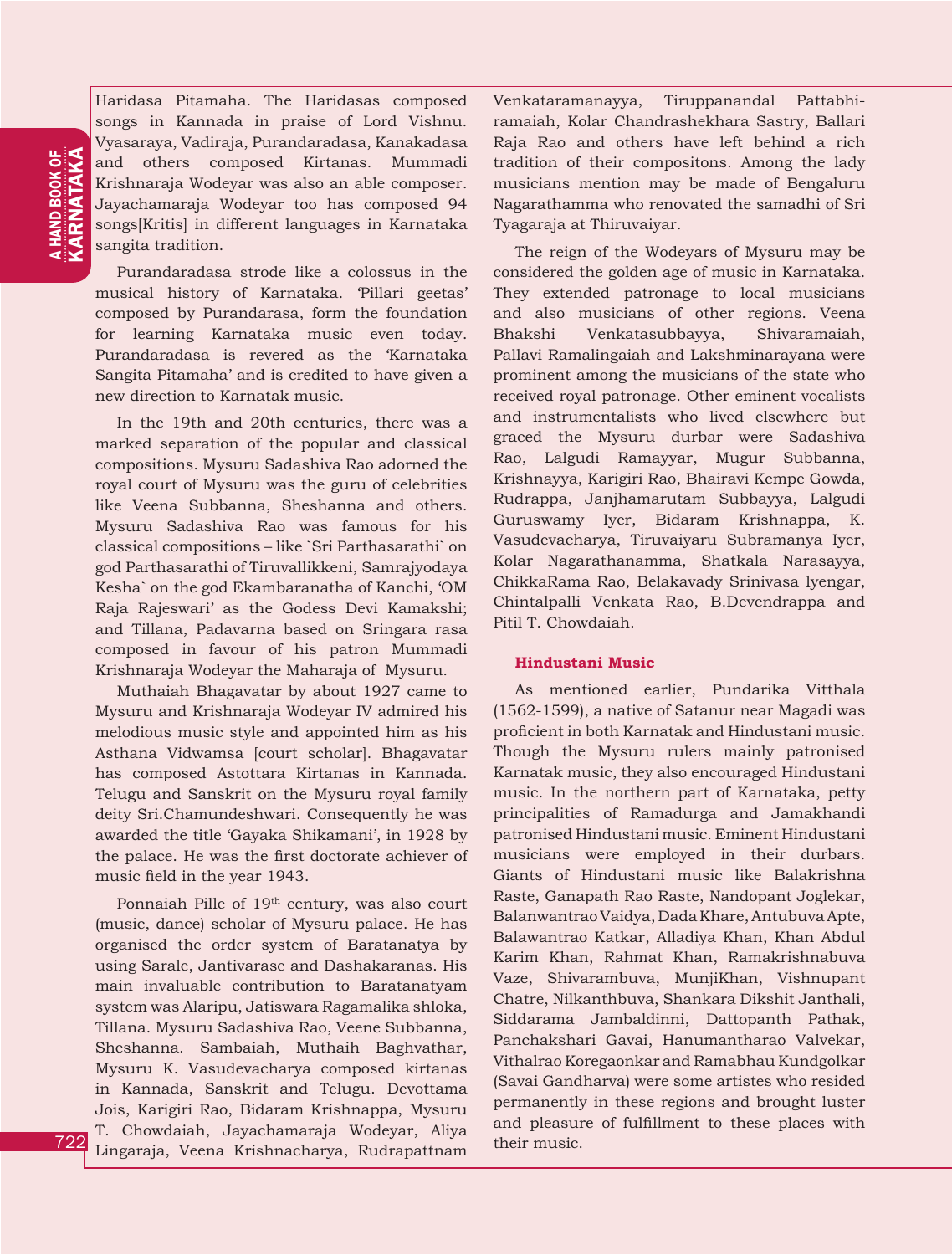**POOLINEXHEERS**<br>DOCOLINE<br>723 LITERATURE  $\Xi$ 

Some stalwarts in the Hindustani arena from Karnataka are Mallikarjuna Mansoor, Gangubai Hanagal, Basavaraja Rajaguru, Bhimsen Joshi, Kumar Gandharva, Devendra Murdeshwar, Vishudas Shirali, Puttaraja Gavai, Basavaraja Mansoor, Krishnabai Ramdurg, Phakeerappa Gavai, Gurubasavaiah Hiremath, V.V. Uttarkar, D. Garuda, N.G. Majumdar, R.S. Desai, Arjunasa Nakod, Sheshagiri Hanagal, Lakshmi G. Bhave, Manik Rao Raichurkar, Sangameshwar Gurav and Shyamala G. Bhave. Dr.Panchakshari Hiremath is also a notable munician in Hindustani music.

Many vocalists and instrumentalists have attained distinction and enriched the tradition of Karnataka by their original contribution. Among the vocalists, Chintalapalli Ramachadra Rao, Channakeshavaiah, Padmanabha Rao, T.N. Puttaswamaiah, R.S. Narayana Swamy, R.K. Ramanathan and R.K. Sreekantan, Kurudi Venkannacharya, Thitte Krishna Iyengar, L.S. Narayanaswamy Bhagavathar, B.S.R. Iyengar, A. Subba Rao, R. Chandrashekharaiah, Pallavi Chandrappa, M.A. Narasimachar, Rallapalli AnanthakrishnaSharma, Sandyavandanam Srinivasa Rao, Srinivasa lyengar, Vasadam Iyengar, Chokkamma, Neelamma Kadambi[with veena also], Channamma, Papa Chudamani, Tirumale sisters T.Sharada, T.Shacidevi etc. are prominent.

Among the instrumentalists, Veena players like Srikanta Iyer, V. Doreswamy Iyengar, Balakrishna, R.N. Doreswamy, M.J. Srinivasa Iyengar, R.K. Srinivasa murthy, R.K. Suryanarayana, R. Visweshvara, Chokkamma, R. Alamelu, Suma Sudhindra and Rajalakshmi Tirunarayana are notable. The flutists include M.R. Doreswamy, B. Shankar Rao, V. Deshikachar, M.P. Upadhyaya, Rajanarayana, Shashidhar and Shashank (child prodigy). The notable violinists are R.R. Keshavamurthy, Anoor Ramakrishna, H.V. Krishnamurthy, A. Veerabbadraiah, Mahadevappa. M. Nagaraj and M. Manjunath, Sheshagiri Rao, A.V. Krishnamachar, H.K. Venkataram, Tatachar, Kanchana Subbaratnam, M.S. Subramanyam, M.S. Govindaswamy, H.K. Narasimhamurthy, T.G. Tyagarajan and A.V. Venkataramaiah, B. Viswanath. Players of percussion instruments include M.S. Ramaiah, V.V. Ranganathan, Ramachar, M.S. Seshappa Bengaluru. K. Venkataram, A.V. Anand, T.A.S. Mani, K.N. Krishnamurthy, V.S. Rajagopal, Rajachar,

Sukanya Ramagopal, Dattareya Sharma,<br>Ananthakrishna Sharma and K. Muniratnam<br>Ravindra Yavagal[Tabala] Naranappa Narasimhalu Vadavatti, Bindu Madhava Pathak D<br>(Rudra Veena) and Rajiv Taranath (Sarodist) Rajakesari, Chandramouli,Bhadrachar, Praveen, Sosale Sheshagiridas, B.G. Lakshminarayana, Ananthakrishna Sharma and K. Muniratnam Ravindra Yavagal[Tabala] Naranappa (mukhaveena), Ramadasappa, Ravikiran (gotuvadya) and Kadri Gopalanath (saxophone), Narasimhalu Vadavatti, Bindu Madhava Pathak are other popular instrumentalists. Smt.Suma Sudheendra is notable Veena player who has secured 'Kalamani' title from Tamilnadu.

Gamaka art is an ancient one. The practitioners of this art in recent times include Joladarasi Doddanna Gowda, S. Nagesha Rao, B.S.S. Kaushik, H.K. Ramaswamy, Gunduramaiah, S. Vasudeva Rao. R. Shankarnarayana, Hosabele Seetharama Rao, G.B. Gopinatha Rao, Talakadu Mayigauda, M. Raghavendra Rao etc. There is a Gamaka Kala Parishat at Bengaluru.

The romantic poetry of modern period derived a new style, melody and new musical form, called 'Sugama Sangitha'. This form of music was influenced both by classical Kamataka and Hindustani music and also western music. P. Kalinga Rao was a pioneer in this field. He was followed by Mysuru Ananthaswamy who made this form of music extermely popular. C. Aswath. H.R. Leelavathi, Jayavanthi Devi Hirebet, Anuradha Dhareshwar, Shivamogga Subbanna, Ratnamala Prakash, Malathi Sharma, Kasturi Shankar, Shyamala G. Bhave, B.R. Chaya, B.K. Sumitra, Shymala Jahagirdar, Yeshwant Halibandi, Usha Ganesh, Narisimha Nayak, Indu Vishwanath, H.K. Narayana, E.G. Ramanath, Archana Udupa, Y.K. Muddukrishna and others have made light music popular.

Other noteworthy artists in the field of music are: Vidhushi B.S.Chandrakala, Pallavi Chandrappa Vidhushi B.Jayamma, Vidwan Srinivasa Raghavachar, Vidwan Parvathaiah, Mysuru M.Nagaraj and M.Manjunath[violinist brothers], Vidhushi Kasturi Shankar, Harmonium A.Arunachalappa, Violinist Veerabhadraiah and M.L.Veerabhadraiah, Master V.Praveen, Gamaki Ramaradhya, Shakuntaladevi Panduranga Rao, Puttur Narasimha naik etc.

The Government of Kamataka has a separate section devoted to the advancement of music in Karanataka. The Secondary Education Board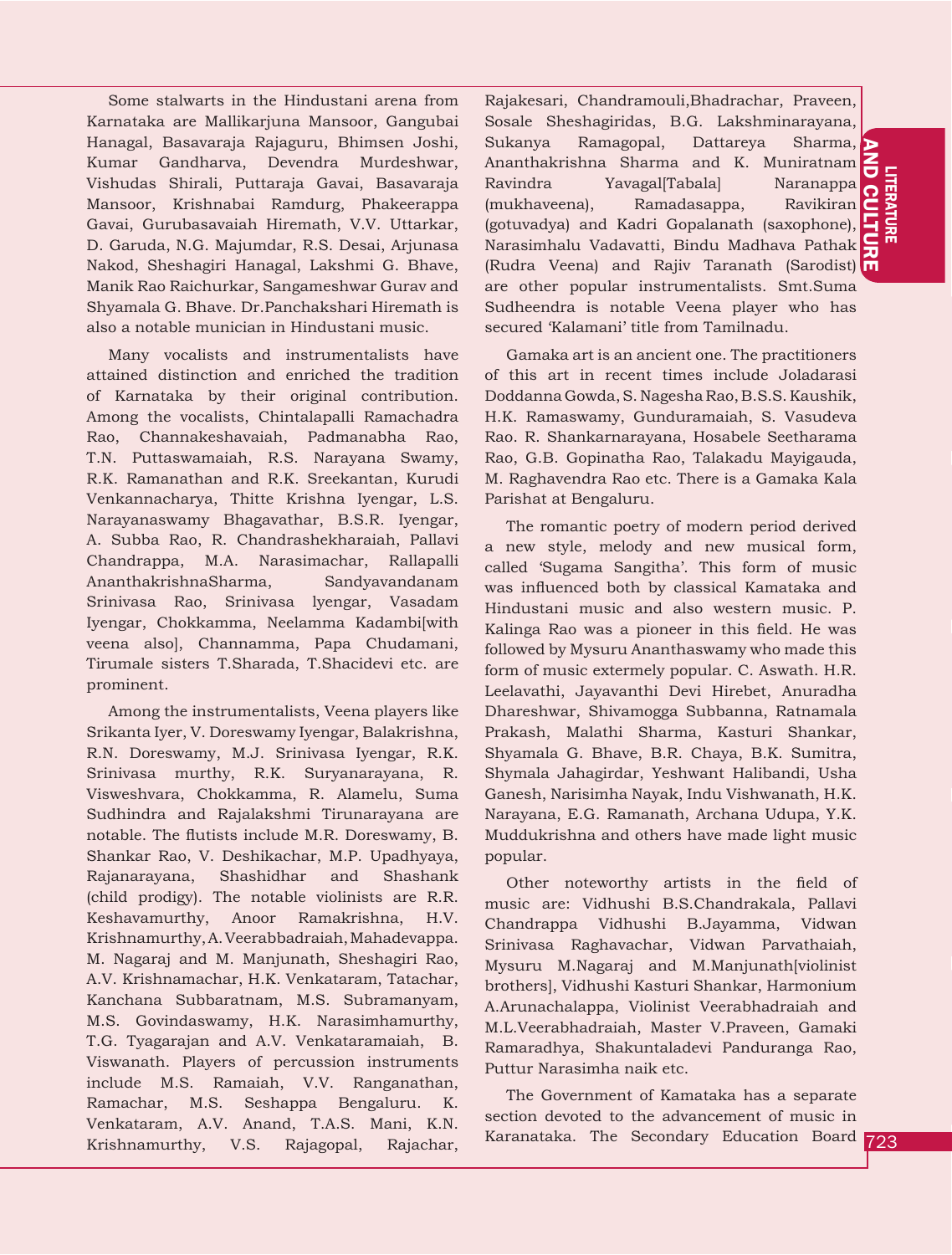conducts examinations in music and awards certificates to the participating candidates. Many universities in the state offer courses at the graduation and post-graduation levels in music. The government also awards scholarships to talented and deserving candidates who are interested in learning music. The casette revolution has made an immense contribution in popularising light music and also classical music by taking it into every household in the state. The role of the Kannada stage in popularising music(Ranga sangita) is in no way small. Varadachar, Malavalli Sundramma, Aswathamma, Nagesh Rao, Subbayya Naidu, Gangubai Guledgud, Sonubai, Subhadramma Mansoor, Vajrappa, Garuda Sadashiva Rao,Mohammed peer, Enagi Balappa, B.N. Chinnappa, Sarojamma Dhuttaragi, H.K. Yoga Narasimha are a few artistes who made a name in this field.

In addition, the annual music festivals like the Ramanavami and Ganesh Chaturthi, music festivals in Bengaluru and Mysuru, art festival in Hubballi, Savai Gandharva Festival at Kundagol and a host of other music festivals conducted annually by different organisations and association are providing stimulus for the popularisation of music in the state.Several institutions run by organisations are training students and aspiring youngsters in music. Sri Ayyanar College of Music, Vijaya College of Music, Ganakala Mandira, Vijayakalamandira, Sri Venkateshwara Gananilaya, Sri Vijaya Sangeetha Vidyalaya, Adarsha Film Institute, Vijaya Film Institute, (all founded in Bengaluru), Sri Panchankshari Krupa Poshita Sangita Shala (Gudur, Vijayapura), Sri Raghavendra Sangita Vidyalaya (Raichur), Tyagaraja Sangeeta Vidyalaya (Ramanagar), Sri Vanividya Society (Shivamogga), Sri Panchakshari Lalitha Kala and Sangitha Kala Sangha (Vijayapura), Suptha Mahilamandir, Tumakuru, Lalitha Kala Vrinda, Karkala, Ekanatheshwari Sangita Kala Mandira (Chitradurga), etc. are some of the institutions affiliated to Karnataka Sangita Nritya Academy, Bengaluru. In addition to this a large number of private institutions are running music calssess in many urban centres of the state.

In the field of Music there are four different awards. The *State Sangeetha Nrutya Academy* from 1959 to 2008 honoured. 549 eminent artists in various disciplines of music. In the name of the

great dasas like Purandaradasa and Kanakadasa the composers of Kirtanas and Ugabhogas and the superb personalities of Karnataic music [parexecellance of Karnatic music], '**Kanakapurandara'** award used to be awarded from 1991 for the musicians who have rendered unique service to music field. Since 2010 this award has been renominated as '**Nijaguna-Purandara**' Prashasti. The awards are being issued to persons rendered invaluable service in Karnatak, Hindustani music and musical instruments. The following are the award winners:

#### *Nijaguna-Purandara Award Winners*

Thitte Krishna Iyengar (1991), Gangubai Hanagal (1992), R.R. Keshava Murthi (1993), Bindumadhava Pathak (1994), Raghavendra Rao (1995), R.K. Srikantan (1996), Puttaraja Gavai (1997), M.S. Ramaiah (1998), Sheshagiri Hanagal (1999), Bhadragiri Achutadas (2000), A.Subbarao (2001), Pandit Panchakshariswamy Mattighatti (2002), M.J.Srinivasa Iyengar (2003) Pandit Vasantha Kanaka (2004), B.S.S. Kowshik (2005), V. Ramaratham (2006), Chandra Shekara Puranik Matt (2007), N.Chokkamma[2008].

#### *State Sangeetha Vidwan Award Winners*

This award is being given on the occasion of Mysuru Dasara celebration since 1993. The scholars of the first line, who have rendered a distinct service in music field are awarded with saraswati idol and award certificate. The awardees are:

 Puttaraja Gavai (1993), R.K. Srikantan (1994), Rama Rao V. Naik (1995), A Subba Rao (1996), Sangameswara Gurav (1997), N. Chokkamma (1998), M.A. Narasimhachar (1999), T.S. Tatachar (2000), R.K.Vijayapurae (2001), R.Vishweshvaran (2002), R.R.Keshavamurthy (2003), Chandrashekara Puranik Matha (2004), S. Mahadevappa (2005), Manik Rao Raichurar (2006), K. Siddarama Swamy (2007), M.R. Gowtam (2008). Belakavadi Ramaswamy Iyengar (2009), Pandit Sheshagiri Hangal (2010), R.Satyanarayana (2011) (2012), Dr.Sampathkumaracharya (2013).

#### *T. Chowdaiah Award Winners*

This award is being awarded in memory of Pitil.Chowdaiah one of the greatest Karnataka Sangita scholar since 1995. The artist who has

724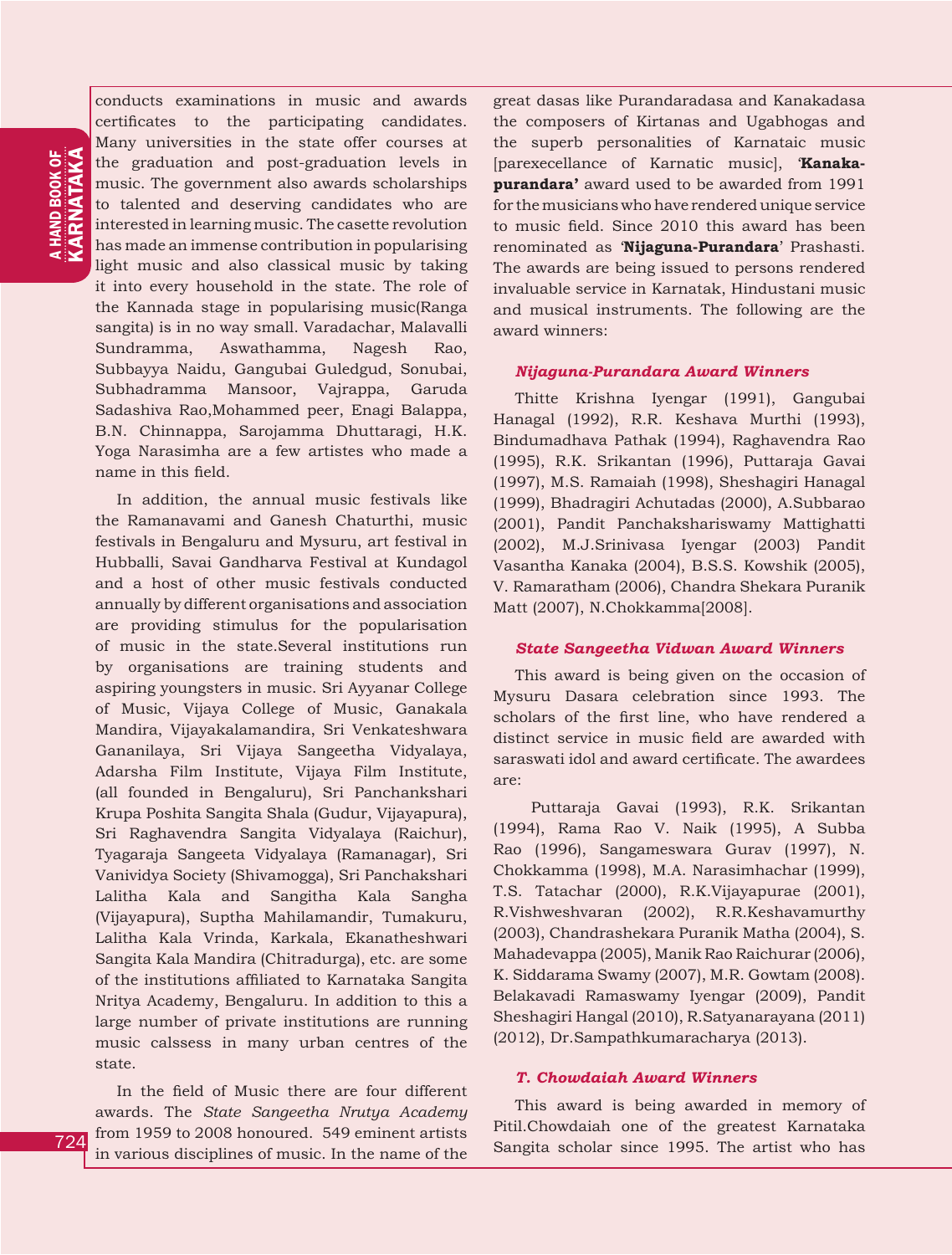THERMONE COLLIDER SERVICE SERVICE SERVICE SERVICE SERVICE SERVICE SERVICE SERVICE SERVICE SERVICE SERVICE SERVICE S LITERATURE AND C  $\Xi$ CR<br>ER<br>ET

best achieved in the field of instrumental music is being awarded as a National honour with the cash award of 1 lakh 50 thousand rupees. The following are the winners of the award.

Ustad Bismilla Khan (1995), Veena Doreswamy lyenger (1966), Rajeeva Taranath (1997), Kunnaikudi R. Vaidyanathan (1998), Pandit Ustad Allarakha (1999), T.K. Murthy (2000), R.K.Vijayapurae (2001), Lalgudi Jayaraman (2002), Pandit G.R. Nimbargi (2003), S. Ramani (2004), Dattatreya Sadashiva Garud (2005), Vellur G. Ramabhadran (2006), Puttaraja Gavai (2007), A.K.C.Natarajan[2008], N.Rajam[2009].

# *Santa Shishunala Shareef Award Winners*

Santha Shishanala Sharif award is being given to such artists who have rendered noteworthy service in the Musical field viz., Tattwapada, Dasarapada, Vachana Sangeetha, Sugama Sangeetha. The award carries cash award of 1 lakh rupees. The following artists have won the award.

Jayavanthi Devi Hirebet (1995), C. Ashwath (1996), H.R. Leelavathi (1997), Anuradha Dhareswar (1998), Shivamogga Subbanna (1999), H.K. Narayana (2000), M.Prabhakar (2001), Ganthikere Raghanna (2002), Shayamala Jagirdar (2003), Murugodu Krishnadasa (2004), Eswarappa G. Minaji (2005), C.K. Tara (2006), Keshava Guram (2007), Gudibande Ramachar[2008], T.V.Raju[2009], B.K.Sumitra[2010].

### **Kumaravyasa Prahasti**

This award was established in 2009, in the name of Kumaravyasa. The artists who show special achievement and progress in the art of Gamaka are being awarded. In 2009 Raghupati Sastry, was honoured with this award.

#### **The Central Sangeetha and Natak academy**

It honours artists selected from all over the country. Thus the following artists were honoured. K.Vasudevacharya (1954), T.Chowdaiah (1957), B.Devendrappa (1963), V.Doriswamy Iyengar (1970), Shantarao (1970), N.Channakeshavaiah (1971), T.Chandrakantamma (1971), Mallikarjuna Mansoor (1971), Gangubai Hangal (1973), Bheemasen Joshi (1975), R.K.Shree Kantan (1979), Basavaraja Rajaguru (1981), Devendra Murudeshwara (1986), U.S.Krishna Rao and Chandrabhagadevi (1987), Thitte Krishna Iyengar (1989), Mayarao (1989), Honnappa Bhagavatar (1990), B.V.K.Shastri (1999), R.R.Keshavamurthy (1999), H.R.Keshavamurthy (1999), Prathibha Prahalad (2001), Sangameshwara Guruv (2001), R.N.Doreswamy (2001), M.A.Narasimhachar (2002), Kadri Gopalanatha (2002), Nagamani Srinath[2010], M.Venkatesh Kumar[2011], Belagal Veeranna[2011].

### *DANCE IN KARNATAKA*

As dance is a visual art, the visual impression of this dynamic art is lost on the sands of time. The tradition of dances currently at vogue in Karnataka can be broadly divided as Janapada and Shista, the former being localised in certain areas only, whereas the latter has spread to other parts outside the state. Very few art lovers of yore have left any written literature on the then existing dances. The word 'Natakena' refers to a person who was the disciple of Damoraka and son of the acharya jayantaka. This information is in the Banavasi inscription of Satakarni Shivaskanda Nagasiri 159 A.D. The great Epigraphists Buhler [Indian Antiquary Vol.14] and G.S.Gai[Epigraphia Indica Vol.34] opine the 'Natakena' means 'Narthaka'[dancer]. It is an indication of existence of dancers in 2nd century in Karnataka.

The Tamil text 'Silapadhikaram' refers to a dance of the Kannadigas witnessed by the Chera king Sengoottavan. An inscription in Pattadakal reveals that Devadasis were engaged in 'Nritya seva' in temples. Ganga rulers like Durvineeta and Narasimhadeva Satyavakya are described as well versed in dancing and singing. During the Rashtrakuta and the later Chalukya periods, the courtesans had duties assigned to them in temples and they were accomplished dancers. Many inscriptions have praised Shantaladevi, the queen of Hoysala Vishnuvardhana as being an expert in dance. Bhandaru Lakshminarayana the Natyacharya in Krishnadevaraya's court was called Abhinava Bharata. Dancers and artistes were encouraged to perform during the annual Dasara celebrations by the Vijayanagar rulers. The Mysuru court also encouraged traditional dance, following the footsteps of the Vijayanagar rulers. 'Manasollasa' of Someshwara III, Pundarika Vitthala's 'Narthana Nirnaya', 'Lasya Ranjana' of Simha Bhupala, 'Rasikajana Manollasini' 'Sara Sangraha' and 'Bharata Shastra' written by Venkatamudarsani, are works devoted to the art of music and dancing. An inscription of Pattadakal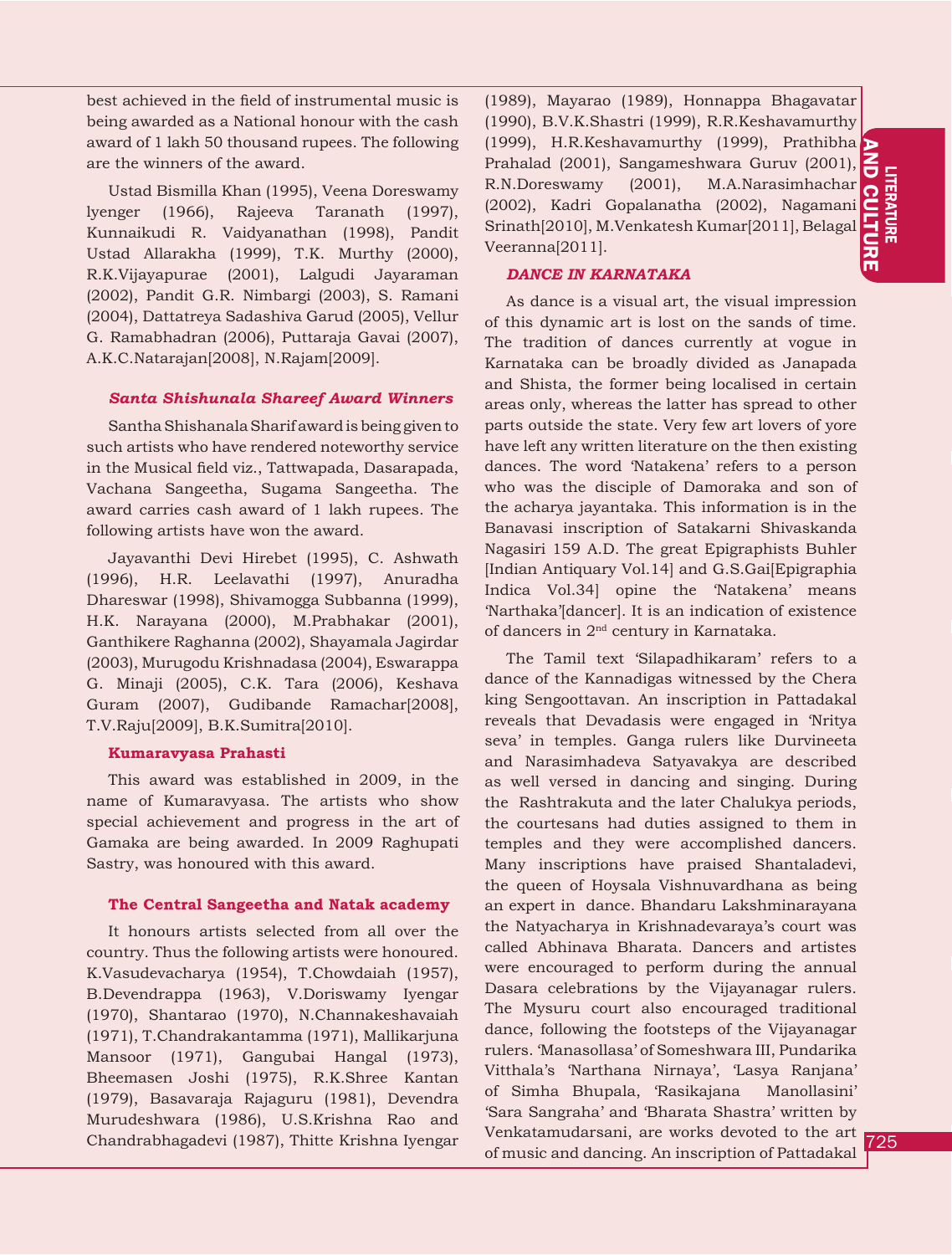indicates that one by name 'Achalan' was an expert in Bharata[Natya]Sastra, during the regime of Vijayaditya of 696A.D. He was also famous as great dancer. The Shikaripur inscription describes the distinctive style of dance of Lacchaladevi. She was besfowed with title 'Sri Nrutya Vidyadhari'.

The Persian travellor Abdul Rajak was astonished about the agility of dancers of Early Vijayanagara period. The inscriptions of  $8<sup>th</sup>$ -10<sup>th</sup> century indicates that there were dance artists troupes by name 'Natuvamela'. Even female artists were there in these troupes. U.S.KrishnaRao writes that in 1502A.D. during the regin of Narasimha in Vijayanagara, 'Brahmana[Brahmin] Bhagavatulu' adept in 'Koochipudi Bhagavatulu' of Andra came to Vijayanagara and performed a dance-drama in the palace.

In Karnataka, regional traditional dances like Huttari Kolata (cultural ritual sports), Bhoota Nritya[spirit dances or ancestoral memory dances], Harrest dances, Maleraya dances, Nandikolu dance, Lambani dance, Veeragase-Karadi Majalu Etc., belong to folk dance category.

Perhaps, the greatest phenomenon that contributed to the preservation and flourishing of dance in the state was the practice of Devadasis offering service in temples. By the end of the 19th century, in Mulbagal; Mugur near T. Narsipur and Poovalavadi near Chintamani, there were as many as 200 professional dancing women living with a number of Nattuvaras (or dance masters). There were many Brahmin scholars well versed in Sanskrit, Baratanatya and Abhinaya who taught the Devadasis the intricate art of Abhinaya. In the erstwhile Mysuru state, it is heartening to note that Bharatanatya developed its own style, due to their efforts. There developed a repertory of Bharatanatya in which Mangalam, Stuti, Alaripu, Jatiswara, Vemam, Pada and Tillana came in a sequence. During that period Kavisvar Giriyappa, Kashi Guru, Amritappa, Appaya, Dasappa, Kittappa and Jetti Tayamma are some reputed teachers, while, Venkatalakshamma, Puttadevamma, Ramamani and Mugur Tripurasundaramma were dancers of repute.

Bengaluru came to be recognised as a very important centre for the teaching of Bharatanatya. Between 1910-1930, the art and the artistes witnessed decline due to breakdown of social values and also due to the influence of Western education which eclipsed the traditional and

indigeneous art. After 1930, people like E. Krishna Iyer, Rukmini Arundale, Ramagopal, U.S. Krishna Rao and his wife Chandrabhaga Devi popularised this art in the 1940s.

During the wake of this renaissance in the 40s, many dance teachers gained ground in Karnataka. In the 50s the state of affairs changed with the foundation of the Central and State Academies of Dance, Drama and Music. These academies extended grants and aid to good teachers and institutions. Gradually, in the erstwhile Mysuru state and later in Karnataka, the dissemination of the knowledge of dance art improved. Later, the then government of Mysuru started the government examination in Junior, Senior and Proficiency grades in Baharatanatyam. The whole horizon of Bharatanatyam also changed after the reorganisation of the State. As the 1970s dawned, Karnataka, especially Bengaluru and Mysuru could boast of many dance teachers and institutions capable of producing proficient dancers. The Bengaluru University started the department of dance, drama and music. The future of Bharatanatya therefore promises to be very encouraging in Kamataka.

Many Institutions run by veterans of art, are imparting training in Bharatanatya and other styles. In Bengaluru city, apart from the Mahamaya Nritya Peetha of Dr. U.S. Krishna Rao, others like the Keshava Nritya Shala of H.R. Keshavamurthy, Menaka Nritya Shala of T.S. Bhat, Bharatanatya Kalashale of Manikyam, Bharateeya Vidya Bhavana Nritya Kendra, Ganesha Nritya Shale of Lalitha Dorai, Saraswati Nritya Shale of Shekhar, Venkateshwara Natya Mandira of Radha Sridhar, Meenakshi Sundaram Pillai School of Leela Ramanathan, Chittaranjan Kalakshetra of C. Radhakrishna, M.V. School of Bharatnatyam', Sri Venkateshwara Natya Mandira and Gana Nritya Kalashale of V.S. Lokaiah and the dance schools run by Maya Rao, Narmada, Prathiba Prahalad and Vani Ganpathy are among the noted ones. Many other schools in different centres of the state like Rajarajeswari Natyashale of K.M.Raman Melalaya have gained reputation.

A dance village named Nrityagrama was established in Hesaraghatta on the outskirts of Bengaluru city by the famous Odissi exponent, the late Protima Gauri. She had arranged for the training of students in all disciplines of traditional Indian dance under one roof in her Nrityagrama.

726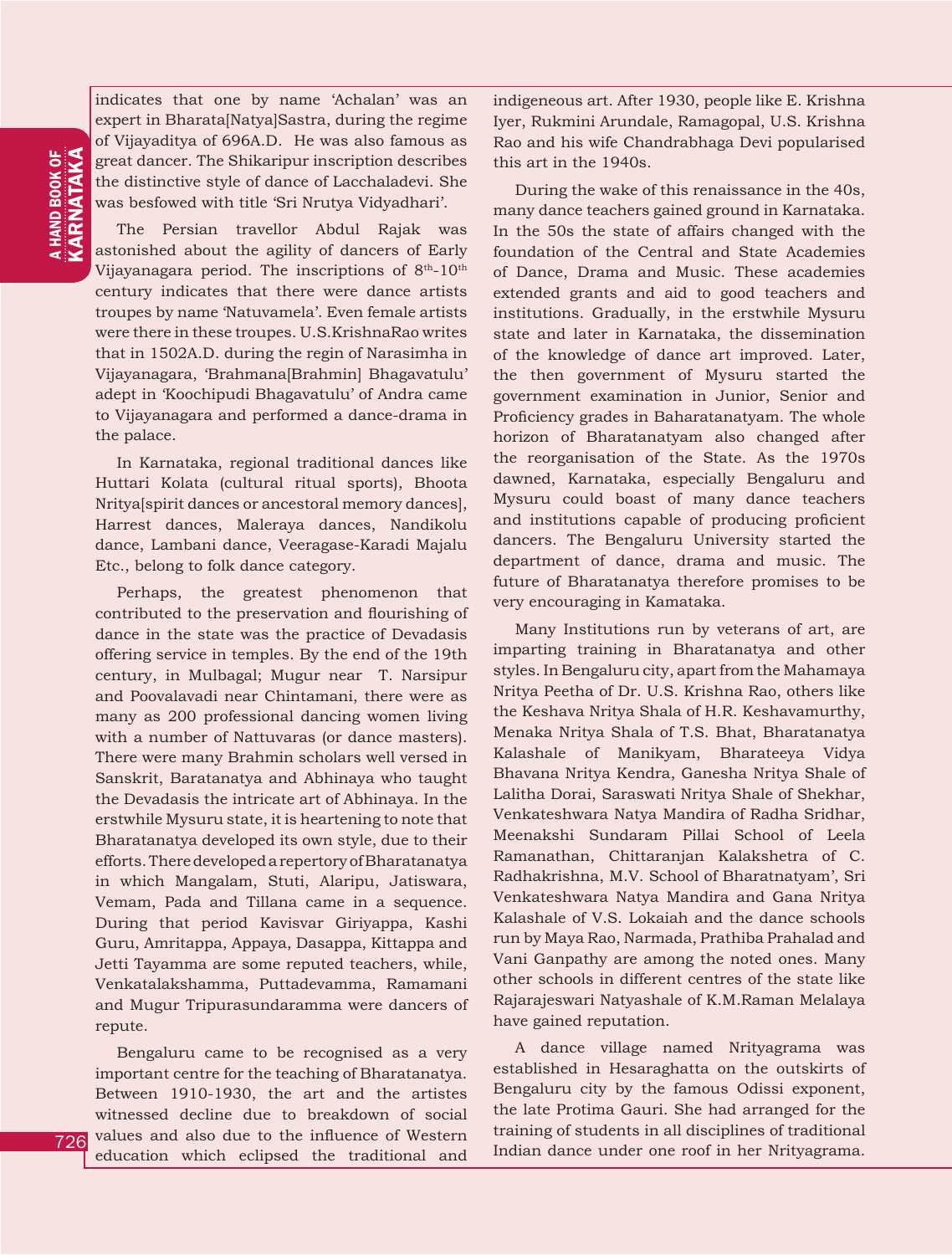The Institute continues to promote dance even after the death of the founder. Even though Bharatanatyam is overwhelmingly dominated by female artistes, some men have stormed into this female bastion and have gained great reputation as worthy challengers. Some of them are, K.R.S. Prasanna, A.R. Sridhar, Ramu, Arun, B.K. Shyamprakash and Rajendra.

Artistes of great renown have been striving for popularising this art, N. Many Gundappa and K. Venkatalakshamma, S. Sundramma, M. Jejamma, Subbamma, Chandrakantamma, Maya Rao, Shanta Rao, Chinnamma, U.S. Krishna Rao, H.R. Keshavamurthy and V.S. Koushik are noteworthy. Besides, Leela Ramanathan, B.K. Vasanthalakshmi, C. Radhakrishna, Radha Sreedhar, Lalitha Srinivasa, Padmini Ramachandran, Padmini Ravi, Usha Datar, etc. have become famous and have also gained international recognition and reputation.

#### *Natyarani Shantala Award Winners*

This Award instituted in1995 by the Department of Kannada and Culture, to those who have rendered extraordinary service in the dance field. It carries a cash award of rupees 1 lakh. The Awardees are: K. Venkatalakshamma (1995), Dr. U.S. Krishna Rao (1996),U.S. Krishna Rao (Mangaluru) (1997), H.R. Keshava Murthy (1998), Maya Rao (1999), K. Muralidhara Rao (2000), Narmada (2001), Padmashree Shanta Rao (2002) C.Radhakrishna (2003), Jayalaskhmi Alwa (2004), Leela Ramanathan (2005), K.B. Madhava Rao (2006), T.S.Bhat (2007), K.M.Raman[2008], Ullal Mohan Kumar[2009], Radha Sridhar[2010].

### *CINEMA IN KARNATAKA*

The Film industry in Karnataka has a history of over six decades. In their early phase, films produced in Karnataka were only based on themes from the Kannada Theatre. The first 'Mooki' (silent) film Mrichchakatika'was produced and directed by Mohan Bhavanani with Yenakshi Rama Rao, Kamaladevi Chattopadhyaya, T.P. Kailasam, O.K. Nanda and others were its actors.

During the 1930s two Bombay Industrialists, Haribhai R. Desai and Bhogal Dave established the first Southern Indian studio in Bengaluru named Surya Film Company and made about 40 silent films in about four years. During 1929, with the

'Bhutarajya' and 'Domingo' were the prominent<br>movies of that age with the last two being produced co-operation of Devudu Narasimha Sastri, Gubbi Veeranna and Algod of Belagavi, an organisation named 'Karnataka Pictures Corporation' was established through which silent movies 'Harimaya', 'Song of Life' and 'His Love Affair' were produced. 'Sadarame', (1935), 'Hemareddy Mallamma' (1945), 'Gunasagari', 'Bedara Kannappa' (1954), 'Bhutarajya' and 'Domingo' were the prominent by Dr. Shivaram Karanth. Other notable films were 'Sati Sulocaha' 'Samsara Naukey', 'Vasanthsena,' 'Purandaradasa,' 'Bhakta Kumbara,' 'Mahatma Kabir,' 'Krishnaleela,' 'Chandrahasa,' 'Bharathi,' 'Nagakannika' and 'Jaganmohini.'

The notable personalities who made an impact on the silver screen in the early times were T.P. Kailasam, M.G. Mari Rao, Gubbi Veeranna, R. Nagendra Rao, M.V. Subbiah Naidu, Tripuramba, C.T. Sheshachalam, M.V. Rajamma, B.R. Pantulu, Kemparaj Urs, Shankar Singh, B.V. Vithalacharya, H.L.N. Simha and B.S. Ranga, the last two of whom were instrumental in bringing the Kannada Film field from Madras to Bengaluru. 'Bedara Kannappa' (1954) launched Rajkumar who later grew into a legend in the Kannada film industry and also won the Dada Saheb Phalke award in 1997. In the 1950's the trend of social films began and the notable films of that decade were 'Premadaputri,' 'Modala Thedhi,' 'School Master,' 'Kanyadana.' 'Adarshasati,' 'Bhakta Markandeya,' 'Ratnagiri Rahasya,' 'Nala Damayanti,' 'Bhookailasa,' 'Jagajyothi Basaveshwara.' 'Dashavatara,' 'Ranadheera Kantheerava' and 'Bhakta Kanakadasa.'

The year 1964 was significant in the history of Kannada films for the production of the first entirely colour movie 'Amarashilpi Jakanachari'. The same year witnessed the release of 'Naandi,' a new wave film made by N. Lakshminarayan. In the 1960's the man acknowledge by one and all as the greatest director in Kannada film history, Puttanna Kanagal, made memorable films like 'Bellimoda' (1967), 'Gejje Pooje' (1968), 'Sharapanjara' and in the 70s movies like 'Sakshatkara,' 'Nagara Havu' etc. The first film based on Children's subject 'Makkala Rajya' was also released during this period.

In the 1970's film makers started adopting Kannada novels of famous authors to the screen and this phenomenon became immensely popular. The novels of eminent novelists like Aa Na Kru,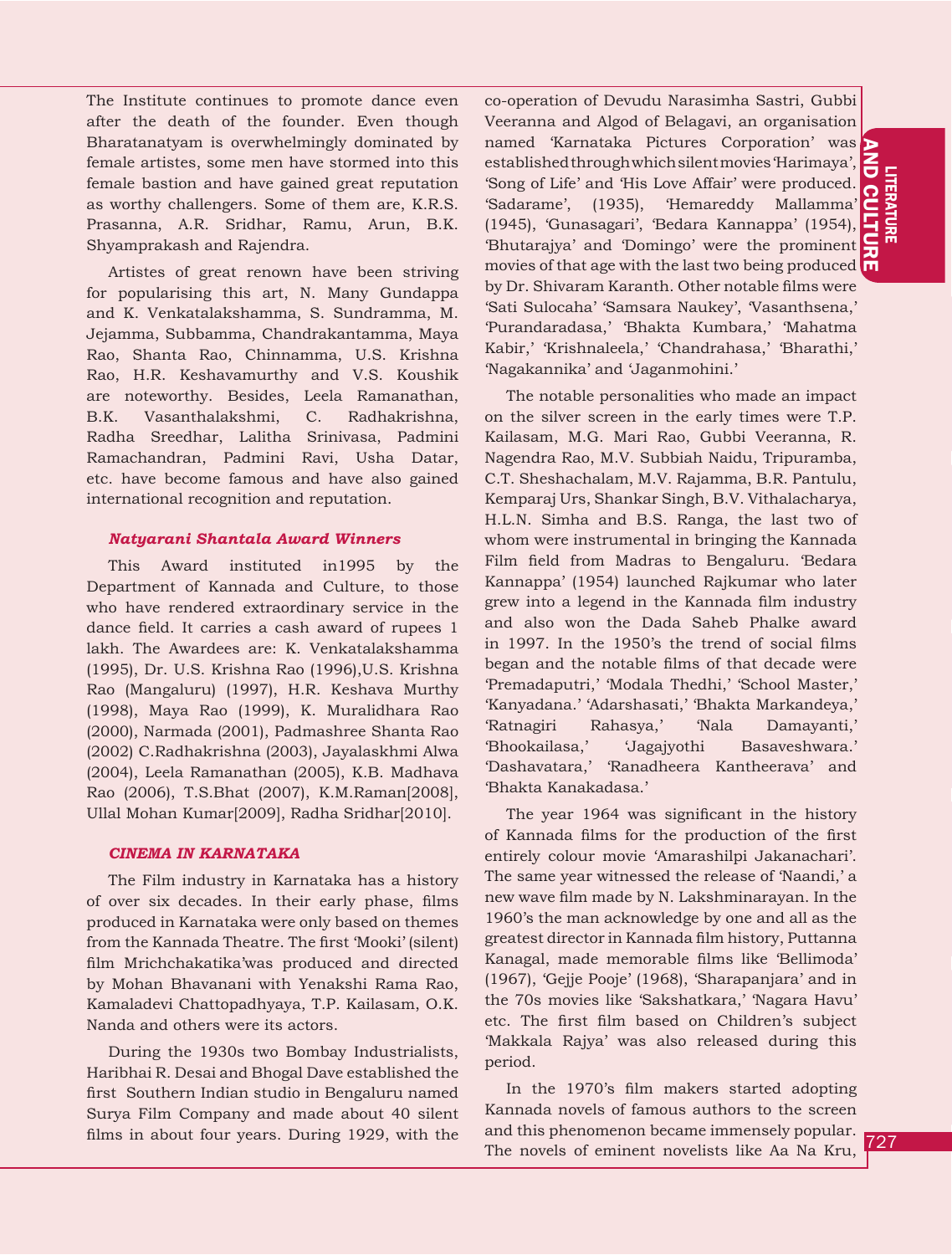Ta Raa Su, Krishnamurthy Puranik, Triveni, M.K.Indira, Poornachandra Tejasvi, S.L. Byrappa, Sai Sute and T.K. Rama Rao were made into movies. Poems of great poet like Kuvempu,Bendre, K.S. Narasimhaswamy, Gopalakrishna Adiga etc., were converted into film lyrics and they gained acclaim.

The decade 1970 is considered as the age of the new-wave or experimental films through movies like 'Samskara' (1970), 'Vamsa Vriksha' (1972), 'Abachurina Post Office' (1973), 'Kadu' (1974), 'Hamsageethe' (1975), 'Chomana Dudi' (1975), 'Pallavi' (1976), 'Karavall' (1977), 'KanneshwaraRama' (1977), 'Ghatashraddha' (1977), 'Chitegu Chinte' (1978), 'Ondu Orina Kathe,' 'Ondaanondu Kaaladalli' 'Maleyamakklu,' 'Spandana' (all in 1978), 'Kadu Kudure' and 'Arivu\* (1979), 'Yellindalo Bandavaru' (1980), 'Grahana' and 'Moorudarigalu' (1981), 'Bara' (1982), and in recent years Avasthe, Pushpaka Vimana , Surya, Tabarana Kathe, Kaadina Benki, Tarka, Idhu Sadhya, Santha Shishunala Sharif, Bannada Gejje, Hagalu Vesha, Nagamandala, Vimukti, Shabari, Mouni, Athiti, Bettada Jeeva, Puttakkana Haiway, Bhagavati Kadu, Hejjegalu., etc. films can be noticed. The commercially successful films of that period were 'Nagar Havu' and 'Bangarada Manushya' (1972), 'Yedakallu Guddada Mele' and 'Professor Huchchuraya' (1973), 'Upasane' and 'Bhootayyana Maga Ayyu,' (1974), 'Aparichita' and 'Parasangada Gendethimma' (1978), 'Mother,' 'Mithuna' (1980), 'Gaali Maatu' (1981), Manasa Sarovara (1982), Phaniyamma (1983), Anubhava (1984), Bettada Hoovu, Masanada Hoovu (1985), Malaya Maruta (1986), Ondu Muttina Kathe (1987), Suprabhata (1988), Sankranti (1989), Udbhava, Shabarimale Swamy Ayyappa (1990), Ramachari (1991), Kraurya, Pallavi, Anuroopa, Khandavideko Mamsavideko, Sankalpa, Banker Margaiah, Geejagana Goodu, Savithri, Giddah, Ghata Shradda (President's Gold Medal), Akramana, Mane, Tayi Saheba (President's Gold Medal) (1997), Aparichita and Beladingala Bale. Chaytrada chigaru, Hoomale, Donisagali (1998). Kanuru Hegaadati, Chandramukhi Pranasakhi (1999). Mussanje, shapa, kurigalu sar kurigalu (2000). Dveepa, Eakangi, Shanti, Neela (2001). Artha, kshama, lali Hadu (2002). Chigaridakanasu (2003). Monalisa, Beeru, gowdru, Hasina(National award, Tara best actress), Mithaye mane (2004). Tutturi (2005). Nayineralu, Nayineralu,

728

Nenapirali Amrutashere (2006). Kallarali Hoovagi Kadabeladingalu, Care of Footpath (2007). Gulabi Talkies, Mooggina Jade, Preethi Prema Pranaya, Matad Matad Mallige, Banada Neralu (2008) etc.,

In the 1980s the Government of Katnataka granted 50% tax exemption to Kannada films completely made in Kamataka and it increased the subsidy amount to films. At present all Kannada Films produced and processed entirely in the State is eligible for Rs. 2.50 lakhs (black & white) and Rs. 3.50 lakhs (colour). L.V. Prasad established a Colour Processing Laboratory in Bengaluru, Besides, Sanketh, a recording studio of the Nag Brothers and the Chamundeshwari studio were started. The availability of good infrastructure and encouragement received from the Government and the viewership had a cascading effect and there was a jump in the number of films made each year, in this decade.Films based on political and social themes, like 'Accident,' 'Antha,' 'Bara,' 'Chakravyuha,' 'Aasphota,' etc., were made in this decade. Films that were commercially successful in this decade were 'Ahtha,"Chakravyooha,' 'Hosabelaku,' 'Haalu Jenu,' 'Mududida Taavare Aralithu,' 'Bandhana,' 'Benkiya Bale,' 'Anubhava,' 'Anand,' 'Rathasaptami,' 'Neebareda Kaadambari,' 'Premaloka,' 'Pushpaka Vimana,' 'Ranadheera,' 'Suprabhata,' 'Sangliyana,' Muttina Hara,'Nanjundi Kalyana,' 'Avale Nanna Hendathi,' 'Hendthige Helabedi,' 'Indrajit' 'Dada,' 'Deva,' 'Anjadagandu,' 'Hridaya Haadithu,' 'Gagana,' 'CBI Shankar', 'Gajapathi Garvabhanga,' 'Ramachari,' 'Chaitrada Premanjali,' 'Bhanda Nanna Ganda,' 'Jeevan Chaitra' and 'Aakasmika', Yuddha Kanda, Halli Mestru, Janumada Jodi, Halunda Tavaru, Tavarige ba Tangi, Mungaru male, Manasare, Jogi, Akash, Yazamana, Aptamitra, Galipata, Mussanje Matu, Moggina Manasu., etc.

Even though the background instrumental music was in vogue in silent films, songs were sung in the first talkie film in 1934. It is said that the advent of modern orchestra in films was due to the efforts of P. Kalinga Rao in 1941. Playback Singing became popular later. Music directors like P. Shamanna, R. Sudarshan, G.K. Venkatesh, T.G. Lingappa, Vijaya Bhaskar, Rajan Nagendra and Hamasalekha have become popular. Non-Kannadigas like S.P.Balsubramanyam and Yesudas have sung songs for Kannada films and their songs are very popular. B.V. Karanth, Prema Karanth, Girish Kasaravalli, M.S. Satyu, Siddalingaiah,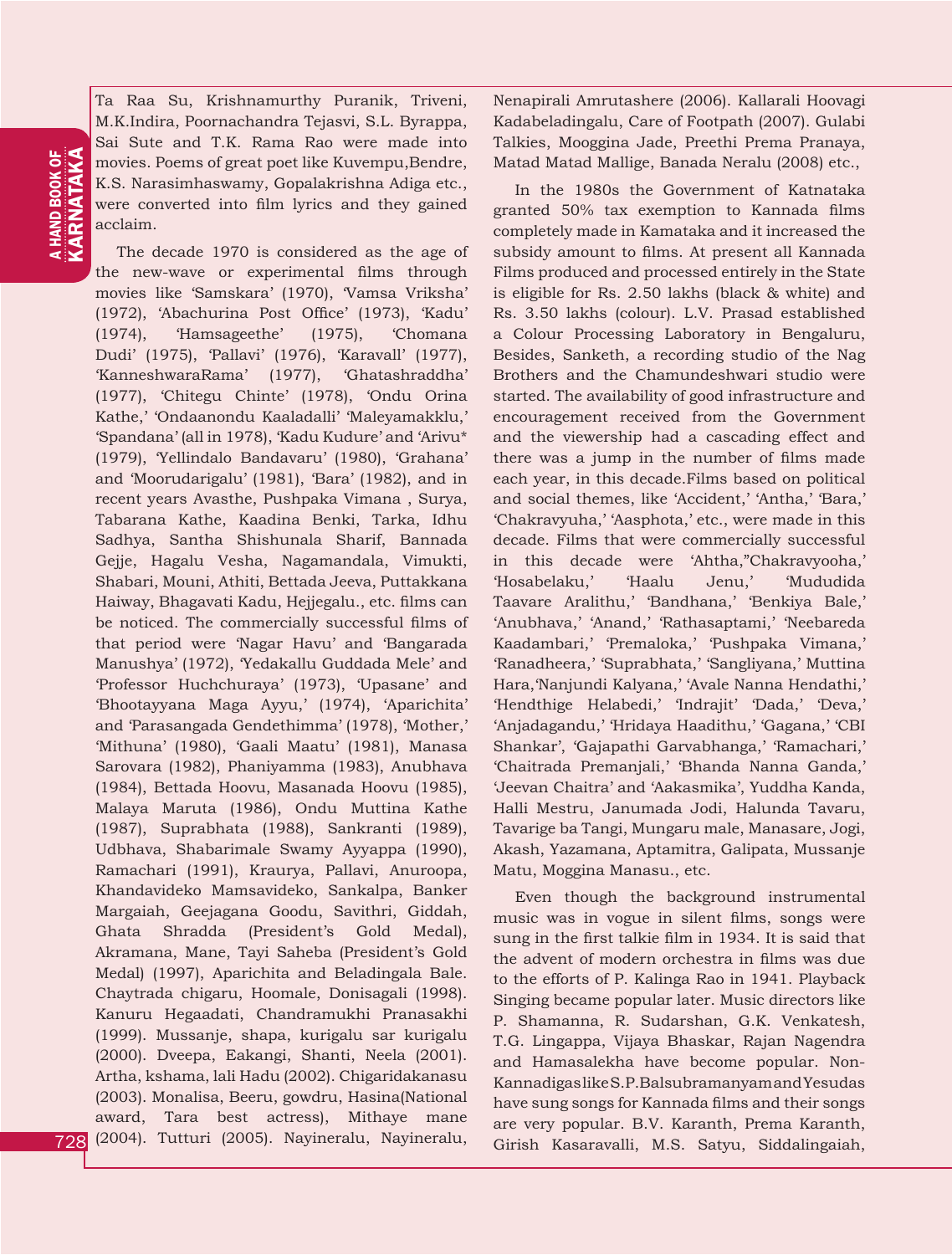Girish Karnad, Suvarna, G.V. Iyer, Nagabharana and Baraguru Ramachandrappa and Nagathihalli Chandrashekhar are film directors who have won national awards. A promising young women film maker is Kavitha Lankesh (Deveeri Film). Master Kishan who won the fame as the very youngest director by directing the film 'care of footpath' has been included to Ginnis record.

Many Kannada films have won a large number of State and National awards over this period of time. Karnataka Film Chamber of Commerce was started in Bengaluru in 1944. Also Karnataka Government is awarding from 1966, state awards to Kannada films. Some amateur film societies are producing film in 17 mm or 8 mm cameras. They are 'Aseema,' 'Srishti,' 'Swajan' and 'Suchitra' Societies.

The first regional office of the National film Archives of India, was started in Bengaluru in 1982 at Chowdiah Memorial Hall. It is engaged in collecting and preserving old and memorable films made in all the regional languages of South India. The popular film studios of Karnataka are Premier Studio at Mysuru and Chamundeshwari, Sree Kantheerava and Abhimaan at Bengaluru. Many colour laboratories, processing and recording units are also functioning in Bengaluru. It is deemed as the film city of Karnataka.

Apart from veteran "Karnataka Ratna" Dr. Rajkumar who has won prestigious Dada Phalke Award, the Kannada screen has produced a host of talented artistes like Ashwath, Balakrishna, Narasimha Raju, Kalyan Kumar, Udaya Kumar, Gangadhar, Vishnuvardhan, Ambarish, Prabhakar, Sridhar, Ravichandran, Kashinath, Shankar Nag, Ananth Nag, Lokesh, Rajesh, Sudharshan, Srinath,Tugudeepa Srinivas, C.R. Simha, Dwarkish, Vajramuni, Musari Krishna Murty, H.G.Dattatreya, Dhirendra Gopal, Shivaraja Kumar,Raghavendra, Rajakumar, Puneet Rajakumar, Darshan, Sudeep, Ramesh Arvind, Ramgopal etc., and actresses like M.V. Rajamma, Mynavati, Leelavathi, B,V, Radha, Jayamma, Pandari Bai, B. Saroja Devi, Jayanthi, Kalpana, Aarti, Bharati, Manjula, Harini, Jayamala, Padma Vasanthi, Jayalakshmi, Malashri, Sudha Rani, Vaishali Kasaravalli, Tara, Bhavya, Sruti, Umashri, Abhinaya, Bhavana, Prema, Vinaya Prasad, Soudarya, Ramya, Pooja Gandhi etc. G.V. Iyer is the first to make the Film in Sanskrit "Adi Shankaracharya" in 1984, which won for him the nations highest award. He further made "Madhwacharya" in Kannada in 1986 and "Ramanujacharya" in 1988 in Tamil trying to bring out the teachings of those saint philosophers, through Cinema media. Iyer again won the national award for his film "Bhagavadgeetha" in 1993.

Both Central and State Government have established various awards separately and honouring film actors and actressers producers, directors, technicians and other related to film land annually. Dr. Rajakumar was given the nation's prestigious Dada Saheb Palke award by the central Government in 1997. V.K.Murthy the cinema photographer was awarded Dada Saheb Phalke award in 1998. This is an honour bestowed on Kannadigas for their superb talents. Likewise the Swarna Kamal award for the best kannada films, best actors award to kannada artists are given by the central government regularly. So far many kannada movies and actors have received these awards.

For the first time for the work 'Sinima yana' written in Kannada with regard to film field, by K.Puttaswamy, has been given 'Swarna Kamala' award. Apart from giving awards for best Kannada films, for achievements in different fields of films, the Indian Government began to give film field awards at National level, which are best motion picture awards. It is a matter of pride that Kannada film, film producers; directors have secured such awards at National level. The postal department in 2009 has brought out the stamp in the name of the Dr.Rajakumar.

The Karnataka Government established Karnataka Chalana Chitra Academy in 2008. T.S.Nagabharana was the president of the academy during 2008-2011. Film actress Smt.Tara became the next president since 2011. S.V.Rajendra Singh Babu is heading the academy since February 2014. Now the academy consists a committee of nine members including the ex-official [officers] member from the government side. The Academy has in its activity, conducting International film festival, Bellihejje programme, dialogue with eminent personalities of the film-field, photography and documentary film exhibition, workshop for writing film story[chitra katha], camp for the knowledge of aesthetic perception, getting starting silver screen troupes, silver screen entity branches, publication of books on film field etc.,